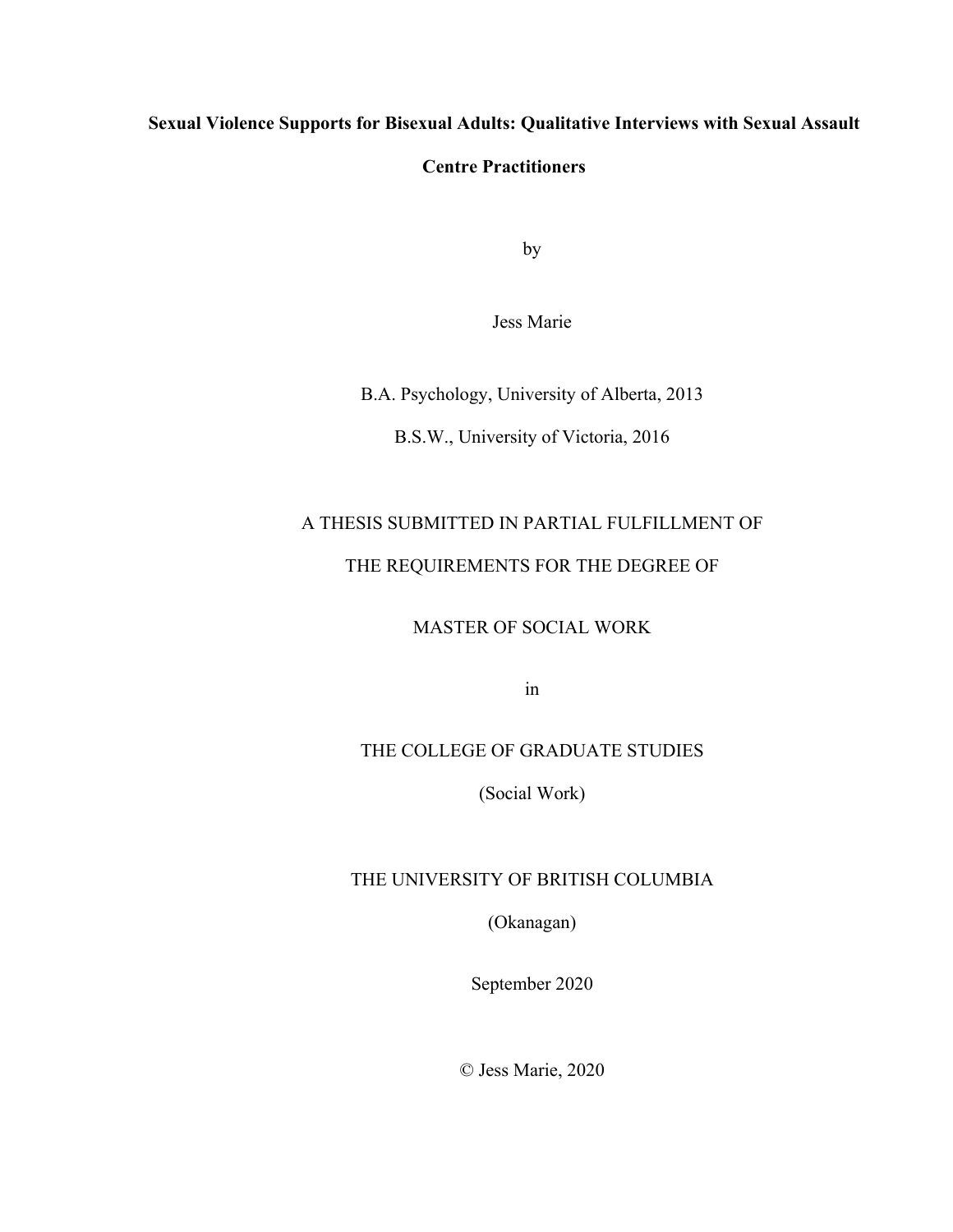The following individuals certify that they have read, and recommend to the College of Graduate Studies for acceptance, a thesis/dissertation entitled:

# Sexual Violence Supports for Bisexual Adults: Qualitative Interviews with Sexual Assault Centre

# **Practitioners**

submitted by Jess Marie. in partial fulfillment of the requirements of

the degree of Master of Social Work.

Dr. John Graham, Faculty of Health and Social Development/UBC Okanagan

## **Supervisor**

Dr. Rachelle Hole, Faculty of Health and Social Development/UBC Okanagan

# **Supervisory Committee Member**

Prof. Lana Wells, Faculty of Social Work/University of Calgary

# **Supervisory Committee Member**

Dr. Karen Ragoonaden, Faculty of Education/UBC Okanagan

# **University Examiner**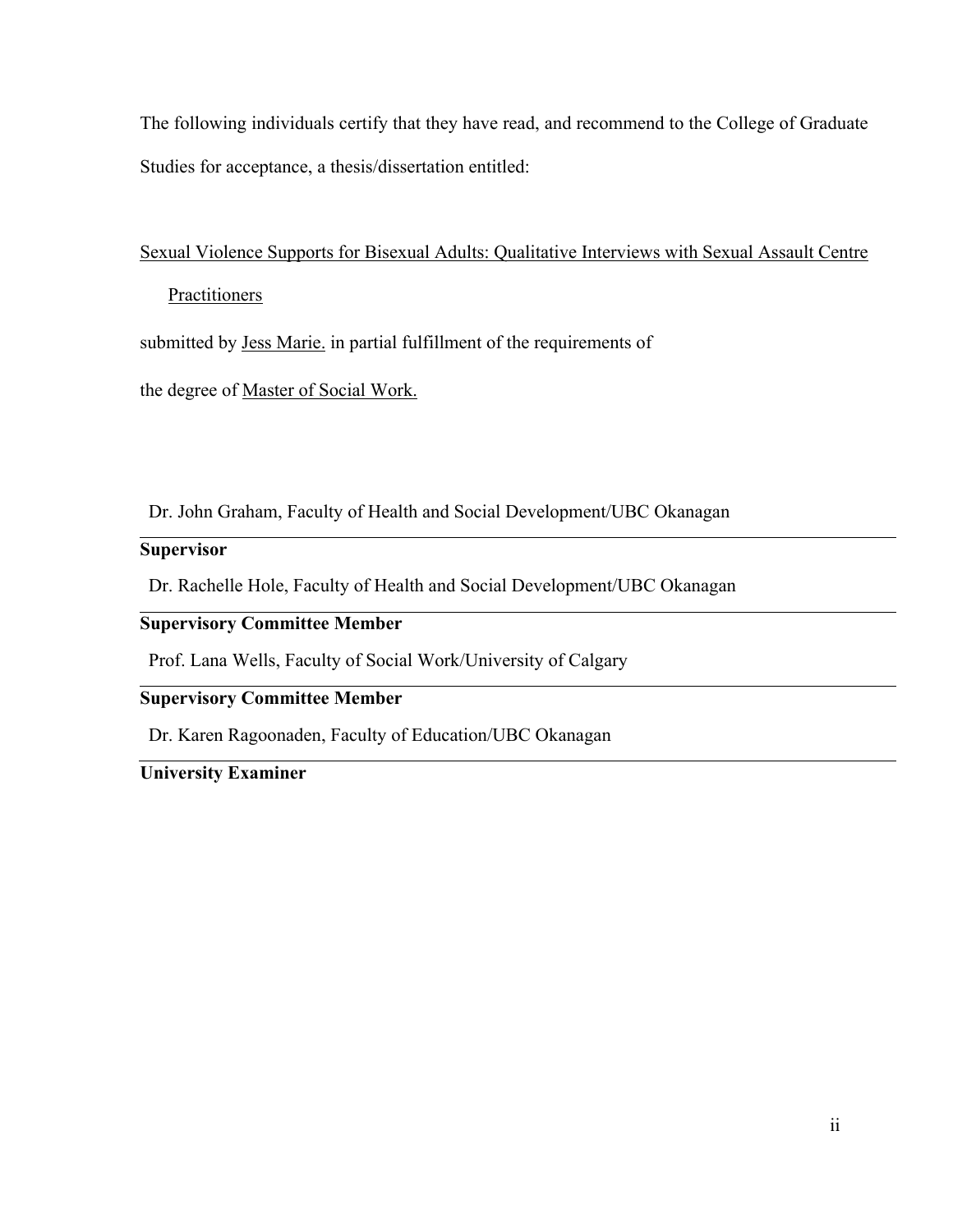#### **Abstract**

As many sexual assault centres seek to address service gaps brought to their attention by clients, activists, advocates, and researchers, some narratives are prioritized while others remain in the margins. The main sexual violence discourse focuses on experiences had by heterosexual, white, cis women without disability. While LGBTQ2S+ tailored services are increasing within sexual assault centres, there remains a pervasive, false narrative of an LGBTQ2S+ community with universal needs and experiences. Within this universal LGBTQ2S+ community narrative, bisexuality is lumped together with concretely definable and recognizable sexual orientations like lesbian and gay. The resulting oppression of bisexual populations within the LGBTQ2S+ narrative appears in the forms of bierasure and binegativity, which in turn may exclude, invalidate, or ignore the lived experiences of bisexual individuals. With all forms of oppression sexual violence thrives when individuals are disbelieved, ignored, and excluded. The oppression of bisexuality creates increased targeting of bisexual individuals by people who engage in sexually violent behaviours. This oppression of bisexuality in society is represented through bisexuality's existence in sexual violence narratives only as a part of the LGBTQ2S+ collective without any specific service offerings for bisexual individuals at sexual assault centres.

Existing research with bisexual populations that demonstrates sexual violence is pervasive to an extent beyond other sexual orientations. This qualitative study further explores whether the available research on bisexual experiences of sexual violence is informing practice within sexual assault centres. Semi-structured, open-ended interviews an hour in length were conducted individually with nine sexual assault centre practitioners across Canada. Interviews sought to gauge the confidence and knowledge of sexual assault centre practitioners with regards to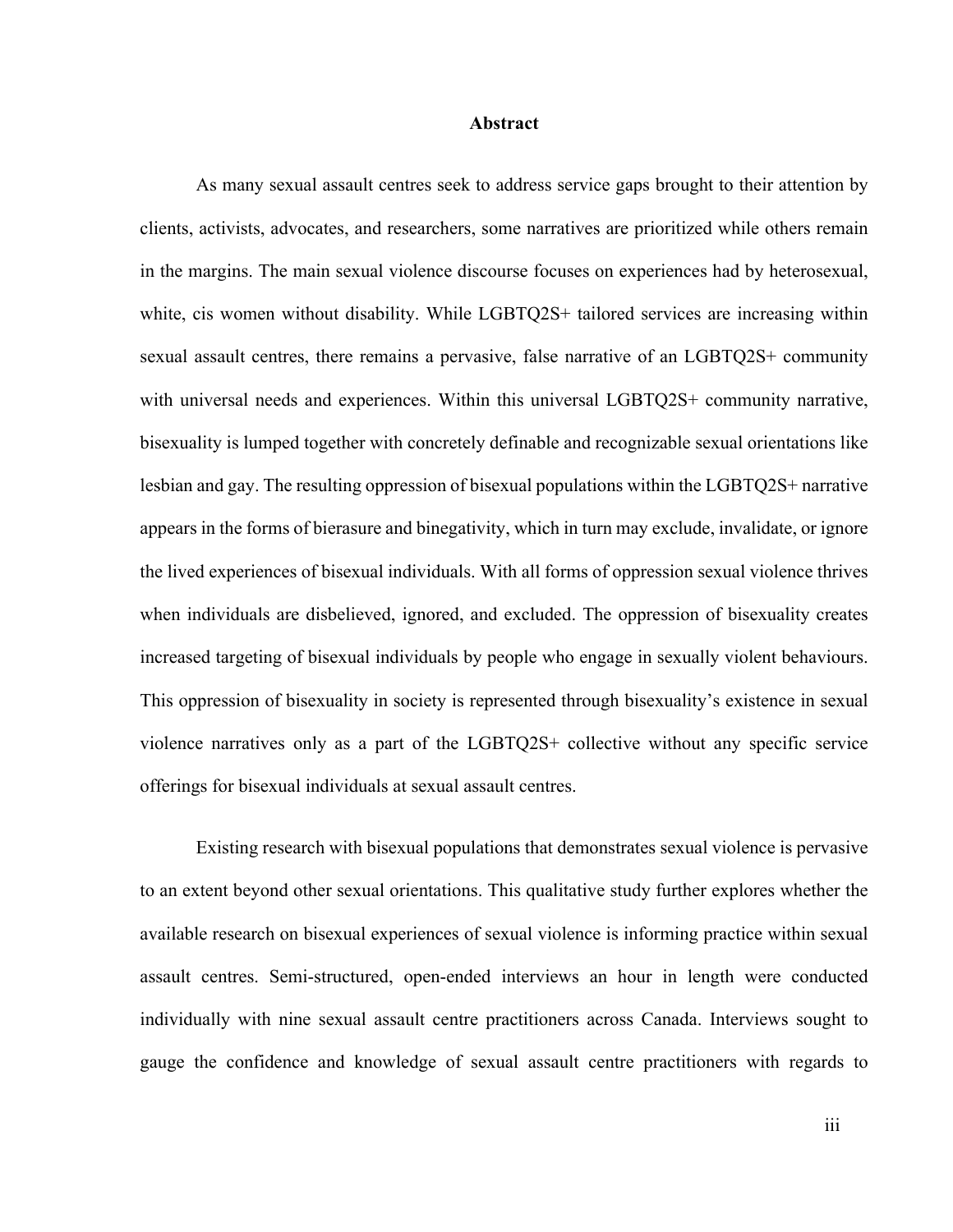supporting bisexual adults who have experienced sexual violence. Insight into how practitioners understand the relationship between bisexuality and sexual violence was obtained, along with indepth processing of how practitioner identity, agency values, and barriers to support impact practice with bisexual clients. These results further the understanding of how to support bisexual adults who have experienced sexual violence and emphasize why bisexual populations require nuanced support within sexual assault centres.

Keywords: bisexual, sexual assault centre, sexual violence support, practitioner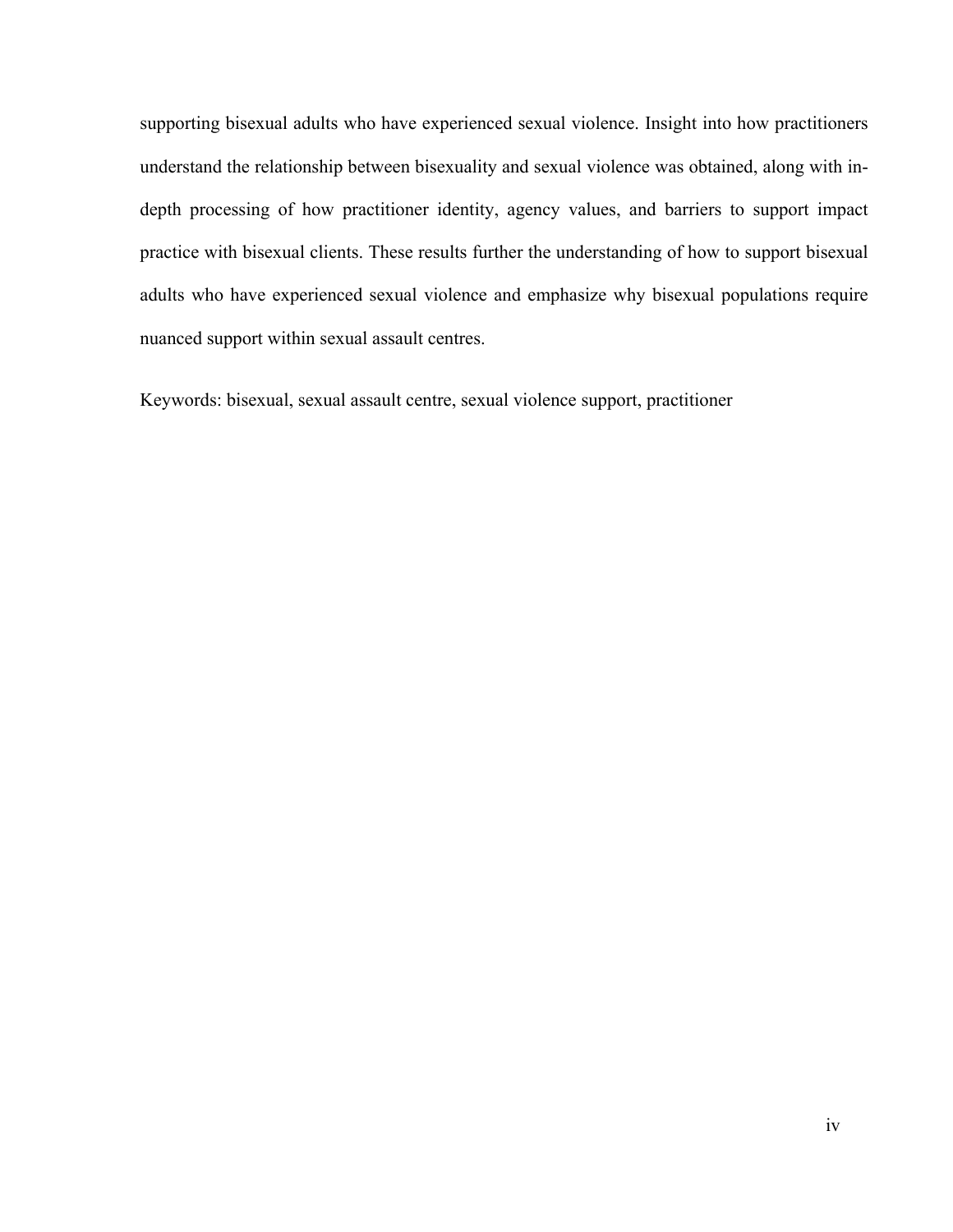#### **Lay Summary**

People who are bisexual experience more sexual violence than people of any other sexual orientation. When seeking support for sexual violence bisexual people face judgement based on negative assumptions about their sexual behaviours from family, friends, communities, and professional support providers. The purpose of this study was to find out how confident sexual assault centre practitioners are in supporting bisexual individuals who access their support services. Practitioners, particularly those who have personal connections to bisexual and/or queer communities, hold valuable knowledge about how to support bisexual adults who experience sexual violence. The recommendations from the practitioners in this study aim to improve service accessibility, increase practitioner confidence, and inform education to increase personal, community, and professional supports for bisexual people who experience sexual violence.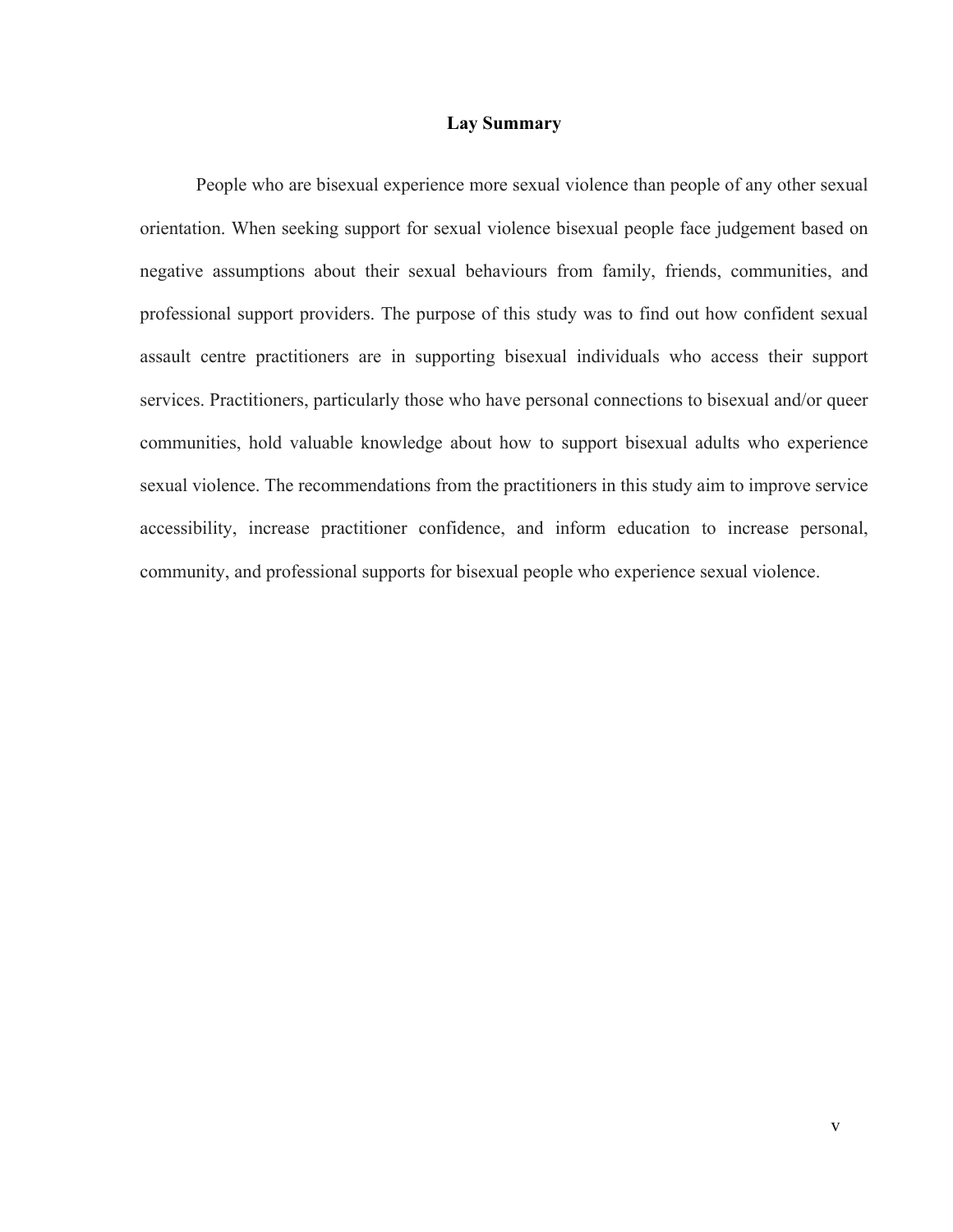# **Preface**

This study has been granted ethics approval by the University of British Columbia Okanagan Behavioural Research Ethics Board (UBC BREB Number: H18-03089).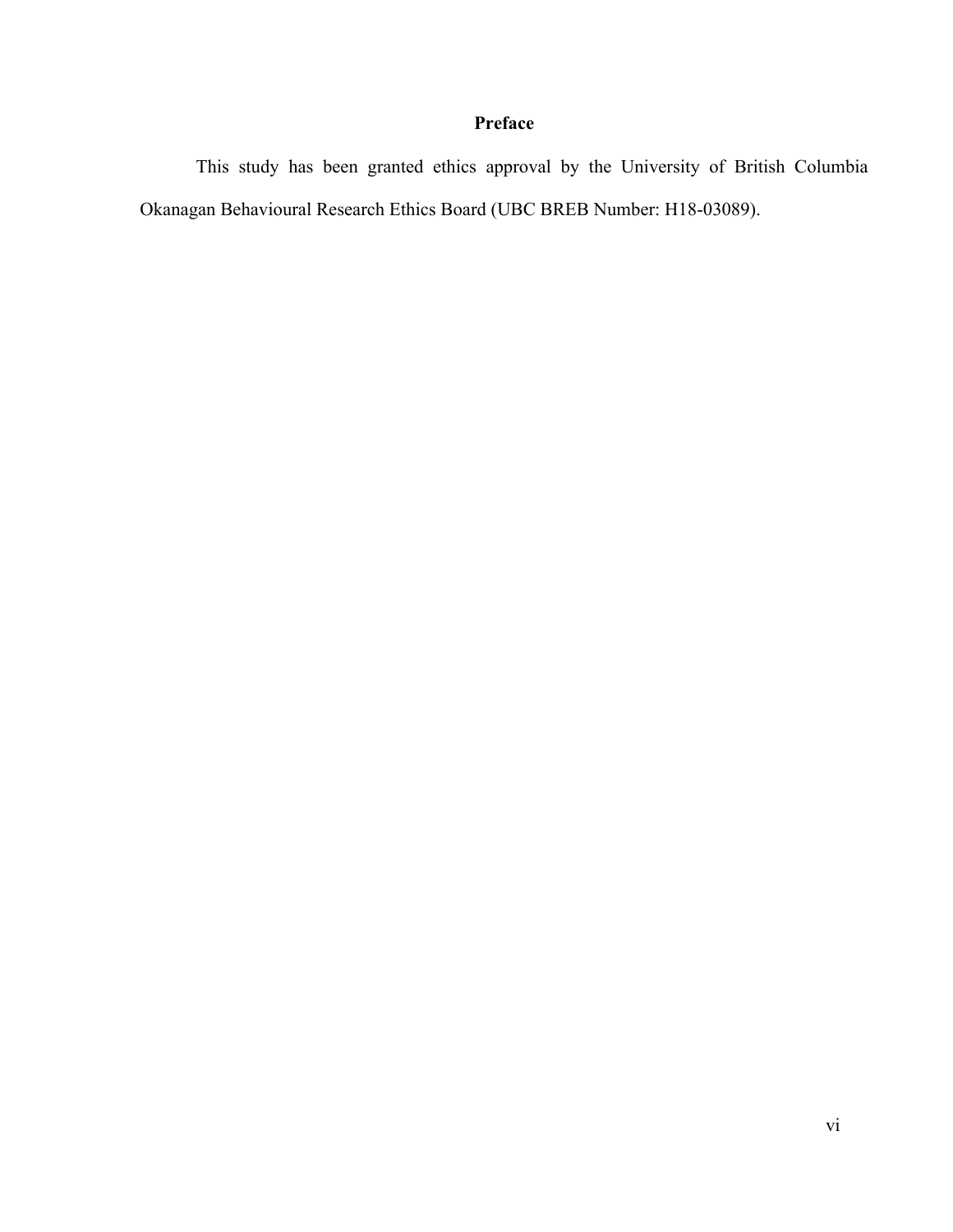# **Table of Contents**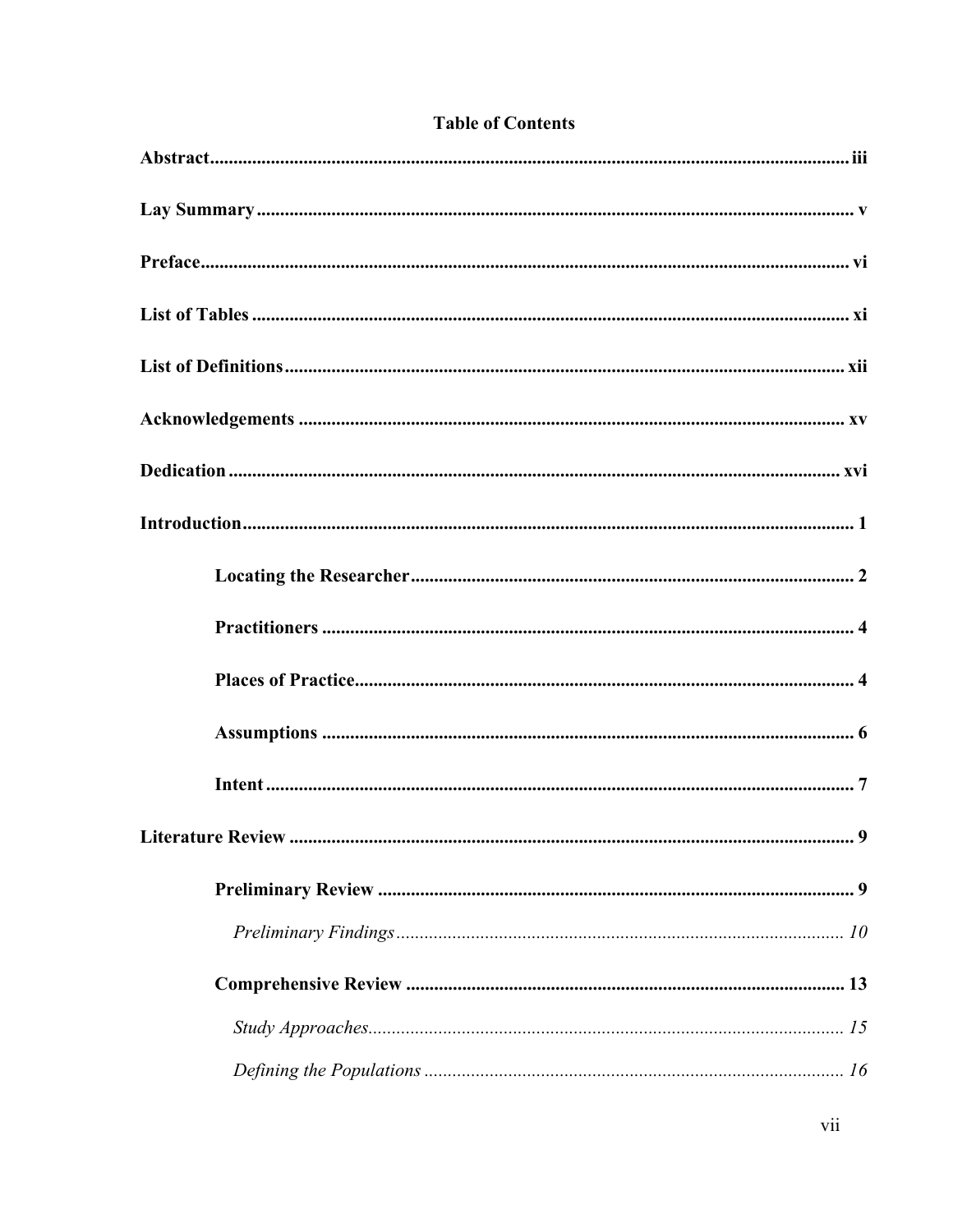| viii |
|------|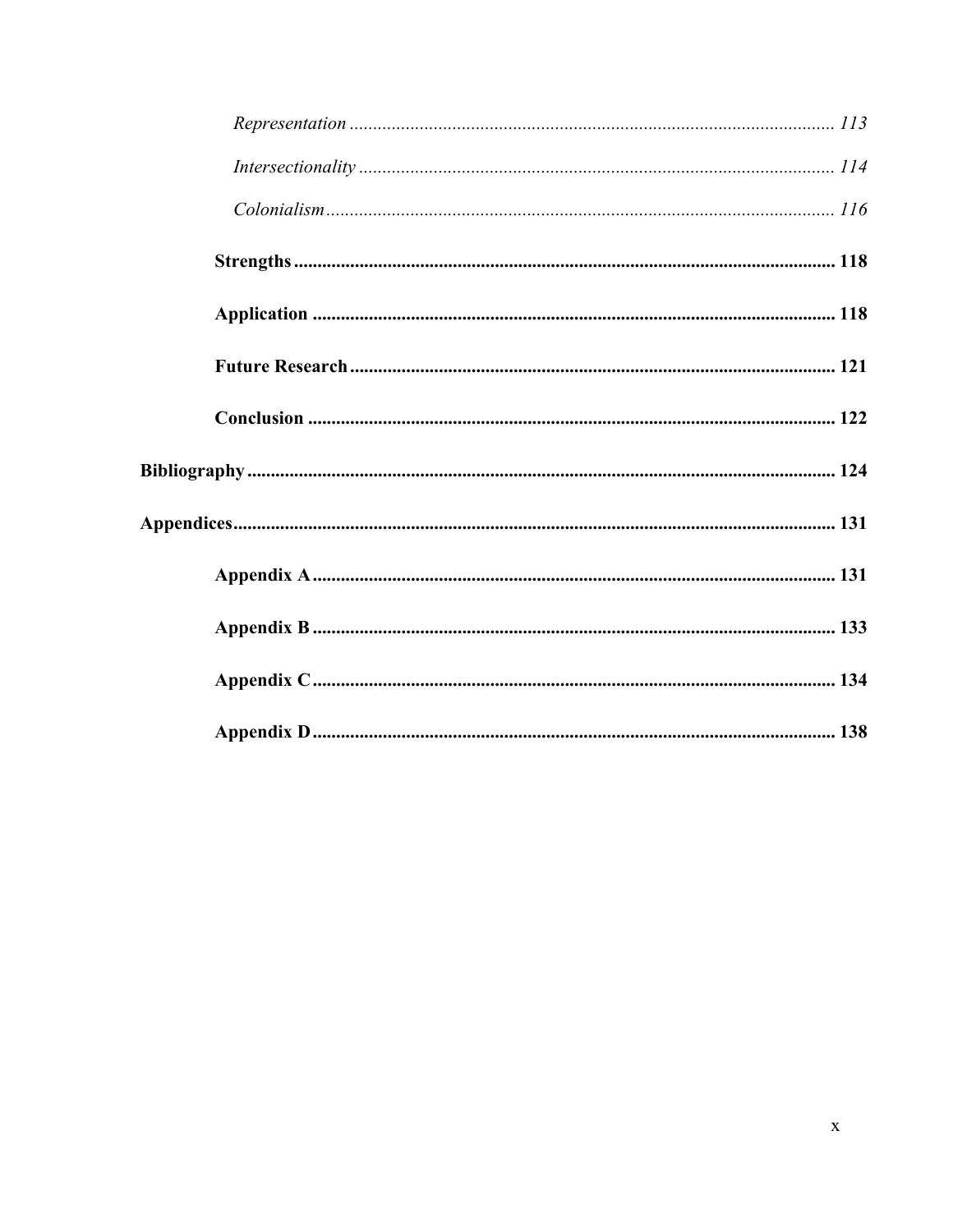# **List of Tables**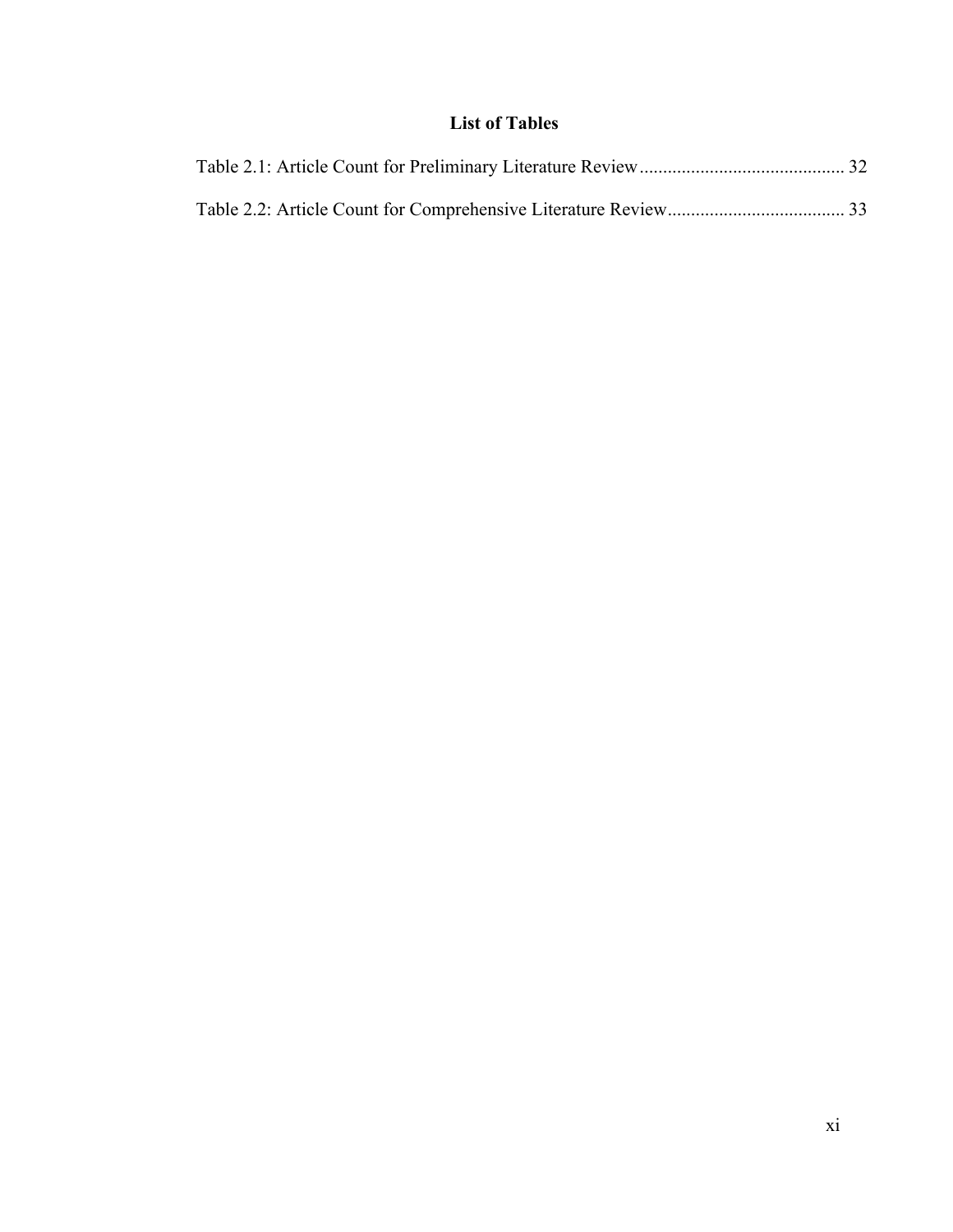#### **List of Definitions**

#### **Bi-Invisibility**

**"**a lack of acknowledgement that bisexuality exists as a legitimate S[exual] O[rientation]" (Duryea & Frantz, 2011, p. 652).

#### **Binegativity**

**"**common negative beliefs about bisexuality" (Flanders et al., 2017, p. 107).

#### **Biphobia**

"a hatred and fear of bisexuals" (Duryea & Frantz, 2011, p. 652).

### **Bisexual**

To define the bisexual community in the most inclusive way possible, included in this membership is anyone who is attracted to multiple gender identities and/or does not incorporate gender into their attractions. Inclusivity of bi-, pan-, omni-, and other sexualities reflected in this definition will account for the evolving nature of language connected to sexual identity and make room for fluidity of identity (Flanders, 2014; MacLeod, 2014). Thorne (2016) encourages "select[ing] terminological options that will most effectively communicate what you think you are doing and for whom" (p. 52). The term bisexual was chosen over the other terminology options mentioned due to the term's longevity of existing as a familiar term to people of various generations in hopes of reaching an intended audience spanning many ages and with varying current knowledge of evolving queer terminology.

#### **Bisexual Erasure**

**"**the systemic denial of bisexuality" (Flanders et al., 2017, p. 109).

#### **Dual Marginalization**

**"**discrimination and nonacceptance from both the gay/lesbian and heterosexual communities" (Duryea & Frantz, 2011, p. 652).

### **Heteronormativity**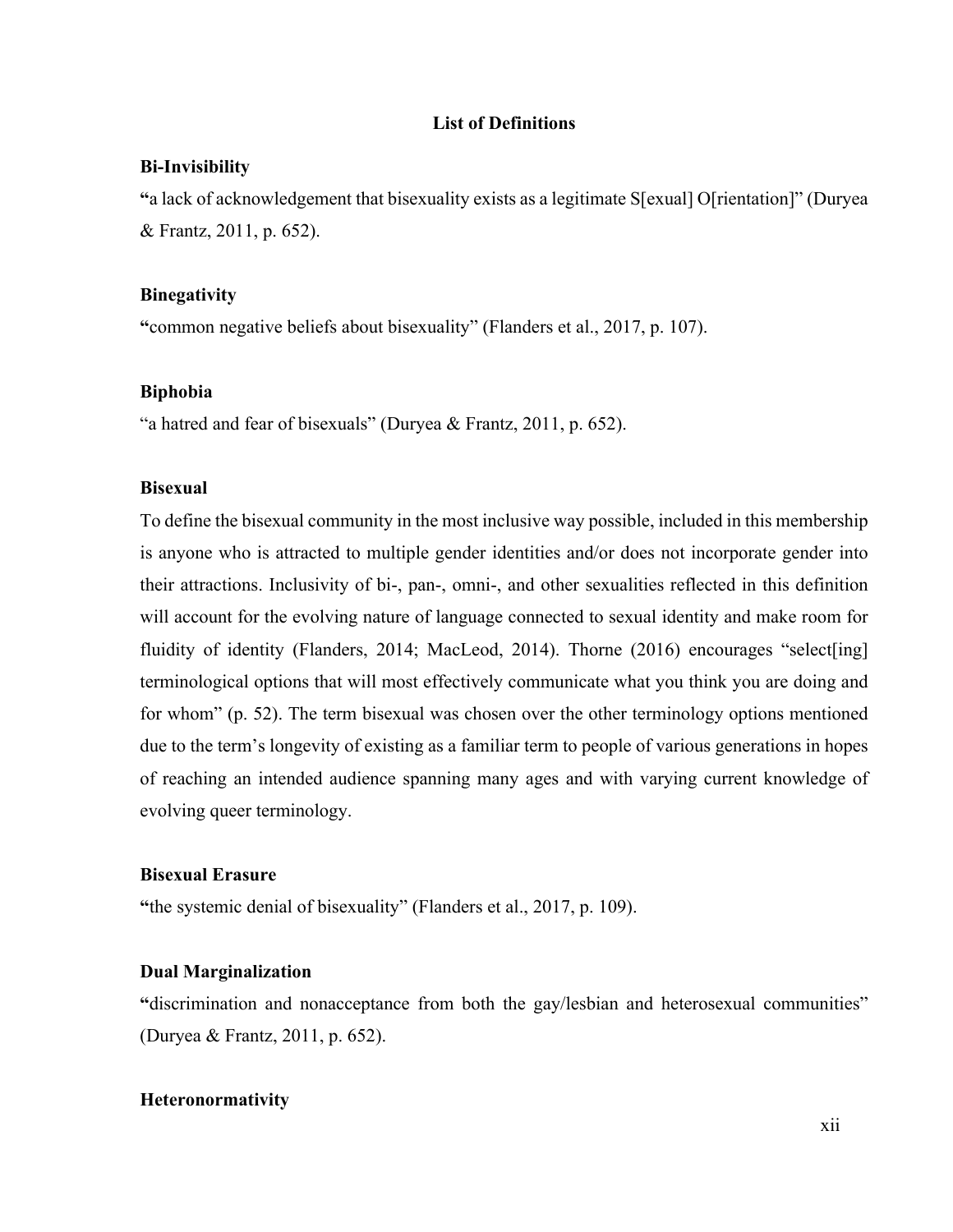"the Western social norm, or assumption, that the overwhelming majority of sexual relationships in society are heterosexual. Further, heteronormativity is the dominant sexual model of social, cultural, political, and economic organization, including the way it organizes identities, experiences, regimes of truth and knowledge, and ideologies of gender and sex" (Jeppesen, 2016, p. 493).

#### **Heterosexism**

"Heterosexism refers to the cultural ideology that reproduces the normative and privileged status of heterosexuality in most aspects of people's lives, vilifying and stigmatizing nonheterosexual (referred to in this entry as LGBTQ) behaviors, identities, relationships, and communities. Heterosexism includes institutionalized negative attitudes and beliefs about LGBTQ sexualities as inferior, unnatural, and deviant, thereby reproducing sexual stigma. Heterosexism may also include sexual prejudice, the harmful attitudes and beliefs individuals hold about LGBTQ people" (Rumens, 2016, p. 497).

#### **Informal Support**

"help given…on one's own; that is, not through a group or organization…It includes help given to friends, neighbours and relatives. Informal [support] also includes help given…to improve the community directly through activities that are not on behalf of a group or organization such as maintaining a public space, participating in public meetings, producing or disseminating information to make others aware of an issue, organizing or coordinating a group or an event, helping to develop an economic or social project for their community, or in some other capacity" (Extrapolated from "Informal Volunteers" definition by Government of Canada, 2020).

#### **Formal Supports**

"Persons…who did any activities…on behalf of a group or organization...This includes any…help provided to schools, religious organizations, sports or community associations to name a few" (Extrapolated from "Formal Volunteers" definition by Government of Canada, 2020). Within this study formal supports most consistently refers to sexual assault centres and the practitioners that work within sexual assault centres.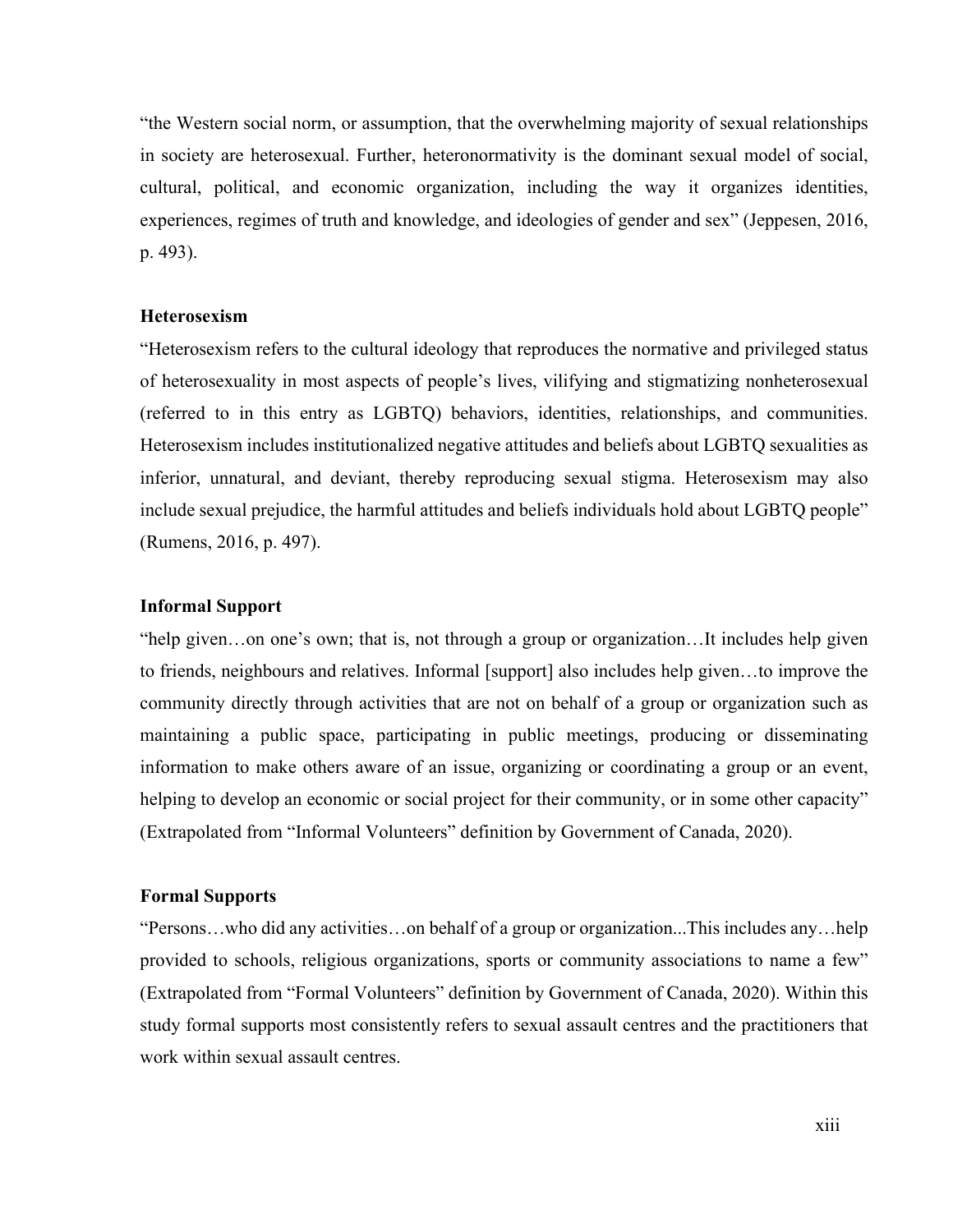#### **Internalized Homophobia/Biphobia**

"a term used by social scientists to describe the phenomena by which lesbian, gay, bisexual, and queer (LGBQ) persons direct negative societal attitudes regarding homosexuality toward themselves" (Bruce, 2016, p. 595).

#### **Minority Stress**

"the unique stressors that sexual and gender minorities experience as a result of their stigmatized social status" (Feinstein, 2016, p. 781).

#### **Monosexism**

"Monosexism is a social structure operating through a presumption that everyone is, or should be, monosexual (attracted to no more than one gender). This system includes institutional and social rewards for monosexual people, and oppression against bisexual people and others who are attracted to more than one gender" (Eisner, 2016, p. 793).

#### **Queer Spaces**

For the purposes of this thesis, the term "queer spaces" will primarily refer to specialized services providing support specifically to members of the queer community, including people who are gay, lesbian, bisexual, asexual, demisexual, trans, non-binary, Two-Spirit, intersex, and other marginalized identities related to sex, sexuality, attraction, or gender. Queer spaces may also refer to contexts of informal and formal community gathering for an array of purposes.

#### **Sexual Violence**

"Sexual violence is defined as: any sexual act, attempt to obtain a sexual act, unwanted sexual comments or advances, or acts to traffic, or otherwise directed, against a person's sexuality using coercion, by any person regardless of their relationship to the victim, in any setting, including but not limited to home and work" (World Health Organization, 2002, p. 149).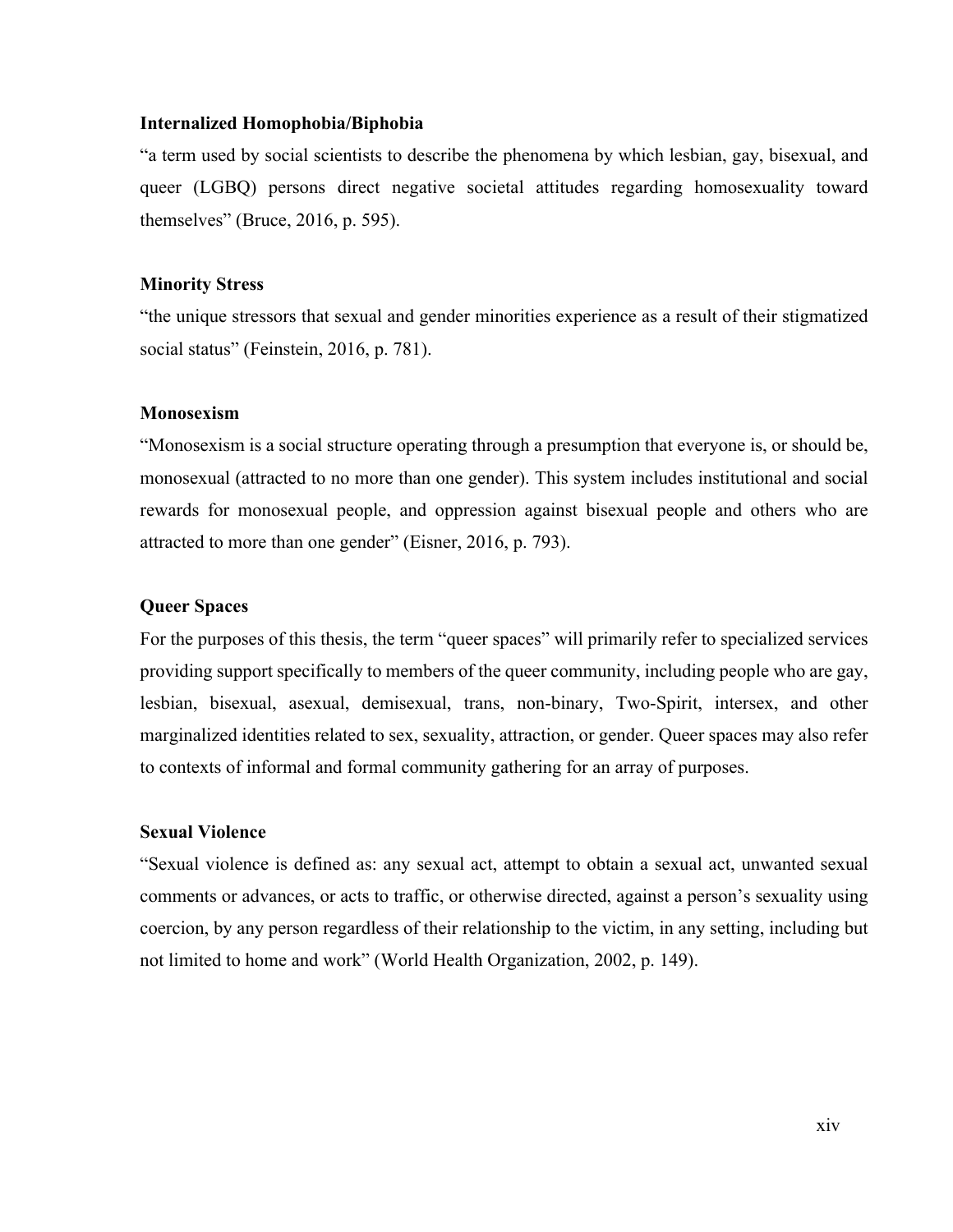#### **Acknowledgements**

My greatest appreciation goes to my thesis supervisor, Dr. John Graham, for seeing something valuable in my research topic and enthusiastically giving me the opportunity and guidance to pursue it to this end. I am also deeply grateful to my brilliant committee members, Dr. Rachelle Hole and Prof. Lana Wells, who each strengthened this thesis with their compassionate, informed perspectives. I cannot thank you enough for your adaptability in supporting me at a distance and through all of the unknowns of a pandemic.

I would also like to thank UBC librarian Arielle Lomnes for sharing her vast research wisdom and guiding me through the daunting task of my first full literature review.

To the UBC School of Social Work I want to express wide-reaching gratitude and also particularly highlight my appreciation for Hilla Shlomi and Amanda Hancock for their direction and thoughtfulness in response to every little query I posed throughout the entirety of the program.

Loving gratitude to my partner, Lane, for spontaneously moving to the Okanagan with me, being a source of so much care, and never letting me doubt my worth as I muddled along.

To my father, Ralph, and his wife, Sylva, thank you both for your continuous support and encouragement.

Lastly, to my mom, Tina, and sister, Mariah, I am who I am in all of this because of each of you and I hope you hold and celebrate my accomplishments as your own because they wouldn't be possible without you.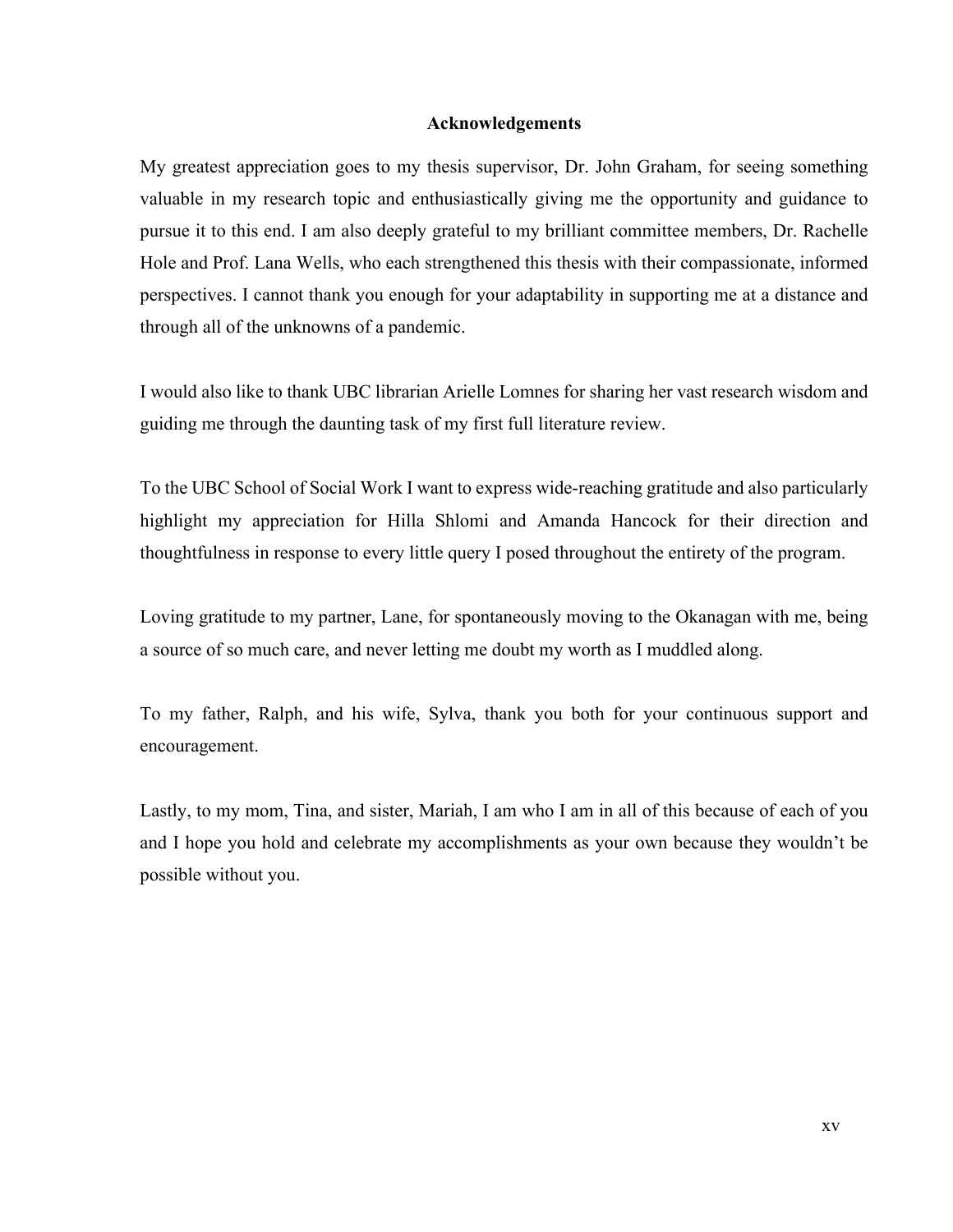For all bisexual people who have experienced sexual violence.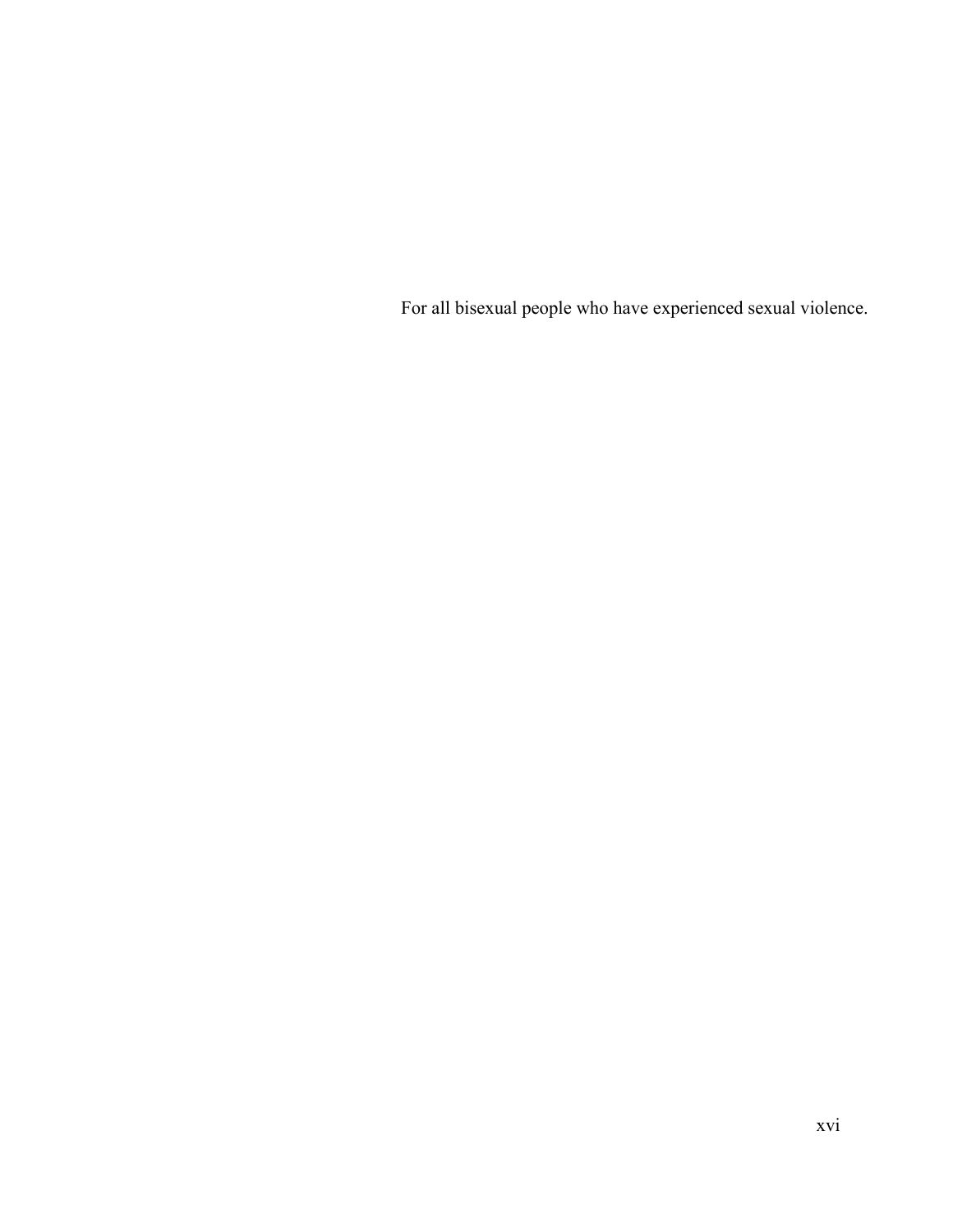#### **Introduction**

Bisexual populations contend with stigma resulting in disbelief, invalidation, and erasure from heterosexual and queer communities. These stigmas inform how bisexual individuals' disclosures of sexual violence are responded to by both formal and informal supports. Bisexual populations experience sexual violence at higher rates than any other sexual orientation (Balsam et al., 2005; Blayney et al., 2018; Canan et al., 2019; Dickerson-Amaya & Coston, 2019; Flanders et al., 2017; Martin et al., 2011; Whitfield et al., 2018; Worthen, 2017; Sigurvisdottir & Ullman, 2015; Schwab-Reese et al., 2018; Hequembourg et al., 2013; Hughes et al., 2014; Kelley et al., 2018; Kuyper & Vanwesenbeeck, 2011; Lehavot et al., 2012; Long et al., 2007; Johnson & Grove, 2017). Along with experiencing sexual violence at higher rates, bisexual adults also experience more negative impacts after sexual violence (Dickerson-Amaya & Coston, 2019; Duryea & Frantz, 2011, p. 652; Hequembourg et al., 2015; MacLeod's 2014; McCauley et al., 2015; Seabrook et al., 2018; Sigurvinsdottir and Ullman, 2016a). The 2015 Canadian Community Health Survey (CCHS) by Statistics Canada found that "bisexual individuals tended to be younger and of lower socioeconomic status, and were more often women" (Gilmour, 2019, p. 6) and that "both bisexual men and bisexual women had significantly lower odds of complete mental health" (2019, p. 3). Despite high rates of sexual violence and large-scale information sources like Statistics Canada showing bisexual populations to report low mental health, bisexual populations are rarely prioritized to receive support services from sexual assault centres.

Bisexual populations most often seek support by accessing formal sexual violence services, such as sexual assault centres (Long et al., 2007; Schwab-Reese et al., 2018; Sigurvisdottir & Ullman, 2015; Worthen, 2017) Frequent sexual assault centre access with poor healing outcomes reveals that practitioners might be uncertain of how to specifically meet the needs of bisexual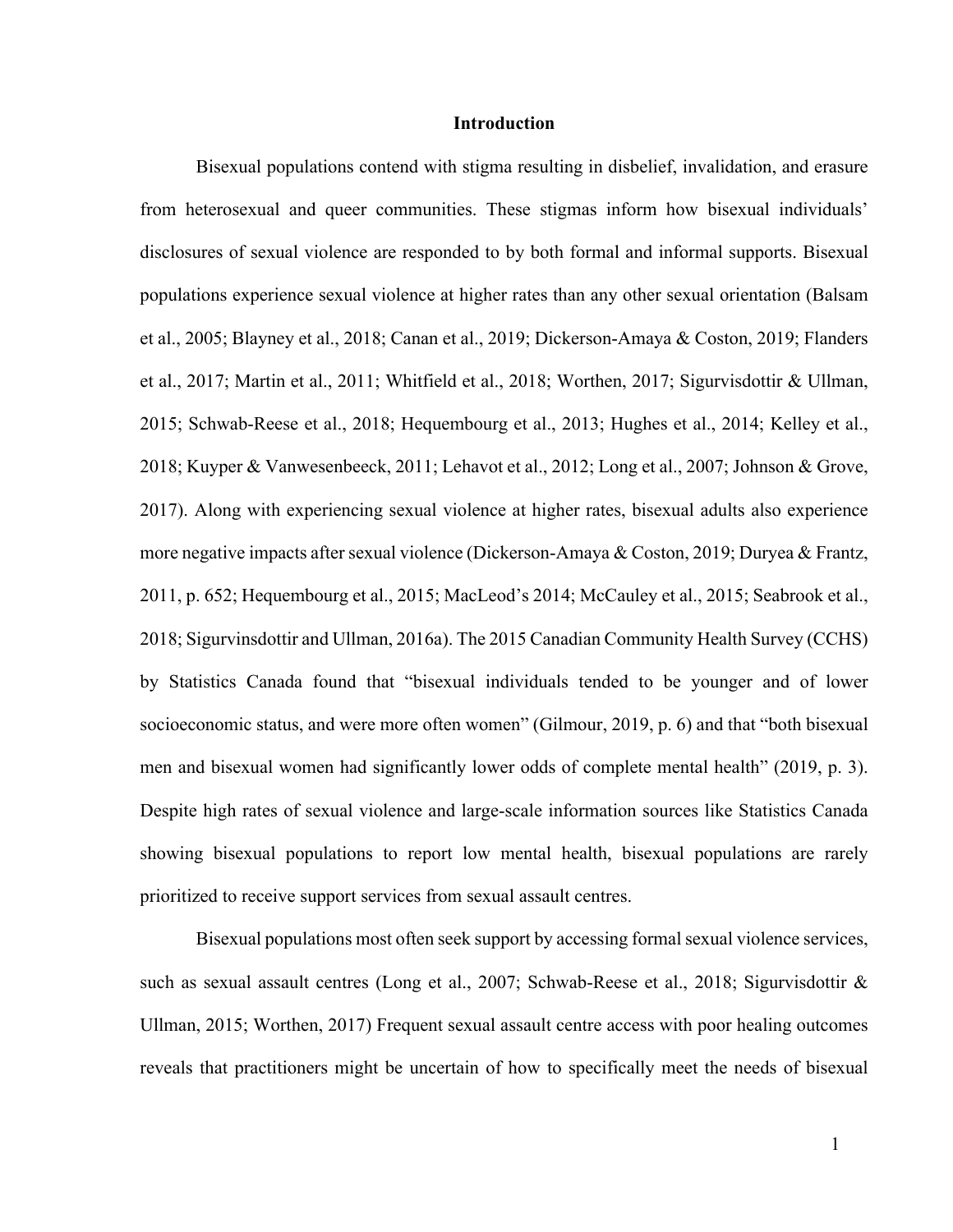adults when providing sexual violence support services; assessing practitioner confidence when working with bisexual adults would show a need for increased awareness efforts and training.

The purpose of this study is to identify practitioners knowledge and confidence in supporting bisexual adults who experienced sexual assault and to offer recommendations on how formal supporters within sexual assault centres could better serve bisexual adults seeking sexual violence supports. This study pursued the insights of sexual assault centre practitioners to gain a foundational understanding of how confident they are in supporting bisexual adults, their understanding of this complex population, and their recommendations for better meeting the needs of bisexual adults seeking sexual violence supports. The outcomes of this study confirm existing research: bisexual adults experience negative disclosure responses by service providers, and that existing formal supports are not adequately designed to meet the needs of bisexual populations.

What is new about the information learned in this study is the focus on practitioner perspectives, which are captured from inside the sexual assault centres providing formal support to bisexual individuals experiencing sexual violence. In doing so, the findings can be contrasted with the larger body of research directly with bisexual populations. Introducing practitioner perspectives to the body of research on bisexual sexual violence supports adds a voice to the discussion that holds power to create direct service and systemic changes. Practitioner perspectives acquired in this study are placed in dialogue with the research on bisexual people accessing sexual violence services. This study builds connections between bisexual individuals' experiential knowledge, researchers' academic knowledge, and practitioners' practice knowledge, with a unified aim of improving supports for bisexual populations.

#### **Locating the Researcher**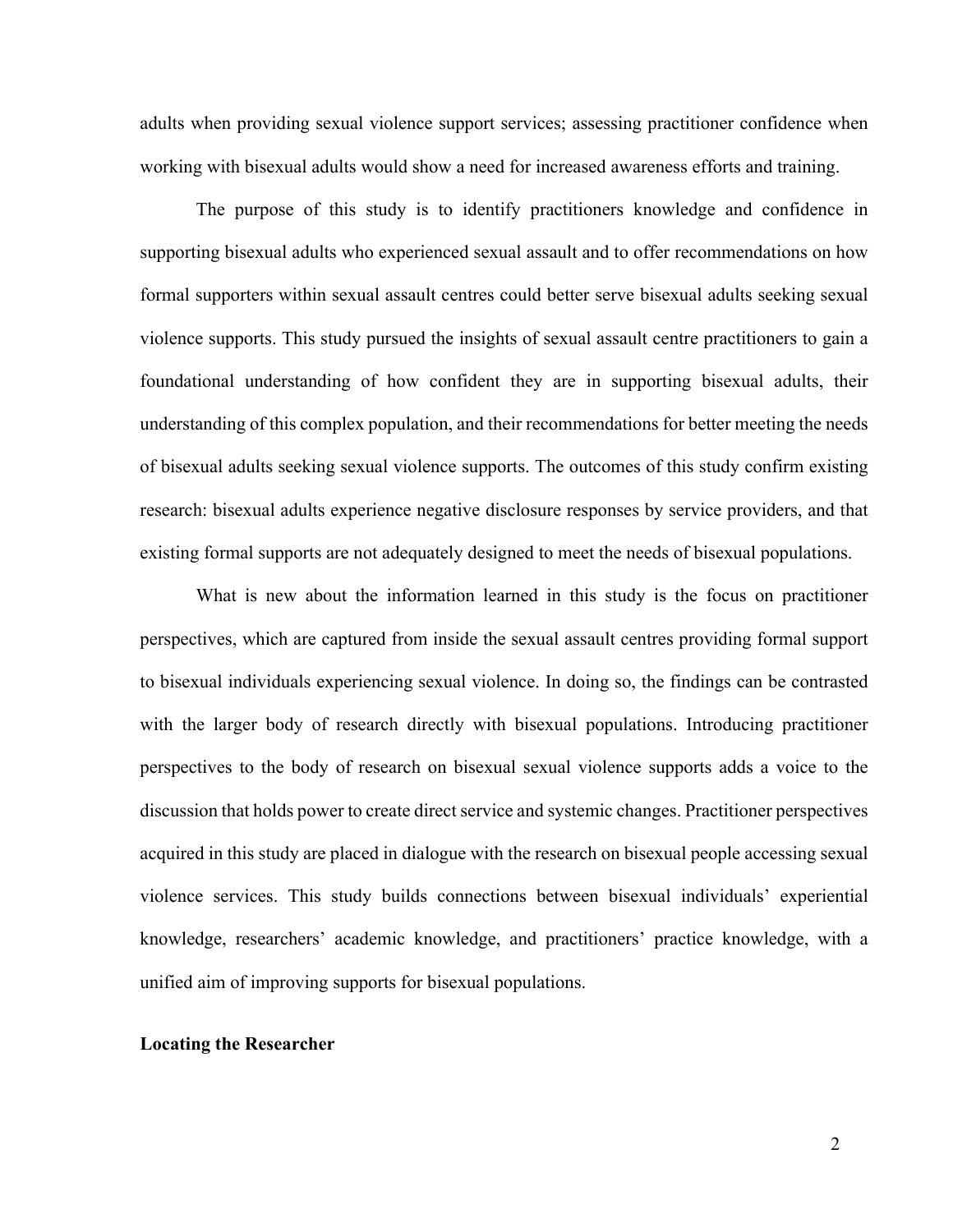This researcher is a bisexual adult and is comfortable being referred to by she/her or they/them pronouns. They have experienced sexual violence and accessed sexual violence support services for related healing support in a setting outside of a sexual assault centre. They have also worked in the context of a sexual assault centre as a Registered Social Worker providing consent education, policy consultation, and counselling supports in various capacities over the previous four years.

As a white settler without disability, they hold positions of privilege that inform their perspective and limit their ability to appropriately speak to the experiences of people who are racialized, Indigenous, and/or have a disability. They have made efforts within this report to acknowledge the influence privilege and marginalization have on the research process, as well as the experiences of sexual violence had by bisexual populations. Specifically, acknowledged in the limitations section at the conclusion of this thesis are the ways that this research aligned with colonial processes and systems. The alignment to colonial systems, such as focusing non-profit sexual assault centres and academic credentials, were not initially recognized by the researcher from their position of privilege and familiarity within those systems. The reliance on colonial systems for this research erases Indigenous practitioner perspectives, Indigenous responses to sexual violence, and Indigenous bisexual experiences. There is always a crucial need for more research and practice approaches that understand and address how sexual violence is enacted disproportionally towards those who experience marginalization, particularly Queer and Trans Black, Indigenous, People of Colour (QTBIPOC) populations. The issue of sexual violence is inextricable from systemic racism, colonialism, ableism, transphobia, homophobia, and biphobia. This researcher is hopeful that the baseline understanding this research provides supports future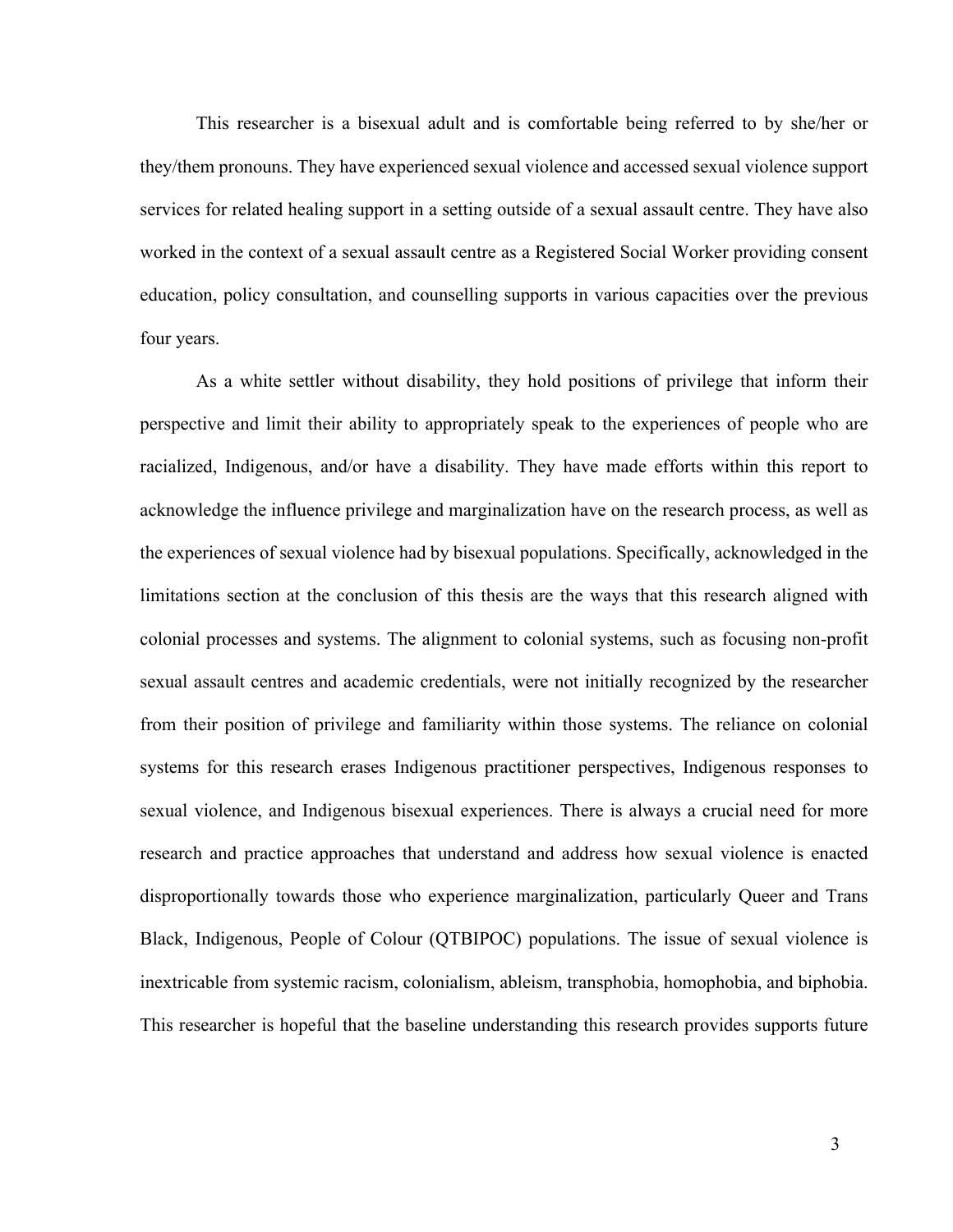research furthering efforts that take up a decolonizing, anti-racist approach to understanding how sexual violence impacts bisexual populations.

#### **Practitioners**

There is currently no baseline understanding in existing research of how, or whether, practitioners within sexual assault centres are tailoring their service offerings to meet the needs of bisexual adults. Research depicts bisexual adults as accessing formal supports more frequently than people who experience sexual violence of other sexual orientations and shows these bisexual adults having worse outcomes after receiving services, with higher rates of PTSD and depression than all other sexual orientations (Long et al., 2007; Schwab-Reese et al., 2018; Sigurvisdottir & Ullman, 2015; Worthen, 2017). More research is needed to better understand why bisexual adults experience sexual violence at such high rates and how to better serve this population. That said, enough research exists to incorporate into practice a recognition that bisexual adults are primary service users with unique impacts to be addressed. This current study provides practice recommendations for service providers within sexual assault centres. More education and capacity is warranted moving forward.

#### **Places of Practice**

Given the heightened rate of bisexual adults receiving negative responses from both queer and heteronormative communities to disclosures of sexual violence (Blayney et al., 2018; Flanders et al., 2017; Hughes et al., 2014; Kelley et al., 2018; Long et al., 2007; Sigurvisdottir & Ullman, 2015; Worthen, 2017), it is crucial to consider the significance of the location where services are being provided. Far from being neutral spaces, sexual assault centres have a lengthy and ongoing history of prioritizing heterosexual, middle and upper class, cis, white women (Armstrong et al., 2018). From these origins, many sexual assault centres have been identified as perpetuating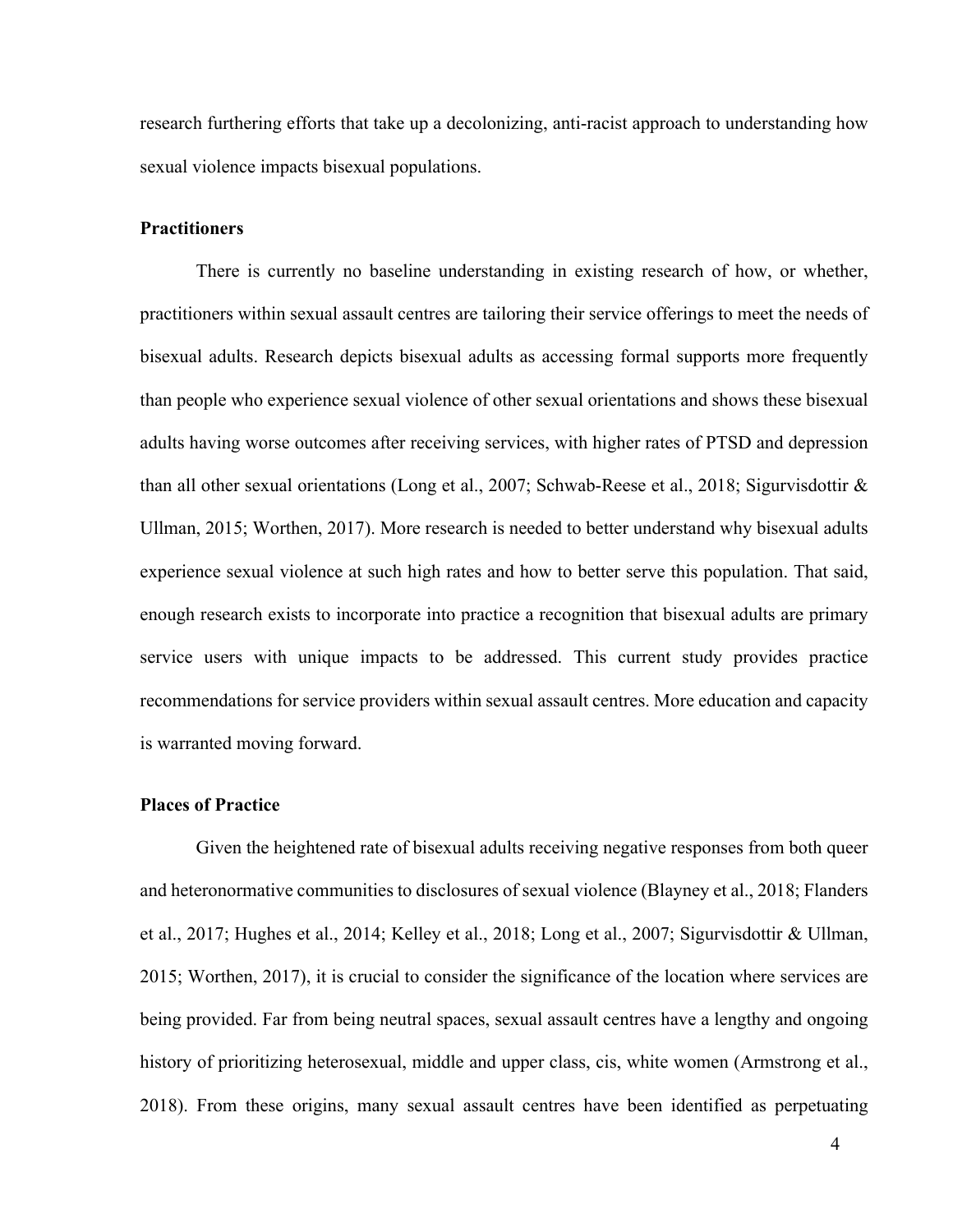exclusionary, oppressive facets of white feminism (Washington, 2001). There is work to be done by many sexual assault centres to build safety and trust for marginalized populations that have been alienated, underserved, and harmed by the false rhetoric that sexual violence only impacts white, cis, able-bodied, neurotypical women in the context of heteronormative relationships. Exclusionary understandings of sexual violence have recently been demonstrated within various community-based social movements intended to address sexual violence. One most currently recognizable example occurred when white women began appropriating Tarana Burke's #MeToo movement to further a white narrative about sexual violence. Such co-option silenced the Black women for whom the movement was created by and for (Burke & Sreenivasan, 2017). Another example was the trans-exclusionary, racist association of sexual violence as specifically affecting women with pink vulvas, as occurred with the "pussy hats" during the 2017 Women's March. Additionally, the 2017 Women's March misrepresented the concerns of cis, white, heterosexual women as being the concerns of all women (Brewer & Dundes, 2018) and erased racialized, trans, non-binary, disabled, and queer experiences of sexual violence. These are modern, publicized examples of the legacy of long-standing activism and advocacy undertaken by those who are marginalized and their experiences within social justice movements.

Queer social movements have been similarly fraught with transphobia, ableism, normative relationship hierarchies, and racism, as has been demonstrated in Pride Parade organizers and participants' unwillingness to remove police from Pride Parades at the requests and protests of Queer, Trans, Indigenous, Black, and People of Colour (QTIBPOC) members of the community. Queer spaces, many of which began as spaces for predominantly white gay men and, to a lesser extent, white lesbians, are not significantly better than heteronormative spaces in their accessibility for bisexual individuals, and rarely tailor any services specifically to the needs of bisexual service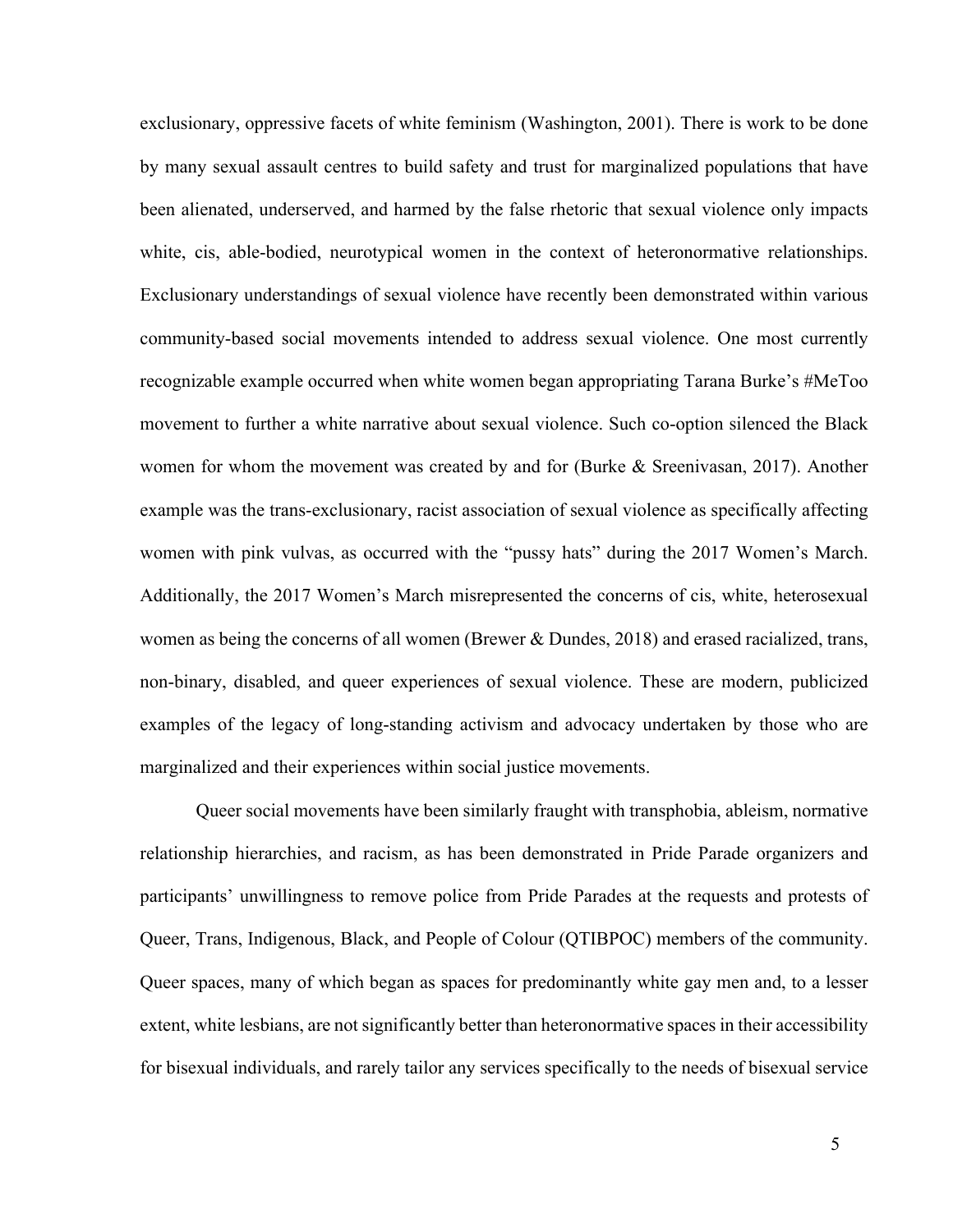users (Han et al., 2019; Lim & Hewitt, 2018). While conducting research focused on the experiences of bisexual people seeking services, it is important to identify their unique experience within the sexual violence movement. Bierasure, which is focused on within this research, is one form of harm that overlaps with additional experiences of marginalization, such as the ways that Black trans women experience bierasure, racism, and transmisogyny within informal and formal support systems. Understandings of power, by way of Kimberly Crenshaw's (1989) studies on intersectionality, are used to analyze this research in order to acknowledge researcher positionality, highlight limitations of the results, and identify areas for further exploration.

Both heterosexual and queer spaces, if prepared to acknowledge the history and ongoing bierasure present in policies and practice, may be better prepared to serve bisexual service users after undertaking a reflective assessment of existing service offerings and considering how the needs of bisexual adults could be better served. This research, with intentional disbursement to agencies taking up sexual violence service provision through accessible resource creation bridging from the findings, may be used to aid these places of practice in understanding the demand for improved services for bisexual adults and assist with structural decision-making regarding allocation of services and support provided to staff. However, the need for change reaches beyond practice or agency revisions; practitioners working in the area of sexual violence need to comprehensively apply understandings of intersectionality to the lived experience of bisexual people they work with.

#### **Assumptions**

The existing research contained within the following Literature Review chapter suggests that bisexual adults are accessing services but are not having supported healing outcomes (Long et al., 2007; Schwab-Reese et al., 2018; Sigurvisdottir & Ullman, 2015; Worthen, 2017). In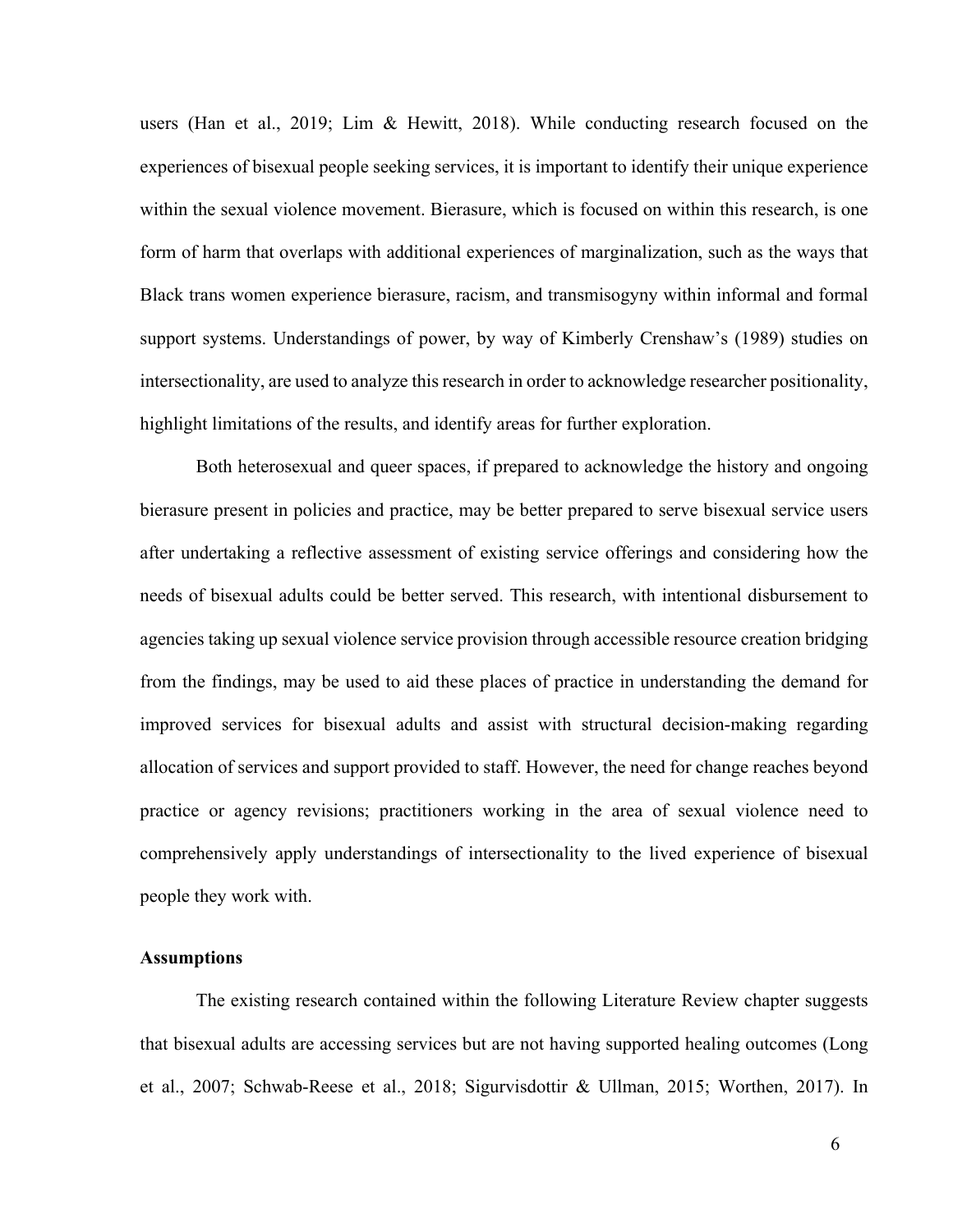entering this research, it was tentatively anticipated that practitioners were likely to have limited current awareness that they are seeing bisexual individuals as clients and in how to support the specific needs of bisexual individuals once they are aware of this aspect of their identity. This was in no way an assumption about the capacity of existing professionals to provide services to bisexual adults, but rather an expected outcome of limited research distribution, broad societal misinformation, and resulting constraints on available information for understanding how sexual violence specifically impacts bisexual adults. Thus, practitioners might see the practice approaches they currently employ as inclusive to all sexual/romantic orientations without necessarily recognizing the unique needs and heightened impacts experienced by bisexual individuals.

#### **Intent**

This research intends to provide a better understanding of how sexual assault centres serving the broad community made up of people who have experienced sexual violence, could better support adult service users who are bisexual. In order to accomplish this, the current study intended to establish a baseline understanding of how much confidence and competency practitioners specialized in working with people who have experienced adult sexual assault (ASA) have with regards to working with bisexual clients by asking the question: *How do sexual violence practitioners assess their effectiveness in working with bisexual adults who have experienced adult sexual assault (ASA)?* The findings below provided an abundance of insight into how practitioners envision the needs of this population and their own practice needs within their respective practice settings.

The second chapter of this thesis contains literature reviews that were conducted to better locate this current study within existing research. From those literature reviews a foundation of understanding was built around the perspectives bisexual participants have offered researchers.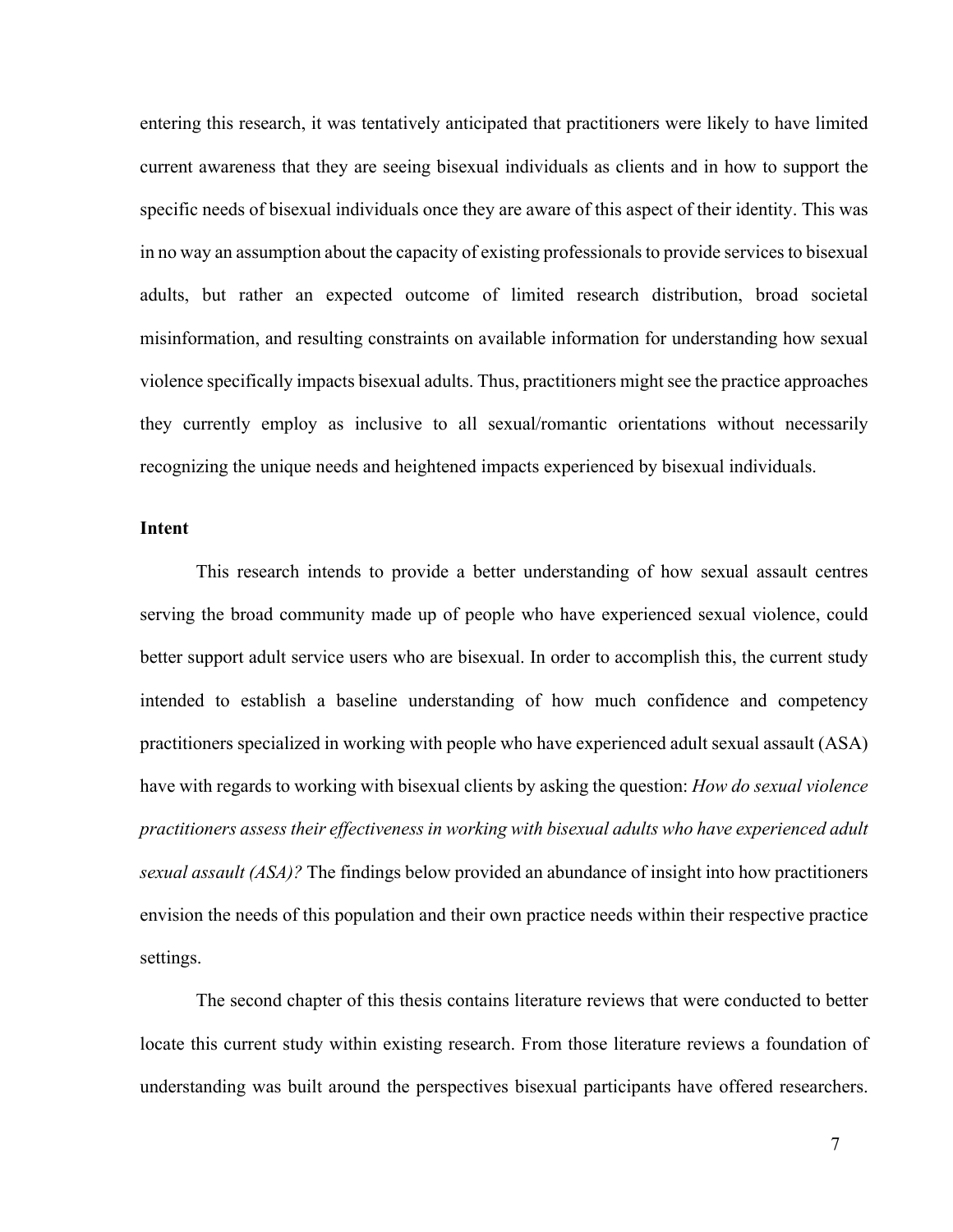Consistent reports can be found in this chapter of the high rates of sexual violence experiences had by bisexual populations. Furthermore, the ways that stigma towards bisexual populations manifests sexual violence is discussed. A set of recommendations are provided, as put forward by researchers guided by contributions of bisexual participants.

The third chapter outlines the methodology utilized for the present study. Specifics regarding recruitment through convenience and purposive snowball sampling and participant selection are outlined in this chapter. Semi-structured, open-ended interview design and data coding and analysis are also covered in this chapter. Additionally, this chapter contains the specifics on how Interpretive Description (Thorne, 2016) has been utilized throughout the study.

The fourth chapter contains findings from the interviews with sexual assault center practitioners. These findings point to insights from a largely queer self-identified practitioner group. The findings suggest significant strengths of insight on their current practice, as well as limitations and barriers to reaching and serving bisexual populations. Recommendations stemming from the interviews are put forward as a way of understanding where practitioners see the need for prioritization when trying to better support bisexual adults in practice.

Finally, the conclusion chapter offers a discussion of how the findings provided by practitioners interact with existing research gathered in the literature review. Specific attentiveness is paid in this chapter to understanding, reaching, and supporting bisexual populations. Limitations and strengths are outlined with acknowledgement of the ways representation isn't robustly accomplished but still celebrating the value that remains in the findings and how they can be considered as a foundation to build upon in collaboration with existing research.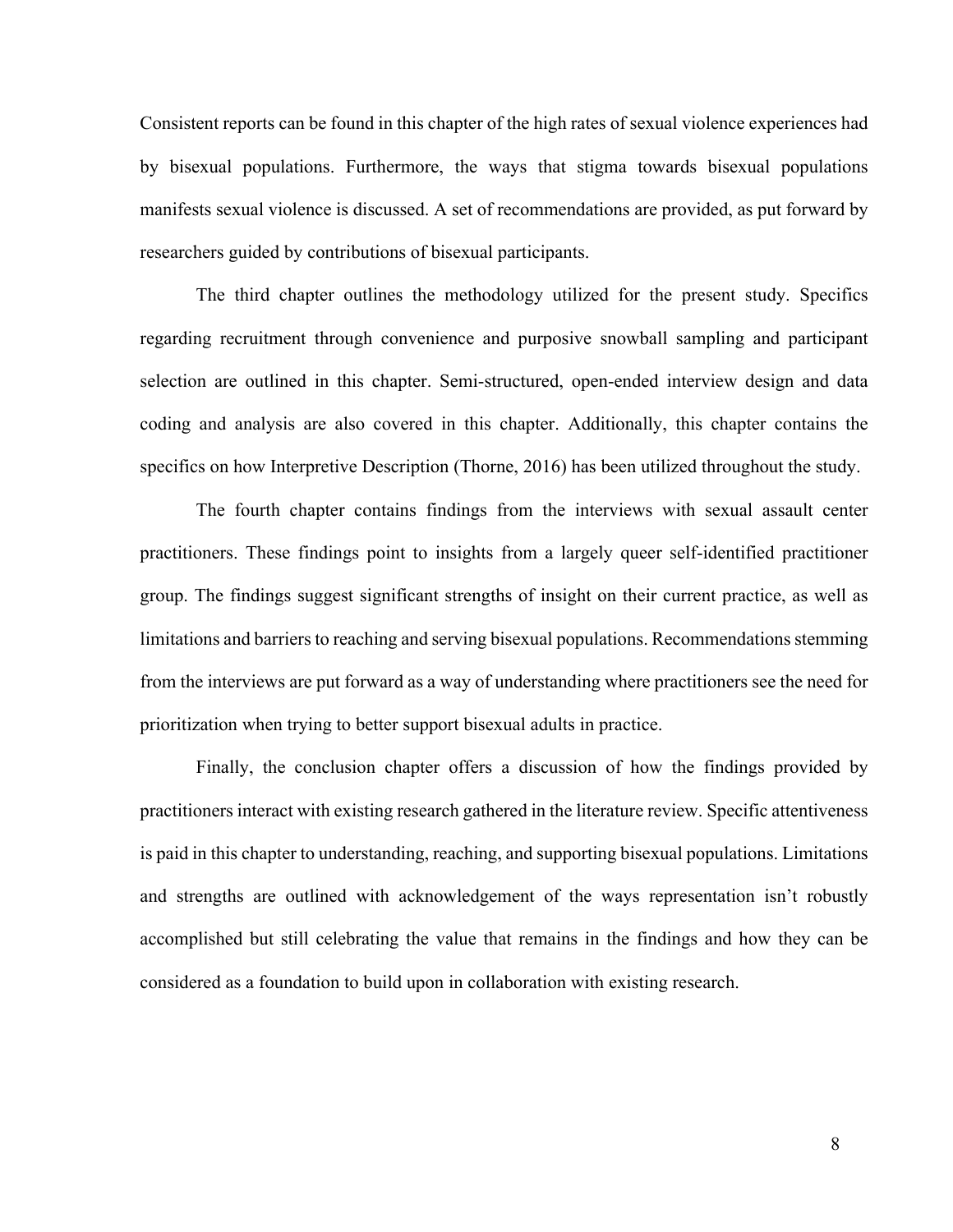#### **Literature Review**

For this study two literature reviews were conducted: a preliminary literature review conducted to broadly assess the existing research available and a more comprehensive scoping review that narrowed in on an adult population. The latter was conducted under the guidance of Social Work specialized UBC librarian, Arielle Lomnes, to strengthen the review process.

#### **Preliminary Review**

The preliminary literature review broadly explored existing research on how bisexual individuals experience sexual violence. Information was sought from within the field of social work as well as related disciplines, such as social services, psychology, health, women's studies, and law. The databases utilized to source articles for review included PsycINFO (EBSCO*host*), Sociology Collection (ProQuest), Social Work Abstracts (ProQuest), Social Service Abstracts (ProQuest), Theses and Dissertations (UBC Collections), MEDLINE (EBSCO*host*), and LGBT Life (EBSCO*host*). All of these databases were accessed through the UBC Library. Keywords used as search terms included ("sexual violence" OR "sexual abuse" OR "sexual assault" OR "forced intercourse" OR rape OR "non-consensual sex") AND (bisexual OR bisexuality OR omnisexuality OR omnisexual OR pansexual OR pansexuality) and exploded variations on these terms utilizing database thesauruses where possible. Limiters were set to include only peer reviewed articles with the language set to English. Searches produced a total of 1637 results. The results were scanned for relevance and articles containing a combination of applicable keywords from both categories of sexual violence and bisexuality were exported to RefWorks Legacy where 263 exported articles were sorted for applicability. There were 104 duplicates removed leaving 159 abstracts to review.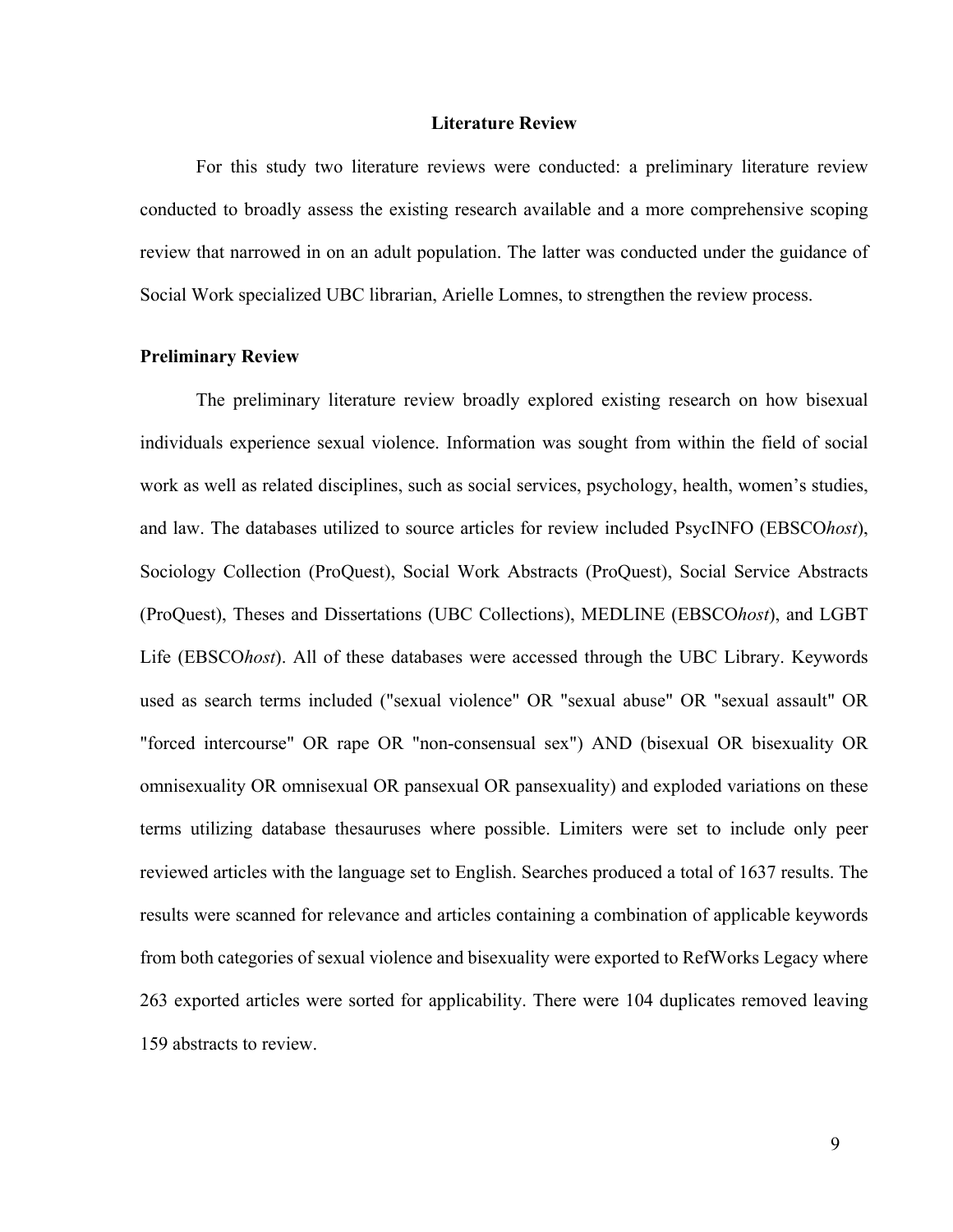Article abstracts were reviewed for proximity to the research topic in order to determine which full texts to view. Inclusion criteria, in addition to the search limitations, for full texts to be reviewed included:

- Having a topic of focus specifically on sexual violence, not intimate partner or domestic violence though those forms of violence may overlap.
- Data related to bisexual populations presented and analyzed distinctly from other sexual identities.
- Focus on provision of support services or reasonable applicability to practice.

Once reviewed for these criteria 48 full texts were pulled for review. Of the full texts, 15 articles were in closest proximity to the research question. These 15 articles were assessed for their research populations, methods, findings, and themes. Additional articles were acquired through tracking references.

#### *Preliminary Findings*

The results of a 2014 Statistics Canada General Social Survey (GSS) report that "Canadians who identified as homosexual or bisexual had a rate of sexual assault that was six times higher than those who identified as heterosexual" (Conroy & Cotter, 2017, Table 2, Chart 2). Once they had controlled for other factors, Conroy and Cotter (2017) found that "individuals who identified as homosexual or bisexual were over two times more likely to be sexually assaulted than those who identified as heterosexual" (p. 10). Johnson and Grove (2017) in their culmination of existing research identify that experiences of sexual violence are consistently at higher rates for bisexual women, particularly those engaging in relationships or sexual interactions with men, compared to heterosexual and lesbian women, a trend observed through this literature review as well (Balsam et al., 2005; Blayney et al., 2018; Flanders et al., 2017; Hequembourg et al., 2013; Hughes et al.,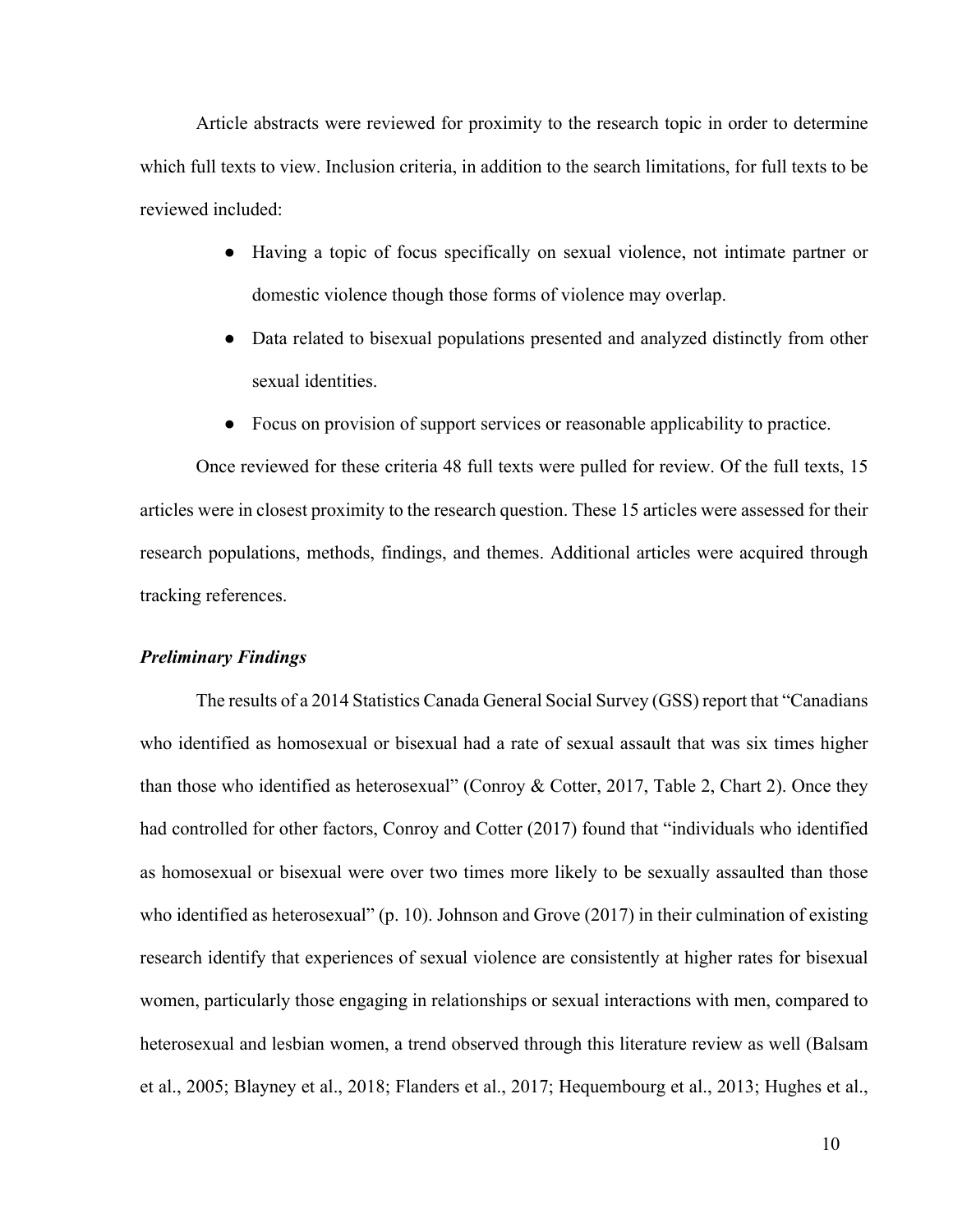2014; Johnson & Grove, 2017; Kelley et al., 2018; Kuyper & Vanwesenbeeck, 2011; Lehavot et al., 2012; Long et al., 2007; Schwab-Reese et al., 2018; Sigurvisdottir & Ullman, 2015; Worthen, 2017).

Sigurvinsdottir and Ullman (2016a) contrasted the sexual violence experiences of bisexual women with those of heterosexual women, finding that bisexual women experience more "negative social reactions" (p. 175) to sexual assault disclosures, more prolonged PTSD and depression, and "lower perceived support" (p. 174). Using a "Social Reactions Questionnaire containing 48 items that are answered on a 5-point Likert-type scales" (2016, p. 171), Sigurvinsdottir and Ullman (2016a) measured reactions to disclosures at three different time points, and at all three points bisexual women reported greater negative reactions to their disclosures "(W1: bisexual, M = 1.11, heterosexual, M = .92, t(826) = -2.18, p = .03, d = .15; W2: bisexual, M = .71, heterosexual, M = .54, t(849) = -2.09, p = .04, d = .14; W3:bisexual, M = .67, heterosexual,  $M = .49$ ,  $t(821) = -2.34$ ,  $p = .02$ ,  $d = .16$ )" (2016, p. 173).

MacLeod's (2014) comprehensive thesis contains an analysis of anxiety and Post Traumatic Stress Disorder (PTSD), as they are understood to impact people who are bisexual and have experienced a traumatic life event. For the purposes of MacLeod's (2014) research, a traumatic event was defined more broadly than the DSM-IV parameters delineating causes of PTSD. A traumatic event was inclusive of physically threatening and life-threatening events as outlined by the DSM-IV, but also inclusive of non-life-threatening traumatic experiences, such as discrimination, to account for experiences of biphobia. MacLeod (2014) identifies through selfreported mail-in surveys utilizing the "Anti-Bisexual Experience Scale (ABES)" (2014, p. 96) that the average reported frequency of bisexual individuals experiencing biphobia from "straight communities (36.6 (95% CI: 34.6, 38.7, range: 15-94)" (2014, p. 64) and from "gay communities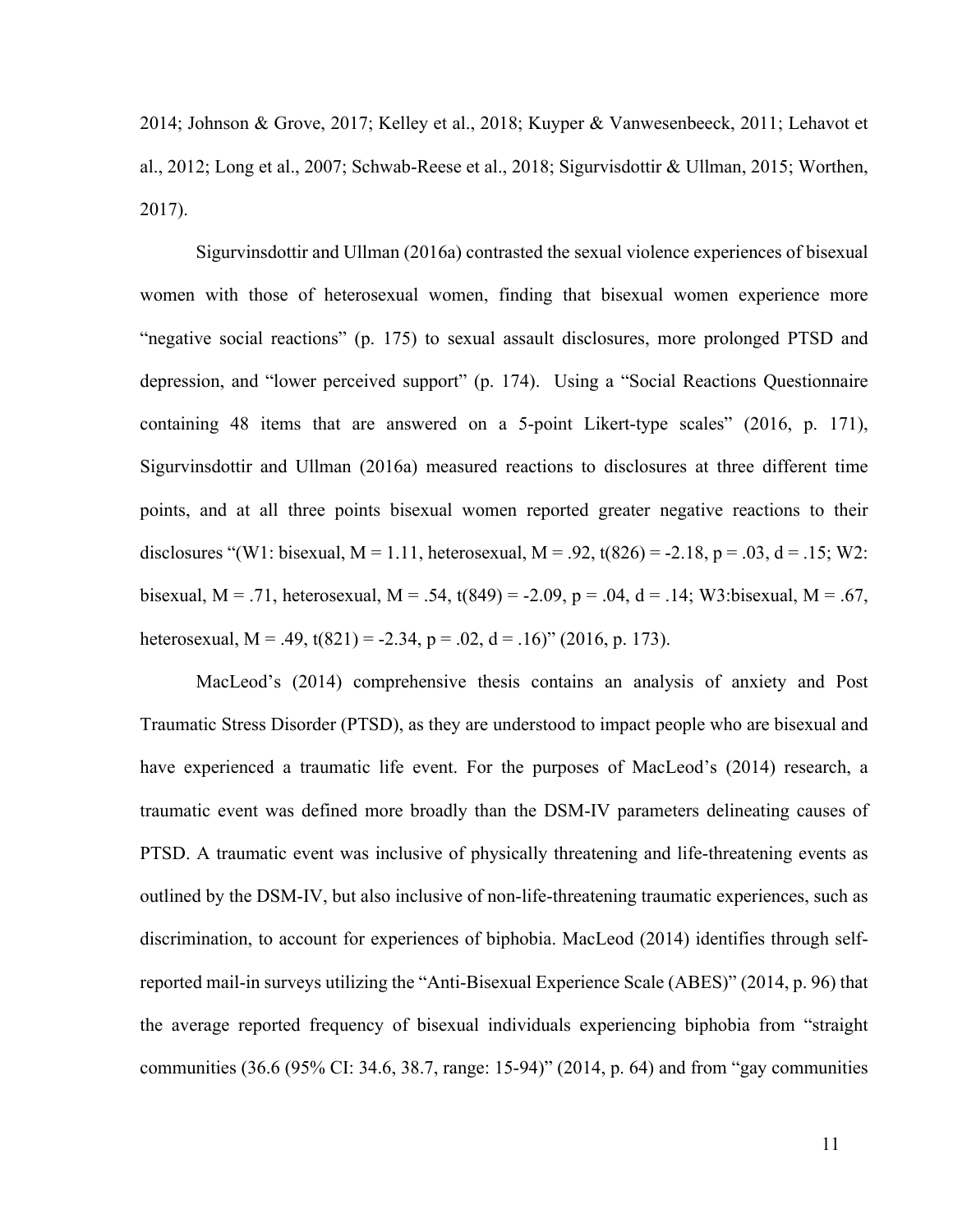30.8 (95% CI: 28.5, 33.1, range: 16-95)" (2014, p. 64) is similar, suggesting both of communities enact discrimination towards bisexual adults to a similar extent and revealing an internalization of bias within gay communities. Utilizing the eased definition of a traumatic event put forward by MacLeod (2014), neither of these communities are identifiable as safe for sexual violence support for bisexual adults; spaces facilitated by both communities host instances of biphobia, which may induce further trauma.

Within MacLeod's (2014) thesis they explore the significance of promoting specific protective factors "identification and involvement with the LGBTQ community, positive bisexual identity, and volunteering, advocacy, or activism" (p. 38) in creating resilience with bisexual populations. These protective factors align with the suggestion that "social support may play a more critical role for bisexual women's PTSD symptoms" (Sigurvinsdottir & Ullman, 2016a, p. 175). Collectively, the protective factors presented in the studies respond to the call for attentiveness towards the impacts of "substance use, hypersexualization, and biphobic harassment" (Johnson & Grove, 2017, p. 445). Substance use is also a concern addressed by Kelley et al. (2018), though it is framed within a "stress-coping and self-medication model of alcohol use" (p. 1154). Such a framing of substance use positions it as more of a symptom of "hypersexualization, and biphobic harassment" (Johnson & Grove, 2017, p. 445) than a third and stand-alone issue. It is with caution that these aspects of vulnerability will be incorporated into recommendations given the potential for focus on alcohol use to be victim-blaming and the intent of this research to support bisexual adults through experiences of sexual violence rather than ascertaining the cause.

Through grounded theory research conducted in Ontario, MacKay et al. (2017) identified three primary clinical implications based on the reported experiences of bisexual individuals accessing general mental health services. These implications included the need for addressing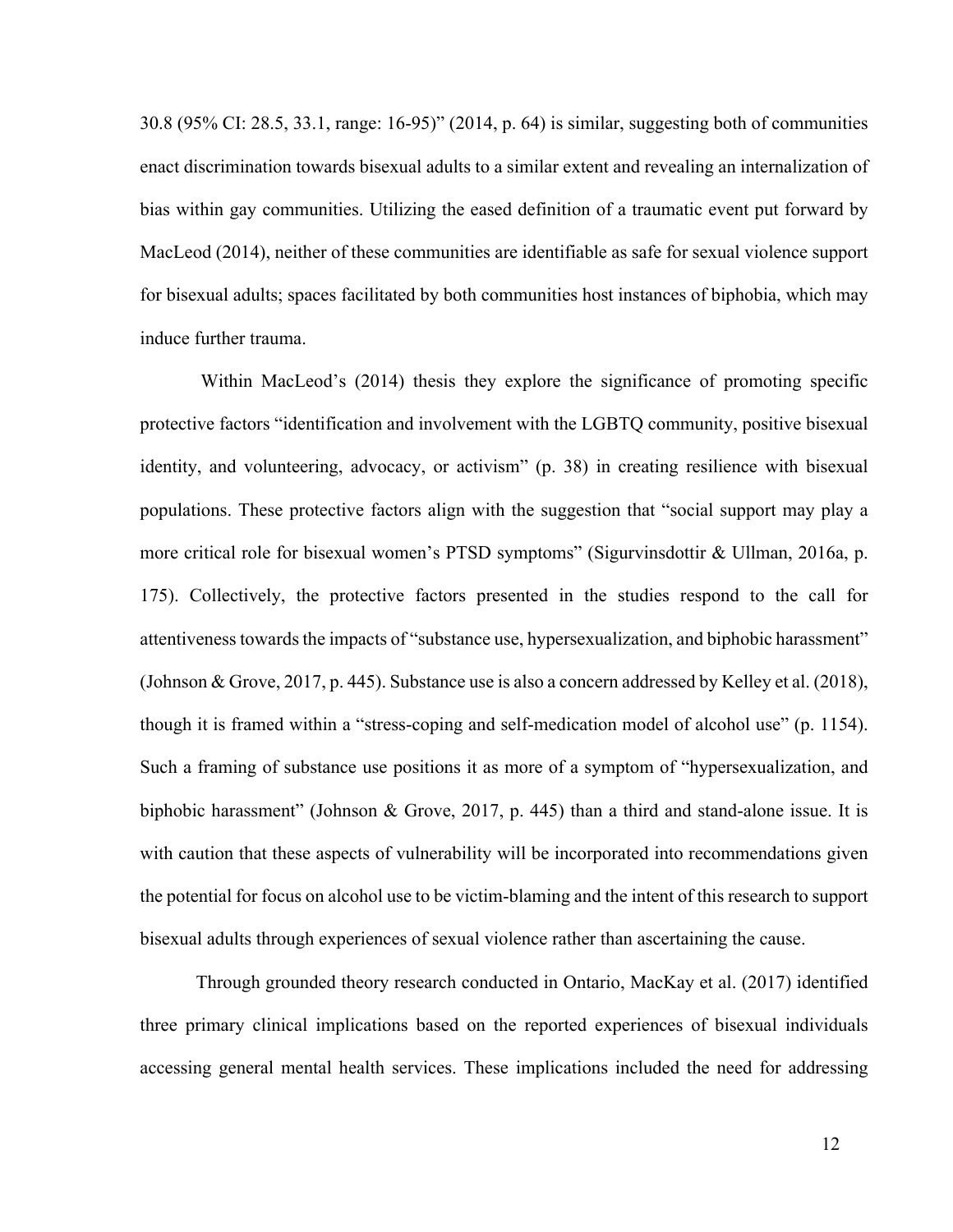barriers, such as "cost, wait time, and medical model framework" (2017, p. 59) and the reported "challenges finding knowledgeable and competent providers" (2017, p. 59). Recommendations for knowledge development and increased capacity were provided. Encouraged education would focus on the interactions between sexual violence and related factors more significantly impacting bisexual populations, such as alcohol use and hypersexualization. Additional education about coping options and internalized negative perceptions of bisexuality was also recommended. A need for more spaces for bisexual individuals and more bisexual specific support groups was identified (Johnson and Grove, 2017). Specifically, there is an expressed need for "therapy, informal support groups, and/or community organizations focused on bisexual women's concerns" (Sigurvinsdottir & Ullman, 2016a, p. 175), and the development of skills for responding to disclosures specific to the needs of bisexual individuals (2016, p. 177).

#### **Comprehensive Review**

A more comprehensive scoping literature review was then done in order to ascertain the current understanding of how bisexual adults experience adult sexual assault (ASA). Information was again sought from within the field of social work as well as related disciplines, such as social services, psychology, health, women's studies, and law. The databases utilized to source articles for the second review included ProQuest Dissertations and Theses, PsycINFO (EBSCO*host*), CINAHL, MEDLINE (EBSCO*host*), Social Service Abstracts (ProQuest), Social Work Abstracts, and LGBT Life (EBSCO*host*). All of these databases were again accessed through the University of British Columbia Library. Keywords used as search terms included ((sexual OR "gender-based" OR "sex-based" OR gendered OR rape OR "sex acts") AND (violence OR abuse OR assault OR harassment OR "non-consensual" OR offences)) OR ("forced intercourse" OR rape OR "non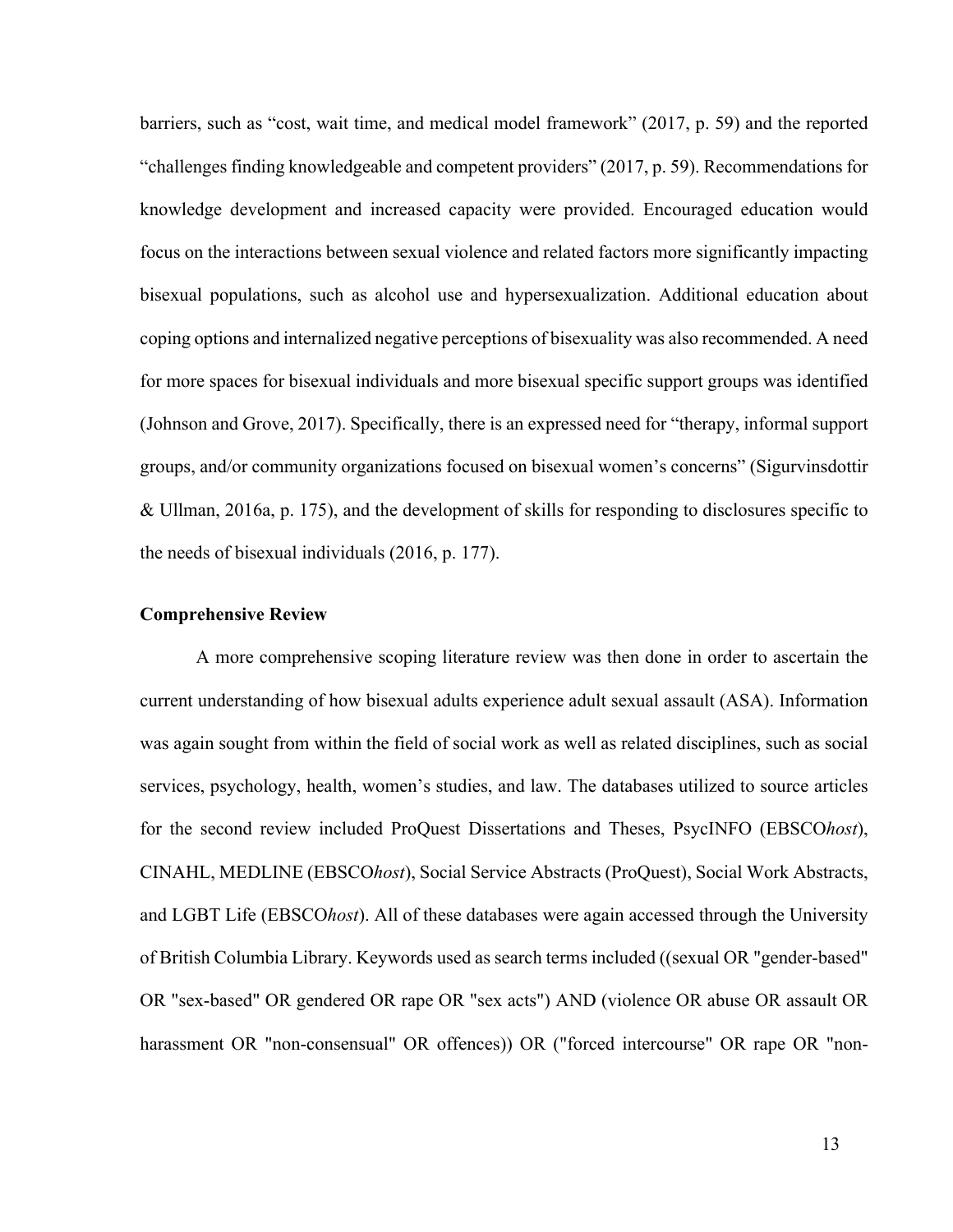consensual sex") AND (bisexual\* OR omnisexual\* OR pansexual\* OR "mostly heterosexual" OR "mostly homosexual" OR "sexually fluid").

Limiters were still set to include only peer reviewed articles with the language set to English. It was expected based on the focus and population being studied that the quantity of articles obtained from the database searches would not exceed the capacity of the reviewer, however the keywords overlapped with a large body of research on Human Immunodeficiency Viruses (H.I.V.) and this expanded the volume of articles returned from each database. On recommendation by the University of British Columbia (UBC) Okanagan Librarian, Arielle Lomness, articles were also limited by publication date, ranging from August 2010 to August 2019, to narrow down the quantity of articles returned by initial searches.

Searches produced a total of 3131 results. On initial review of the search results it was evident that many of the 3131 results were not relevant to the topic of the review. Prior to screening 900 duplicates were removed leaving 2231 articles to be screened. In order to reach a more manageable volume of publications, article titles were manually assessed for relevance to any of the three primary criteria: bisexual population, adult sexual assault (ASA), and/or bisexual-specific support recommendations. From title screening 1059 articles were removed for having zero relevance to any of the primary topics based on title. The 1172 articles with titles showing relevance to any of the three primary criteria were included in the second screening stage where abstracts were reviewed based on the inclusion and exclusion criteria. Included in the articles that were screened in the abstracts stage are articles that were unclear about their topic of focus in their titles and more information was needed to decide whether to exclude or include for the review.

Article abstracts were reviewed for proximity to the research topic in order to determine which full texts to view. Inclusion criteria, in addition to the search limitations, for full texts to be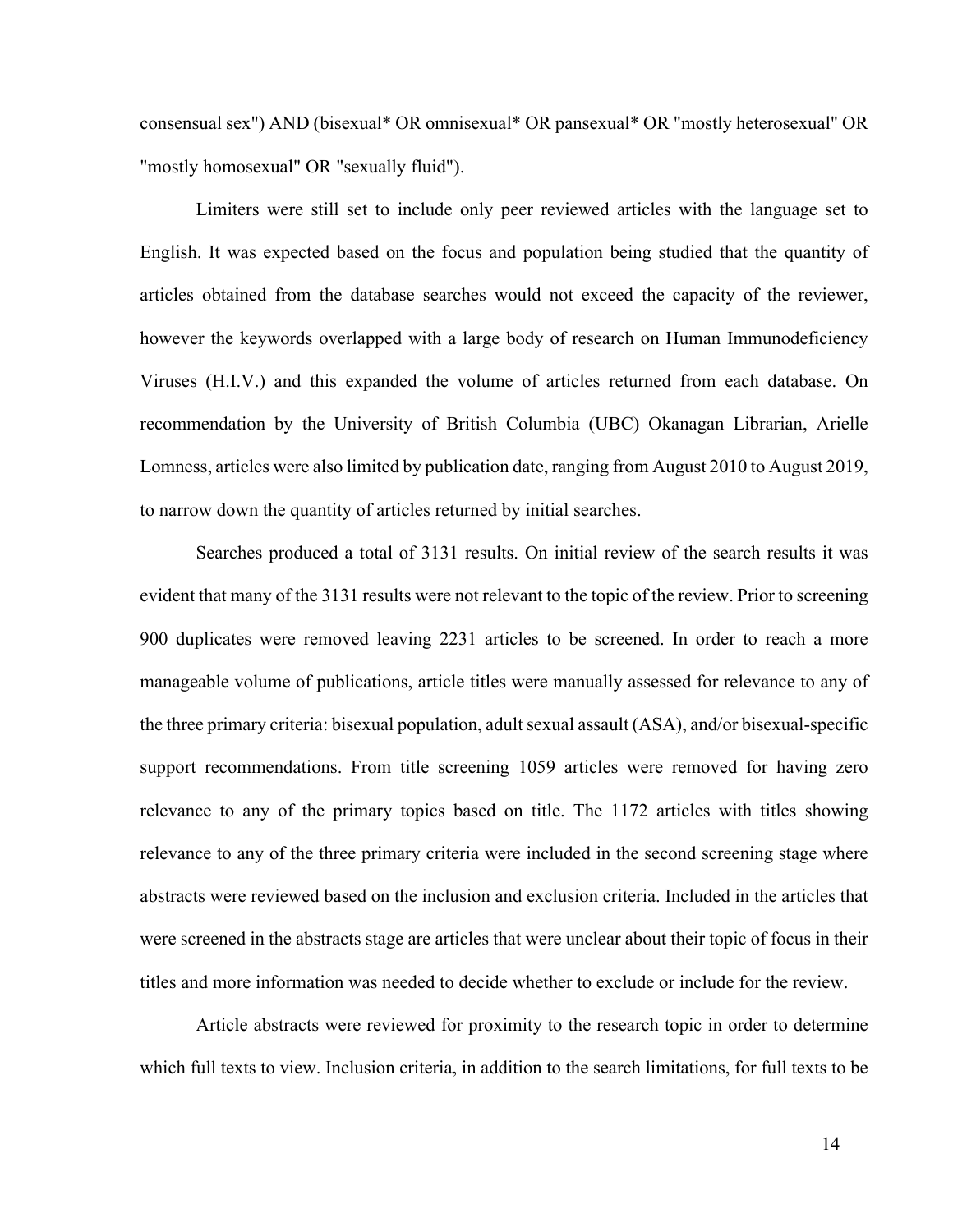reviewed was maintained from the preliminary review with the only adjustment being a narrower focus specifically on adult sexual assault (ASA).

Once reviewed for these criteria 875 articles were removed and 297 full texts were pulled for review. Of the full texts, 24 articles were in closest proximity to the research question. Of these relevant articles, 3 were theoretical (Israel, 2018; Johnson & Grove, 2017; Robinson, 2017) and were not included in the literature review but were retained for background material. Of these 3 theoretical articles, 1 article (Johnson & Grove, 2017) overlapped with the preliminary review. An additional 5 articles found during the comprehensive review overlapped with articles utilized in the preliminary review (Hequembourg et al., 2013; Hughes et al., 2014; Kelley et al., 2018; Sigurvinsdottir & Ullman, 2016a, 2016b). The overlapping articles were explored more in depth for their anticipated significant relevance throughout the thesis but were not included in the second literature review to avoid over representation of the perspectives the duplicated articles may encompass. The 16 remaining articles were assessed for their research populations, methods, findings, and recommendations. Additional articles were acquired through tracking references.

#### *Study Approaches*

The studies included in this review consisted of thirteen quantitative studies, one qualitative study, and two mixed methods studies. Of the included studies all were conducted directly with bisexual participants using primarily quantitative approaches to capture rates of experiences, perceptions of support, and demographic information about the population. This is where a gap reveals itself in whether or not these collected perspectives are reaching practitioners positioned to implement this knowledge to create service changes. The current study intends to trace the connections from research to practice and observe whether the contributions of bisexual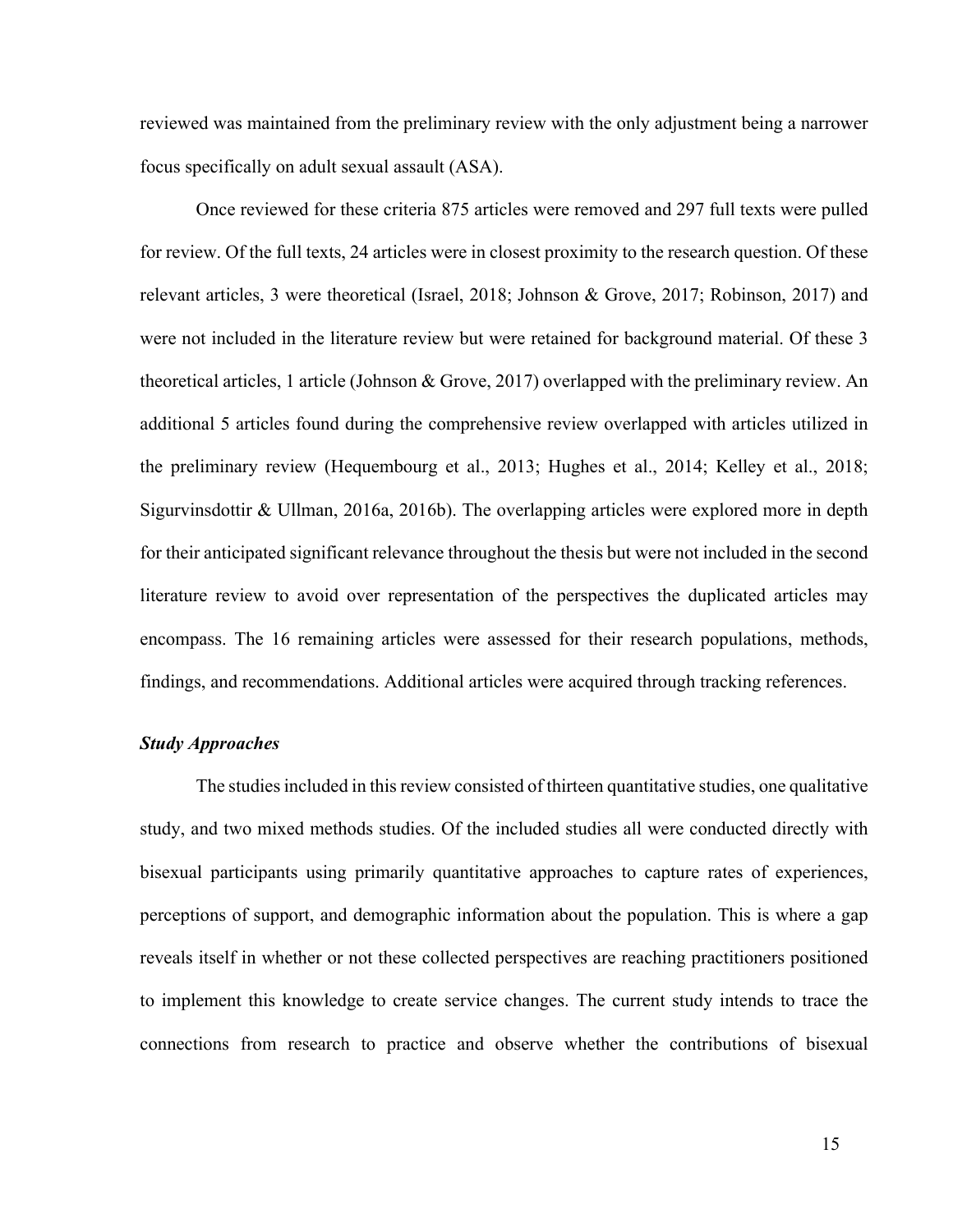participants are being considered as work towards improving service delivery for LGBTQ2S+ populations is increasingly being prioritized.

A primary excluding criterion for narrowing down the studies was the combining of bisexual participants with other sexualities. It was evident during the review process that this practice of combining bisexual and non-bisexual populations is overwhelmingly common. Combining bisexual populations with other larger populations acts as a form of bisexual erasure that overshadows the heightened and specific experiences of bisexual individuals. Most often this is justified by low sample sizes for bisexual individuals within studies conducted on the larger LGBTQ2S+ population, particularly when bisexual participants become spread thin amongst various distinct but overlapping identities. For the purpose of this review it was crucial that the study data and discussions on bisexual populations were held as distinct from other identities, with the exception of overlapping/synonymous identities such as pansexual, omnisexual, nonmonosexual, etc.

#### *Defining the Populations*

An interesting conundrum posed by bisexual populations is how they seemingly defy definition that will accommodate neat research categories. Each of the included studies had their own differing parameters for what would constitute their target bisexual population. Seemingly simple sampling variations, such as behavioural vs. self-identification, come loaded with important considerations. Bisexuality is defined in research either based on self-identification or behaviour, such as the gender of previous sexual partners and timeliness/frequency of being in relationships with partners of varying genders. Occasionally both behaviour and self-identification are accounted for. Further variations in self-identified terms, such as pansexual, non-monosexual, omnisexual, queer, and mostly heterosexual, pose challenges to those researchers seeking to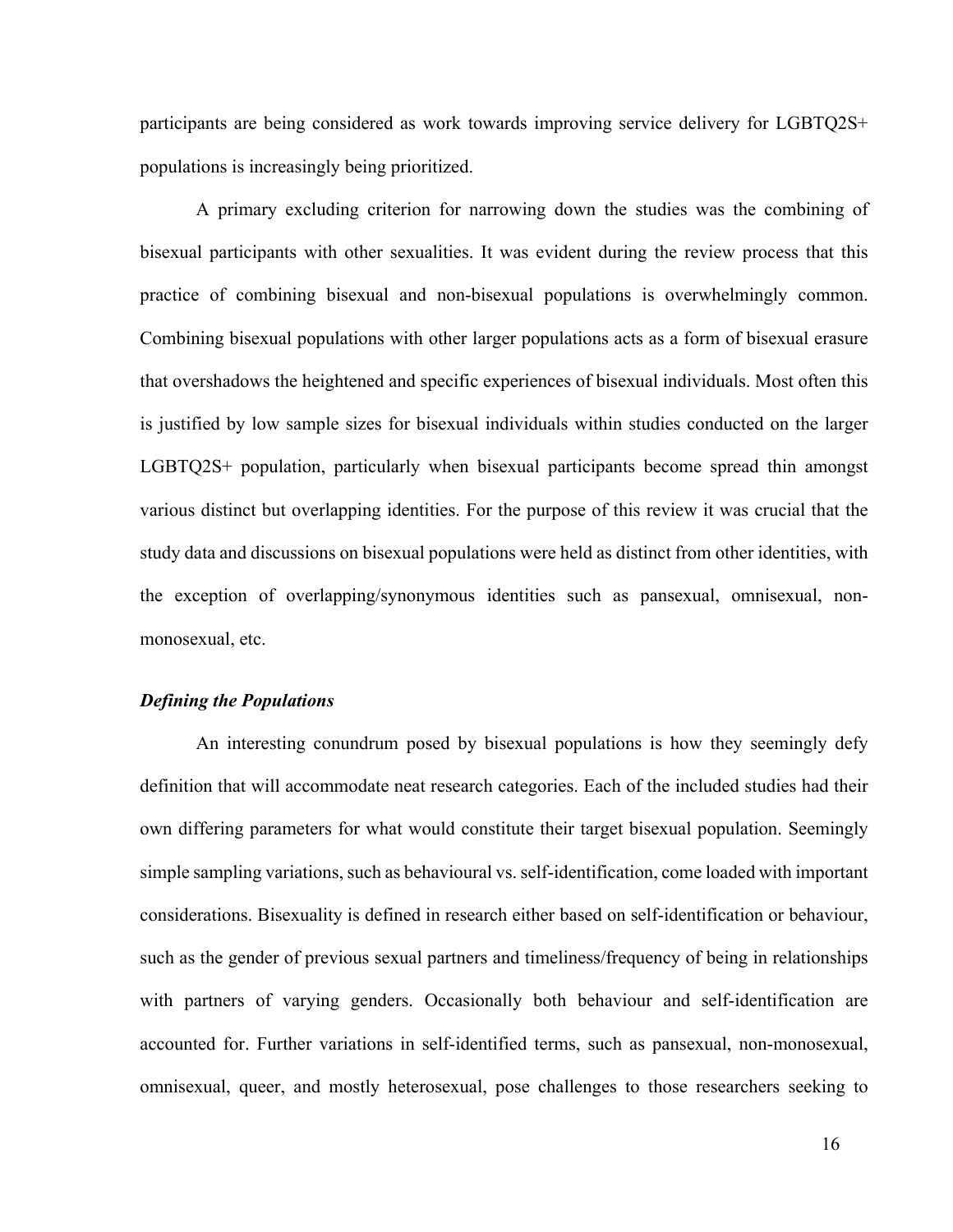uphold the nuance of how bisexuality is self-identified at the expense of statistically significant sample sizes. It seems that the complexity of non-monosexuality evades statistical representation and poses a serious challenge to researchers hoping to understand whether there are unifying qualities and experiences of those who fall within the vast range of bisexuality.

A related critique of one article in this review, the study by Morrison and Pedersen (2020), is that the researchers used assumptions about volunteer placements at queer agencies equating to sexual orientation to determine victim blaming bias, rather than explicitly stating the sexuality of the character in the vignette utilized. Due to acknowledged structural issues with how the vignettes were administered, the study results were not utilized to inform this present study. However, the recommendations for future research were determined to be sound, particularly due to their encouragement that replication studies make the necessary vignette adjustments to have more clear results. (2020, p. 13)

For the purposes of the current study, given that bisexual individuals are the focus but not the participating sample, it is possible to maintain a wide-reaching inclusion for how bisexuality is defined. However, the generalizability of the study is still impacted by the inability to fully capture who exactly is being recognized, represented, and overlooked when researchers and practitioners work to understand bisexuality.

#### *Disproportionate Impact*

As with the preliminary review, the studies found during the comprehensive review also clearly and consistently portrayed heightened rates of sexual violence experienced by bisexual individuals, fewer supports, and poorer outcomes. Consistently across all articles measuring rates of sexual violence experiences, bisexual and related identity (pansexual, non-monosexual, etc.) participants reported higher rates of sexual violence experiences than heterosexual participants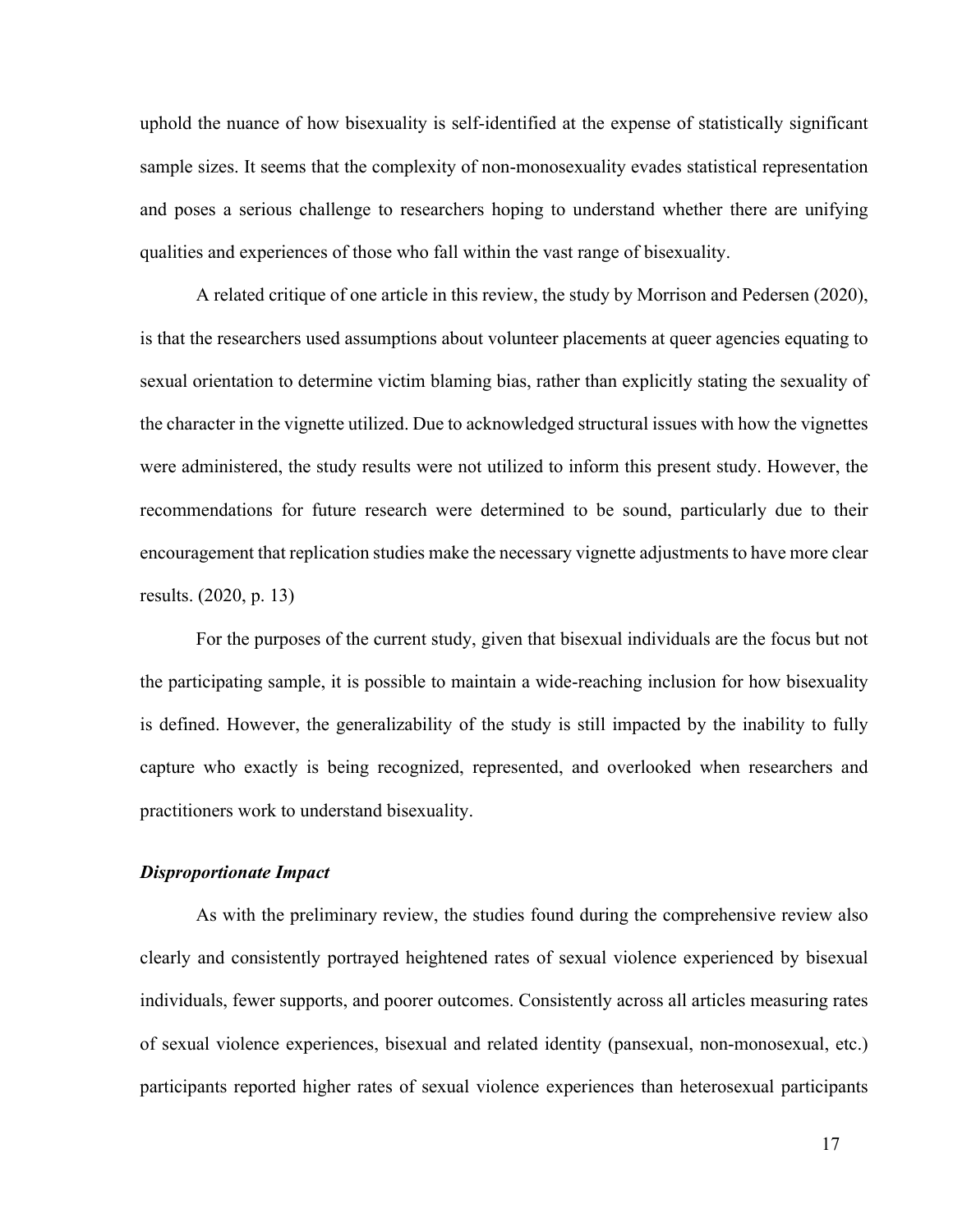(Canan et al., 2019; Coulter et al., 2017; Dickerson-Amaya & Coston, 2019; Eisenberg et al., 2017; Seabrook et al., 2018; Martin et al., 2011; McCauley et al., 2015; Whitfield et al., 2018). With one exception being Seabrook et al. (2018), the studies that compared bisexual participants to gay and lesbian participants found bisexual participants to report higher rates of sexual violence than gay and lesbian participants (Canan et al., 2019; Dickerson-Amaya & Coston, 2019; Martin et al., 2011; Whitfield et al., 2018). The rate of bisexual participants reporting sexual violence experiences ranges from "30.4%" (Seabrook et al., 2018, p. 434) to "63.0%" (Canan et al., 2019, p. 16) with an average of 51.1% across 3 studies measuring lifetime experiences of sexual victimization. Only one of the three studies specifically focused on bisexual men, showing rates of experiencing sexual violence to be 60% amongst the study sample (Dickerson-Amaya & Coston, 2019, p. 6). The frequency of bisexual populations experiencing sexual violence compared to heterosexual populations ranges from 1.8 times higher (Whitfield et al., 2018, p. 14) to "3.7 times higher" (Canan et al., 2019, p. 16) in the utilized studies. Factoring in the additional provided comparison of "2.4 times higher" (Seabrook et al., 2018, pp. 434-438) it comes to an average of bisexual populations reporting rates of sexual violence 2.5 times higher than heterosexual populations across the three included studies that provided comparison. The rate of experiencing sexual violence for bisexual populations compared to gay and lesbian populations in the utilized studies ranges from 1.2 times higher (Whitfield et al., 2018, p. 14) to "2.4 times higher" (Seabrook et al., 2018, p. 434), with the highest end of the range being reflective of sexual intimate partner violence (IPV) specifically. It is important to consider the ways that the studies particularly narrow in on one aspect of identity, bisexuality, and show a strong preference for studies with bisexual women. A study that factored in another aspect of identity, race, found rates to be "82.4% in [a] sample of racially diverse bisexual people" (Anderson et al., 2019, pp. 14-15). It is clear that within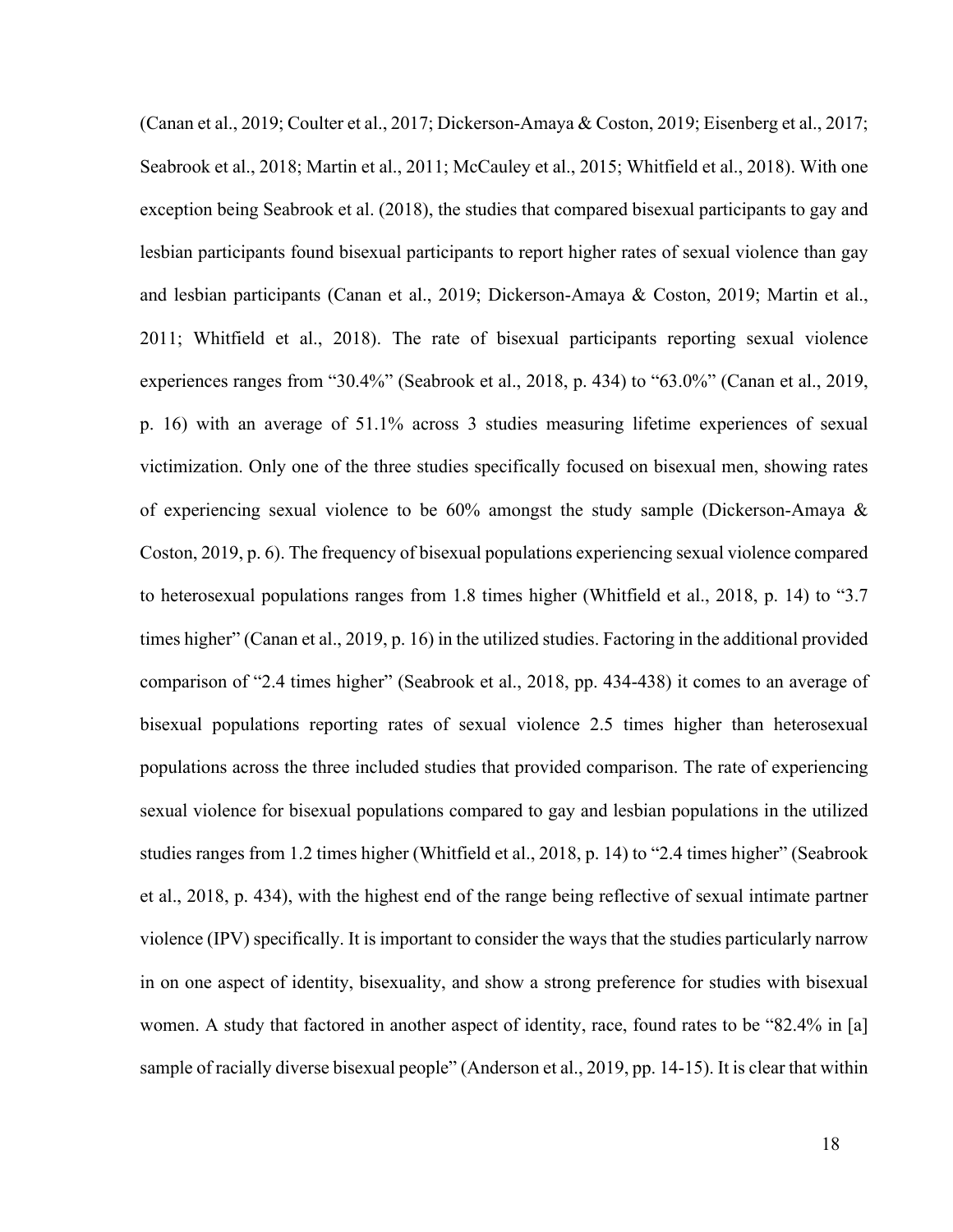the bisexual population there are additional factors to account for when considering rates of experiencing sexual violence.

The study by Eisenberg et al. (2017) compared participants who self-identified as being bisexual to participants who used alternative titles for non-monosexual sexual orientations. In this study, it was shown that the alternative identities experienced higher rates of sexual violence than bisexual identified participants (Eisenberg et al., 2017). This was not the case in the study that compared bisexual participants with participants who were unsure how to label their sexual orientation, though this category demonstrated the second highest rates behind bisexual participants (Whitfield et al., 2018). The potential reasonings for alternative identities reporting higher rates of sexual violence were the possibility of isolation leading to increased targeting, as well as the implication that having awareness of alternative terms may suggest a heightened awareness of how to identify and name sexual violence (Eisenberg et al., 2017). Though studies contrasting bisexual participants with related identities were too few to draw broad conclusions, it is an interesting area of future exploration to determine how the various identities that overlap with or act as alternatives to bisexual identity operate perhaps less as subgroups and more as nuanced populations with their own factors to account for within research and practice.

It was further discussed in the existing research that particular combinations of identities may lead to further heightened rates of violence. The interaction of bisexuality and gender with bisexual trans and non-binary participants experiencing heightened rates and the interaction of bisexuality and race with bisexual racially marginalized participants reporting heightened rates were two examples considered in one study (Anderson et al., 2019, pp. 14-15). This to say that even within bisexuality there are many considerations to be made regarding rates of experiencing. When addressing this issue in research and practice we need to account for intersectionality by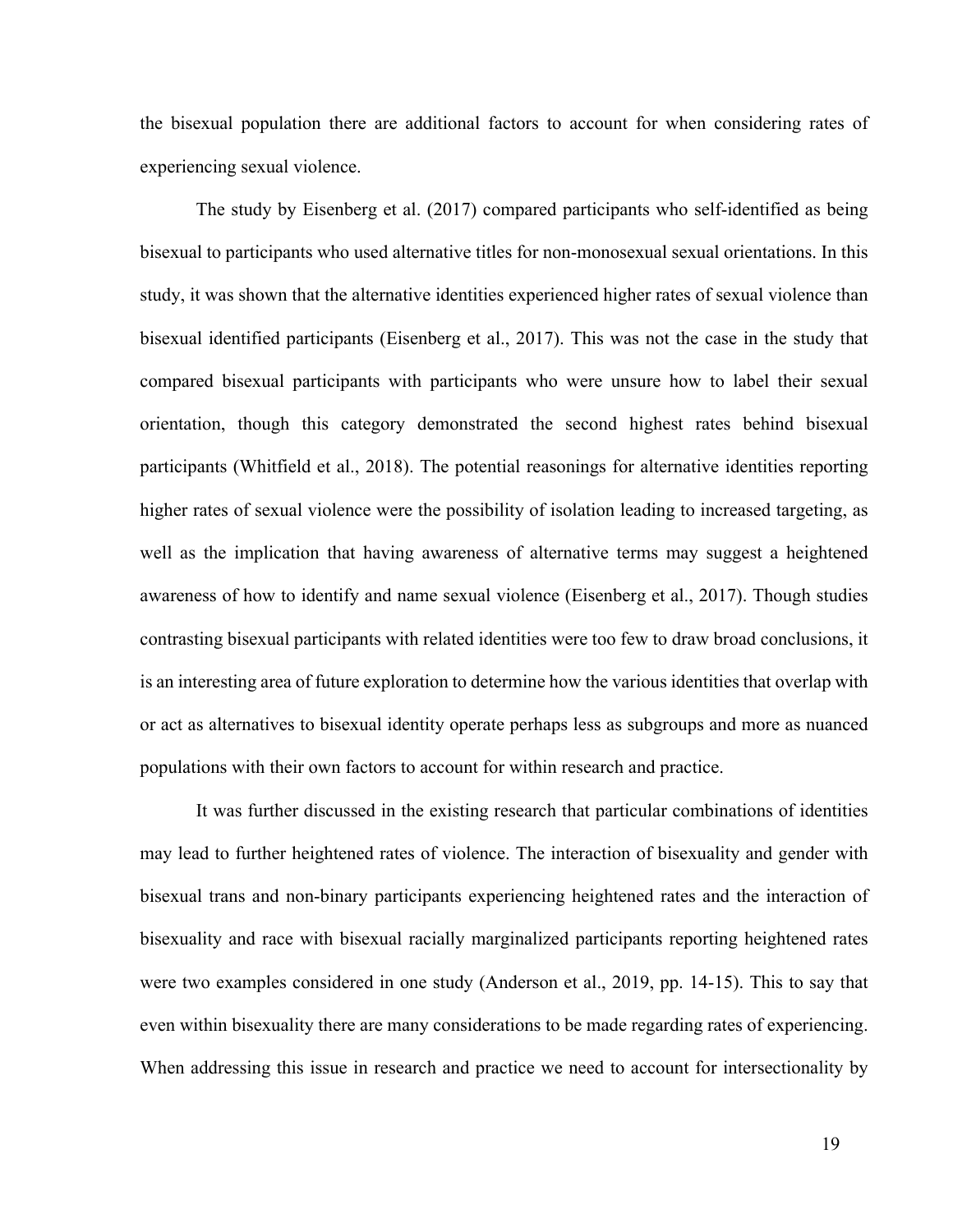critiquing the various ways that support service design and access to resources inform any population and person's experience of sexual violence. Power dynamics present within systems of practice drastically alter the course of healing for bisexual individuals.

Despite the overarching focus on rates of sexual violence, there was also some discussion of impact. As has been mentioned in previous sections, increased substance use was an area of noted impact and encouraged future research (Duryea & Frantz, 2011; Hequembourg et al., 2015). A number of studies eliminated due to not meeting inclusion criteria also focused on substance use as a particularly elevated symptom for bisexual individuals. An included article that met criteria similarly emphasizes heightened substance use as a primary concern (Hequembourg et al., 2015). As observed within the preliminary review, while there is certainly merit to understanding the specific impacts of substance use for bisexual individuals it is one of the more prioritized, yet seemingly predictable, symptoms of trauma. Though not all of the studies present substance use in this way, it is widely understood within trauma and addictions research that substance use is a common coping mechanism as a response to traumatic experiences, as discussed in the preliminary findings (Kelley et al., 2018). When coupled with the stigma of bisexual individuals as high risk in their sexual practices (Flanders et al., 2017), this emphasis on bisexual individuals as high risk substance users (Hequembourg et al., 2015) reinforces misconceptions of bisexuality, and thus bisexual individuals, as a threat to the wellbeing of themselves and others. In order to avoid furthering a victim blaming narrative of bisexuality as high risk, this study upholds the understanding of bisexuality as highly targeted for violence due to factors expanded upon by alternative frameworks discussed later in this review that emphasize stigma, rather than behaviour, as the source of harm.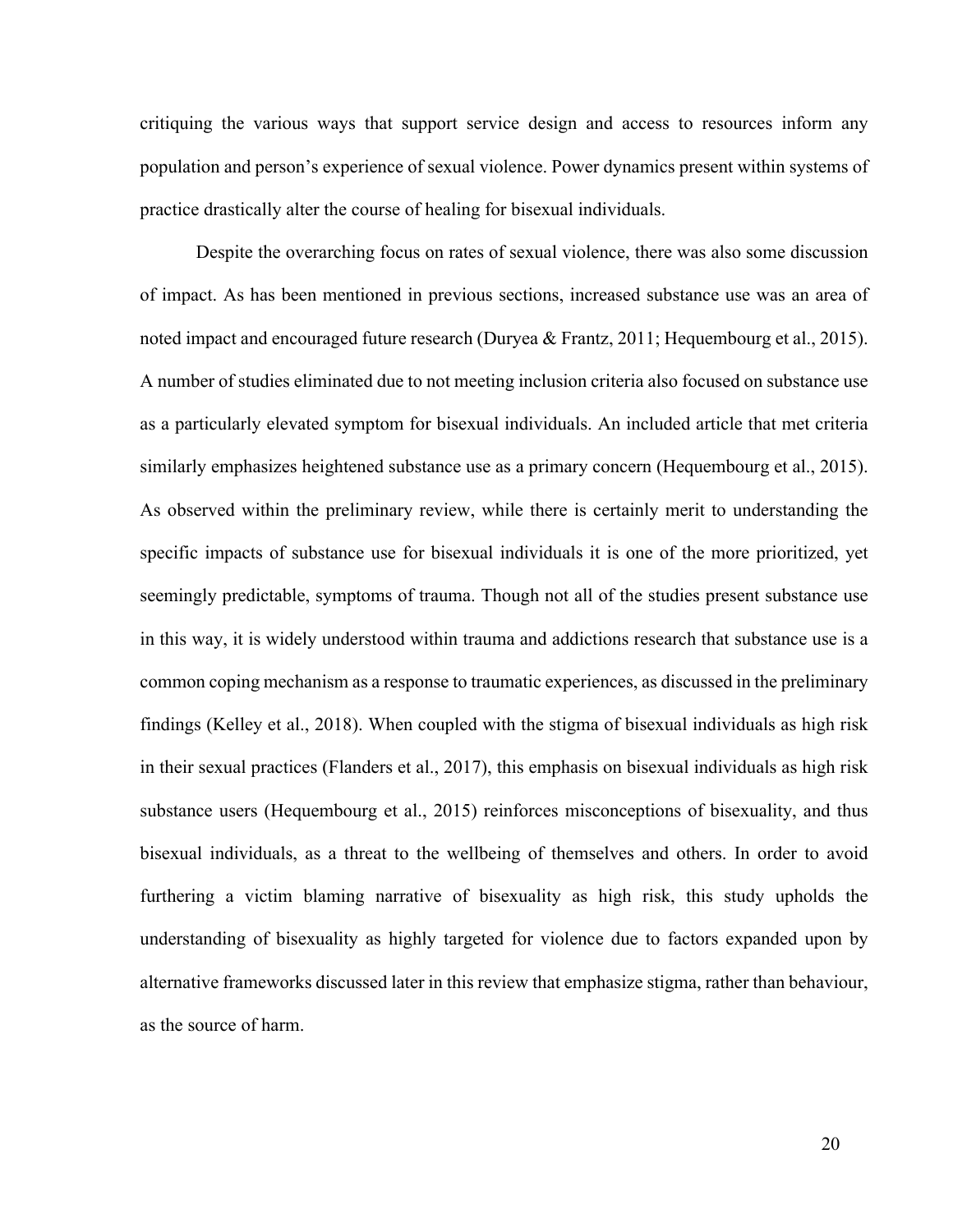Additional impacts shown in the existing research included heightened "anxiety, mood disorders, suicide, and self-injury relative to other S[exual] O[rientation] groups" (Duryea  $\&$ Frantz, 2011, p. 652), low overall mental health (Dickerson-Amaya & Coston, 2019), low trust in system and social supports (Seabrook et al., 2018), fear of declining sexual activity (McCauley et al., 2015), and sexual exploitation (McCauley et al., 2015). These impacts are reflective of common sexual violence responses, but the heightened rates are indicative of barriers to accessing support and healing (Campbell et al., 2009). The impact of sexual violence and its relationship to sexual orientation is shown by Canan et al. (2019) to be an area worthy of prioritizing. Canan et al. (2019) found of all the demographic characteristics they measured; sexual orientation had the closest relationship to having experienced sexual violence (p. 16).

#### *Marginalization*

The marginalization of bisexual populations is a common theme in the existing research, but how this marginalization is named and the form it takes varies. The primary terms present in the texts were: "binegativity" (Flanders et al., 2017, p. 107), "bisexual erasure" (Flanders et al., 2017, p. 109), "monosexism" (Flanders et al., 2017, p. 109); "bi-invisibility" (Duryea & Frantz, 2011, p. 652), "biphobia" (Duryea & Frantz, 2011, p. 652; Flanders et al., 2017, pp. 107-108), "dual marginalization" (Duryea & Frantz, 2011, p. 652), "internalized homophobia" (Hequembourg et al., 2015, p. 288), and "heterosexism" (Flanders et al., 2017, p. 110). Cissexism also arose as a term particularly relevant for trans bisexual populations and bisexual individuals with trans partners (Flanders et al., 2017, p. 110). Each of these terms are defined in the Definitions section on page xii.

The impact of these various forms of marginalization included assumptions of hypersexuality and perpetual consent including interest in group sex with propositions occurring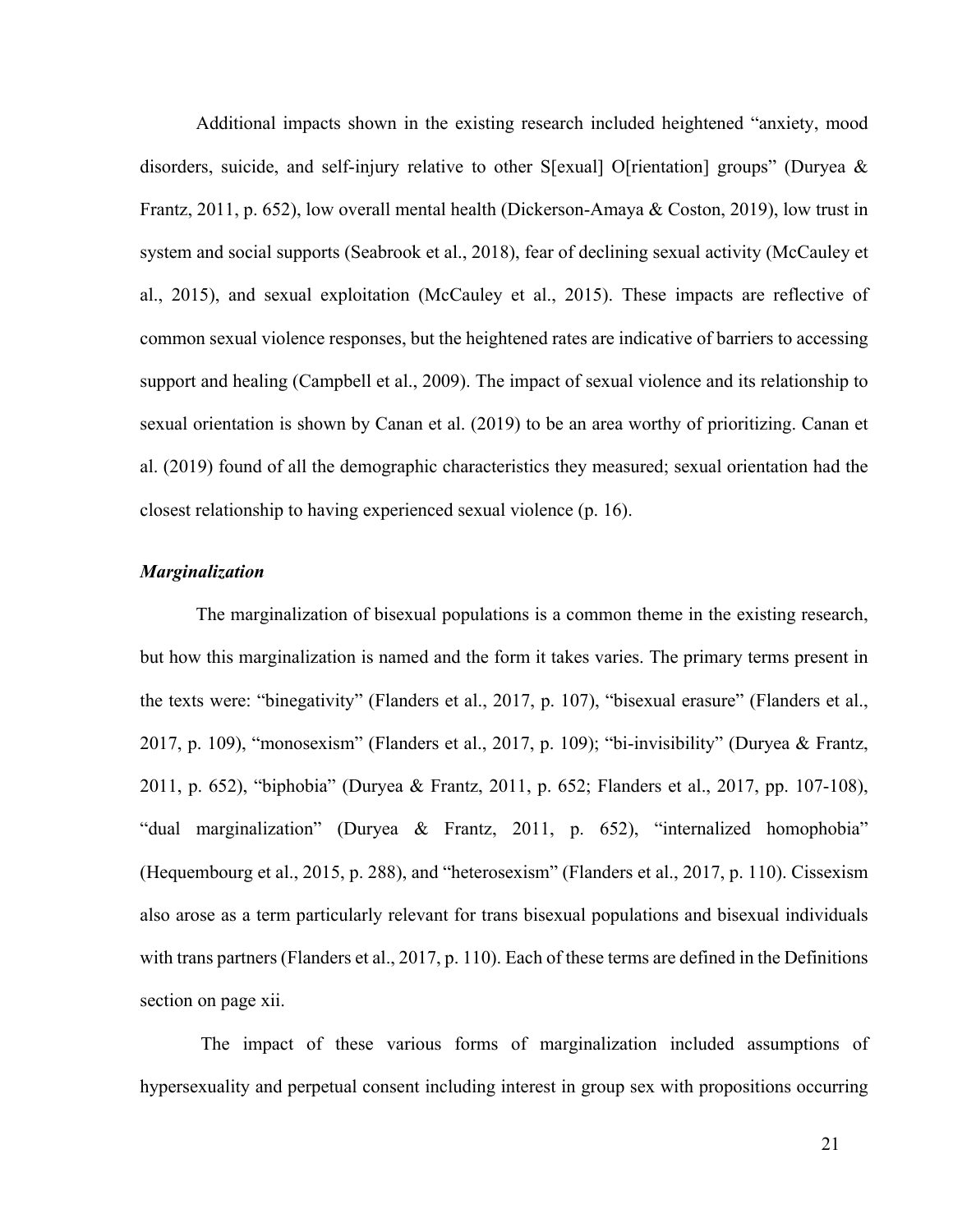at youthful ages, accusations of transmitting STIs, alienation from queer community, violence from heterosexual partners, health care insufficiencies, and invalidation of sexual orientation, sex practices, and genders partners (Flanders et al., 2017). With regards to impact on sense of self, Hequembourg et al. (2015) noticed the bisexual men who participated in their study reported internalized homophobia/biphobia at higher rates than the gay men who participated (p. 288). These impacts and their sources were seen as creating room for the perpetration of sexual violence against bisexual populations to be dismissed, invalidated, and justified by systems and potential sources of support (Canan et al., 2019; Flanders et al., 2017). These forms of marginalization can also be seen as creating room for heightened responses of self-blame, fear of boundary setting, sexual orientation secrecy, low reporting, and other impacts on accessing support and healing (Flanders et al., 2017).

#### *Barriers*

Existing research recognizes that there are specific barriers encountered by bisexual people seeking services. These barriers largely manifest as a result of bisexual people being misunderstood, where misunderstanding results in a lack of awareness regarding the sexual practices, relationships, and social dynamics that sexual violence may occur within for bisexual populations (Eaton et al., 2013). Reporting of sexual violence experiences was low, hypothesized to be a result of either not wanting to disclose sexual orientation or confusion about the reporting process (Eisenberg et al., 2017). Disclosures by bisexual individuals to informal supports, such as friends, did not receive the same frequency of positive, supportive response as other sexual orientations (Seabrook et al., 2018). Further barriers included being perceived by partners as more prone to lying and always being in a state of consenting to sexual activity (Flanders et al., 2017). Where these harmful responses by informal supports and partners are occurring, it is necessary for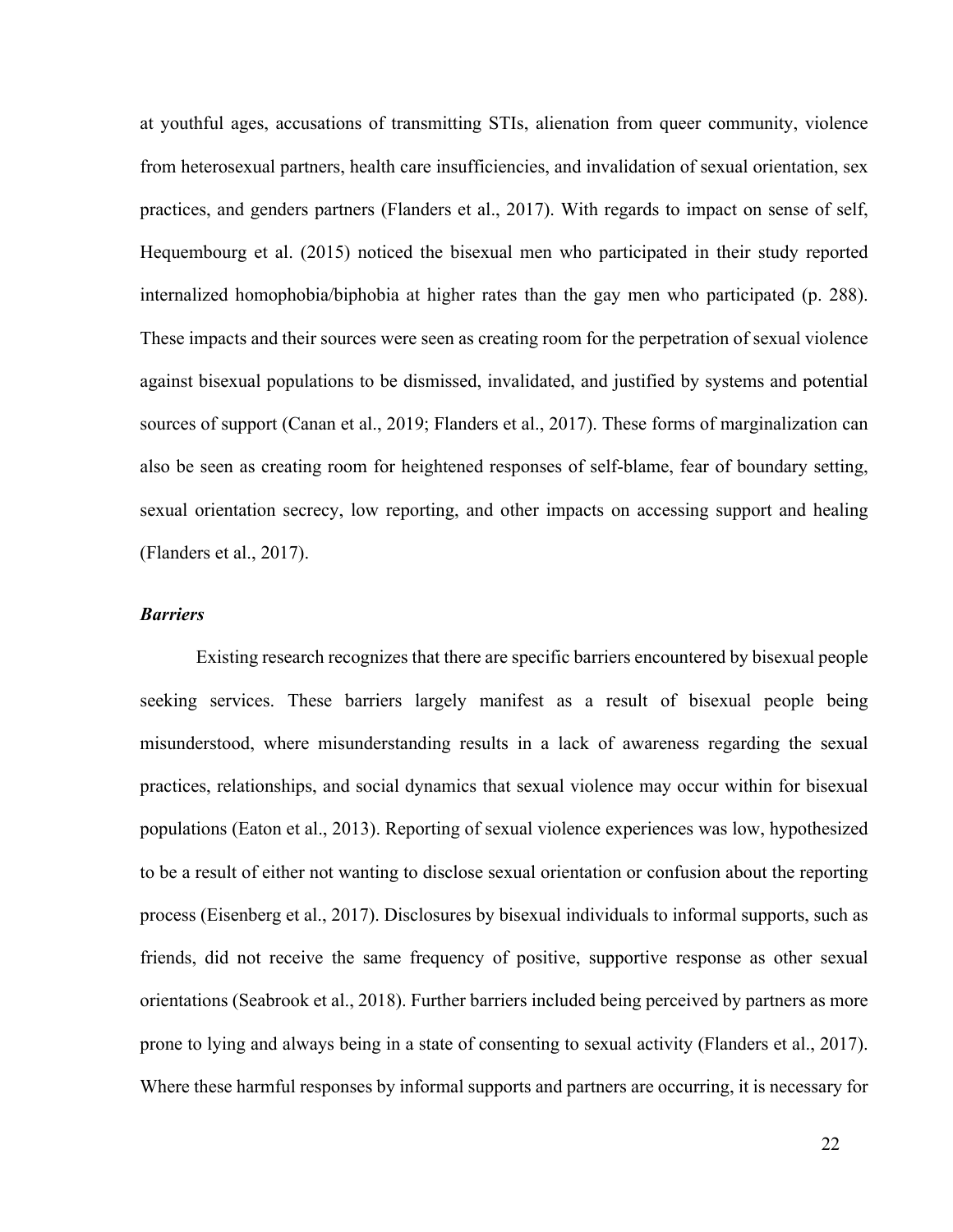formal supports to provide validating support to bisexual people while also increasing broader knowledge of bisexuality as a form of prevention and increased capacity of informal supports.

Resources targeting a broadly represented LGBTQ2S+ community were suspected to be insufficient to reach the bisexual community, as bisexual individuals reported lower rates of "anti-LGBTQ harassment" (Germanos et al., 2015, p. 166) and thus may not consider resources associated with their sexual orientation. It is instead encouraged that research be done on how sexual orientation groups respond to different types of content and imagery and that resources tailor their services to the specific needs of each sexual orientation (Germanos et al., 2015). Overall, the common theme of the existing research is that many, many more resources are needed that address the needs of bisexual populations without having to sew together scraps of information across various services (Canan et al., 2019; Flanders et al., 2017).

Whether bisexual populations are a visible minority was considered by Germanos et al. (2015) as a possible reason for lower perceptions of "anti-LGBTQ" harassment (p. 166). Whether bisexuality constitutes a visible minority depends on larger discussions regarding individual and collective ways of presenting sexual orientation. The suppression of visual expressions of bisexuality could potentially be a representation of internalized and external biphobia, a safety measure within a social context that is hostile towards bisexuality, a quality of bisexuality, or other perhaps intertwined possibilities. Though sexual orientation presentation is not specifically the focus of this study it certainly has impacts on how rates of sexual violence are understood in relation to sexual orientation and how bisexual identity is perceived by support providers. Given that the majority of sexual assaults are perpetrated by someone known to the person experiencing harm, it is reasonable to consider that people known to the person may know they are bisexual without the need for visual cues. It is possible that despite a lack of visibility biphobia-motivated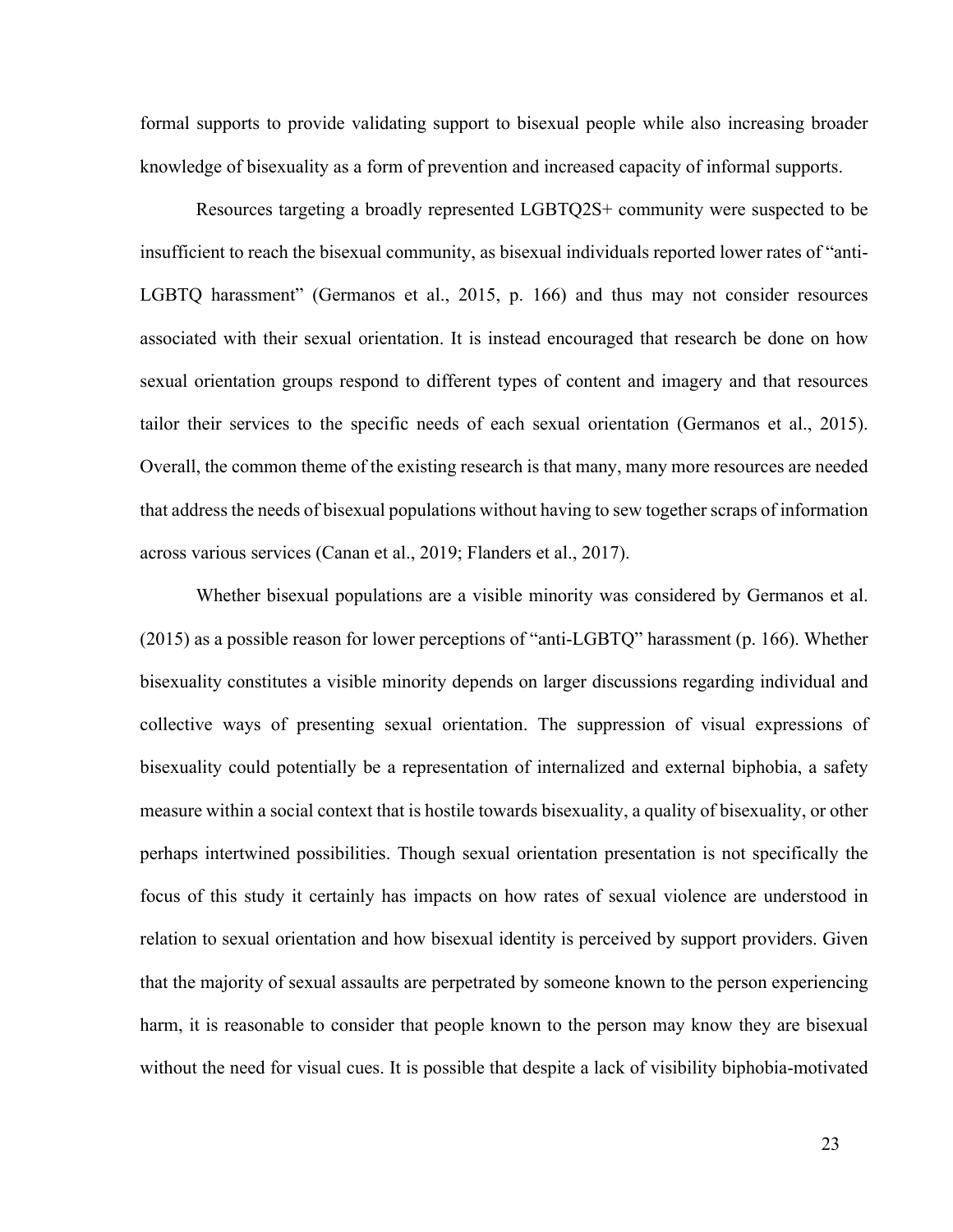sexual violence could still occur at high rates based on findings that bisexual populations appeared to experience all forms of intimate partner violence (IPV) including sexual intimate partner violence to a greater extent than other sexual orientations (McCauley et al., 2015; Whitfield et al., 2018). A specific form of sexual violence, reproductive coercion, was also notably higher for bisexual women than other sexual orientations (McCauley et al., 2015).

The pressure to embody bisexuality in a performative way that is easily recognized by others is a harmful misunderstanding about who a bisexual identity is for. This pressure to perform bisexuality is seen in the existing research to result in circumstances where bisexual individuals feel their identity being validated by others hinges on the performance of sexual acts irrespective of the wants, desires, and consent of the bisexual person (Flanders et al., 2017; Tasker & Delvoye, 2015). Within the data analysis there is exploration of the context and motivation for sexual violence directed towards bisexual people that practitioners have provided services too. It will also be explored how practitioners come to know about the sexuality of the bisexual individuals they have worked with. The visibility, or lack thereof, of bisexuality requires important consideration for practitioners when trying to reach this population but it can also be encouraged that practitioners limit their reliance on visual cues based on assumptions frequently steeped in heteronormative and homophobic/biphobic notions of sexual orientation, as well as gender identity.

# *Community*

Bisexual participants reported low feelings of community connection in each of the studies that inquired (Eaton et al., 2013; Germanos et al., 2015; Seabrook et al., 2018). The community connections that were reported were largely occurring in the context of business-related activities, such as attending a gay bar, rather than community facilitated events (Germanos et al., 2015). It is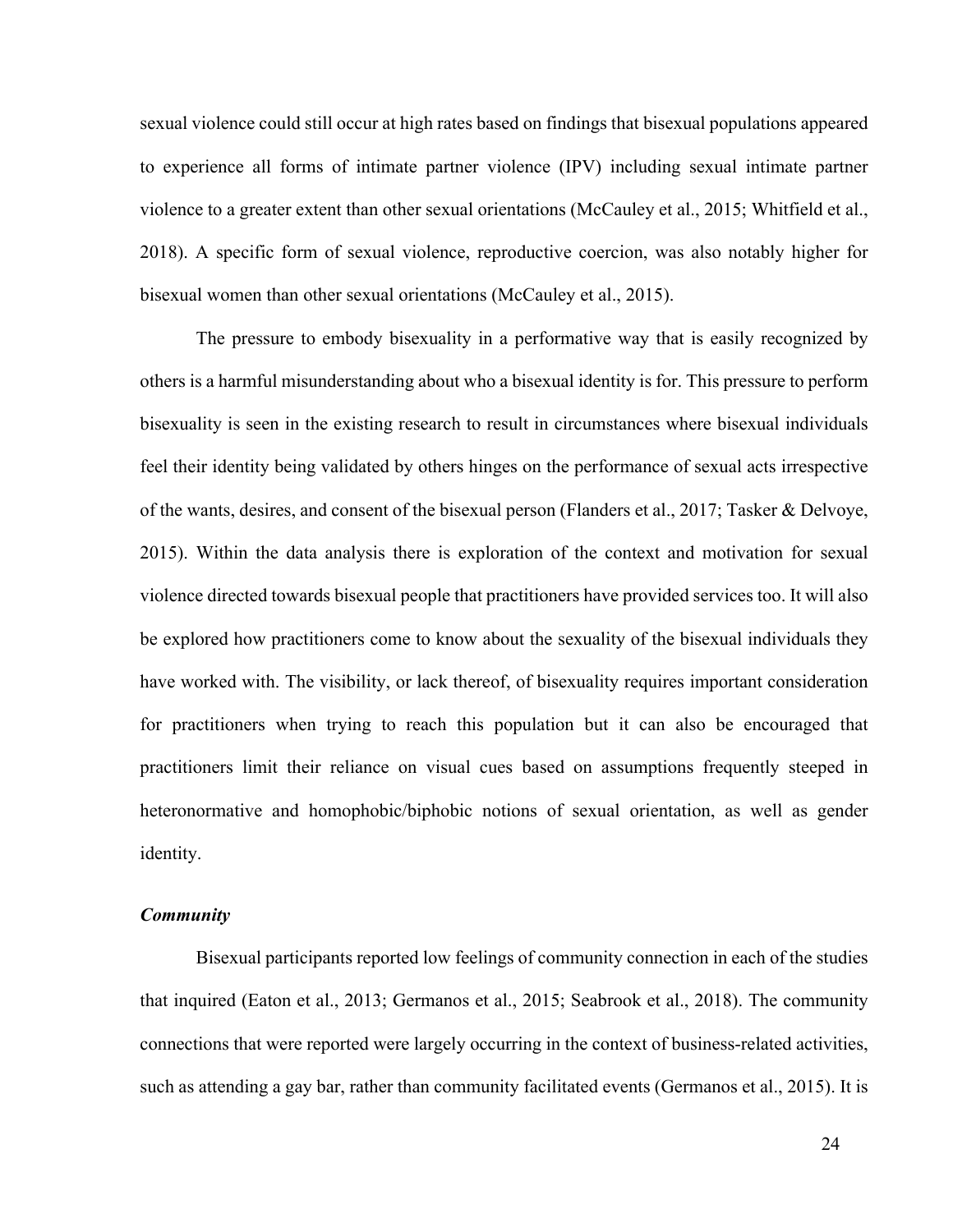hypothesized that this lack of sensed community may be due to disinterest (Germanos et al., 2015), marginalization through being excluded and discriminated against (Allen et al., 2014; Anderson et al., 2019; Germanos et al., 2015), or "geographical distance" (2015, p. 166). A key impact of low community connection was reported to be feeling a lack of support from peers and systems after disclosing an experience of sexual violence (Seabrook et al., 2018). The benefits community is said to provide bisexual populations includes increased both felt and tangible safety (Eaton et al., 2013; Seabrook et al., 2018), informal support through friends, acquaintances, community leaders, etc. (Eaton et al., 2013), and lowered depression (Allen et al., 2014). Organizations, such as postsecondary institutions, are encouraged to facilitate community building opportunities and resources for bisexual populations to encourage feelings of safety and support after sexual violence disclosures (Seabrook et al., 2018).

#### *Practice Recommendations*

Of most interest during this review process were the practice recommendations contained within existing research. It is here where we are able to identify the parallels and divergences between existing research and current practice to determine whether the information on how to support bisexual people who have experienced sexual violence held within academia is reaching service providers. A major theme in the practice recommendations of the included articles is a need for population-specific services for bisexual people within sexual violence support services (Anderson et al., 2019; Canan et al., 2019; Coulter et al., 2017; Martin et al., 2011). This recommendation of providing services tailored to a bisexual population is on multiple occasions referred to as providing "culturally-competent care" (Canan et al., 2019, p. 15-16; Martin et al., 2011, p. 204). Additional recommendations for enhancing the cultural competence of sexual violence services for bisexual people include: hiring bisexual staff (Canan et al., 2019; Flanders et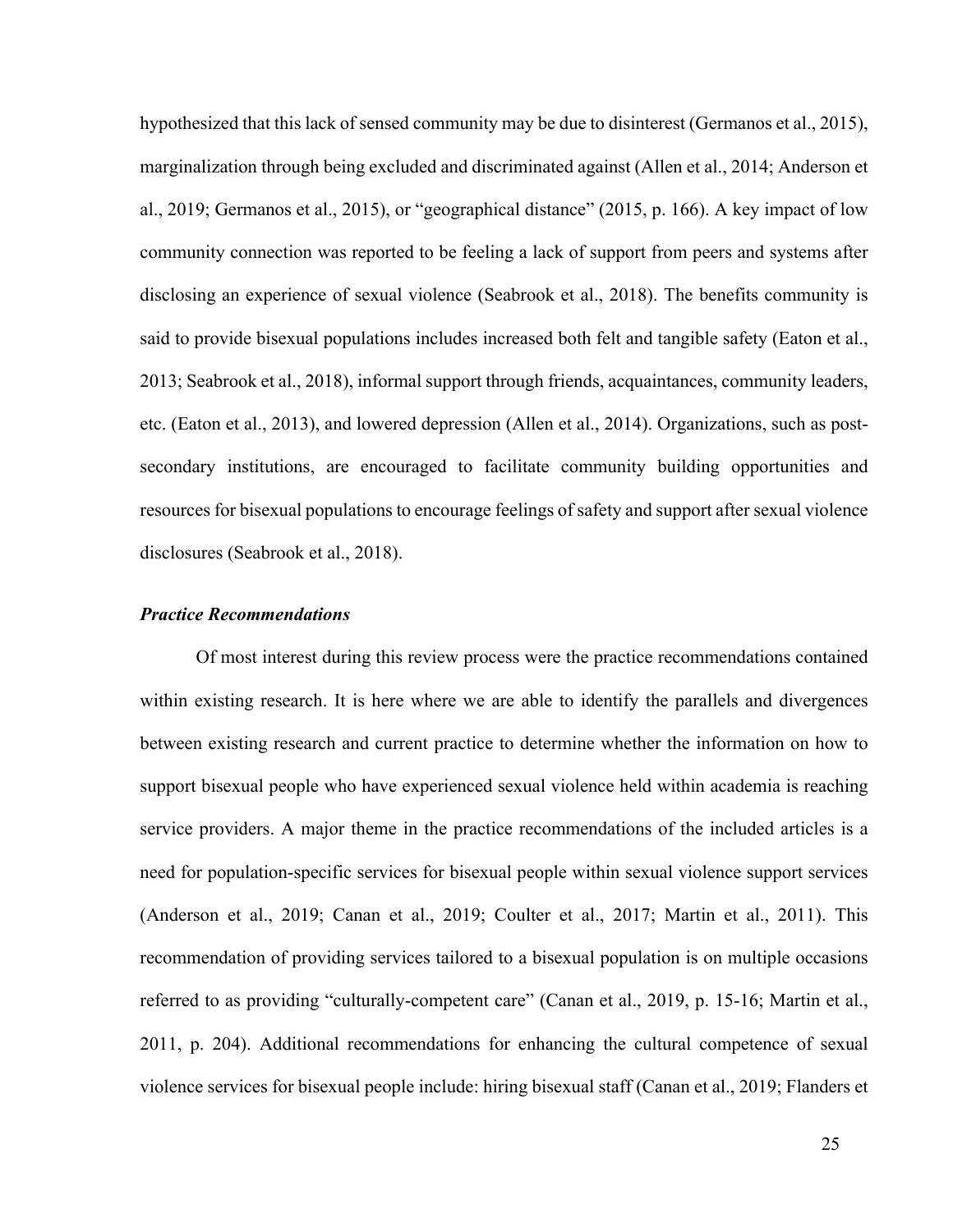al., 2017), offering trainings on bisexuality (Canan et al., 2019) , and connecting to the bisexual community for the purposes of outreach and relationship building (Canan et al., 2019). The offering of comprehensive services addressing various sexual practices and relationship dynamics was deemed important for decreasing the exhaustive effort bisexual participants expressed putting in when trying to get their needs met across various disconnected resources (Flanders et al., 2017). Practitioners were also encouraged to both create and be aware of resources they may be able to refer to that support the sexual wellbeing of bisexual people in an informed way (Flanders et al., 2017; Whitfield et al., 2018).

Many of the aforementioned recommendations are focused on agency structure and knowledge building rather than in session approaches. Though few, there were some tangible practice recommendations for application in session. These recommendations encouraged practitioners to ask about both past and current relationships including sex/gender of partners (McCauley et al., 2015) and use open-ended language when referring to relationship dynamics (Flanders et al., 2017). Where appropriate, resources are asked to provide information on consent tailored to the needs of bisexual individuals by utilizing knowledge of how power and control manifest in queer and heterosexual relationships (Flanders et al., 2017; Whitfield et al., 2018).

All areas of practice are asked by the existing research to take an intersectional approach to understanding the experiences of bisexual individuals and providing support with a particular focus on gender, sexuality, and race (Coulter et al., 2017; Flanders et al., 2017). These recommendations are revisited in the concluding discussion to contrast existing research with practice recommendations and current practice approaches of participants.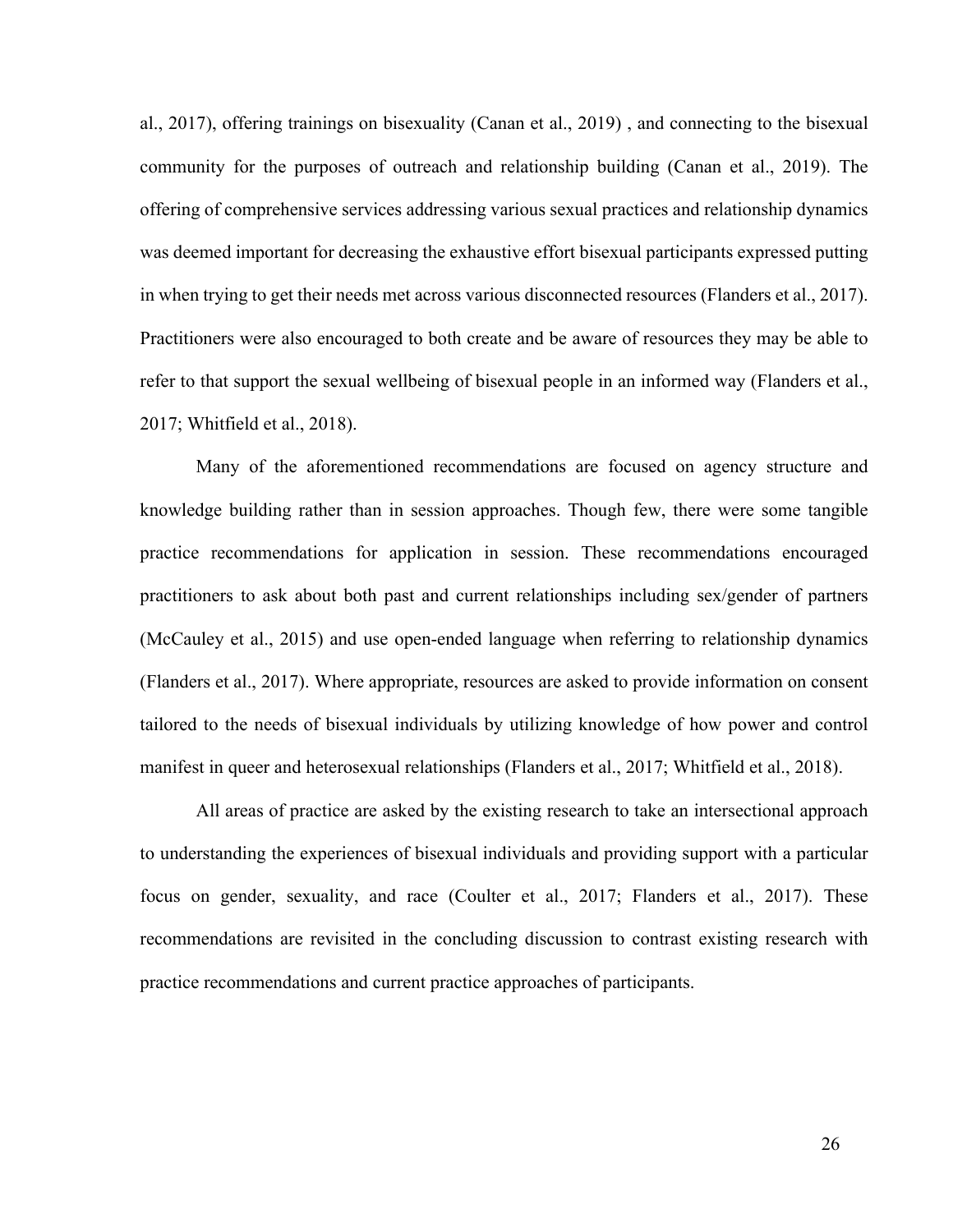# *Research Recommendations*

Certain frameworks were notably used in the studies including minority stress theory (McCauley et al., 2015), social determinants of health (McCauley et al., 2015), an ecological model of sexual violence (Centers for Disease Control and Prevention, 2004; Johnson & Grove, 2017; Seabrook et al., 2018), and a socioecological understanding (Flanders et al., 2017). These frameworks are notable in that they capture varying but interwoven approaches to understanding why bisexual populations are disproportionately impacted by sexual violence to such a great extent. The socioecological understanding captures how bisexual individuals perceive their experiences as impacted by the biphobia present in support systems (Flanders et al., 2017). Minority stress theory suggests that wellbeing and risk are impacted by biphobia, as well as any other forms of stigma present for an individual (McCauley et al., 2015). The ecological model of sexual violence is used to narrow in on the risk bisexual populations face with regards to sexual violence specifically, with particular attention to the areas of "individual, relationship, community, and societal" impact. (Seabrook et al., 2018, p. 426) Social determinants of health further represent the impacts as they affect the health of bisexual individuals. These theories can be considered in relation to this study in the following ways: socioecological understanding to integrate the perspective of the affected population, minority stress theory to capture the risk created by stigma, the ecological model of sexual violence to assess sexual violence risk specifically, and social determinants of health to represent various mental and physical health impacts.

Beyond frameworks, there were many recommendations put forward regarding how to continue the efforts to capture the phenomenon of heightened bisexual experiences of sexual violence. Highlighted as a crucial priority of future research is a consideration of how prejudices including sexism, transphobia, and racism interact with biphobia and result in increased targeting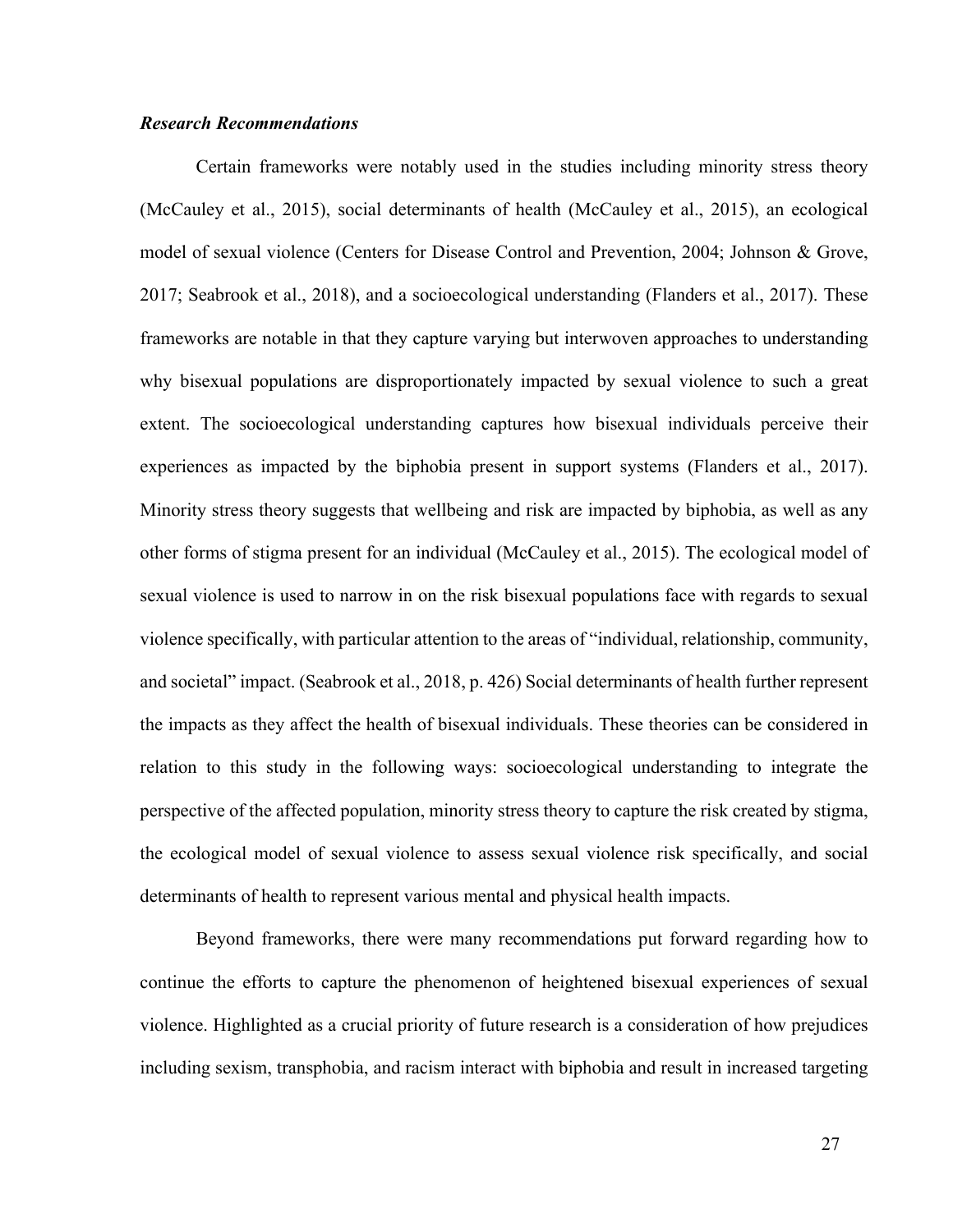of People of Colour (POC), women, and people who are trans, particularly Black trans women (Anderson et al., 2019). Additional topic recommendations included more research on bisexual men's sexual violence experiences (Dickerson-Amaya & Coston, 2019), exploration of the impact of sense of community on healing (Seabrook et al., 2018), understanding how bisexual individuals are perceived by queer and straight populations (Morrison & Pedersen, 2020), the relationship between biphobia and victim blame (Morrison & Pedersen, 2020), and how consent is understood and navigated by bisexual individuals (Hequembourg et al., 2015). Regarding study design there was an expressed need for more qualitative research with bisexual individuals (Whitfield et al., 2018), larger samples of diverse populations (Morrison & Pedersen, 2020), more longitudinal studies to capture the impacts of childhood sexual abuse on future experiences of adult sexual assault (Hequembourg et al., 2015), and evaluative studies to assess current and developing practice approaches (Seabrook et al., 2018). Upholding the need for the current study is the recommendation of Whitfield et al. (2018) that, "Future qualitative research examining the experiences of practitioners who work with LGBT individuals who have experienced IPV could illuminate population specific needs and challenges and, in turn, provide direction for both resource development and practitioner continuing education" (p. 19).

### *Education Recommendations*

Existing recommendations for educational improvements found within the review emphasized a need for more practitioner knowledge about gender, sexuality, and race/ethnicity (Coulter et al., 2017; Flanders et al., 2017), training on sexual violence with a particular focus on deconstructing victim blaming mindsets (Flanders et al., 2017; Morrison & Pedersen, 2020), and development of more broadly held awareness and understanding of bisexuality in all areas of education but particularly emphasizing sexual and reproductive healthcare (Flanders et al., 2017).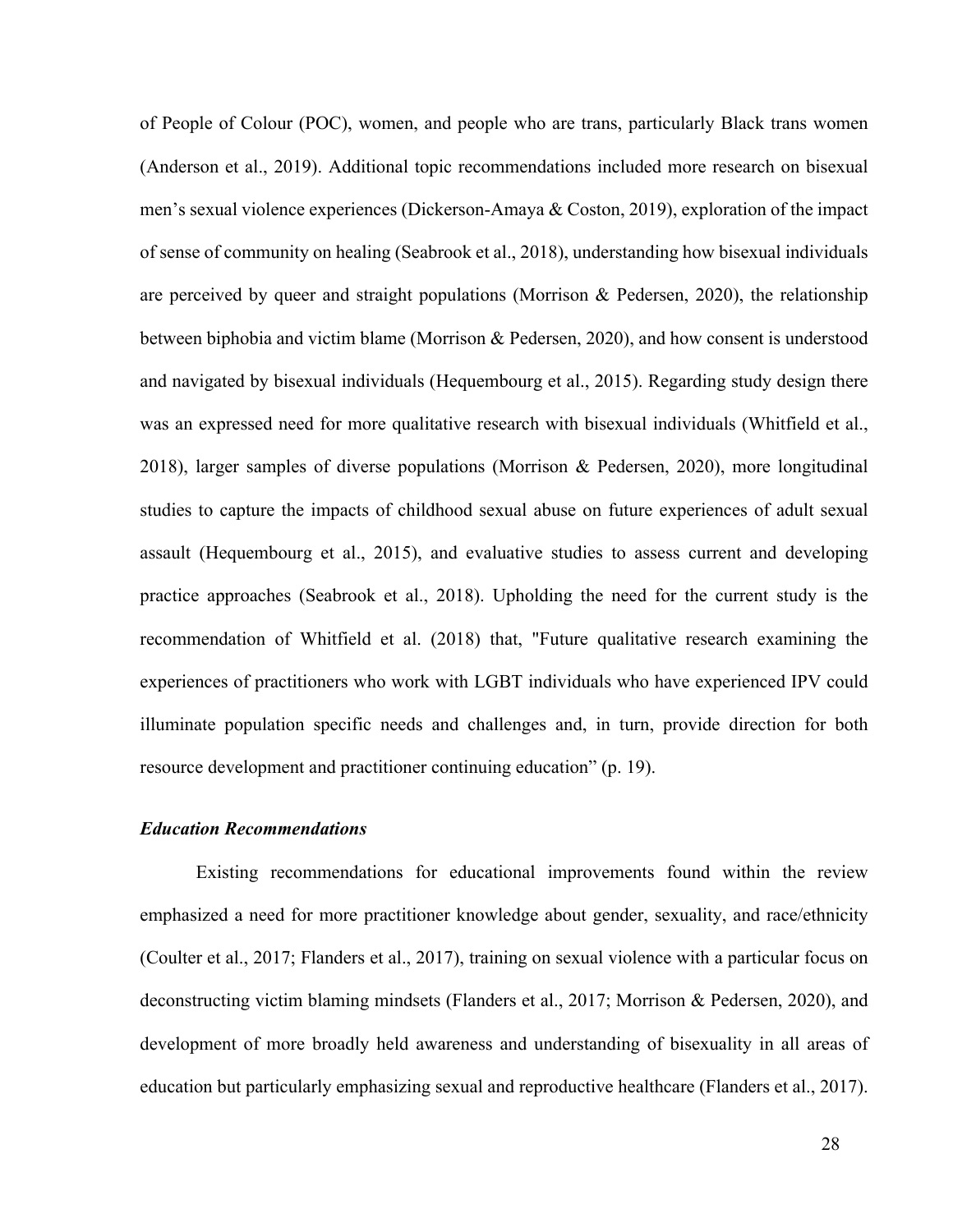Upholding a nuanced understanding of bisexual experiences of sexual violence, with acknowledgement of the heightened rates of experiencing, was a priority for many researchers within their practice, research, and education recommendations (Flanders et al., 2017, McCauley et al., 2015; Seabrook et al., 2018, Whitfield et al., 2018). Education directed at young bisexual populations was deemed to require more inclusive consent, sexual health, and sexual orientation information (Flanders et al., 2017).

Recommendations for training in specific approaches were not widespread but a recommendation to engage in training on minority stress theory was encouraged within one article, along with being one of the frameworks utilized in a research study mentioned within the frameworks section of this review (Anderson et al., 2019). Within the existing research, there is an evident overarching goal of better understanding bisexual experiences of sexual violence within research in order to inform education for various practitioners with the hopes of enhancing community and service support for bisexual people who experience sexual violence.

# **Current Study Rationale**

Within this review one point becomes resoundingly clear, bisexual individuals, particularly bisexual women who primarily engage in relationships with men (Johnson and Grove, 2017), consistently report experiencing more sexual violence than any other sexual orientation (Balsam et al., 2005; Blayney et al., 2018; Canan et al., 2019; Dickerson-Amaya & Coston, 2019; Flanders et al., 2017; Martin et al., 2011; Whitfield et al., 2018; Worthen, 2017; Sigurvisdottir & Ullman, 2015; Schwab-Reese et al., 2018; Hequembourg et al., 2013; Hughes et al., 2014; Kelley et al., 2018; Kuyper & Vanwesenbeeck, 2011; Lehavot et al., 2012; Long et al., 2007; Johnson & Grove, 2017). There are many calls for increased understanding of why this is the case, starting with a plea for more research to be taken up that gathers data specifically related to bisexual individuals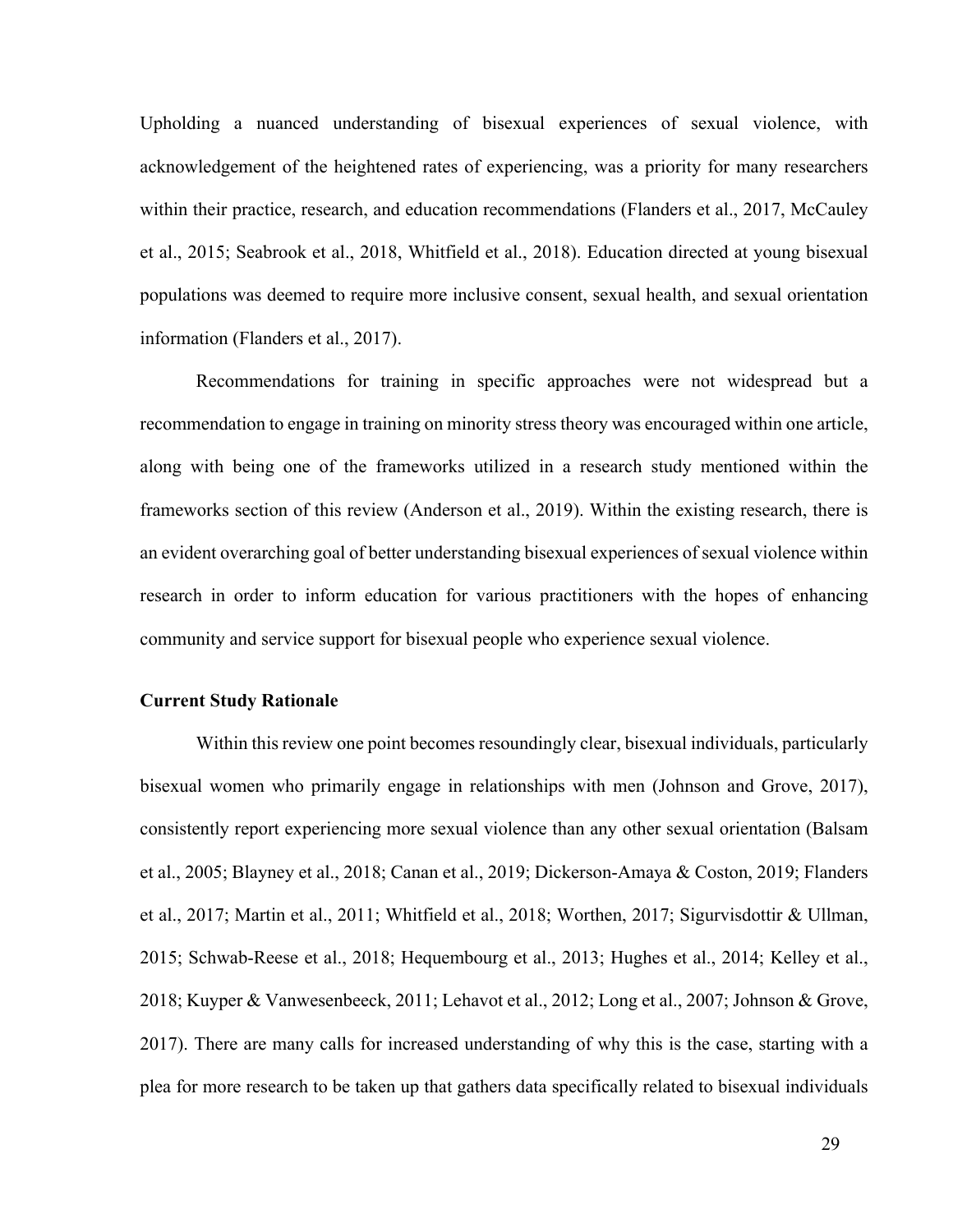(Whitfield et al., 2018). Research is clearly needed that assesses the experiences and needs of bisexual participants, distinguishing the gender-based nature of the experiences and without combining the data with that of lesbian or gay participants.

Studies are challenged to obtain sufficient saturation of bisexual participants due to the vast ways individuals perceive their sexuality in this regard, ranging from "bisexual", "omnisexual", "nonmonosexual", and "pansexual", to "mostly heterosexual", "mostly homosexual", and "heterosexual with recent partners of the same sex/gender" or "homosexual with recent partners of another sex/gender". With the vast nuances of sexual orientation identities, it is challenging for researchers to collectively categorize research participants without assigning labels that aren't selfidentified. It can be speculated that this wide array of identities may also create challenges for individuals of any of these various identities to locate themselves within sexual orientation based social/community structures, however this would need to be researched further in order to gain a clearer understanding of the relationship between self-identifying terminology and community seeking.

The existing research goes to great lengths to emphasize the magnitude of how the issue of sexual violence uniquely and pervasively impacts bisexual populations. The current study benefits immensely from the existence of a key text by Flanders et al. (2017) that provides a comprehensive social ecological model of understanding the sexual health of young bisexual women. Their qualitative, community-based study showcases the perspectives of self-identified bisexual young women. The study outcomes extensively depict the roles of various barriers to support. Binegativity, monosexism, heterosexism, cissexism, and other barriers are identified as impacting bisexual populations when seeking sexual health supports, including sexual violence response services (Flanders et al., 2017). However, there is nothing in the research found that demonstrates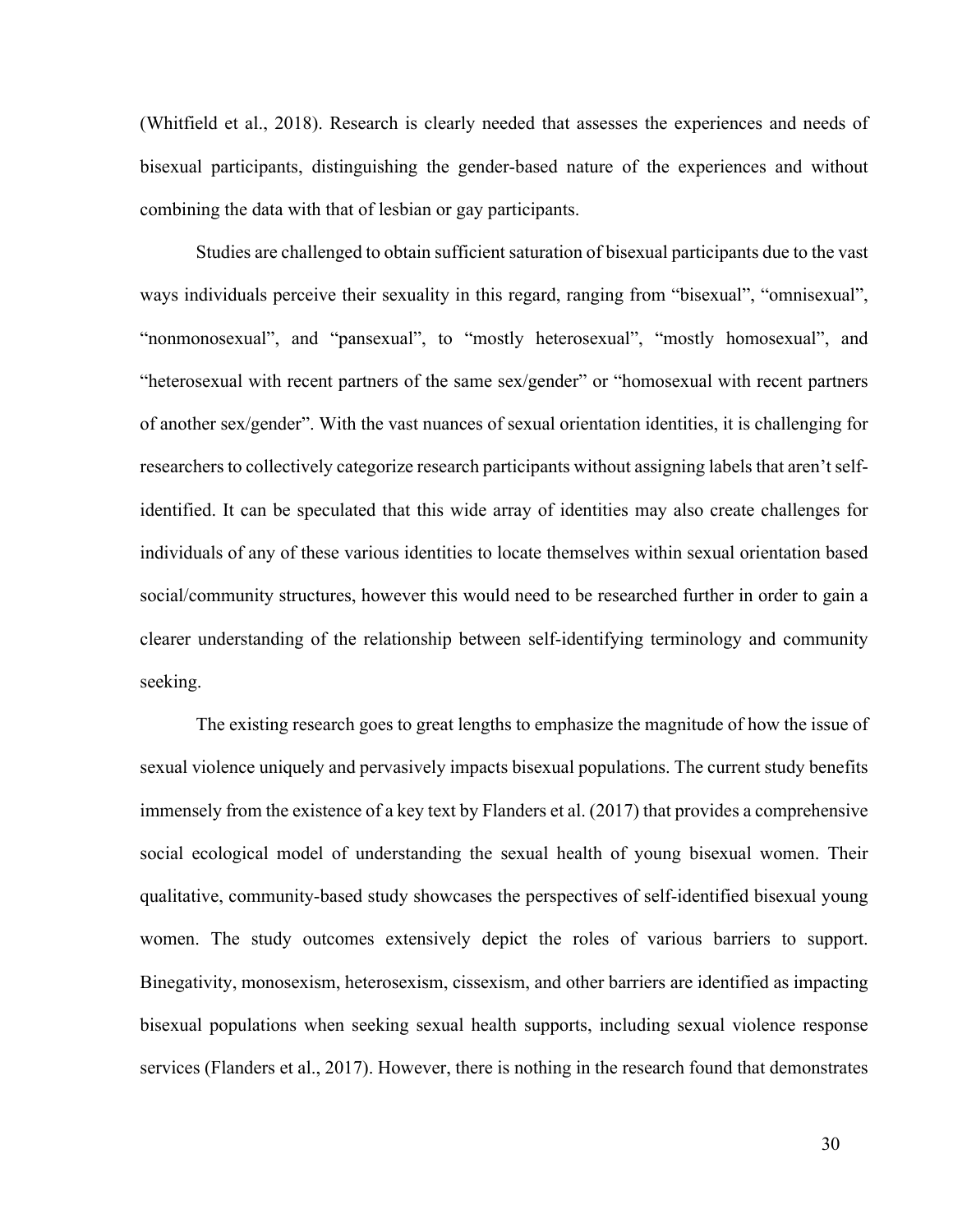an understanding of where psychotherapeutic practitioners are at in terms of recognizing the needs of and understanding how to provide support to this population. As a corrective, the present study intends to fill this gap in research by acquiring an understanding of where practitioners are at in terms of providing psychotherapeutic clinical support to bisexual adults who have experienced sexual violence.

#### **Proposed Research**

There is evident demand for practice approaches that are tailored to the specific needs of bisexual individuals. None of the existing research that came up in the reviews sought to understand existing practitioner capacity for working with bisexual individuals who have experienced sexual violence. This thesis seeks to establish a baseline understanding of the confidence and competency of practitioners specialized in working with people who have experienced adult sexual assault (ASA) with regards to working with bisexual clients. This provides a foundation for other practitioners to learn from and build upon by answering the question: *How do sexual violence practitioners assess their effectiveness in working with bisexual adults who have experienced adult sexual assault (ASA)?*

This study strives to contrast current research on bisexual individuals who have experienced adult sexual assault (ASA) with the knowledge of practitioners providing support in response to sexual violence. Also relevant to this research is an exploration of the competency of agencies that provide clinical sexual violence support services and specialized support services, heteronormative and queer spaces respectively, in providing sexual violence support services to bisexual service users.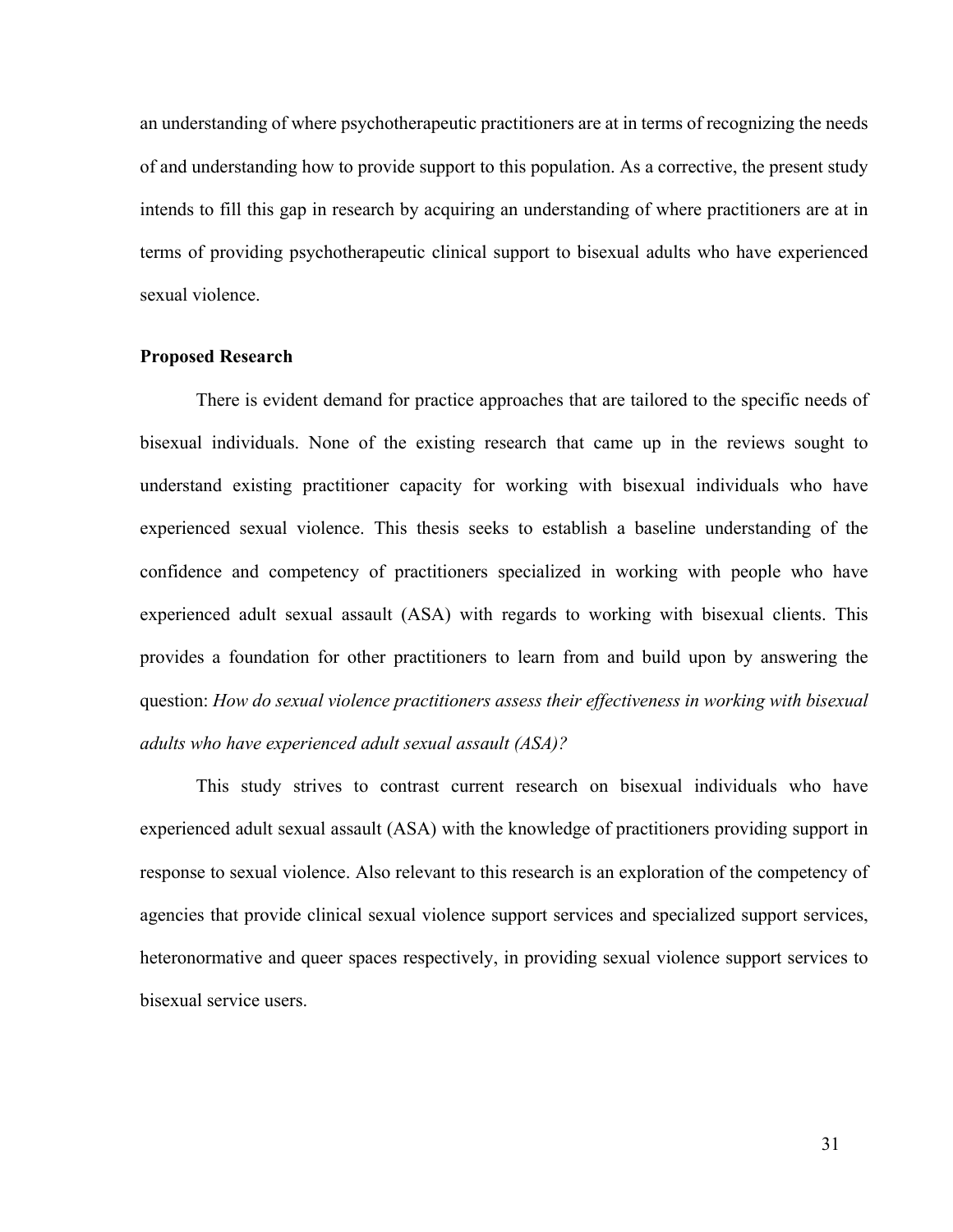

*Table 2.1: Article Count for Preliminary Literature Review*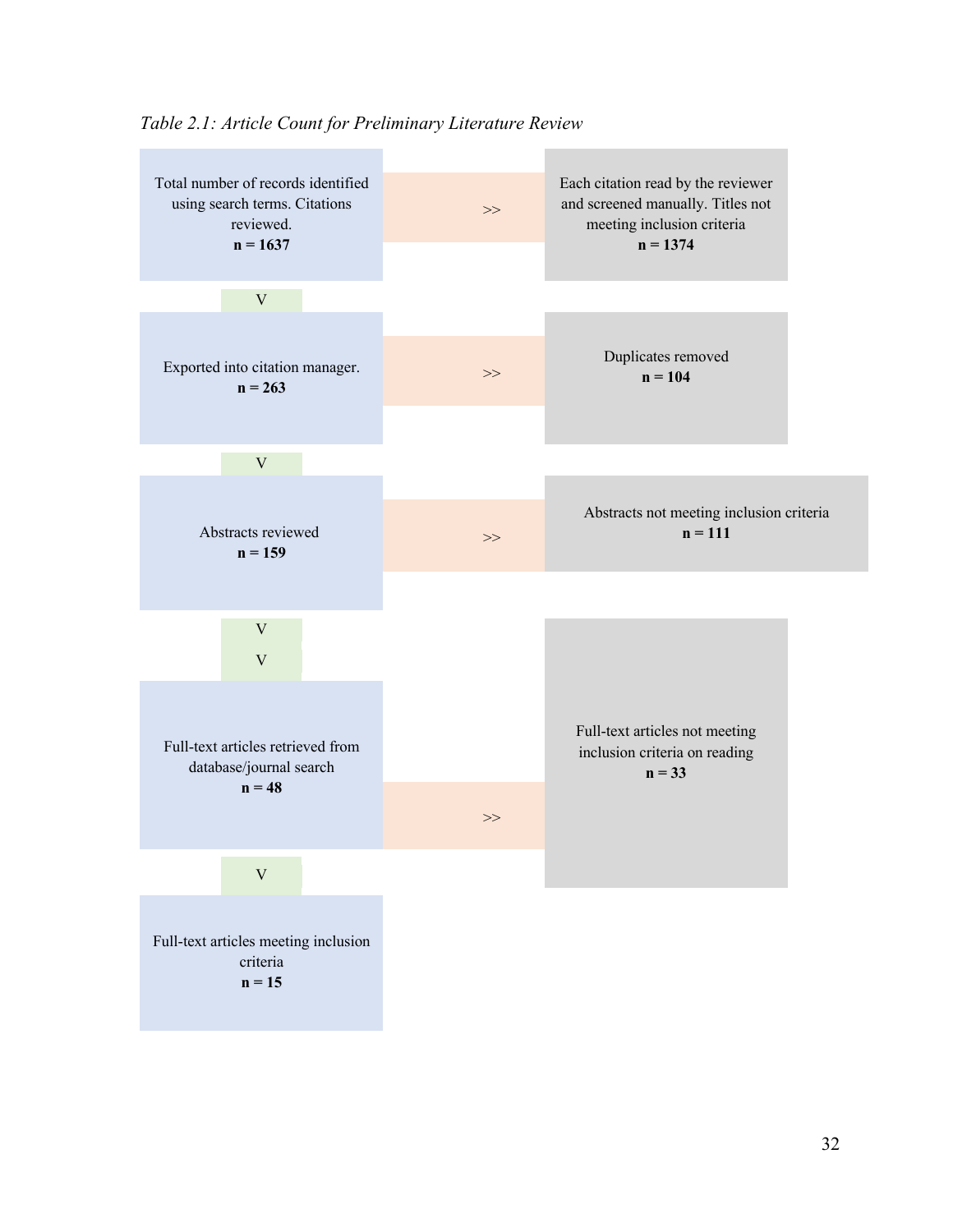

*Table 2.2: Article Count for Comprehensive Literature Review*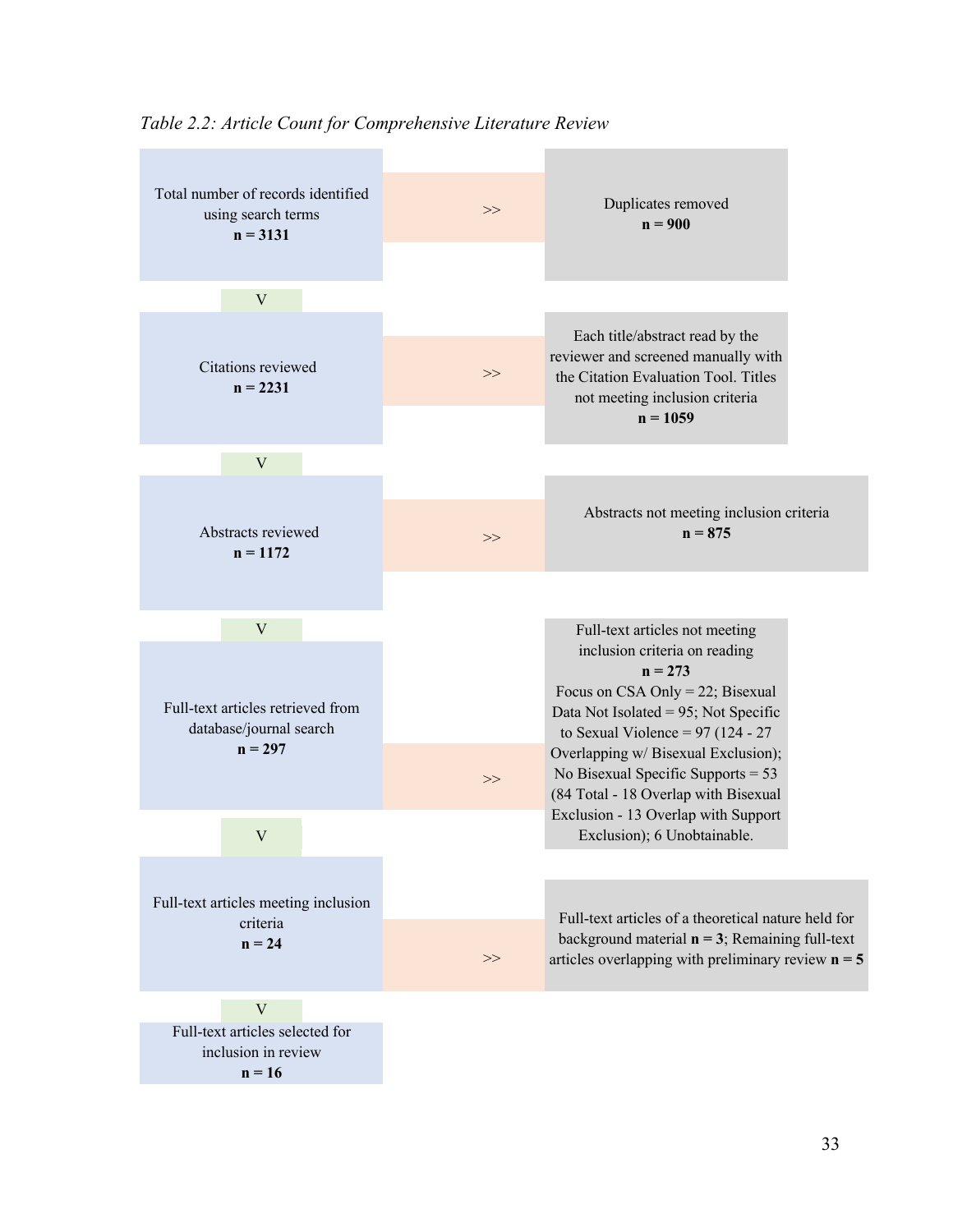#### **Methodology**

This study adhered closely to the guiding principles of the book "Interpretive Description: Qualitative Research for Applied Practice, Second Edition", as developed by Sally Thorne (2016). Deviations from Thorne's (2016) approach were made at times in consultation with the supervisory committee due to feasibility of resources, for instance the use of transcription software instead of the recommended manual transcription, but largely the approach was generously accessible and served this study well in its alignment with the field of focus and type of data being utilized.

#### **Participants**

The following sections outline who the practitioners in the study could be and how they were reached for participation.

## *Sampling Methods*

Semi-structured, open-ended interviews have been conducted utilizing convenience and purposive snowball sampling methods. Initial participants were identified through convenience sampling utilizing provincial sexual assault centre association membership listings available online (e.g. Alberta Association of Sexual Assault Services (AASAS), Ontario Coalition of Rape Crisis Centres (OCRCC)). For the territories and some smaller provinces that do not have enough, or any, sexual assault centres to form an association, non-member sexual assault centres or broader resources listed as providing sexual assault supports for adults that may involve clinical practice approaches were included as part of multiframe sampling (Lohr, 2009). This was to pursue inclusion of underrepresented populations that face the issue of sexual violence but do not have access to the same resources as more populated and resourced areas. Additional individual sexual assault centres were reached out to directly when contacted associations encouraged direct contact and when utilizing the Co-Investigator's existing awareness of sexual assault centres. Recruitment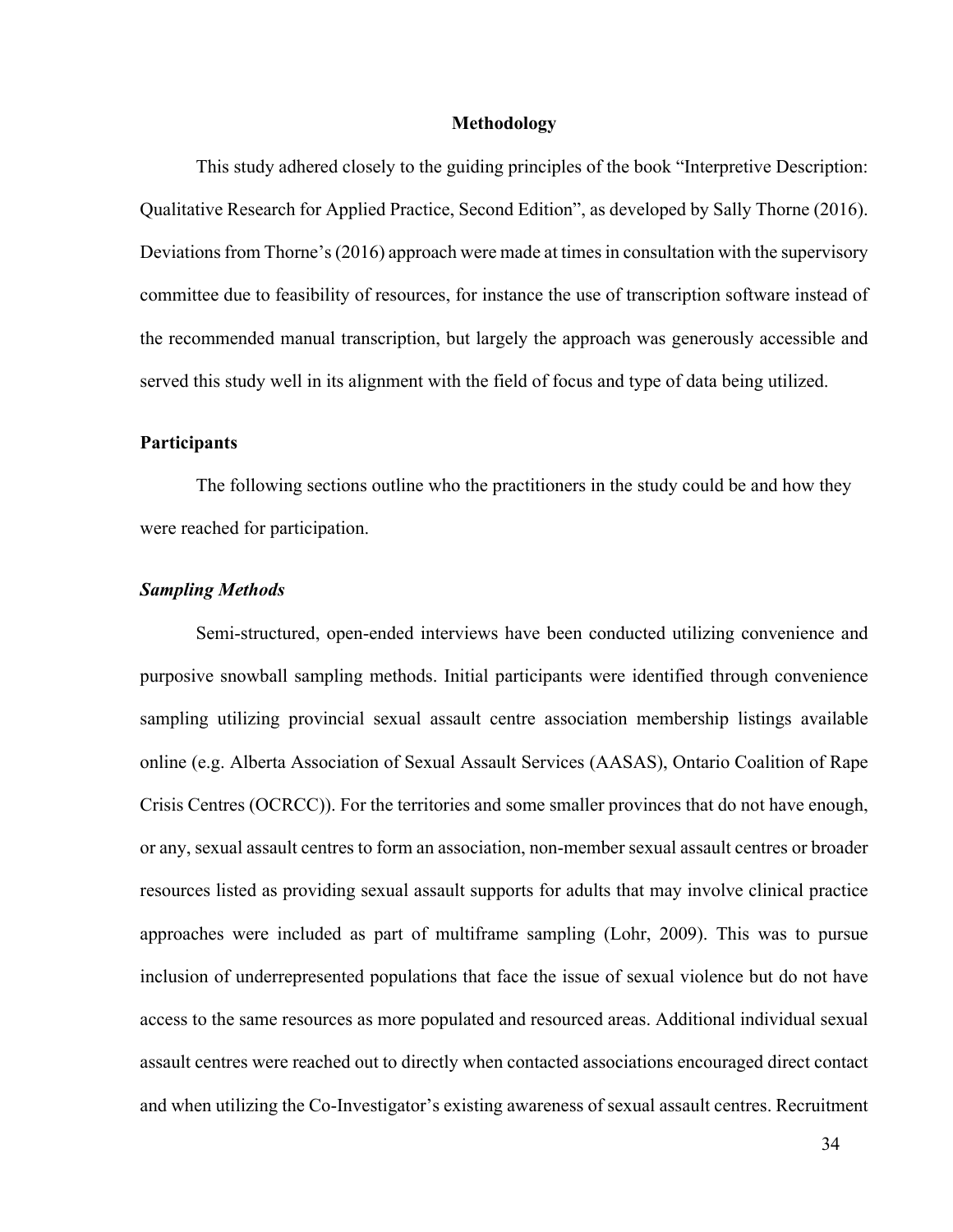letters (Appendix A) were sent through email by the Co-Investigator to the provincial associations for distribution to their membership where possible or directly to the agencies that were not association members.

Participants who were aware of professionals who may be suitable for participation were encouraged to pass along the recruitment letter as an invitation to their contacts as a means of snowball sampling. Interested individuals were asked to contact the Co-Investigator directly. This mitigated contact information being provided to the researcher without the consent of the person being recommended. Human ethics approval was obtained through an application made to the Behavioural Research Ethics Board (BREB) at the University of British Columbia Okanagan Campus.

## *Parameters and Sample Size*

The intent was to conduct upwards of fifteen interviews with interviews ceasing when a theoretical saturation of data was reached. Ultimately, nine interviews were conducted. Practitioners were English-speaking and based across Canada.

Thorne (2016) does not promote the use of saturation within Interpretive Design. However, with the breadth of professionals practicing in the area of sexual violence and the limitations on resources and time due to the purpose of this study as fulfilling Master of Social Work requirements as outlined by University of British Columbia, saturation was determined to be the most feasible approach for this study. That being said, saturation as it was applied in this study, only referred to saturation of information across interviews it did not account for a saturation of potential perspectives. Without having information on demographics it is not possible to claim that this study represents a saturation of potential perspectives within the larger population. Interviewing nine professionals allowed for a range of perspectives to be encompassed from across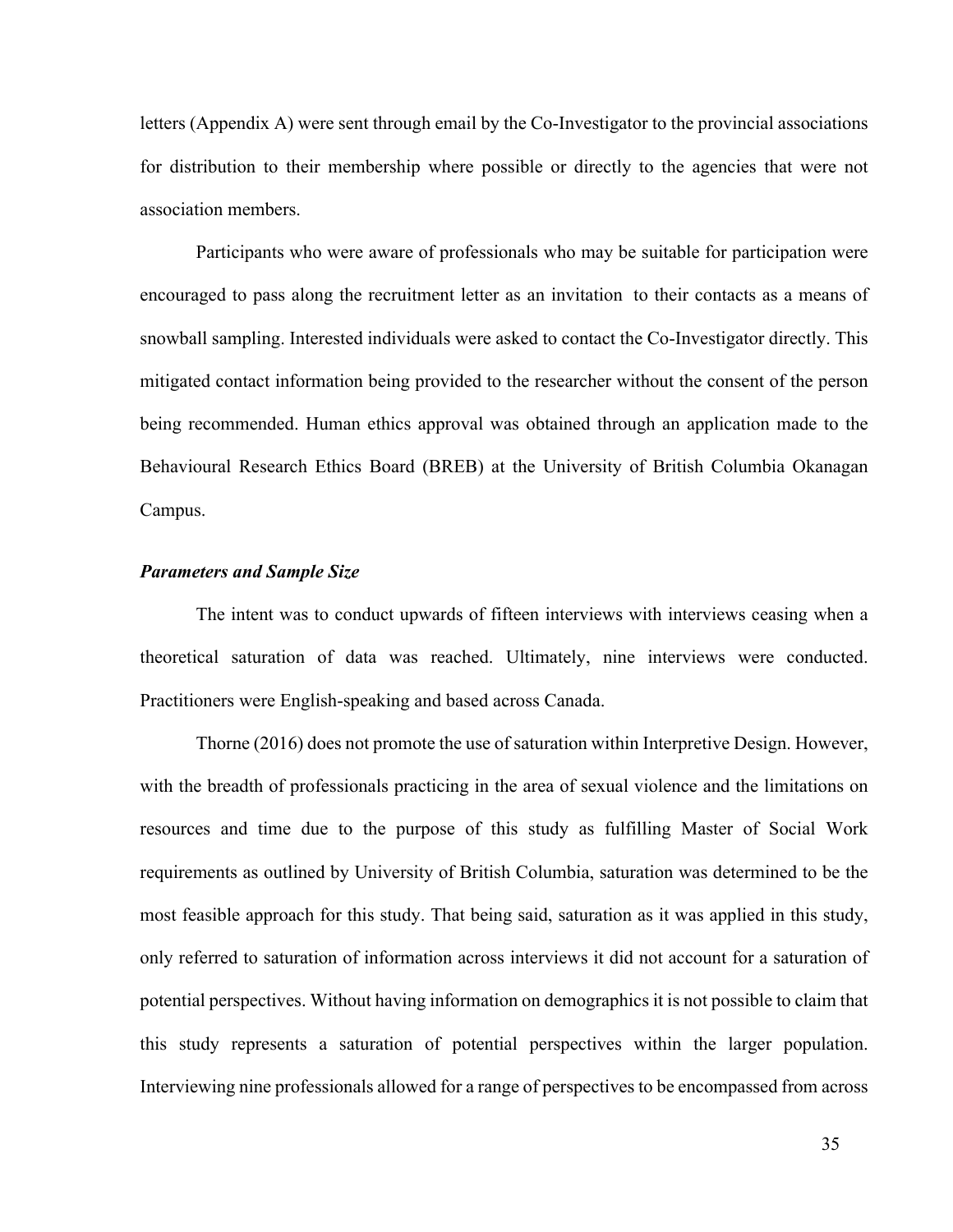Canada. The recruitment parameters being broad in allowing various professional titles and roles within agencies to participate allowed for a variety of practice perspectives to be included.

### *Inclusion Criteria*

Participants had experience working with bisexual adults (18+) of any gender in the capacity of providing support services in response to adult sexual assault (ASA).

Participants were identified based on the following criteria:

- Works within a sexual assault centre in Canada.
- Holds a credential supporting their provision of services, including a degree in Psychology, Counselling, Social Work, or a related discipline.
- Works with adults ages 18+.
- May specialize or work with any gender.
- Must provide support to individuals who have experienced adult sexual assault (ASA).

The intent of the interview questions (Appendix D) was to seek practice knowledge applicable to experiences of adult sexual assault (ASA). In order to be in keeping with the statistics and research more prevalently available, this research focused on practice with individuals aged 18 years and older. In hindsight it is recognized that the Inclusion Criteria has exclusionary elements, such as the requirement of an academic credential and working within a sexual assault centre, which serve as barriers to participation for formal sexual assault supporters who do not have access to or choose to abstain from colonial education systems and systems of service offering. While this exclusion poses an issue for understanding the array of formal sexual assault supports available, the results do serve to depict knowledge held within sexual assault centres as a specific context.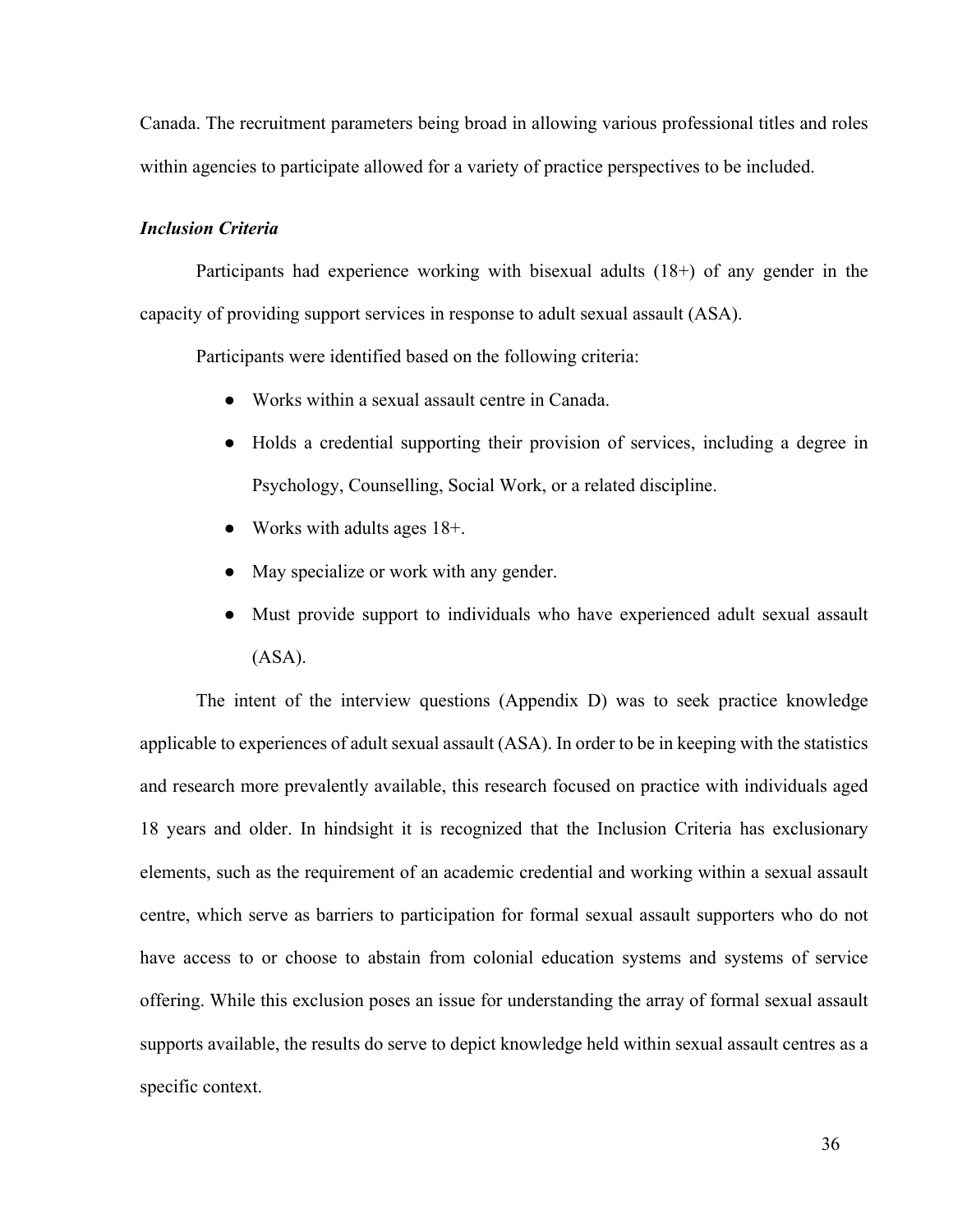## **Procedure**

Being that it is focused on applied practice in settings with individuals accessing services, this study used Sally Thorne's (2016) Interpretive Description approach. Developed with the intent of supporting nurses conducting research within a healthcare context, Interpretive Description has an overlapping orientation of support and care provision to that of Social Work (Thorne, 2016). Interpretive Description allowed for an orienting to the discipline that is flexible enough to navigate the realities of practice but still upheld the necessary facets of qualitative research, such as an orientation within existing research, thoughtful participant acquisition, structured data collection, and validated data analysis. Interpretive Description, unlike other methodologies, does not provide rigid guidelines on how to conduct qualitative research. As a result of not having a checklist approach to look at, this study takes up various methodological approaches both suggested by and outside of Thorne's recommendations as they align with the research in question but does not follow a formulaic path toward an outcome of Thorne's prescription. Thorne's approach to research orients to a practitioner mindset, less driven by pure theorizing and more by balancing theory with practice knowledge as each is needed (Thorne, 2016). To accomplish implementable research outcomes, Interpretive Description invites researchers to apply their theoretical orientation, in this case feminist and bisexual/queer theorizing, to practice knowledge, for this study sexual violence support service provision. This study aligns with Interpretive Description by attempting to address an issue that exists tangibly not only theoretically, exploring what is known of this issue in research as well as practice, and positioning the work to address this issue within sexual assault centres more broadly understood as the context of practice for an intended audience of practitioners providing sexual violence supports (Thorne, 2016). Without falsely suggesting this research will result in generalizable results but with an acknowledgement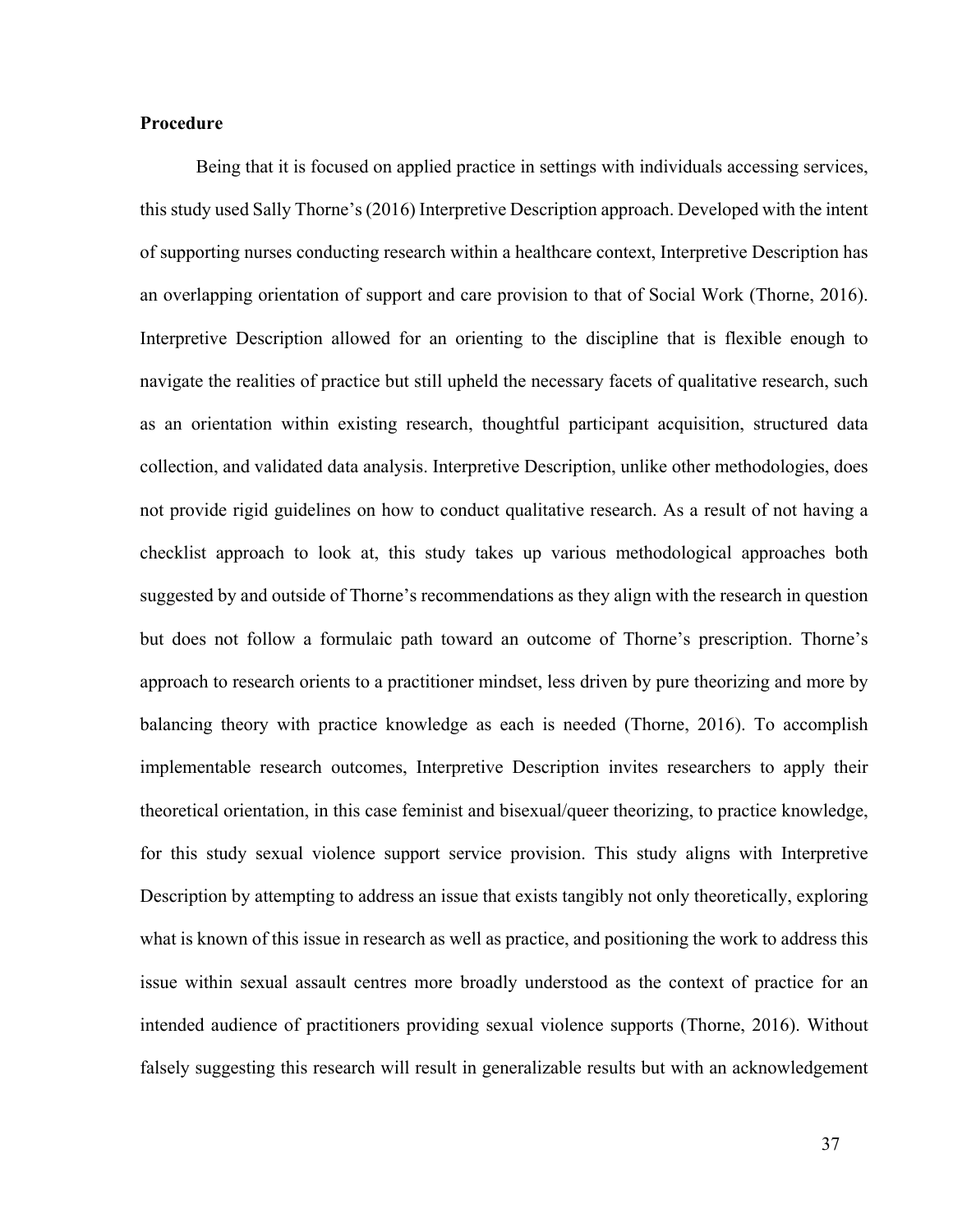that practice moves forward without the luxury of concrete answers, it is hoped that the present study and future research building from this study will be as readily applicable to practice as possible.

Whereas the Delphi Method would attempt to use a "group problem solving approach" (Sackman, 1974, p. 4) to reach a "consensus" (1974, p. 4), Interpretive Description allowed for the discovery of various effective approaches. In acknowledgement of the unique, personal experience of healing from sexual violence, it felt inappropriate to utilize the Delphi Method.

Focus Groups were not utilized because the number of professionals specializing in this work is limited and spread across the country, making the organization of focus groups impractical. Furthermore, out of immense respect for the demands of waitlists and financial strain many agencies operate under, the chosen method was most efficient, requiring only a single one-hour interview, rather than prolonged engagement as the Delphi Method requires or a lengthy session that the focus group would require. Although more of a time commitment for the researcher, the chosen method put the least burden on professionals and thus decreased the impact of utilizing resources better directed towards serving individuals who have experienced sexual violence.

Participants were provided with the consent form (Appendix C) by email prior to the interview being conducted. Upon receipt of signed consent an interview date and time were scheduled.

## *Interview*

Participants were provided with the consent form (Appendix C) by email prior to the interview being conducted. Upon receipt of signed consent an interview date and time were scheduled. Prior to interviewing, participants were reminded of the consent form and provided an opportunity to request any additional information. Within the consent form participants were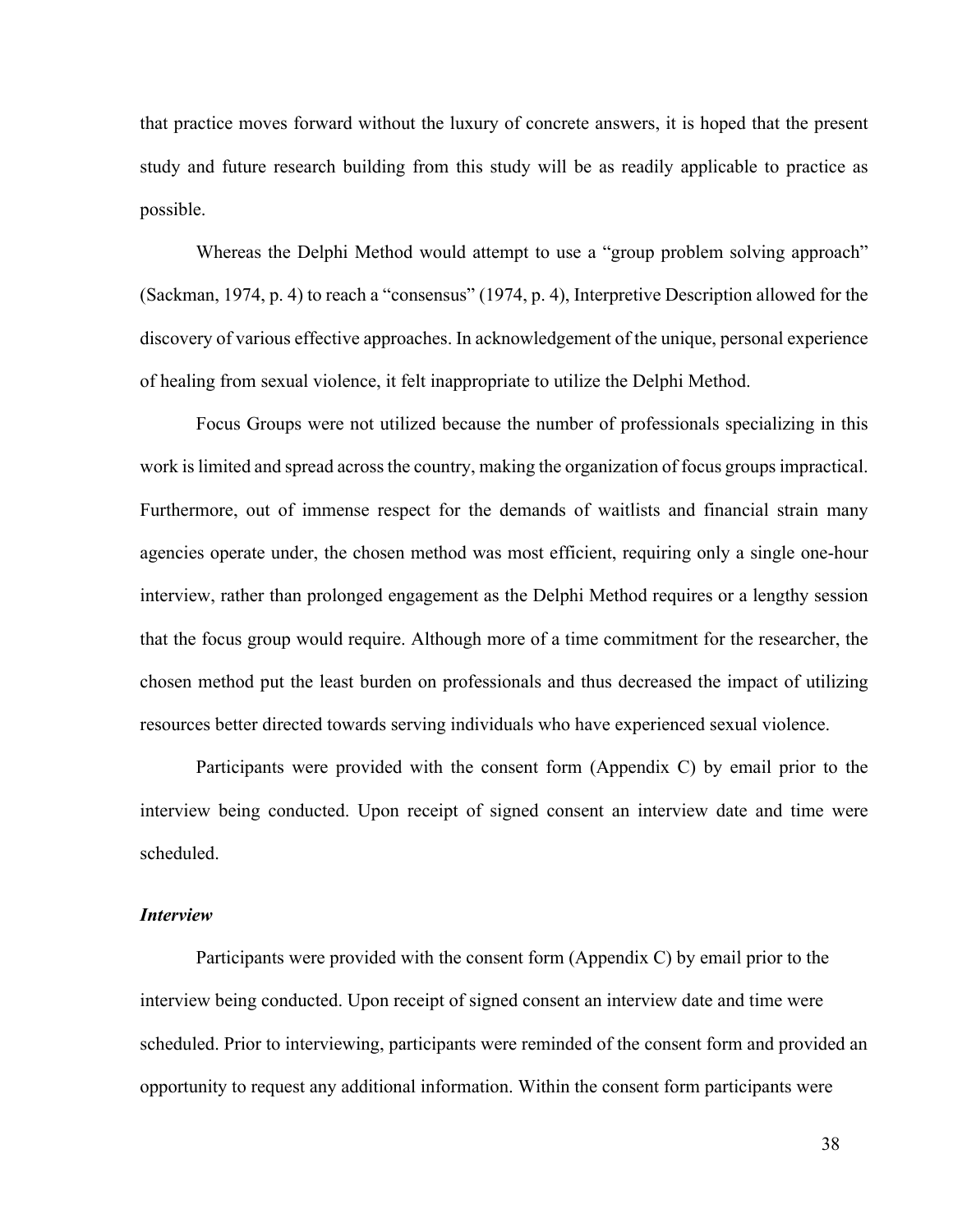asked whether they permitted digital recording of interviews. The interview confirmed permission to digitally record prior to beginning the recording of each interview. The Co-Investigator located them self within the research prior to each interview and any questions participants had were addressed. Interviews were formatted to be semi-structured and openended utilizing an interview guide (Appendix D). Questions were developed based on existing research-based knowledge and practice improvement recommendations, as highlighted within the Literature Review process. Proposed interview questions were adjusted for clarity based on participant feedback throughout the interviews, as needed (Coulon, 1995; Graham, Bradshaw, & Trew, 2009). Interviews were conducted by Zoom video conferencing, phone, and in person. The method varied depending on feasibility, as well as preference of the participant. All interviews were digitally recorded with participant permission.

#### *Interview Reliability*

Known disadvantages to the utilized interview approach include:

…the potential for interviewer distortion (i.e., asking errors, probing errors, recording errors, variation in wording, and subtle interviewer influence); the possibility that the intensity of the interview and fatigue lead to poor answers; and the potential for interviewer bias (Gail, 2009, pp. 35-36).

However, taking a semi-structured, open-ended interviewing approach allows for one interview to build to the next and therefore findings are even richer. In adhering to Thorne's (2016) recommendations for limiting the influence of practical interview styles, the Co-Investigator preemptively underwent efforts to learn specifically how to facilitate a research interview in an effort to mitigate the clinical interviewing style developed through practice and education in the field of social work.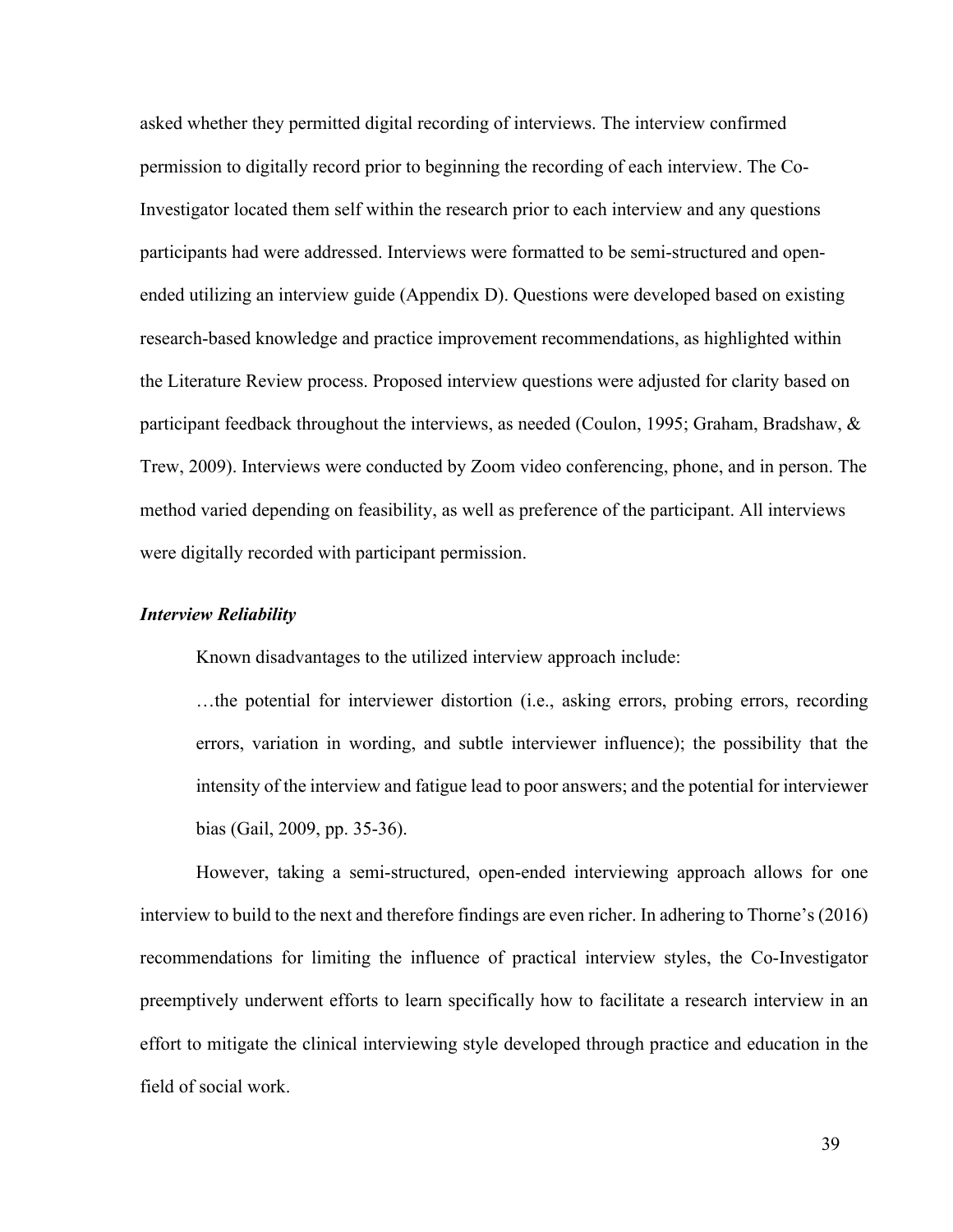Interview preparation consisted of utilizing a combination of Thorne's (2016) and McGrath's et al. (2019) recommendations for conducting qualitative interviews. Preparation began with practice sessions engaging with the technology to be utilized during the interview for scheduling, hosting, recording, and transcribing. A test interview was conducted with a peer to establish language, timing, and flow of the interview guide. The researcher introduction was reviewed for content and acknowledgement of power dynamics and transparency relevant to the research topic. When requested by interested participants, additional information about the researcher was provided to build rapport and establish participant confidence in the research motive. (McGrath et al., 2019). Conflicting with Thorne's (2016) preference for not extensively locating the researcher, there were many ways that this researcher is connected to the research topic resulting in a rather comprehensive locating done prior to each interview on the basis of revealing perspective, approach, and potential biases, all of which are expressed by Thorne (2016) to be reasons for self-locating (p. 78). This decision to pre-emptively prepare a written interview component locating the researcher was upheld in that there were multiple instances where inquiring participants requested information about how the researcher was situated in relation to the research topic prior to expressing a willingness to participate.

### *Interview Validity*

In keeping with the Interpretive Design approach to this study, researcher bias was addressed by being transparent about the Co-Investigator's positioning in relation to the study including, how the Co-Investigator came to be interested in the topic, philosophical approaches, and relevant personal experiences.

The Co-Investigator has worked in the topic area of sexual violence for a number of years within a sexual assault centre. The theoretical influences orienting the Co-Investigator within this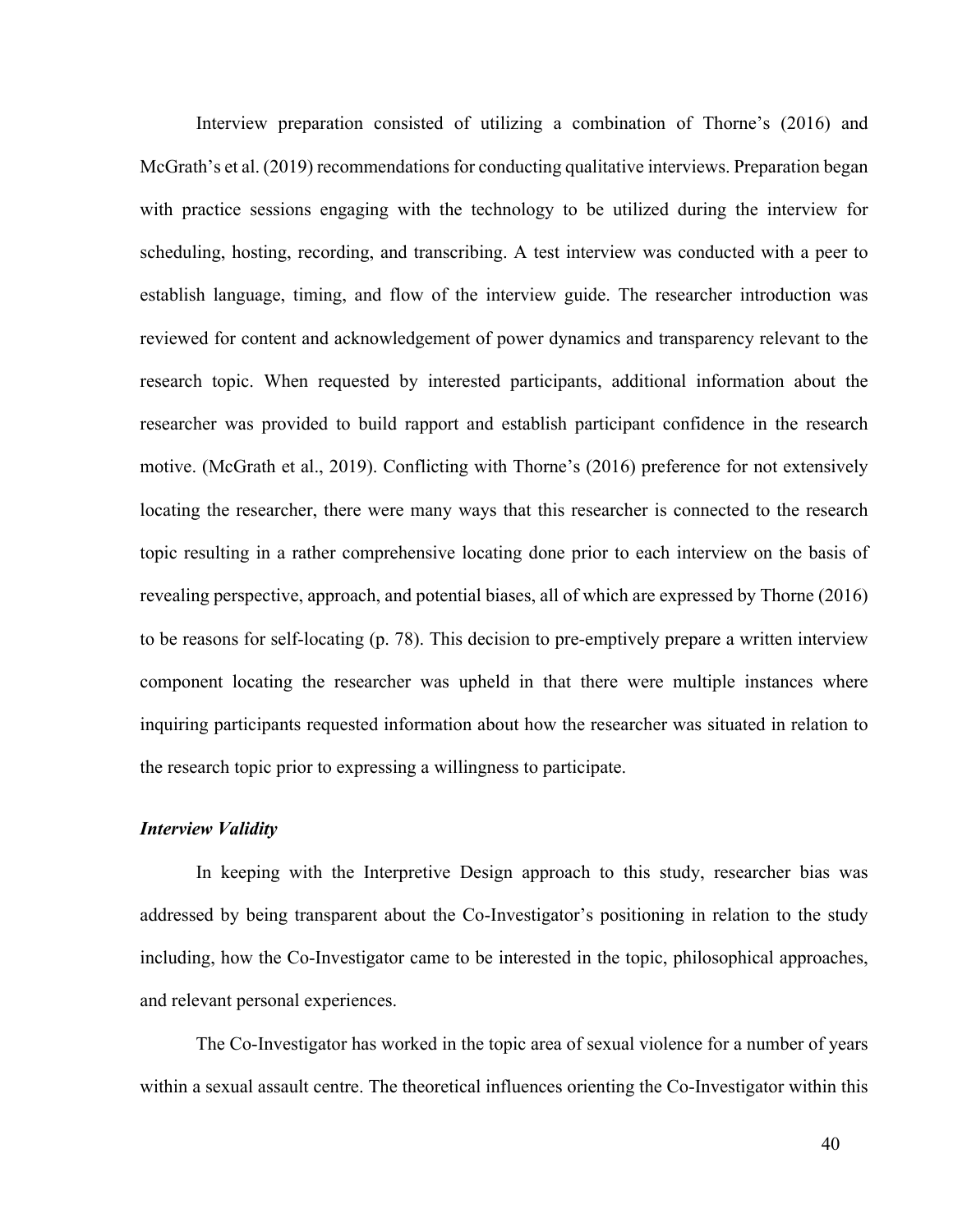topic include viewing the issue through a feminist, survivor-centred, trauma-informed lens and understanding what is observed by applying the concept of "intersectionality" (Crenshaw, 1989, p. 140) and in this particular question (and as a bisexual woman) a connection to Queer theory. It is the Co-Investigator's experience that many find their way to sexual violence work following their own encounters with sexual violence, and the Co-Investigator is in keeping with this path. While the Co-Investigator does not feel it is necessary for practitioners or researchers to disclose their experiences, they do believe that sharing their own connection to this topic is important for acknowledging the role education, practice, and research has in their own healing process, something that may not fit certain approaches to research but provides a humanizing quality to the approaches that do make room for this level of connection to a topic.

## **Data**

This section outlines the approaches taken to collecting, handling, and analyzing data for the study.

### *Data Collection*

Ethics approval was sought prior to conducting interviews. Interviews were captured through written notes and audio recorded utilizing the Zoom online meeting app with permission from participants. Written researcher notes were utilized as part of the process of concurrent data collection and analysis, as will be discussed in the following data analysis section. Audio recordings were recorded to the Co-Investigator's local computer. Majority of interviews were facilitated online with the exception of three interviews facilitated in person as resources allowed. The process of recording interviews remained consistent when the meeting approach varied. Imported recordings were then transcribed by Otter.ai transcription technology and edited for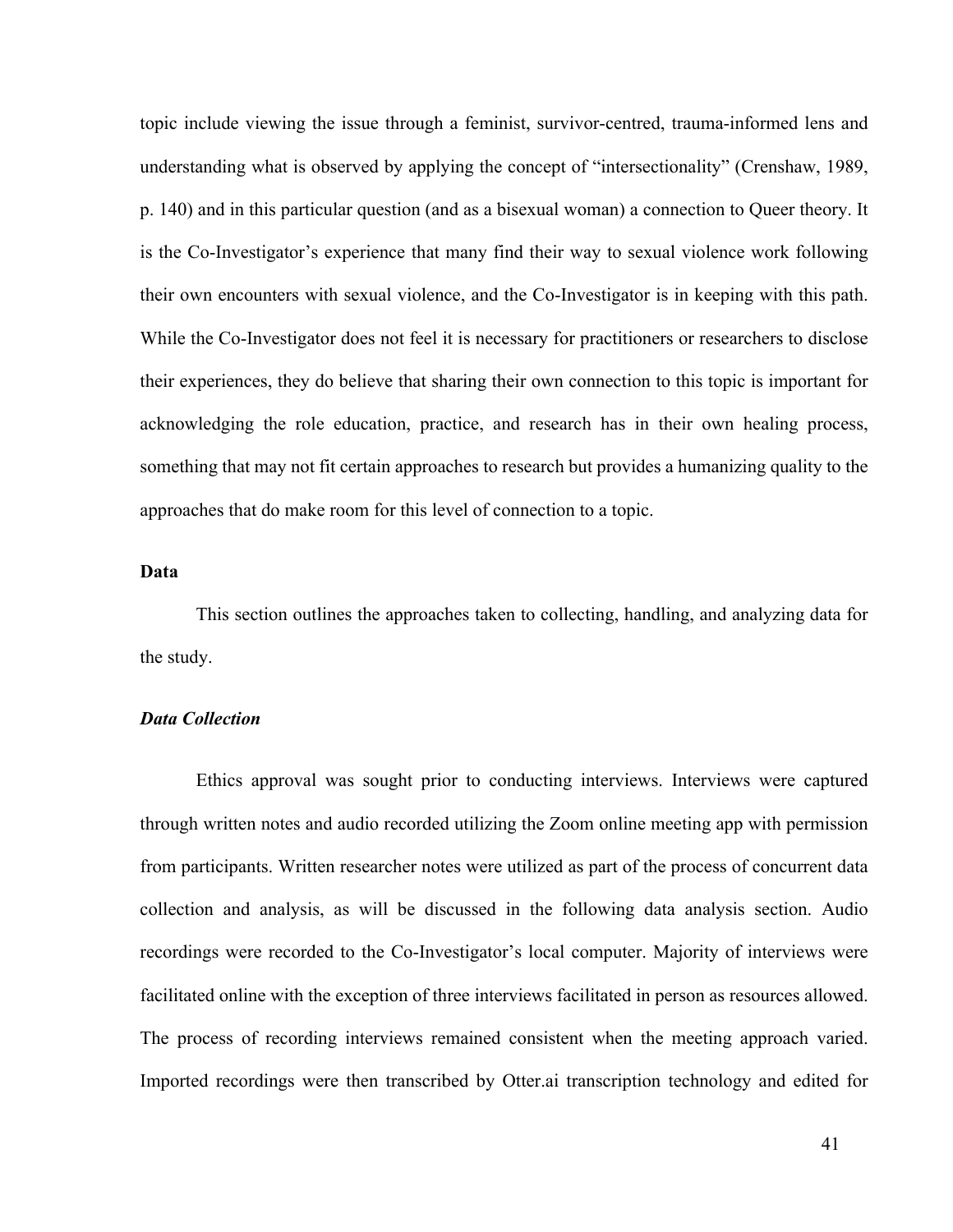accuracy by the Co-Investigator, which is somewhat in keeping with Interpretive Description; Thorne (2016) recommendations for new researchers to be involved in the transcription approach, despite utilizing transcription assistance for increased feasibility (p. 158). The use of an artificial intelligence software for transcription provided a quick turnaround, a free service, and a high accuracy of transcription with minimal edits to be conducted manually. Utilizing artificial intelligence for transcription also contributed to higher information security since the data was not reviewed by a human transcriber. There was a lowered risk since no humans outside of the supervisory committee and Co-Investigator were exposed to information that may be emotionally impactful or vicariously traumatic.

Data collection ceased when data collection reached a point of repetition, as was demonstrated in the recurrent themes and absence of novel content arising in interviews that hadn't previously been captured and expanded upon in earlier interviews. A total of nine interviews were conducted and made up the body of data that was utilized for data analysis in the study.

### *Data Analysis*

Concurrently collecting and analyzing data is stated by Thorne (2016) to be a crucial component of Interpretive Description (p. 119). In order to conduct analysis concurrently with collection of data the Co-Investigator took written notes during the interviews as themes seemed to arise, with mindfulness to stay present to all the possibilities of the interview as they unfolded and not pursue the themes prematurely. An example of this was that practitioners having a personal connection to queer or bisexual communities came up in relation to practitioner confidence in nearly every interview and was explored only if that theme was introduced by the participant.

The Co-Investigator accomplished comparative analysis by utilizing the notes from each interview to inform how the next interview was conducted and observe how each interview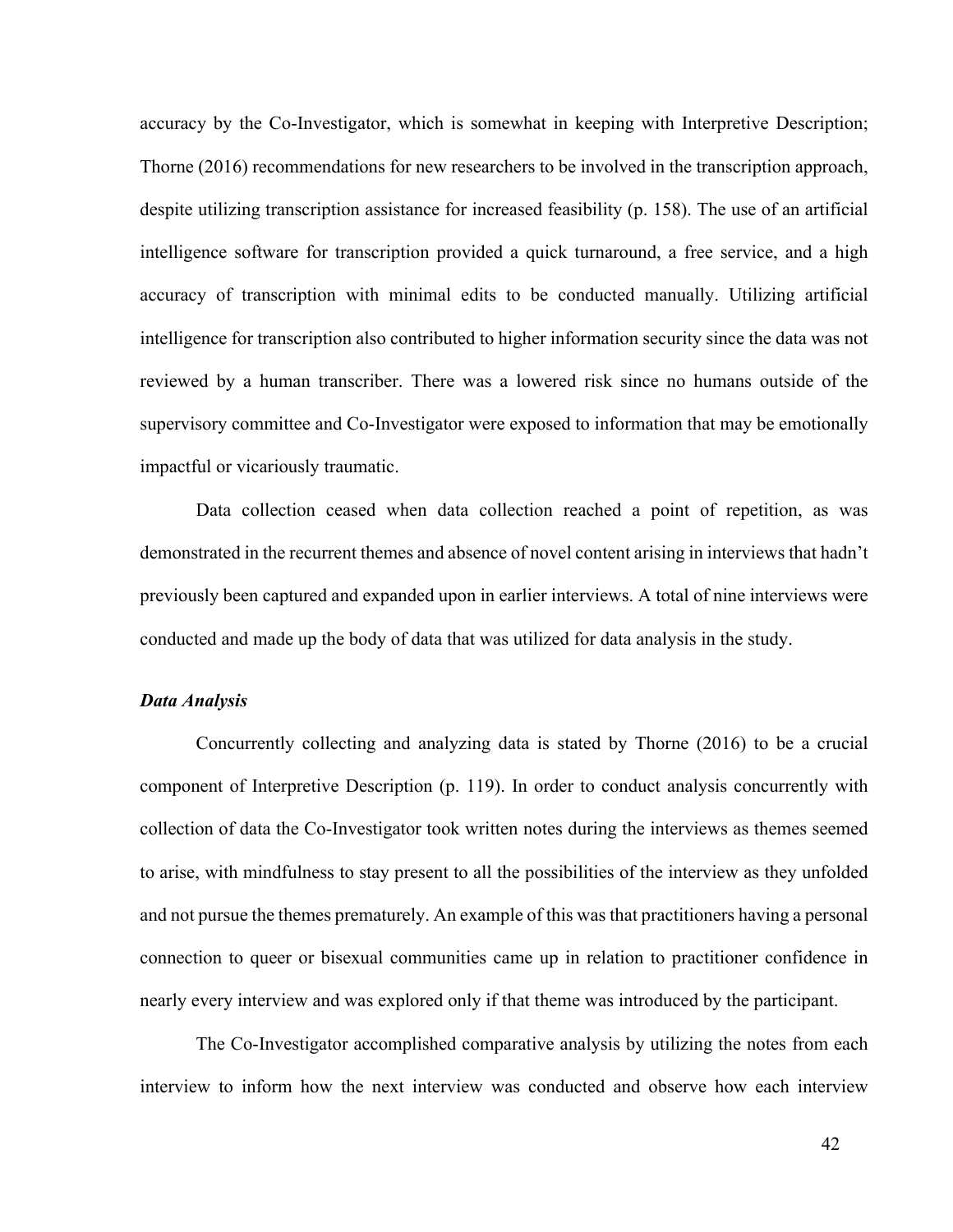compared with the previous, gradually developing major themes throughout the interviews. The Co-Investigator reviewed the transcripts containing all of the data as part of the analysis. Thorne (2016) recommends manual transcription but, as mentioned previously, time and resources restricted the feasibility of this approach. Transcriptions were manually edited and coded for themes and variations.

A codebook was created to analyze the interview data utilizing Thorne's (2016) recommendation for a "broad-based code" (p. 160) where themes were developed over time through comparing groupings of data for potential themes rather than proposing themes about individual statements in isolation from the whole. The data was also coded using a data-driven approach, where themes emerged from the data collected rather than being established from the theory in advance of reviewing the transcripts (DeCuir-Gunby et al., 2011, p. 137). This decision flowed from Thorne's (2016) aforementioned guideline to begin developing themes during data collection (p. 119). Thorne (2016) also recommends that new researchers with manageable amounts of data utilize word processors for data analysis to learn their analytic style (p. 152). All personal information was removed from transcript content in a text editor where content was stored locally. The codebook was created manually utilizing the word processor TextEdit to organize the transcript content and Microsoft Word to highlight and comment in order to label sections of text with relevant codes. Both word processors store locally to the Co-Investigator's desktop. The word processor tools were additionally chosen due to their affordability, accessibility, and lack of a learning curve in contrast to other existing tools that assist with coding but require a new account sign up, have an associated cost, security concerns, and a learning process of how to navigate the tool would need to be undertaken.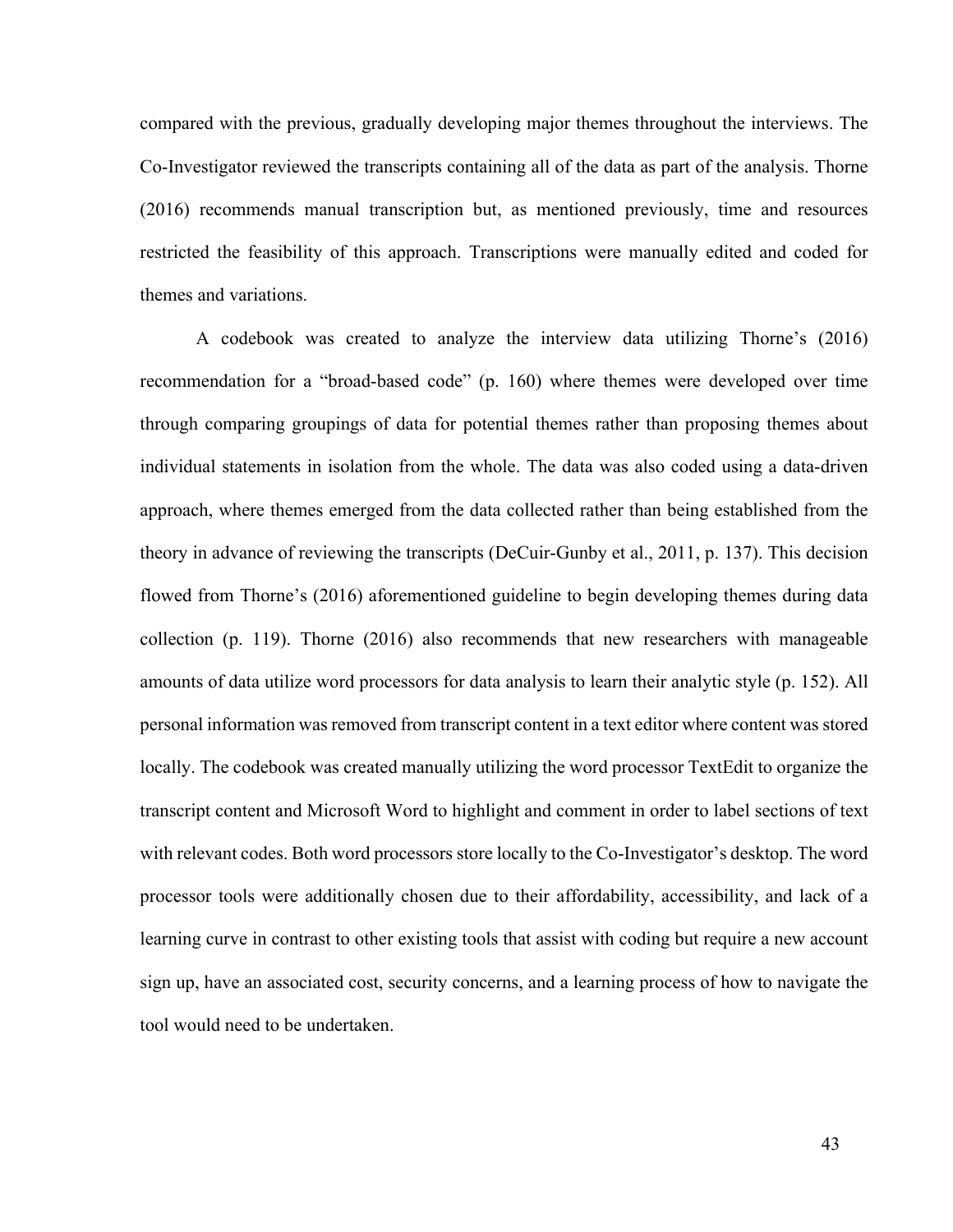Thorne (2016) recommends determining the propensity of the person analyzing data to either strip the data of context prematurely or maintain too much content to create a manageable amount of data to organize (p. 151). This researcher tended toward the latter and, on Thorne's (2016) recommendation, planned for addressing this in advance (p. 151). The system to address the inclination to over preserve the data was staggering the pairing down process into multiple stages where the loss of less crucial individual context, often simply a flow of dialogue, could be accepted more readily due to its new placement within the collective context. Data was first reviewed within the interview transcript, then a document was made for each transcript where pertinent information was pulled into themes and codes for that one interview, then the pertinent content from each individual document was pulled into a collective document encompassing data from all transcripts pooled for major themes across the interviews. On Thorne's (2016) guidance, during the second stage where data was pulled from the transcript's location codes were utilized in the form of (transcript #, time stamp) to allow for tracing back to the original context of needed (p. 162). Additionally, in the second stage the coding themes were kept generic, such as "Theme A", "Theme B", etc., in keeping with Thorne's (2016) recommendation to not prematurely apply meaning to data groupings (p. 162). As the data was brought into a collective document more precise themes were revealed and documented.

The natural conclusion of data analysis is suggested by Thorne (2016) to be when a table of contents can be developed, and an introduction can be written (p. 197). The Co-Investigator followed this approach by analyzing data until a table of contents could be conceptualized in a manner that was precise, detailed, and encompassing of what had emerged from the raw data and a supporting introduction began to take shape.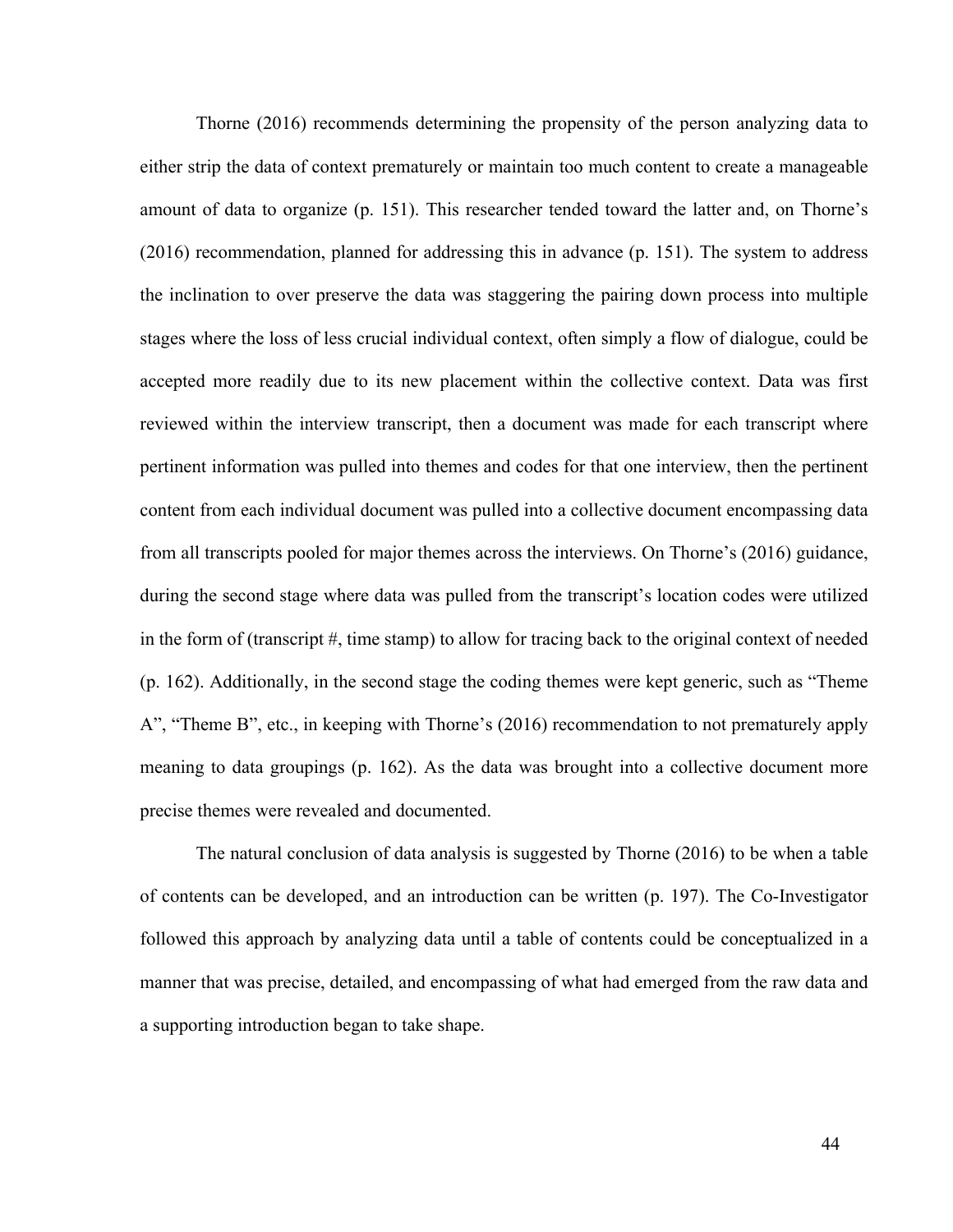*Analytic Validity.* After the interview, transcripts were provided to interview participants for review. Feedback on preliminary findings gleaned from the interview transcripts were sought from interview participants, as a form of member checking. Analytic validity was established through peer debriefing. Early coding debriefing occurred with the supervisory committee and each of the committee members were sent one transcript for review.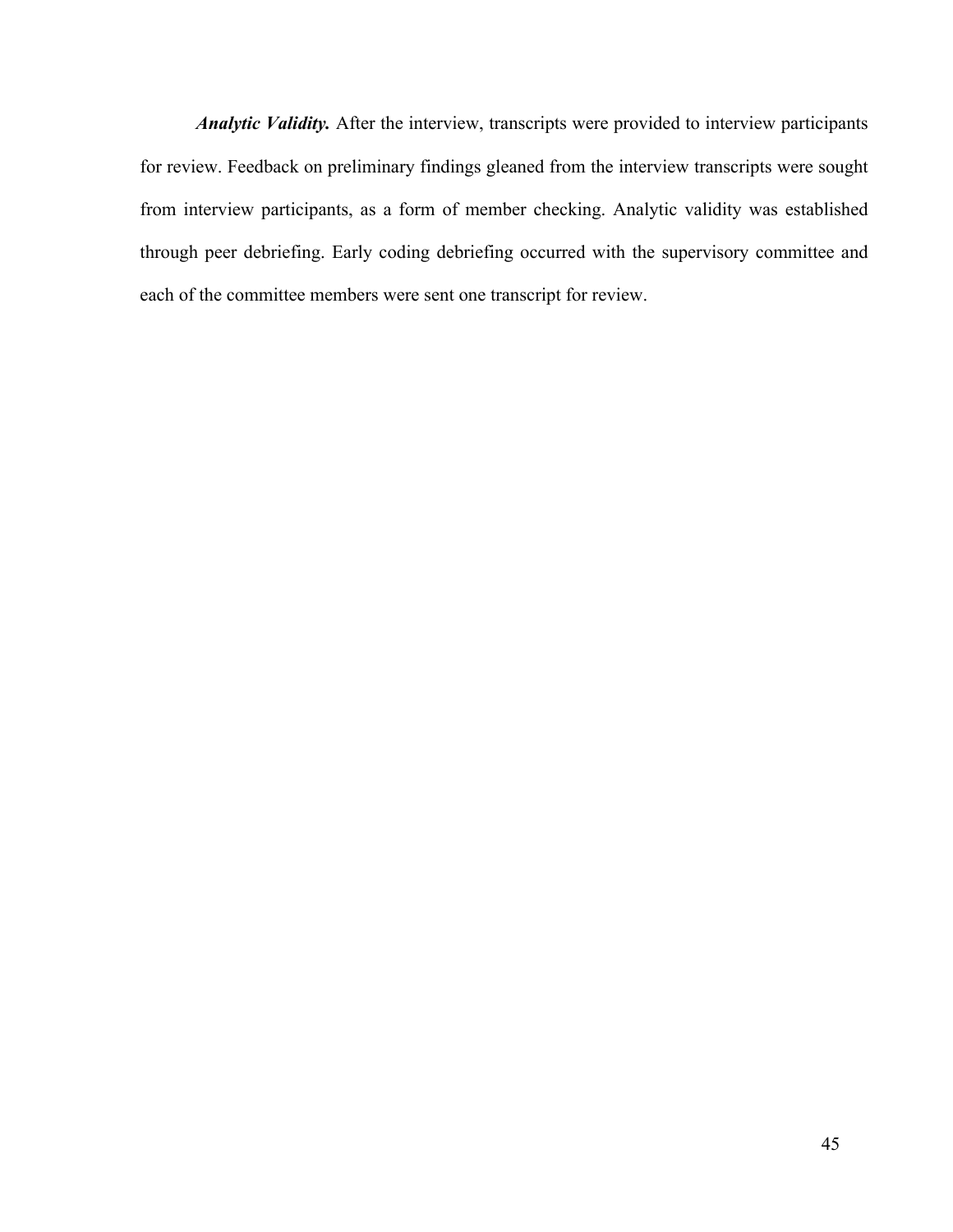#### **Findings**

Having reviewed and coded all nine interviews, themes became apparent and consistent messaging arose regarding challenges, observations, and recommendations in the practice of providing sexual violence supports to bisexual populations. The findings can be summarized into categories centered on the complexity of bisexual identity, the context of support seeking and service provision, barriers to receiving support, and recommendations. Some primary barriers more specifically were said to be sexual violence disclosures as potentially outing sexual orientation, stigma towards bisexual individuals contributing to victim and self-blame, safety uncertainty about disclosing bisexual identity, and a lack of belonging to community. Practitioners generously provided their various approaches for addressing these barriers, including nonassumptive practice mindsets, therapeutic self-disclosure, community and agency collaborations, and a unanimous call for more education on how to work with bisexual populations. These findings are discussed at greater length in the remainder of this chapter beginning with challenges and complexity of practice with this population and ending with practitioner recommendations for education and practice.

While the demographics of participants were not sought out in a formal way, most practitioners chose to disclose elements of how their own identities tie into their work with bisexual populations. A majority of participants shared that they are themselves bisexual and/or queer. Some practitioners shared that their proximity to the populations comes from personal connections to bisexual family, friends, and coworkers. The next most mentioned identity was practitioners identifying as feminists. Given that these specific identities were chosen by multiple practitioners to disclose within the interview context, these qualities are deemed within this study to be most available and also most relevant demographics for consideration. It is expected that aspects of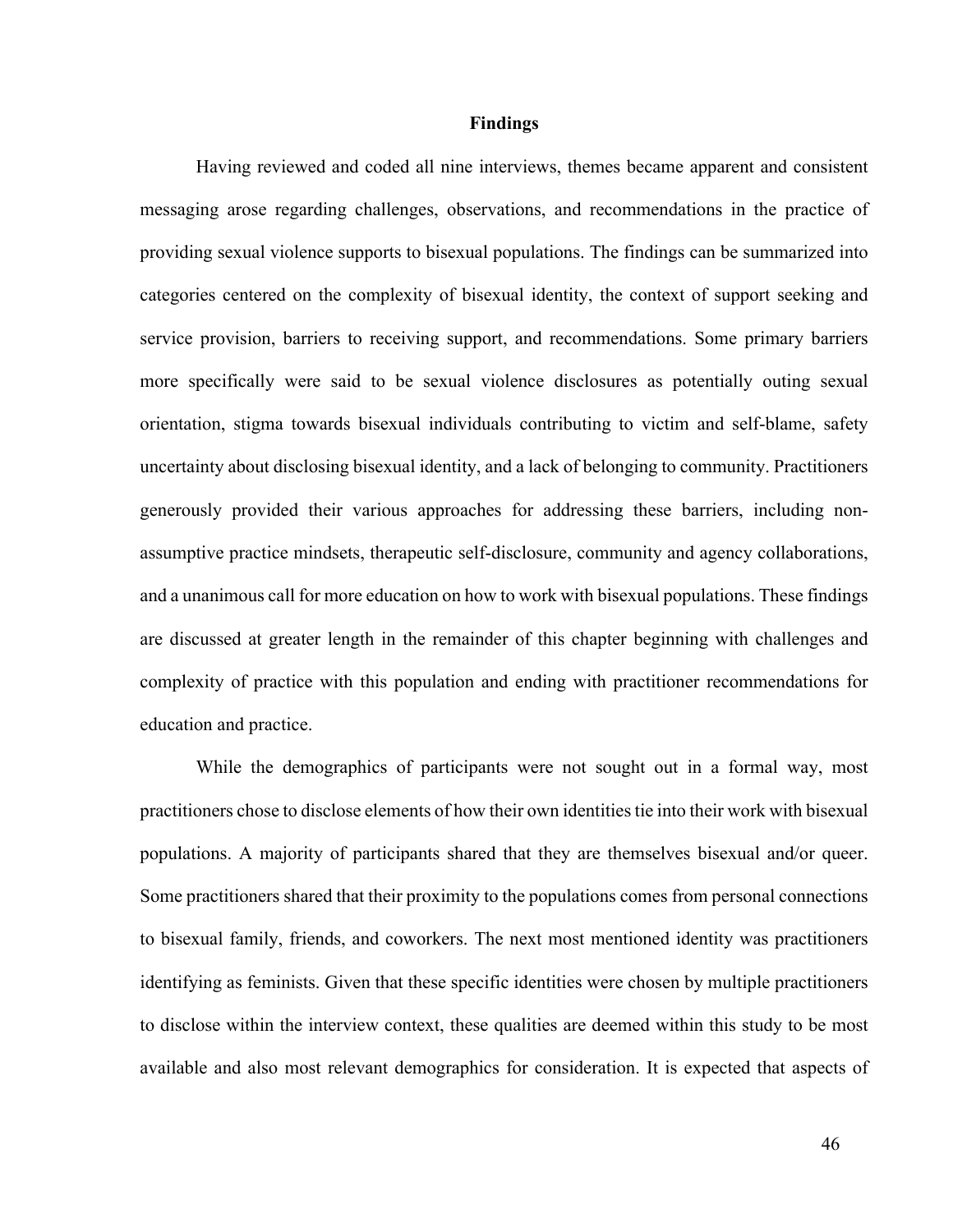identity, such as race and gender, are also relevant to fully understanding this topic, but these demographics did not arise in the discussions with the same frequency and thus are not available to be discussed as findings to a comparative extent. How the provided aspects of practitioner identity factor in to practice with bisexual populations was discussed with participants and is captured below.

#### **Identity**

Though it was not anticipated to be of such relevance, identity as a foundation of understanding became a significant focal point of each interview. Identity in this study is a concept utilized in a multifaceted way. Practitioners did not narrow their use of the term identity to only refer to identity as a concept of labelling oneself or behaving. Identity in this study refers not only to the act of identifying self or others within a sexual orientation category of bisexuality, typically referring to openness or engagement in sexual or romantic relationships. The concept of identity is also used to discuss community association, perceptions and embodiment of self, and ways of understanding experiences. The utilization of identity could not be constrained in this study without eliminating practitioner insights and overly restricting the ways bisexuality manifests. Bisexuality is complex in ways that evade rigid understandings of sexual orientation, as Monro (2015) explains,

Bisexuality raises important issues concerning identity construction and its social and political ramifications. This is partly due to the complex and fluid nature of bisexual identities, which are different from the more bounded and static identities assumed by lesbians, gay men and heterosexuals, and partly because of the fragmented and partially submerged nature of the bisexual population. (pp. 2-3)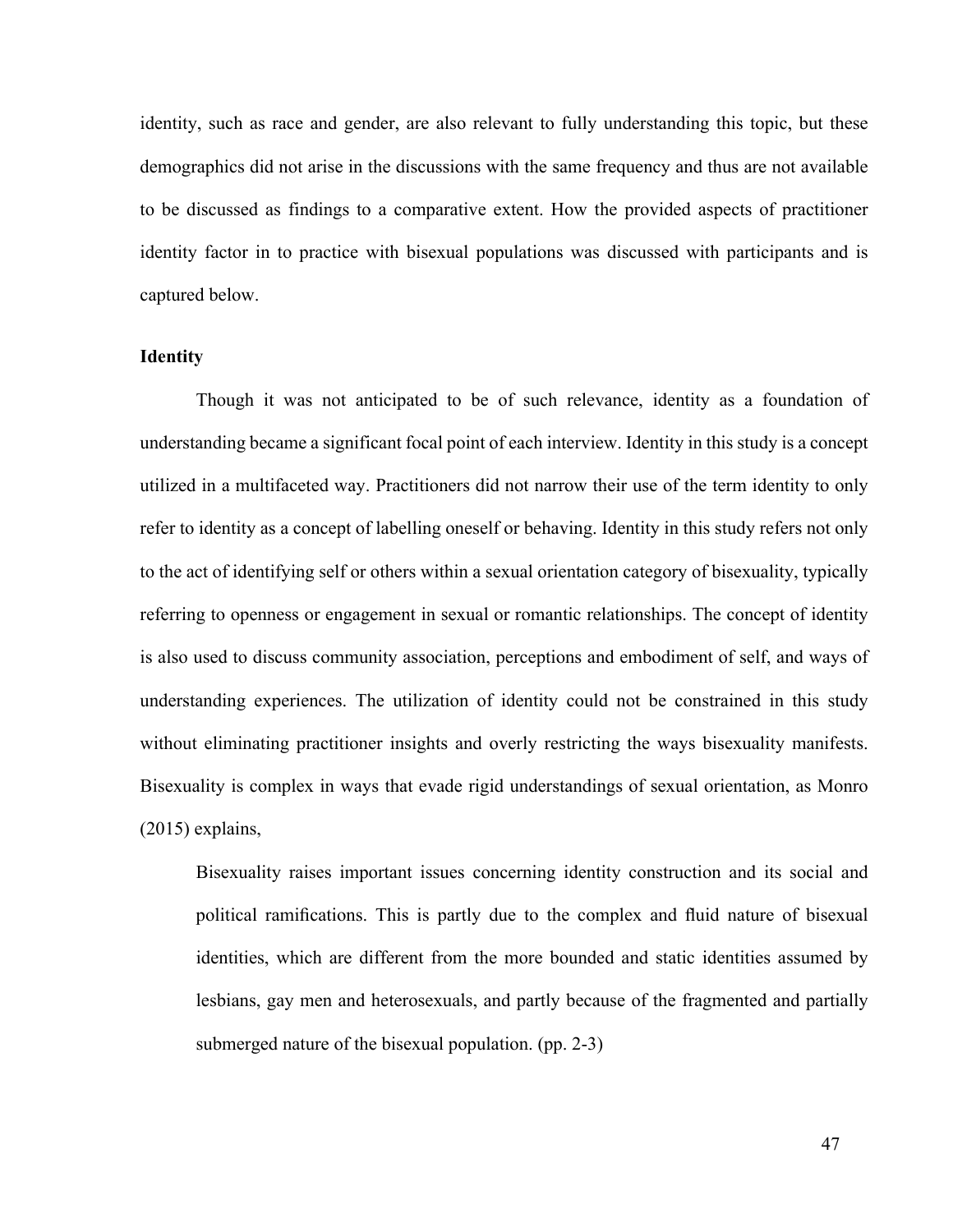Within this section practitioners discuss how they understand bisexual identities. More unexpectedly, practitioners also discuss how the facets of their own identities as practitioners and, in most cases, bisexual or queer individuals interact with their practice. The use of the concept of identities flows necessarily from a unifying characteristic for categorization to an individual's way of being in the world. In a broader study, identity would be deserving of the entire focus given the magnitude of the concept and the complexity of bisexuality. However, for the purposes of this study and in appreciation for the fluidity of how study participants utilized the term, identity as a concept will flow to suit the applied conditions being discussed, whether the context is acquisition of service user demographics, self-perception, or community building.

## *Population Identity*

A theme that arose across the interviews was the complexity of how individuals conceptualize and embody a bisexual identity. Identity was described by participants as posing a barrier to support access similarly to how it was also an observable challenge to researchers within the literature review.

**Statistics.** Agencies were said to have varying approaches to seeking information on the sexual orientation of people accessing services, with many of the agencies not gathering this information at all. A related observation during recruitment was that a number of declining responses received from potential participants provided the reasoning that they weren't aware of the sexuality of who they worked with because they didn't ask for this information, as it wasn't deemed relevant to providing services. One participant mentioned concerns about how the lack of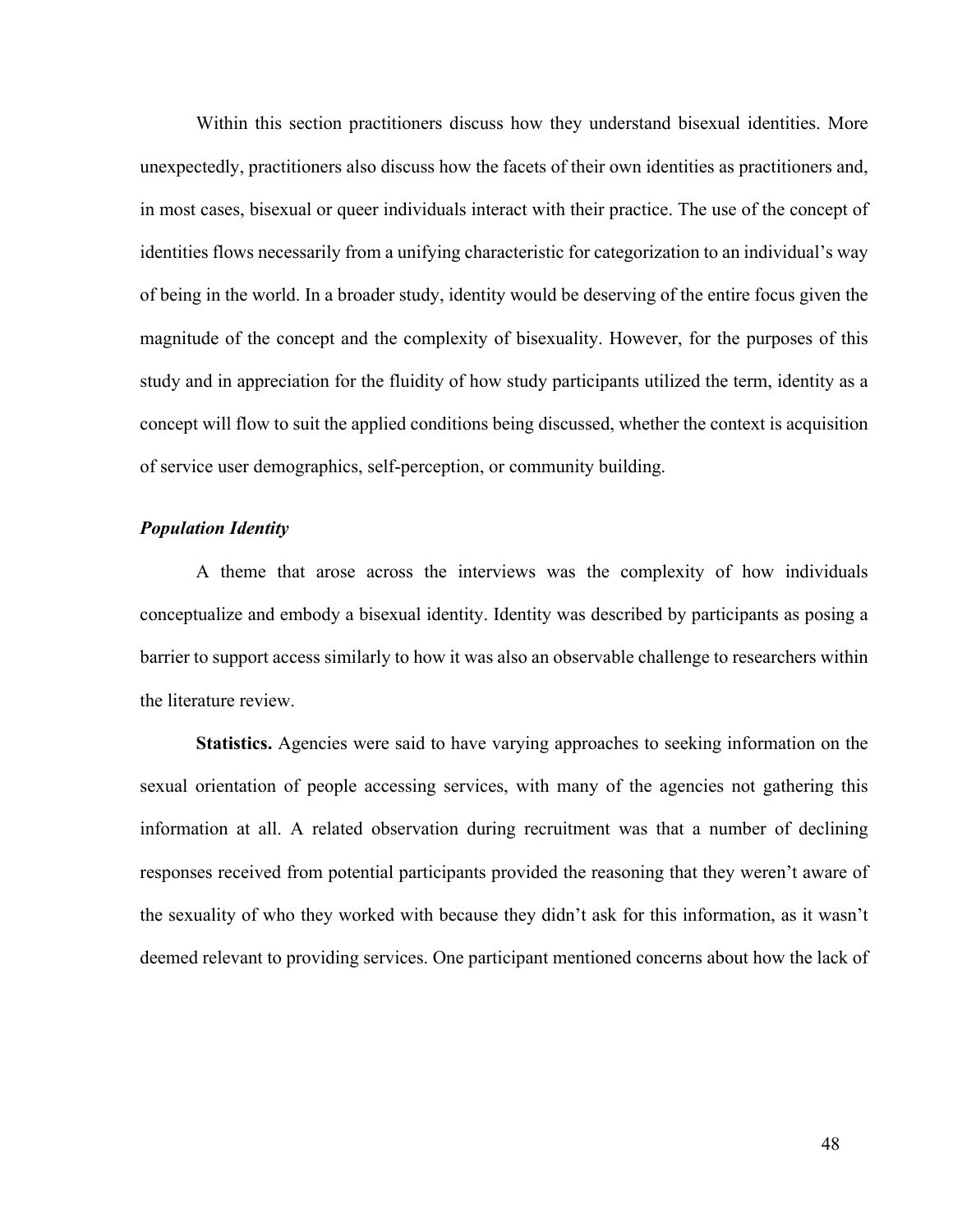sexual orientation data limits their ability to accurately understand and depict who is accessing and in need of more focused services,

Where things do get muddled a little bit is...like we don't track like client sexuality or anything...like for stats we track gender and stuff...That does impact things down the line, right when it comes to like funding or looking at core programming or looking at stats to figure out [what populations] should we have [programming for]... (Practitioner 4, 6:48- 9:26)

Some practitioners found that they were collecting data on sexual orientation but that this data wasn't making it to their funders, often government ministries. The previous practitioner describes the impact of funders not requesting this data,

... [sexual orientation data collection is] pretty much like an internal thing...on our intake form...But then once it's translated into our data system, that's where it gets lost. I don't know that it impacts the individuals necessarily but when it comes to like, you know, like on that greater macro scale, so if somebody is looking at like our stats, they might not include [bisexual] people...then they would be discounted. (Practitioner 4, 6:48)

Data collection for statistics is further marred by challenges in capturing the complexity of bisexuality in a way that can be implemented on a form, as data collection often requires.

**Defining.** Defining bisexuality is a complex discussion in practice, as in research. Practitioners expressed varying aspects of this complexity including the fluidity of sexuality and the vastness of identities that may fall under an umbrella of bisexuality. Two practitioners captured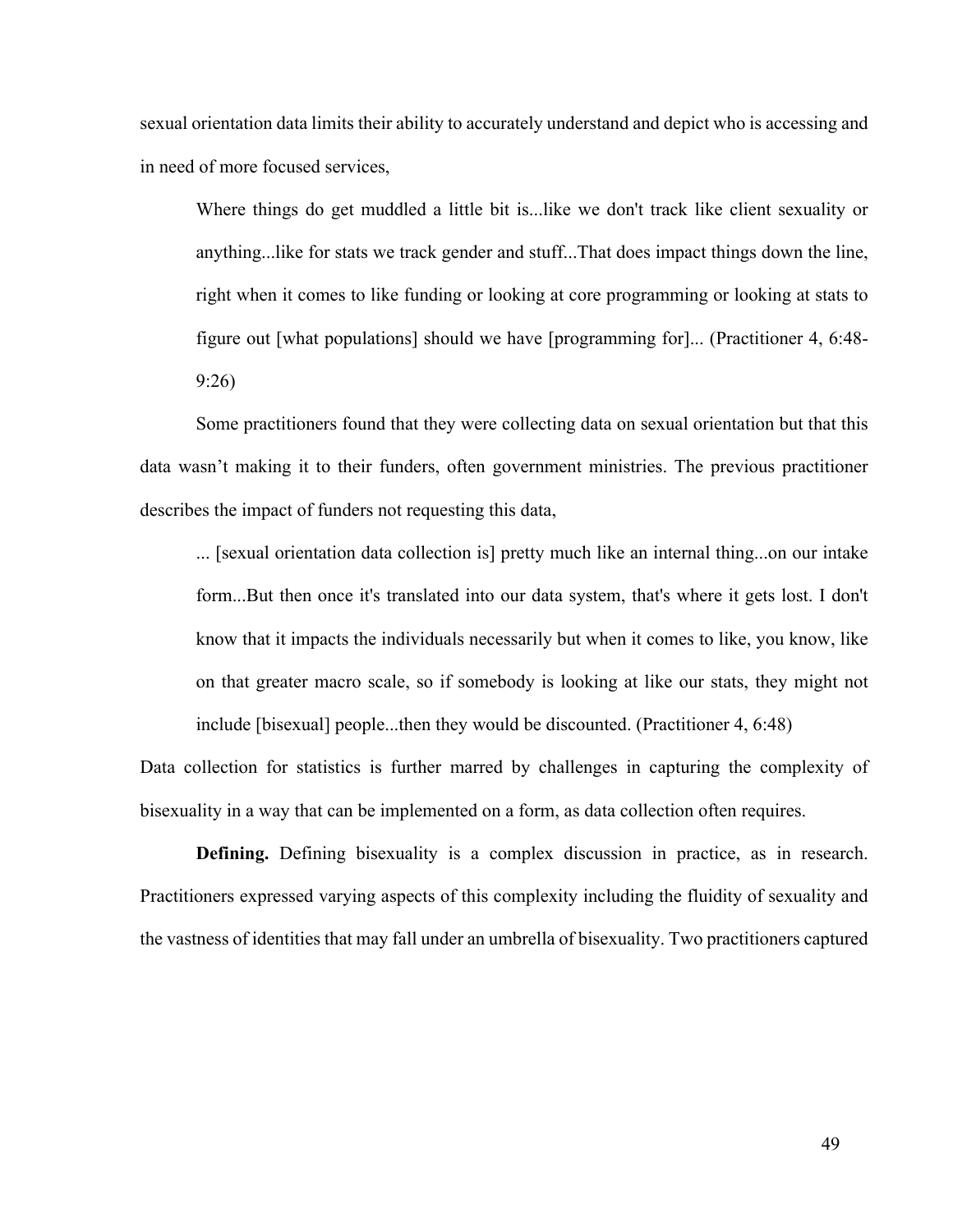how bisexuality challenges our conventional practices for perceiving sexual orientation in people we meet:

...it's pretty invisible...We might assume that somebody comes in with a partner of a certain gender...that is the way that they are...That is the way that they have dated historically, and will, will date in the future...that this is their sexual orientation. And that's not what bisexuality is. Right? By its very nature. That's not what that is. And so, I actually hadn't thought about this before. It's like, how tied to time bisexuality is...because if you meet someone at any point in time...one of the few external indicators would be the gender of the person that they're dating. (Practitioner 9, 27:14)

Similarly, another practitioner shared,

...there's lots of nuance that may not register as queerness necessarily depending on...when in their lives the experience happened, you know, if somebody is maybe just exploring that aspect of themselves, and that first experience is a violent one. What does that mean? Especially because I think so much of queerness, unfortunately, is dictated by who you're actually having a sexual or intimate relationship with. So, if you know yourself to be bisexual but you've never had a sexual experience with somebody of the same gender or sex, what does that mean for you? And, even if you know that yourself, will somebody be able to understand that that is so valid if they don't have that, like, proof. So, I just think there's lots of difficulty in self-identification and articulation, you know, minimizing. (Practitioner 3, 20:36)

There is a great deal of ongoing discourse around bisexual terminology, specifically the potential trans-exclusionary connotations of the term "bisexual". Practitioners in the study did not define the term "bisexual" as inherently transphobic nor dismiss that the evolution of terminology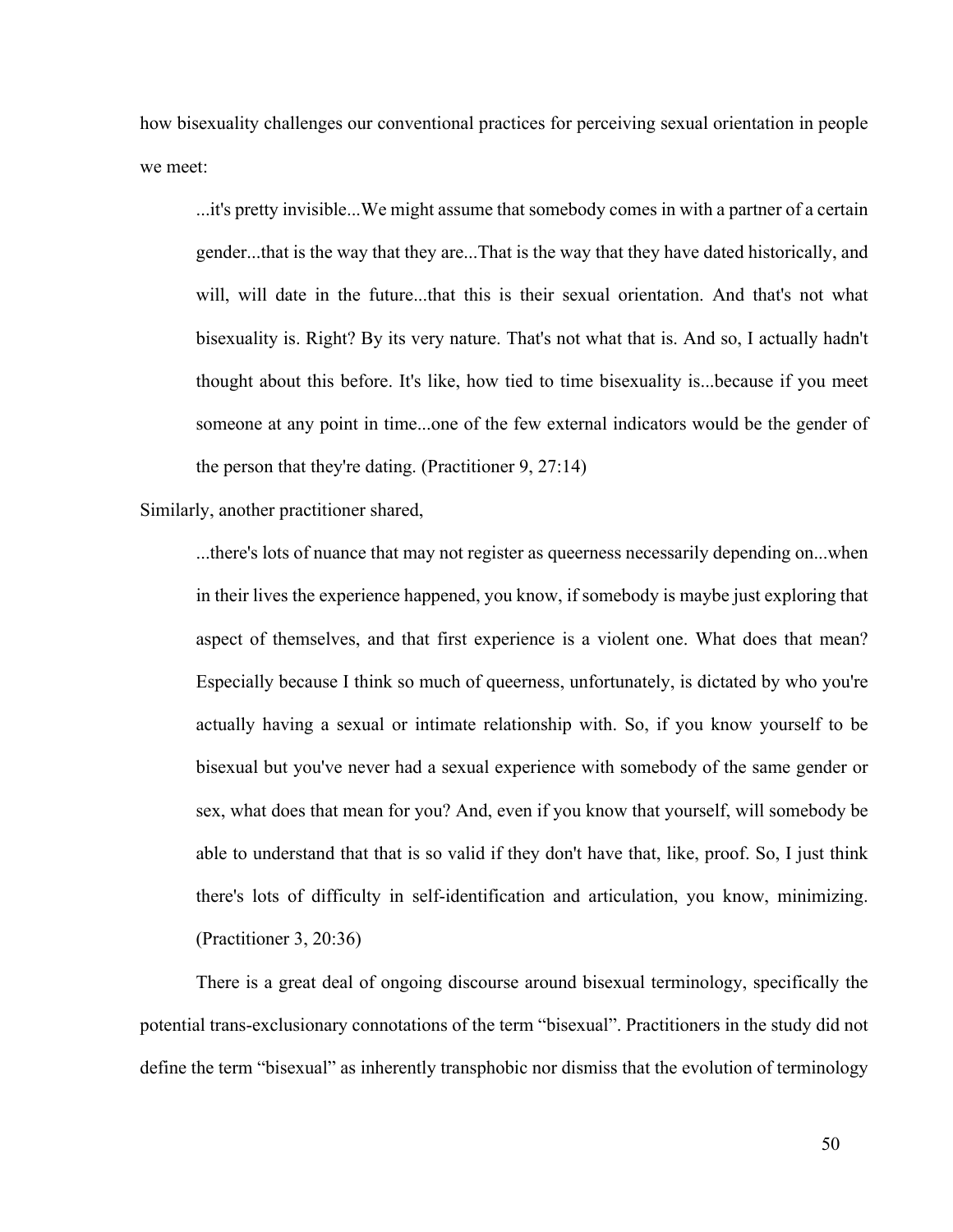as valid and often necessary. Instead practitioners discussed the personal and fluid nature of sexual orientation and terminology choices. The practitioners in this study expressed the importance of ".... the idea of self-identification and knowing that as words evolve, there are also really good reasons why people may stick with certain words" (Practitioner 7, 25:02). Two practitioners weighed in on the required nuance when trying to capture bisexuality:

...often, we're pretty prescriptive about everyone's gender and sexual identity. But in particular, we sometimes lose that nuance with bisexual clients because it's a harder thing to put into words because of those multiple layers of privilege and marginalization. (Practitioner 3, 9:55)

...everybody is different, and just because like, say I ascribe as being, say, bisexual or something, doesn't mean that another bisexual person will have the same kind of thoughts and beliefs. (Practitioner 2, 14:59)

Two practitioners noticed that terminology around bisexuality seemed to differ based on age with bisexuality being favoured by older populations and pansexuality being preferred by younger populations (Practitioner 7, 3:31; Practitioner 9, 13:12). These practitioners and others (Practitioner 2, Practitioner 3, Practitioner 4) similarly saw an age-related connection to shifting identity and terminology. One practitioner's perception of that shift occurred within the individual over time and was more fluid in nature:

I consider sexuality to be fluid for everyone. That's probably my personal bias. And so an answer that someone would give today isn't necessarily the answer that they will give 15 years from now...How do we reduce barriers when this is something that's developed across time of like, the answer that this person would have given when I first met them, is very different than the answer that they would have given me after they feel more comfortable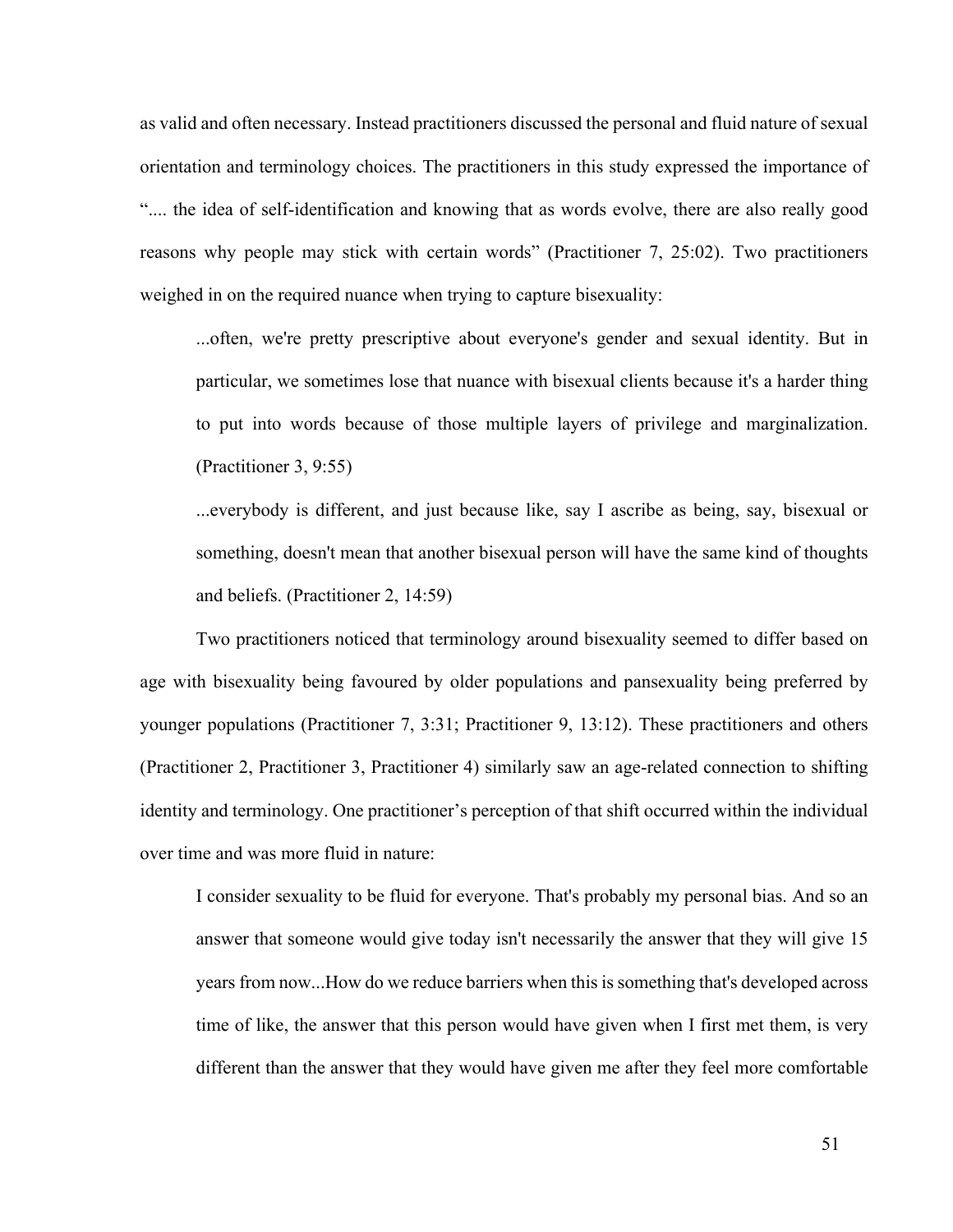talking about sex and sexuality. After they feel more comfortable resolving ideas around pleasure, ideas around shame... (Practitioner 9, 27:14)

Studies varied on whether to define bisexuality by self-identification or behaviour, with the fewest studies utilizing behavioural approaches (Allen et al., 2014; Eaton et al., 2013; McCauley et al., 2015). Behaviour-based data collection uses gender dynamics of past and current sexual and romantic activity to define bisexuality. In recognition of the inconsistent ways that bisexuality manifests for individuals, four practitioners provided examples of how defining bisexuality by behaviour can cause harm by erasing, stigmatizing, and invalidating bisexual individuals. The impact of assumptions of infidelity was brought up by one practitioner,

...later on in life taking on this bisexual identity. And then everybody freaking out. So, this means you want to cheat on your partner, right? And it's like, no, this is me honoring my knowledge about what I find attractive...So helping this person with their shame around sex and sexuality and feeling like a pervert for being attracted to people. And not needing to act on it, like, you can have thoughts and not want to act on it but that's still part of your sexual orientation. As if declaring something means you're going to have this outrageous behavior. (Practitioner 9, 17:30)

The erasure of bisexuality in the context of heterosexual relationships was mentioned by Practitioner 4,

Like, within the LGBTQ spectrum, I'd say bisexuality, pansexuality are still kind of a little bit less understood and maybe a little bit more stigmatized. In some ways, of course you know, like, bisexual people, for example, who are in heterosexual relationships oftentimes feel like maybe they're not seen for their identity. (Practitioner 4, 15:00)

The internalization of stigma towards bisexual people was discussed by Practitioner 3,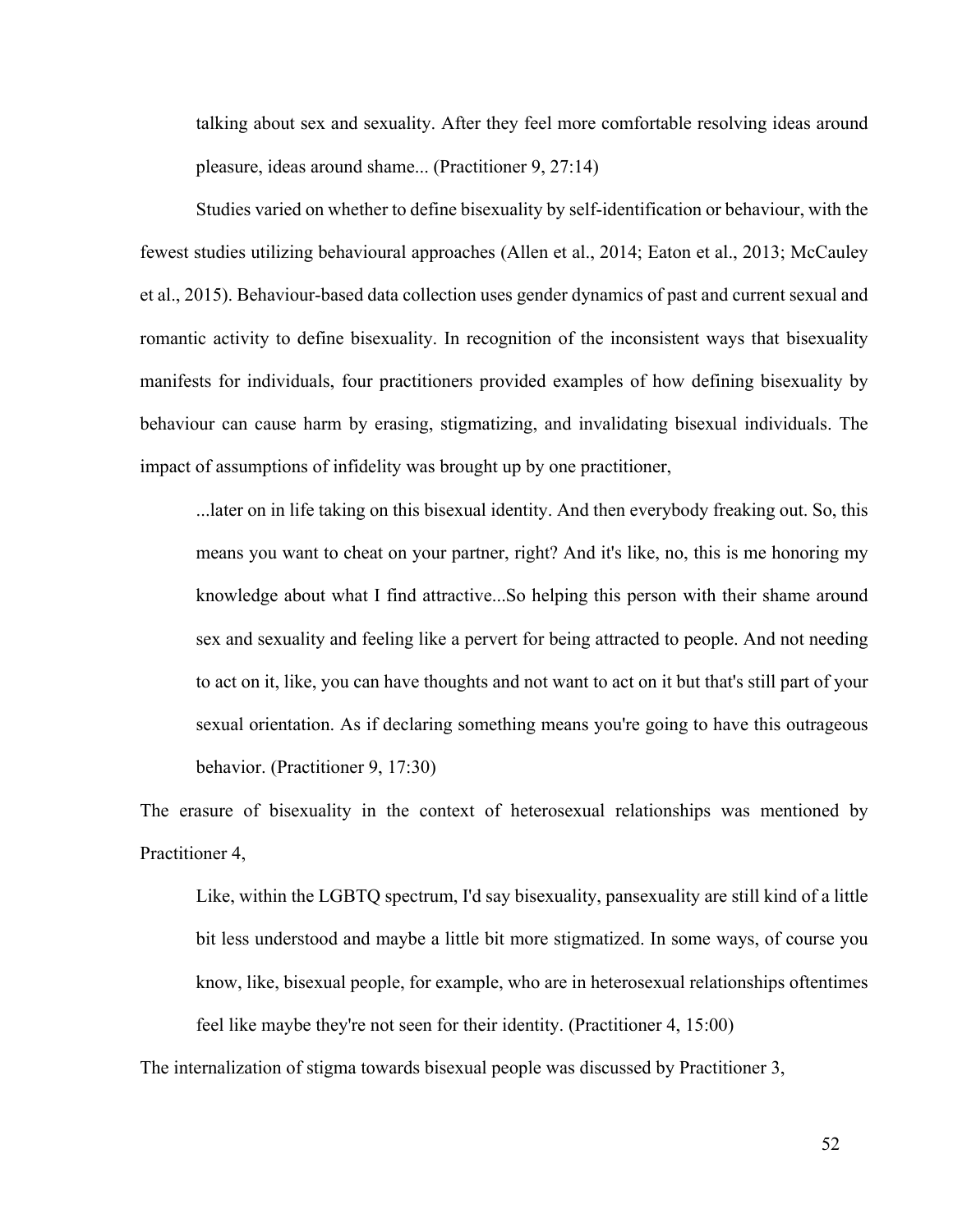Like internalized homophobia, that exists. And by that, I mean the sense that someone has that the way they identify is bad, or that their identity is connected to a sense of shame about themselves, even if that shame isn't necessarily about the gender expression they are attracted to. For a bisexual person it might be that they feel shameful that they aren't 'more queer,' or they may question why they haven't had more of a certain type of relationship. Regardless of what is causing the shame, that feeling of shame, that scrutiny, is tied up with the cultural homophobia we're steeped in as queer folks. (Practitioner 3, 9:55)

In their recommendations, practitioners emphasized embracing the evasive nature of a definition for bisexuality rather than reinforcing harmful parameters for who gets to define themselves within the realm of bisexuality. One practitioner described how, what may be seen as an incongruence between identity and behaviour, can be a space for curiosity and growth: "The differences in desire from what your life might appear like, being able to explore that and being able to express it in different very healthy ways" (Practitioner 9, 26:18).

The ways that bisexuality is defined come to inform the ways bisexual individuals are treated. This includes how bisexual individual's needs for support after sexual violence are understood and responded to. One practitioner compassionately articulated the vulnerability of disclosing bisexuality in the context of accessing sexual violence supports:

I think from my own experience, what I know in community, I think bisexuality is just such a complicated nuanced thing that does sort of shift and ebb and flow in different ways, depending on where somebody's at in their life. And so, I think, articulating that to a total stranger, on top of like articulating a very intimate violence that's happened. It's just, that's very challenging (Practitioner 3, 20:36).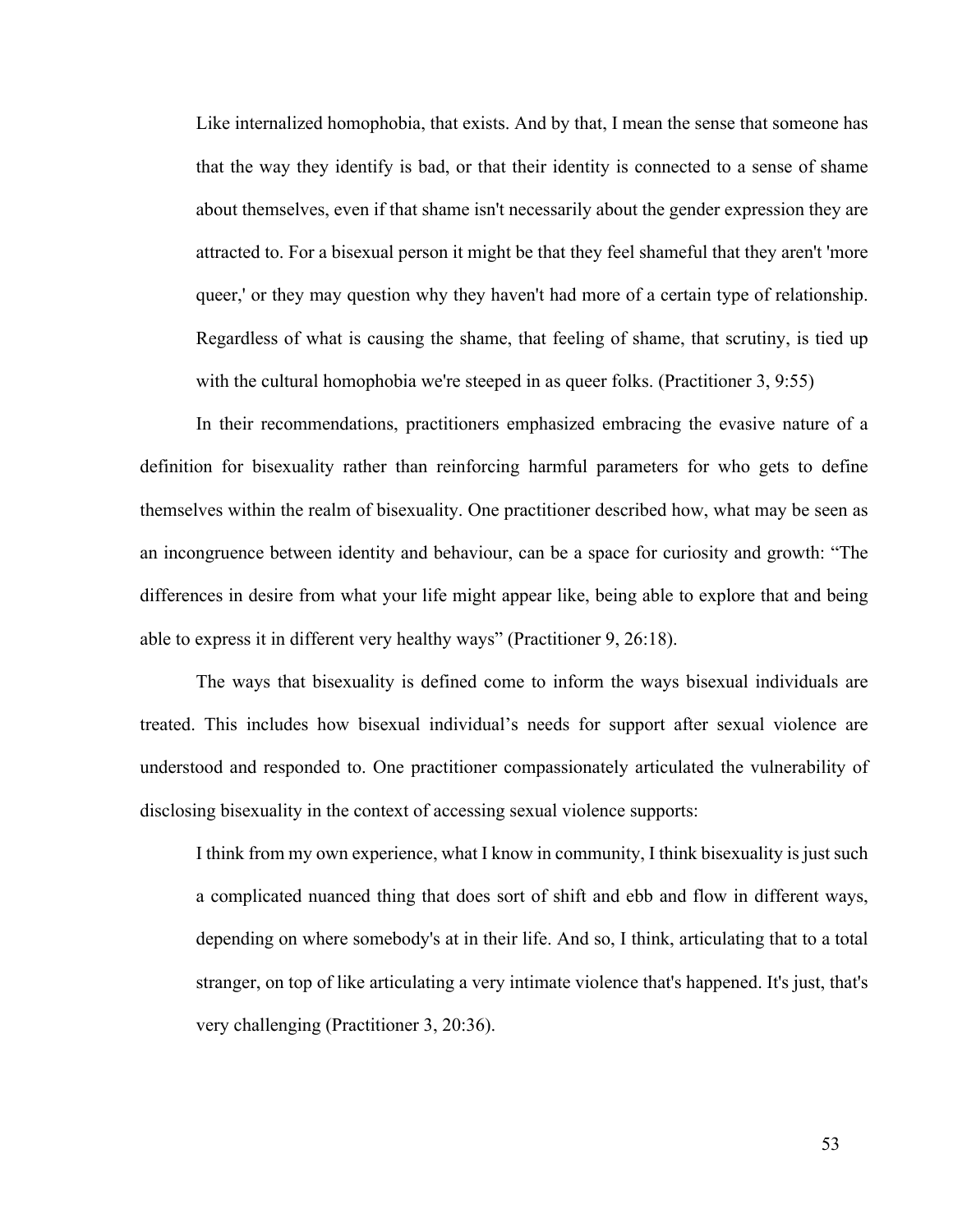In the next section, practitioners delve into how they understand interactions between sexual violence experiences and sexual orientation as observed through supporting bisexual individuals.

**Sexual Violence.** The ways that bisexuality appears to interact with experiences of sexual violence was outlined by practitioners with practice recommendations for how they hold space for these discussions. One practitioner provided a depiction of some challenges bisexual individuals may face when trying to have their bisexuality recognized within the context of their experience of violence and their healing process:

...is somebody in a heterosexual presenting relationship or is that what somebody might map on to the violence they experience and how does that limit their ability to identify as Queer...if it happened in a relationship that people might read as heterosexual...there might be some like defensiveness around how much more easily [people] read that as violence. (Practitioner 3, 9:55-20:36)

Practitioners further discussed the ways that sexual violence may disrupt or complicate a person's relationship to their sexual orientation. Shame was a recognized area of disruption, as well as confusion about whether sexual orientation could be a result of sexual violence. While the origins of sexual orientation are a topic of great complexity beyond what can be captured within this discussion, two practitioners provided their approaches to supporting a person through processing this confusion:

...It could be that one's sexual orientation may have been influenced by their experience, and not just biological, however that is not for the practitioner to decide...I just feel like being a therapist, we have a position of power and to put that on to somebody else, it just feels very backwards. It's very antiquated. (Practitioner 2, 16:04)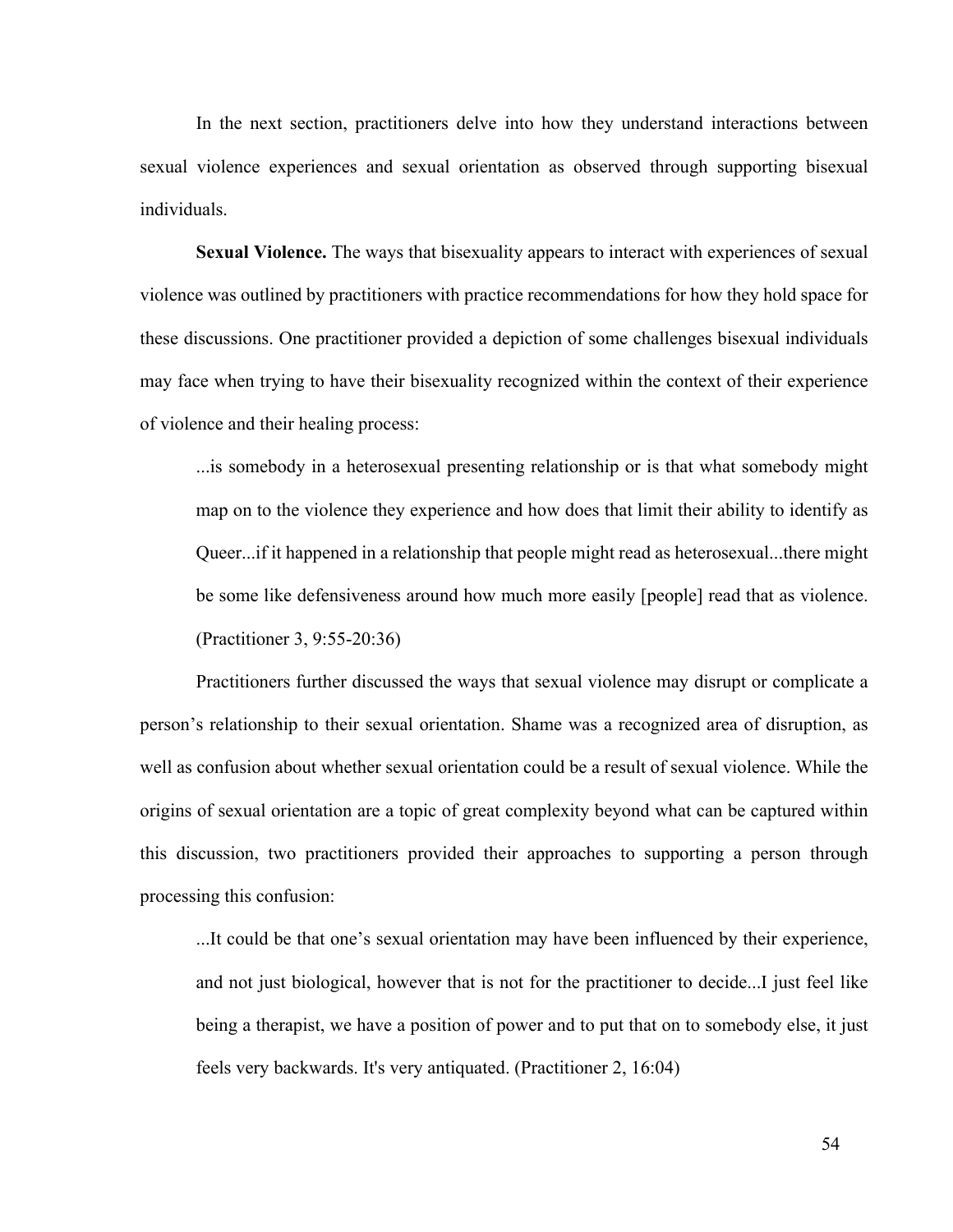...for clients who were sexually abused and identify as bisexual is sometimes there's confusion about where their attraction comes from. And if their attraction comes from the abuse, whether their aversion comes from the abuse, and I don't weigh in on that. I try really hard not to weigh in on that, because I think I couldn't possibly. So sitting with people's confusion and sitting with their body sensations and just reaffirming that especially for clients who identify as bisexual or any anywhere that's not...on a necessarily fixed scale means being able to honor their body knowledge and being able to honor their you know, their emotional and intellectual wisdom. And see how that can change over time. (Practitioner 9, 13:12)

Practitioners also recognized ways that sexual orientation impacted perception of the sexual violence experience. For example, Practitioner 9 shared, "...when we define bisexual people as these sex crazed, whatever, then whatever we do is then permissible. Because we must have wanted it" (Practitioner 9, 19:08). While another practitioner described,

...we know that so often when women experience sexual violence or anybody experiences sexual violence, of course, they often, you know, feel that sense of self blame or shame...the one thing that seemed to be very common with at least a couple of these [bisexual] clients, was this sense of it really somehow is my fault. Because I, you know...I'm intimate with men, I'm intimate with women. I'm sending the wrong message. Maybe people just assume that I'm a slut, and I deserve to be treated that way because I can't seem to make up my mind who the hell I want to have sex with. So, I do feel like that there's a little bit of almost a little extra burden of that sense of guilt, that somehow it is their bisexuality that invited it. (Practitioner 5, 27:42)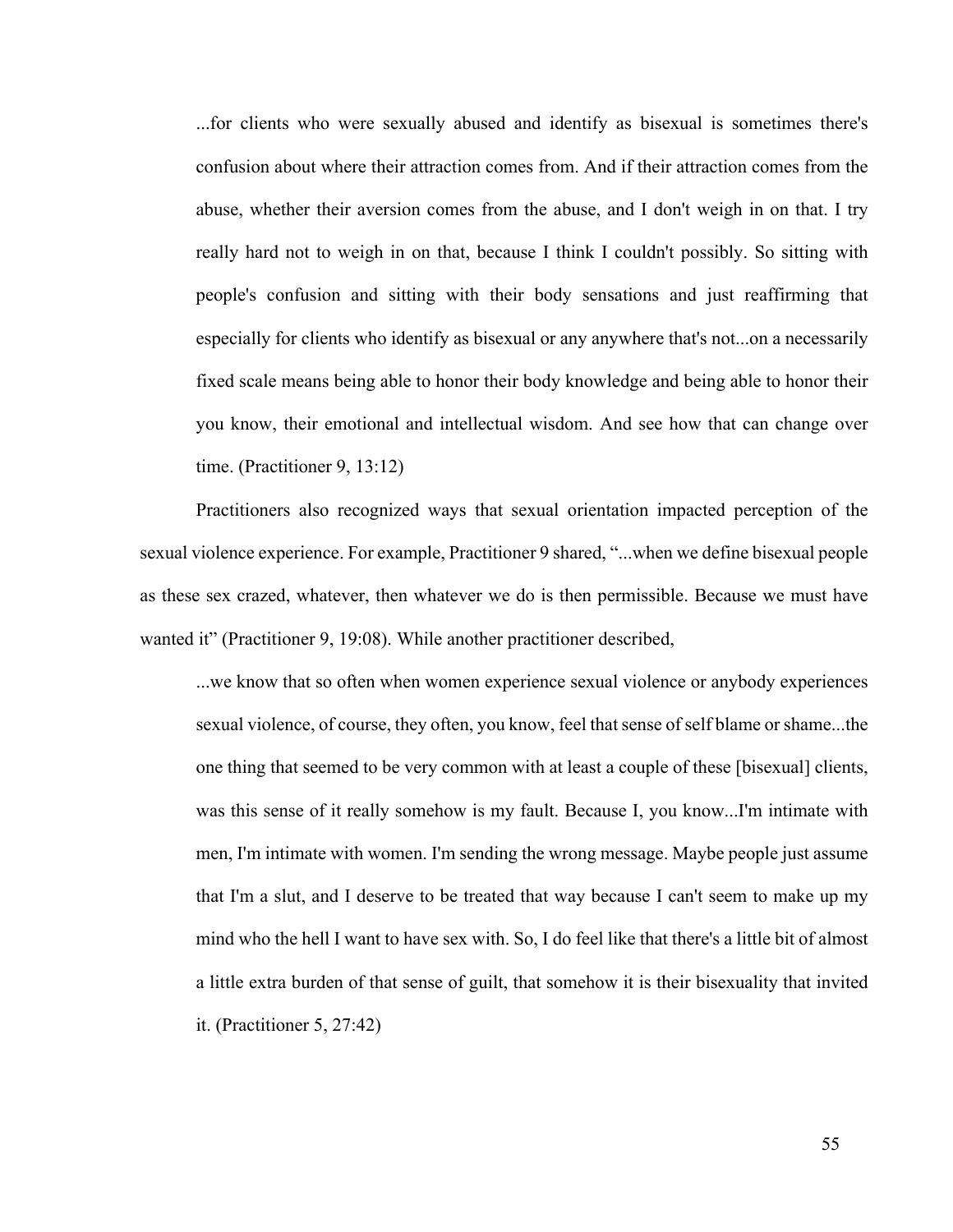Practitioner's recounted how they supported bisexual individuals to process their sexual orientation in the context of their sexual violence experiences, and vice versa. One practitioner also provided the reminder to not assume that sexual orientation is tied up in the experience of sexual violence but to stay open to the possibility that it is relevant (Practitioner 7, 14:00). Bisexuality isn't always a priority or connected topic for bisexual people seeking services, but it remains important to create space for discussions of sexual orientation to occur. Practitioners provided ways they have supported bisexual individuals to process the significance of their sexual orientation to their experience when it was relevant to do so. For example, Practitioner 5 recommended the following explanation,

...I think being able to talk about it more openly. And I guess really try to help someone, see or understand that, that, you know, the bisexuality isn't the reason that somebody made this decision to do that to them. Because again, you know, we all know that rape is a crime of opportunity. And this person took their opportunity, and very likely would have taken it whether she was or wasn't bisexual. But that's what he used against when he was assaulting her. (Practitioner 5, 27:42)

A somatic approach to centering the person who experienced harm rather than imposing a practitioner's understanding on the experience was put forward by Practitioner 9,

...people who have experienced sexualized abuse, it just can be, not always, this whole other layer of complexity and overthinking to [sexual orientation and activity]. So, I tried to keep people rooted in their body experience, not mine, theirs... I ask people to really check into their body experience and check into the present experience. And so, I know for me it's like the difference between a trauma response and just a pleasure response. (Practitioner 9, 15:31-17:30)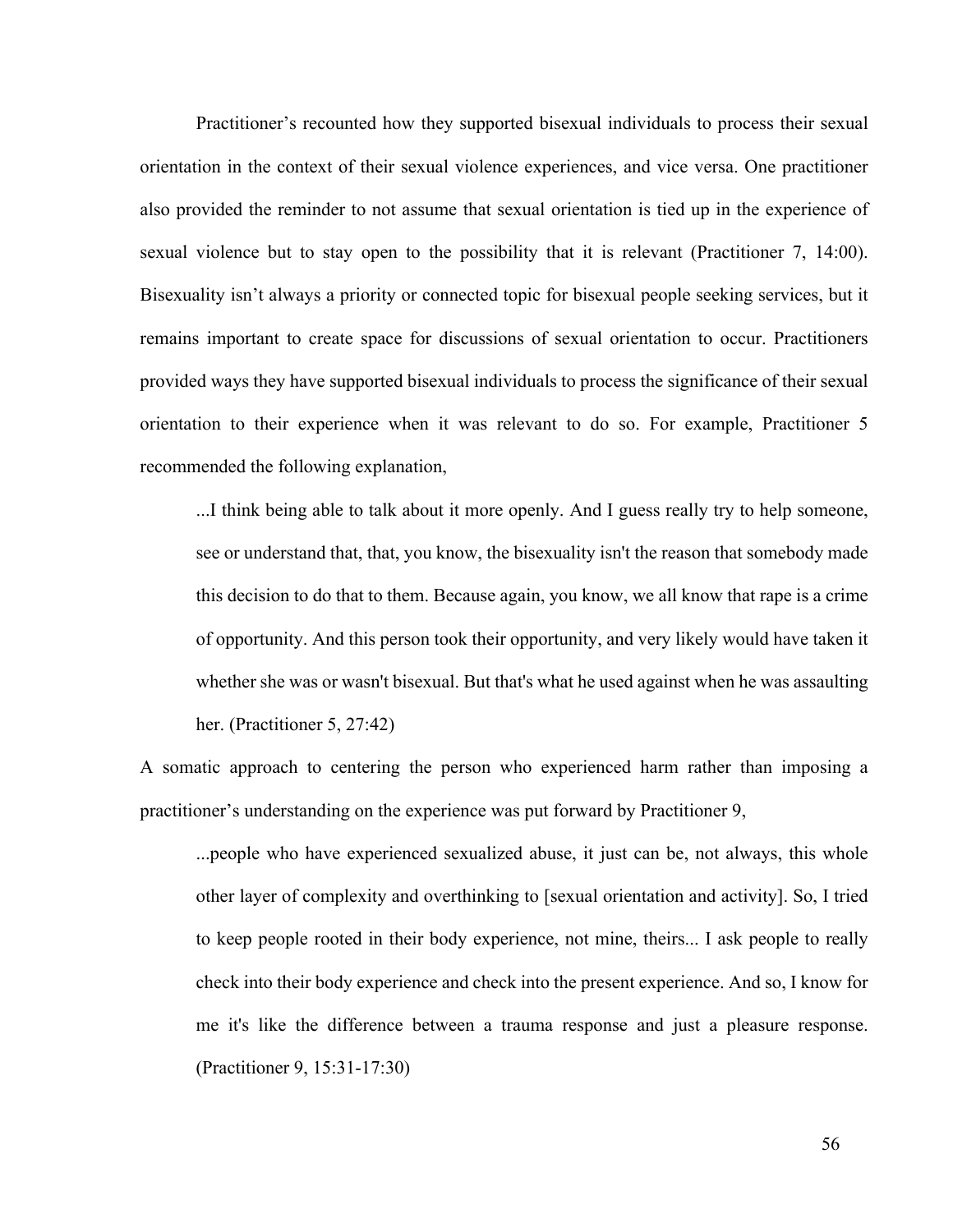While the insights provided in this section were sourced from practitioners recalling their work with bisexual clients, the depth of understanding and recommendations are also inextricable from knowledge based in how the practitioners themselves identify.

### *Practitioner Identity*

Each practitioner identified their personal connection to the queer community, either being a queer person themselves, parenting a queer child, being friends with a queer person, or working with a queer co-worker. A personal connection was brought up in each interview as a response to what influences the practitioner's confidence in working with bisexual clients. All practitioners expressed that their personal connection to the community increased their confidence in their ability to provide sexual violence supports to bisexual clients. Some of the identified potential strengths of being a Queer practitioner working with bisexual clients were the ability to use shorthand in discussions because of a shared knowledge base, the ability to share in community dynamics, and a heightened/prolonged investment in the issue.

Some practitioners also problematized taking an insider mindset of personally identifying with the queer community. Practitioner queerness was identified as potentially overriding the client's own definition of their identity and forming a basis where assumptions might be made due to community knowledge that doesn't reflect the client's experience or perspective. Furthermore, practitioners highlighted the potential that being of shared identity increases the possibility of the practitioner being triggered and the need for practitioners to do their own healing work prior to and during their provision of support. A curious outsider mindset was seen to be a strength when utilized to ask questions, make space for client self-definition, and identify problematic community norms, where an insider may make assumptions based on their insider knowledge, project their definitions onto the client, and reinforce problematic community norms.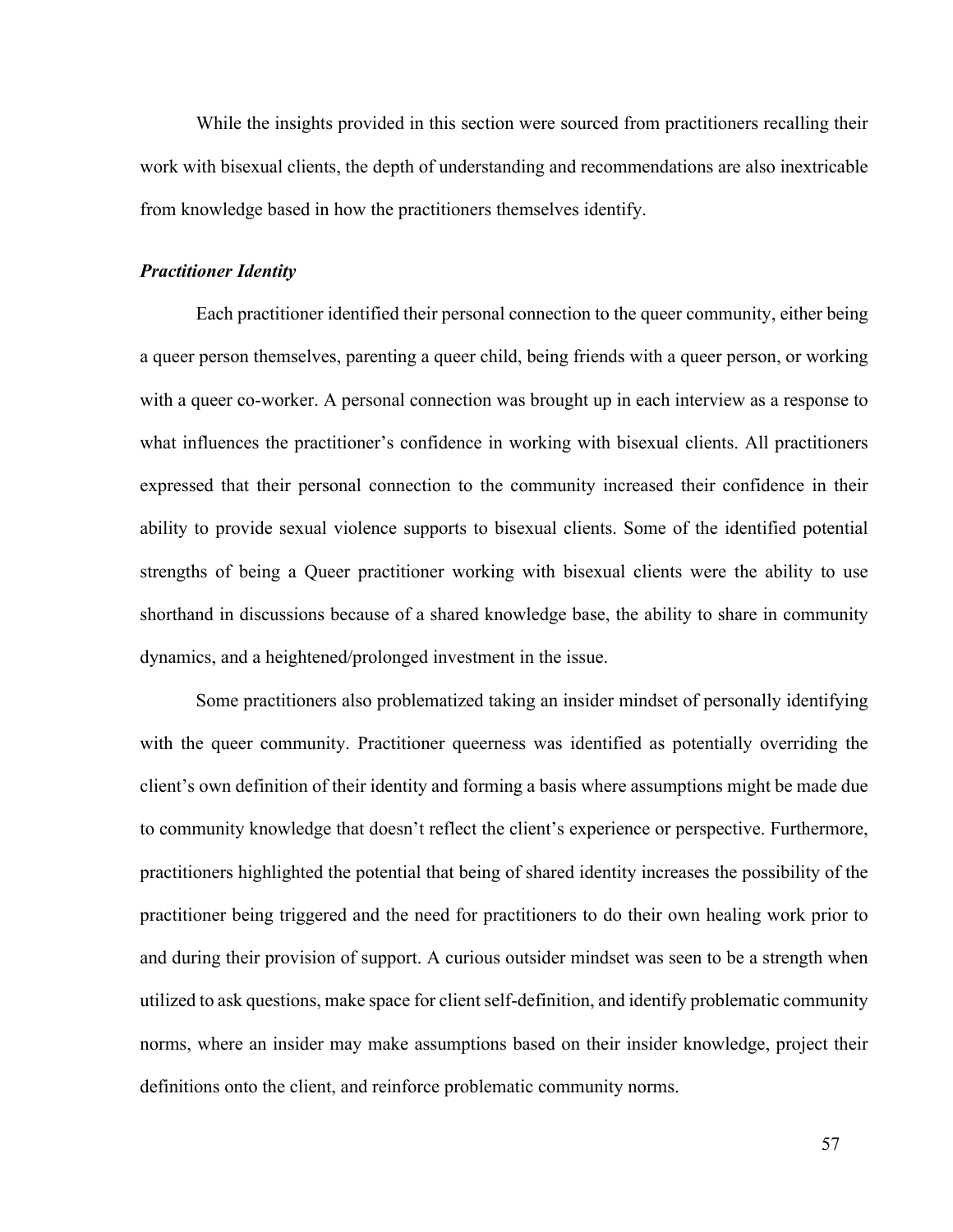When used appropriately, both an outsider and insider perspective were unanimously seen as having their own strengths and potential pitfalls. More significant determinants of a practitioner's ability were expressed to be their investment in the issue, a desire to learn and selfeducate, and a willingness to grow and be exposed to the unknown. It is expected that this will provide encouragement to practitioners in both positionalities to engage in this work in a way that honours their positioning while emphasizing the importance of critical self-reflection for all practitioners.

**Demographics.** Demographics, such as race and gender, were not formally acquired from practitioners during the interview process. Any included data on practitioner demographics was voluntarily self-disclosed by practitioners without direct prompting. This is important to remember when considering the limitations on generalizability of the study. Without this information it is not possible to know whose perspectives are being represented within this study or whether a certain perspective is being overrepresented. However, the findings provide thoughtful recommendations and insightful perspectives that practitioners may find to reflect or challenge their own experiences. Considering these findings in tandem with existing research these recommendations may be utilized to pursue further research and education on the topic.

**Feminist.** Many practitioners shared that they identify as being a feminist. Frequently these feminist practitioners also found themselves working within feminist agencies. Practitioners shared ways their feminism showed up in their practice, including one practitioner whose work environment was hostile to their feminism: "...they shamed me for being a feminist" (Practitioner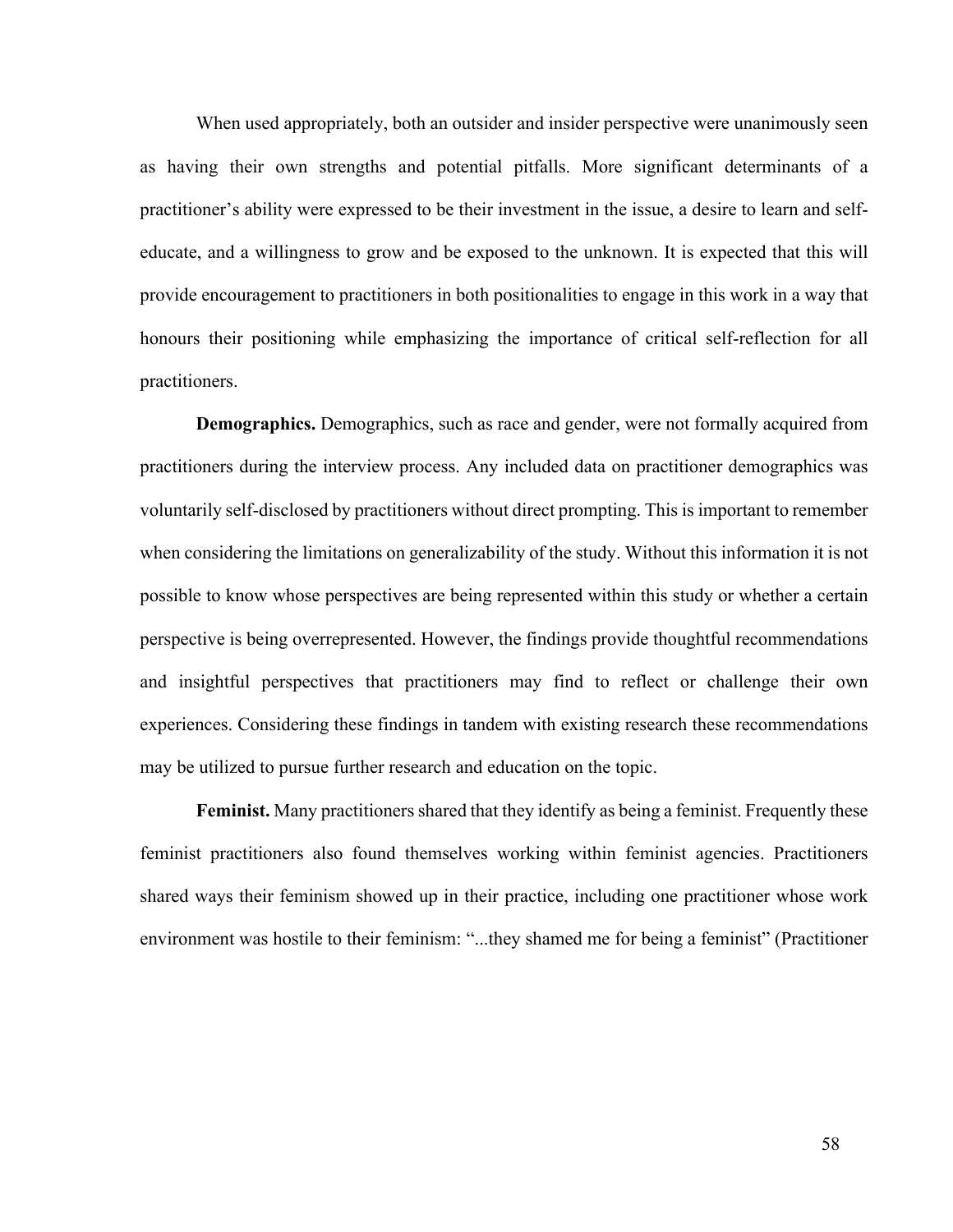1, 20:19). Another practitioner outlined how their identity as a feminist structures their practice by informing their interactions with clients:

...a key part because I identify as a feminist practitioner. So, a key part is looking at how social institutions which include beliefs, um a huge part of that is deconstructing that. So, I come from a place of curiosity. So, I don't necessarily come from a psycho ed. place, but more, "Oh, tell me more about that." "What do you think about it?"...Because I want it to come from the clients. I think that's more helpful than me saying, "hey, by the way, that's a myth."...I'm more curious about the client's perspective of that myth. And had they, you know, how is it impacting them?...And that's true for sexual violence myths as well as any, you know, bisexual myths. (Practitioner 7, 18:02)

While feminism was a frequent identity that was disclosed, it was expected this would be the case given the history of sexual violence response as originating through grassroots feminist movements. More interestingly, another less anticipated identity occurred at even greater frequency within the practitioner sample.

**Sexual Orientation Influence.** A large majority of participants, six out of nine, in the study self-disclosed their own sexual orientation as being either bisexual or queer. The study drawing bisexual and queer participants may tie into a human propensity to notice and explore things that we are aware of due to proximity to our own identities. Of the three practitioners who did not identify themselves as being bisexual or queer, two expressed having personal connections to bisexual and queer people in the forms of family, coworkers, and friends. Four practitioners, two who identified as queer and two who identified as having personal connections to bisexual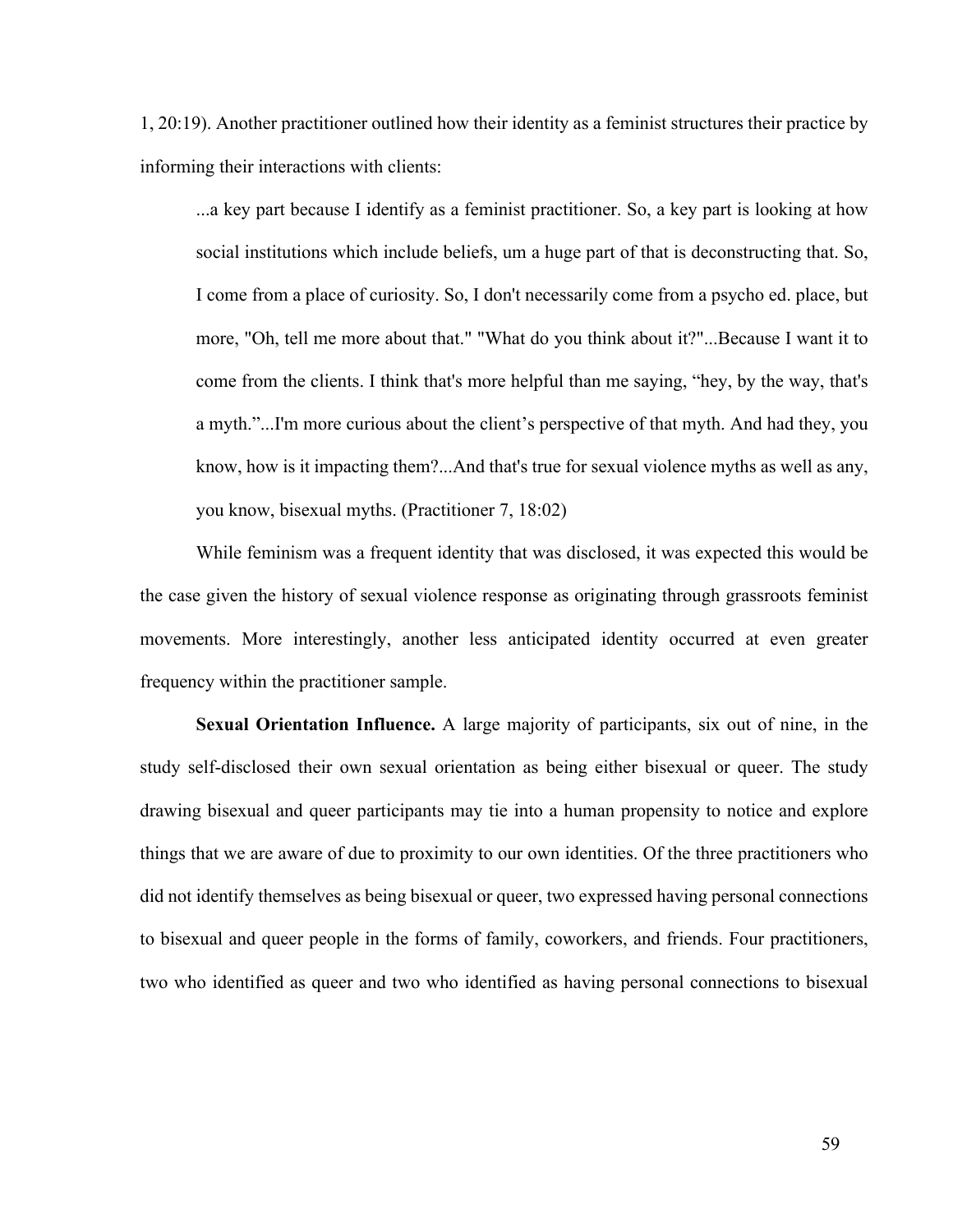individuals, described how they each perceived their investment in this issue as being influenced by their proximity to bisexuality. The two queer practitioners stated,

...it was important to me from early on, and I have lots of questions about the way we maybe talk about things in our culture around sexual violence and maybe, you know, curiosity, some of those sort of things and insights that maybe other people wouldn't come to as naturally if they hadn't been forced to think outside of their own experience. (Practitioner 3, 4:47)

...in terms of ARAO [Anti-Racism and Anti-Oppression], I find that because I do have a different lens because like I'm more than just one thing, I might pick up something that other people may not in terms of being a little bit more understanding or compassionate. As a practitioner, my worldview and how I approach situations, people, etc. is informed by my various identities and (personal and professional) experiences. (Practitioner 2, 7:56)

Whereas, the two practitioners with personal connections shared,

...I feel very, very grateful and very, very blessed that I've known and continue to know people in my life who have been just abundantly open with me in terms of just talking about their struggles and their issues and their obstacles and their challenges, and, and just really being open with me in order to help me sort of better understand the dynamics around certain issues. (Practitioner 5, 5:35)

I think this comes from just from that, that experience of, of supporting someone not necessarily always professionally but from that, that other type of relationship so that that friendship and, and love and support in that way you kind of see, you see the barriers and you see the experience from a fuller picture if that makes sense...I think just having a bit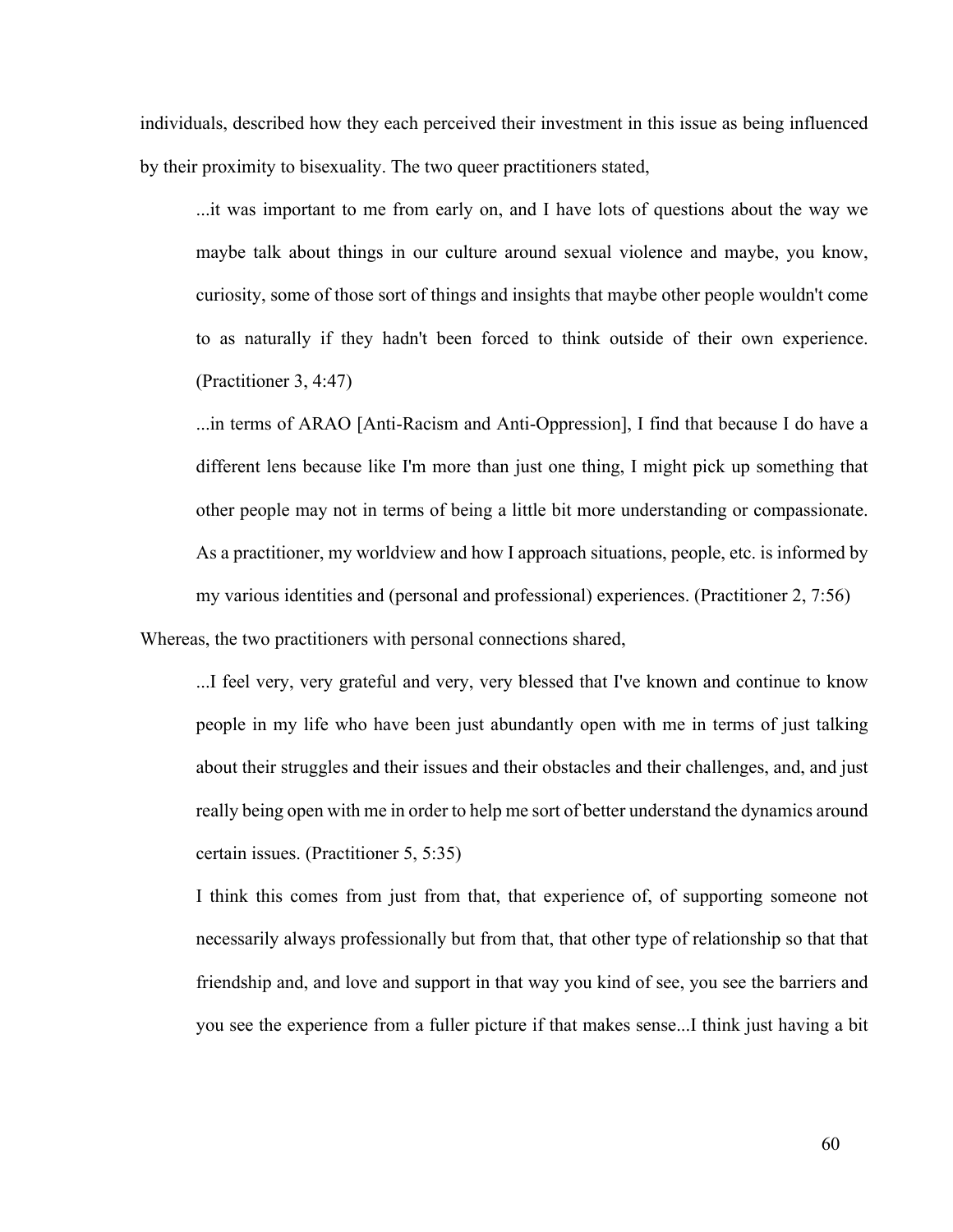more close of an experience with, with close friends with that really helps me to hold space for these clients specifically. (Practitioner 6, 7:37)

These contrasting sources of insight and motivation point to the varying ways people find confidence and competence in working with bisexual populations.

**Sexual Orientation Impact on Practice.** Practitioners discussed the influence of their own sexual orientation on how they go about their work with bisexual populations. While not a focal point of sessions, practitioner identity informs their perspective on the work they conduct and can play a role in building rapport. Two practitioners shared how their queer identity has informed their practice:

I'll be really, really honest with you about that because I think on the one hand, always I think having some degree of personal knowledge or personal experience certainly helps to inform us, of course, in our lives and you know, helps us, I guess, understand things on a on a different level... (Practitioner 5, 8:37)

I think it's important to a degree or it's been important to me [to have a personal connection], I don't know that it's inherently essential or that it necessarily makes somebody you know, a better supporter or better able to, you know, extend their lens in their horizons understanding of the issue to have a personal connection...as my understanding also was developing my own identity and also, you know, ideas around queerness in general, so I became more involved in community and made more connections and my understandings were challenged about queerness. And so I think as I became a staff member, eventually to get, you know, I tried in ways that I could to…[talk] about queerness in different ways when folks identified as queer and, and trying to bring that into the curriculum... (Practitioner 3, 4:47-14:58)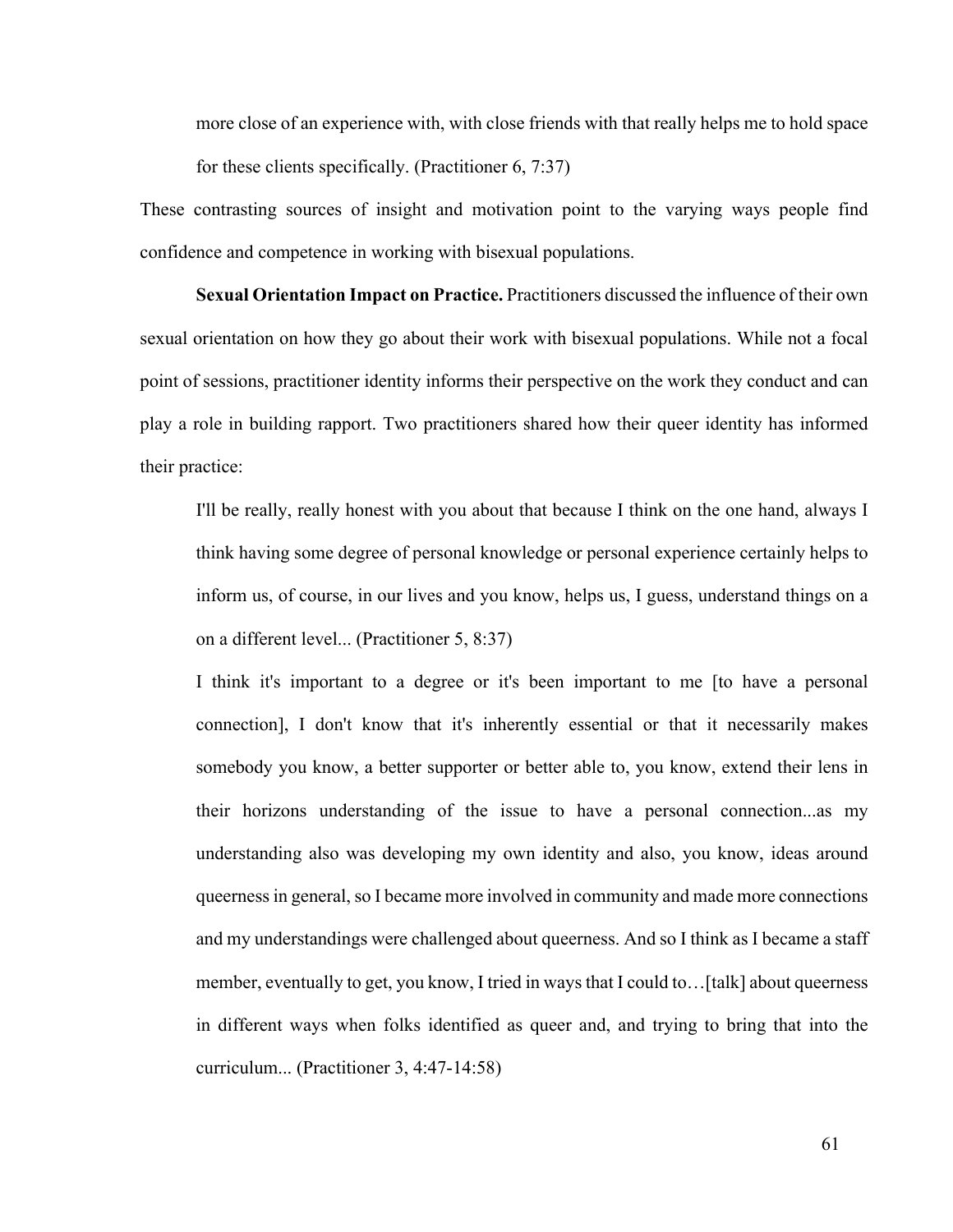It is apparent from these quotes that value is placed on having a personal connection to the population, though it is also evident that this is not deemed an inherent need for practitioners to be queer to conduct this work. Personal connection is also discussed as presenting specific challenges for bisexual/queer practitioners, "...I think there's probably a high likelihood of countertransference that might show up..." (Practitioner 7, 12:14). Another practitioner spoke to the challenges that can arise,

I think it can be a benefit to be from the same social location and there can be shorthand. Right. And there can be rapport that can be built. Right. But it also...I think that we make a lot of assumptions about people and their experiences, if we're from the same social location that can close down therapeutic conversations to actually work against people, like if I have a, you know, white, bisexual woman whose experience sexualized violence, right, like, I might have assumptions about you because of our presentation of similarity, because the labels that we might attach to ourselves, I might make assumptions about that might not actually have anything to do with you. (Practitioner 9, 8:33)

The discussion challenging the notion that personal connection is being beneficial was furthered by Practitioner 5 through a recognition of the need for practitioners to process their own experiences,

I've also become aware, over many years of doing this work, that simply because someone does have personal experience doesn't always mean that they aren't necessarily going to be the best ally or the best support. Because, of course, they have to have done their own work, right, they have to have kind of had their own journey...Our own sort of personal stuff can come up for us. And so it really, you know, it's so, so important, of course, as you know, that we be in a place where, where we have that maybe that personal knowledge or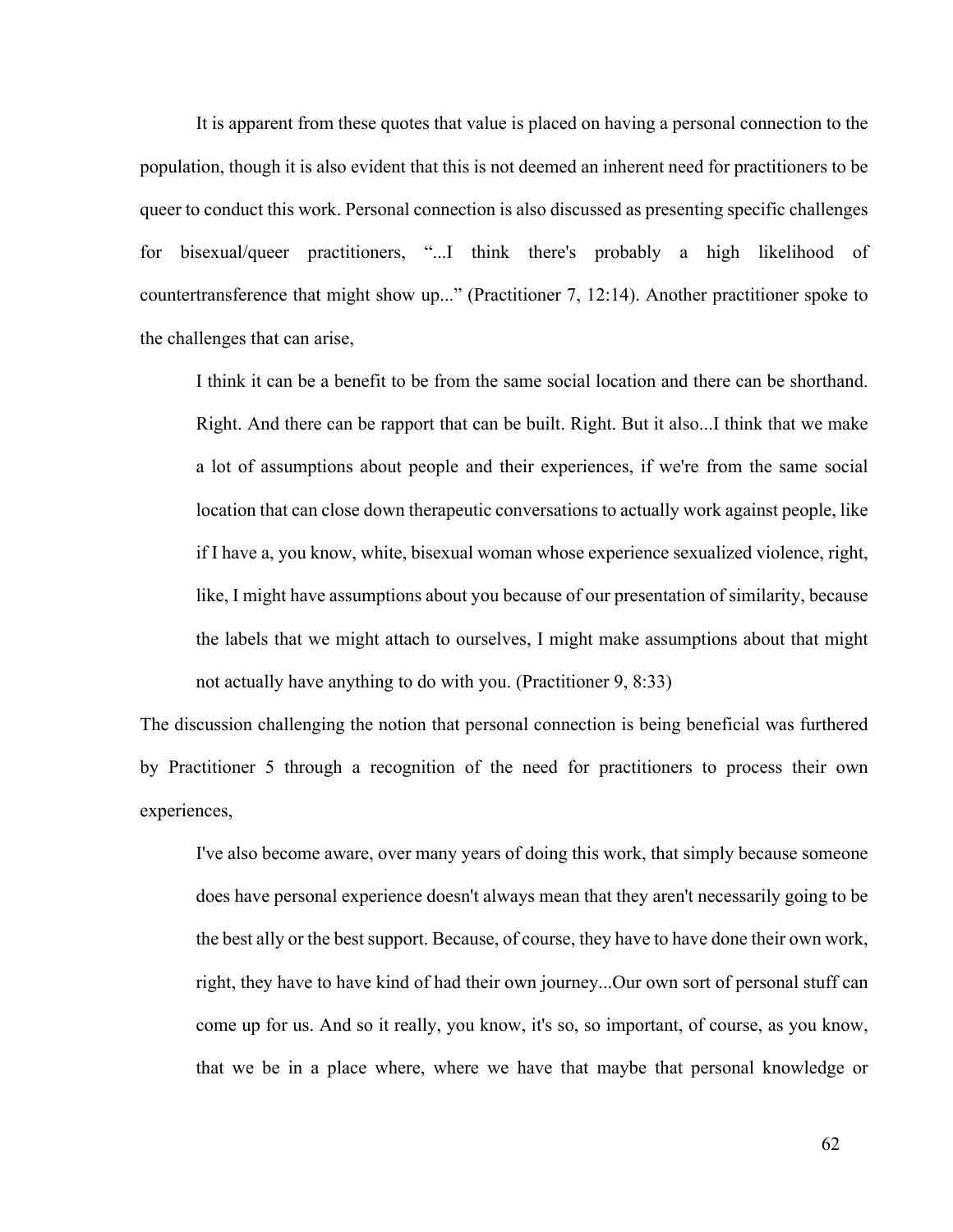understanding without of course, letting it interfere with, you know, the work that we're doing. (Practitioner 5, 10:59)

In keeping with the complexity of what a practitioner's bisexual/queer identity brings to practice, representation in the workplace was a source of varied experiences. One practitioner expressed feeling more inclined to disclose their sexual orientation within the sexual assault center than in other workplaces they had previously practiced (Practitioner 9). Another practitioner shared their experience as a bisexual staff member at a primarily queer staffed organization, which provides insight into the challenges of establishing bisexual representation in queer spaces.

It's really weird actually. I feel personally, like I need to apologize [to my coworkers] for my bisexuality. Because I'm not a "full lesbian" like, it's weird. I've noticed that over the...years I've been here that I've, I've like minimized...and particularly because I am in a relationship...with a cis male identified person. And so...I get to I experience bisexual erasure and heterosexual privilege, and it's a weird thing to balance. (Practitioner 7, 11:29)

This balancing of an identity that may not always be received, as well as an emphasis on centering the client, were some reasons practitioners expressed having varying perspectives on the use of self-disclosure in session as well as in the workplace more broadly. These challenges were provided from the perspective of how practitioners understand sexual orientation influencing practice. It is also important to consider how bisexual people accessing services perceive practitioner sexual orientation influencing their experience of receiving support.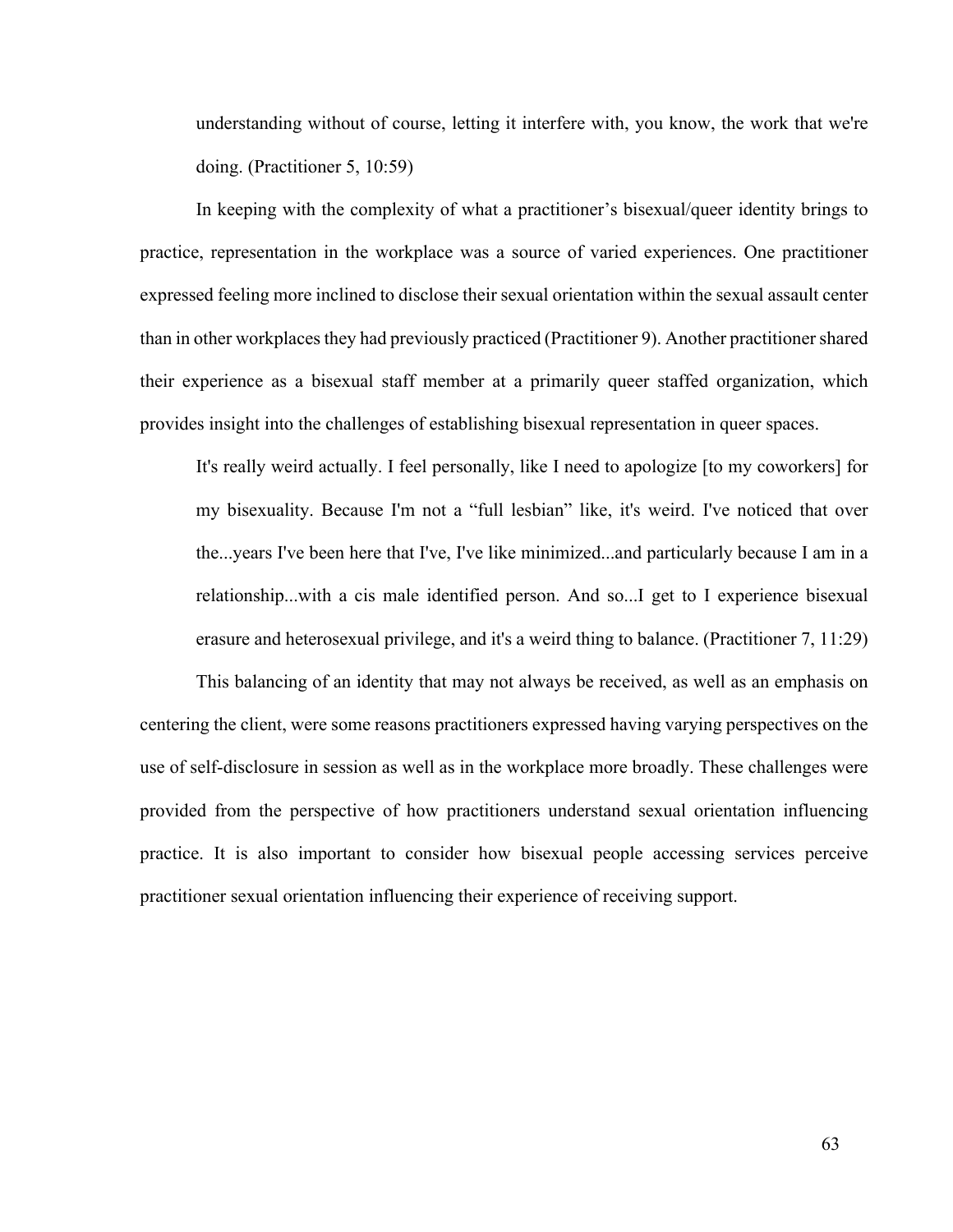**Self-Disclosure in Practice.** Disclosing sexual orientation in session can be an opportunity for rapport building, validation, and normalizing. Practitioners shared how they perceive their sexual orientation being received by bisexual people they provide support to,

Some people don't feel very comfortable disclosing because they don't know, you know, how I feel about certain things or even how I ascribe. I can say about my own self, I am a Woman of Color, and I also identify as Queer. And so, if I have, you know, self-disclosed, and in a counselling session with somebody I've had, some people have almost like a sigh of relief. It's almost like there's an assumption that okay, they get me. (Practitioner 2, 3:43) The value for clients of not having to educate their practitioner was offered by Practitioner 7 as a potential benefit of self-disclosure,

I think it depends on how and I think it's important to have competency, understanding,...experience. But I think from the client perspective, I think, for a lot of people, it would be very important for them, that they're not educating their counsellor. So, having someone that identifies within LGBTQ communities can be helpful. And I've actually heard that from a number of people. Not that I'm necessarily self-disclosing, but I do have indications and some people recognize me from various events. (Practitioner 7, 5:39)

Despite the noted potential benefits to self-disclosure, practitioners expressed reluctance and extensive intentionality around their own self disclosure practices. Practitioners discussed the role and resistance to using self-disclosure of their bisexual and queer identities within their practice. Ways of showing openness with indirect self-disclosure were offered by Practitioner 3,

Though, I don't just I don't just come out like, "Hey, I'm gay" or anything...making it clear that I can listen to anything and still feel comfortable and like I've had some of these issues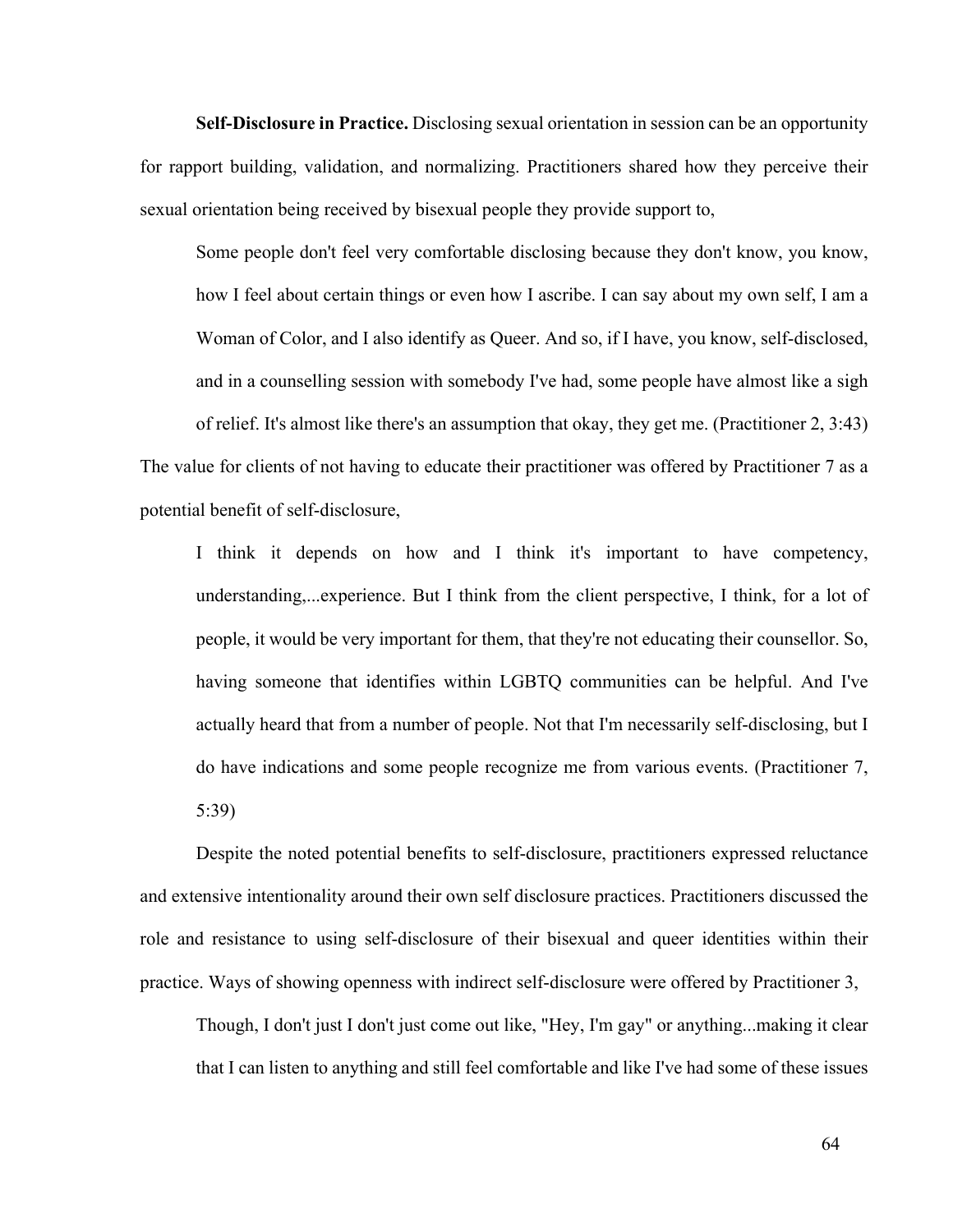myself when it comes to how I perceive myself and like feeling feelings of shame or perversion...because of...growing up in a society where you're supposed to be straight,...[self-disclosure helps bisexual individuals I've worked with] feel more comfortable because at least...someone's really listening and someone gets one aspect of their experience, even if there's 100 other aspects that I can never really understand. (Practitioner 3)

Practitioner 2 spoke to their hesitance around utilizing self-disclosure and their focus on community rather than individual experiences,

I like to be careful with it [self-disclosure] just because I don't want people to assume like, oh, well, we're the same because we're not. We're different people. We might have some things in common. And I might be able to understand a little bit more about them than another counsellor that doesn't identify with my sexual orientation. I sometimes talk about the community...we can kind of have that humor around that piece (i.e. joking about things we notice in the community, that others wouldn't have had experience with). (Practitioner 2, 5:07)

Self-disclosure as an icebreaker was how Practitioner 4 spoke of incorporating their sexual orientation into practice,

It's not necessarily something that I just always keep on the forefront of my mind. Especially as a person who's most recently been in like heterosexual relationships but, you know, it's part of who I am and part of my identity and so I feel really comfortable to disclose that when I feel like it's appropriate. And then, which is like pretty much anytime because that's fine. And yeah, like, even just to kind of use it as like, as a means for like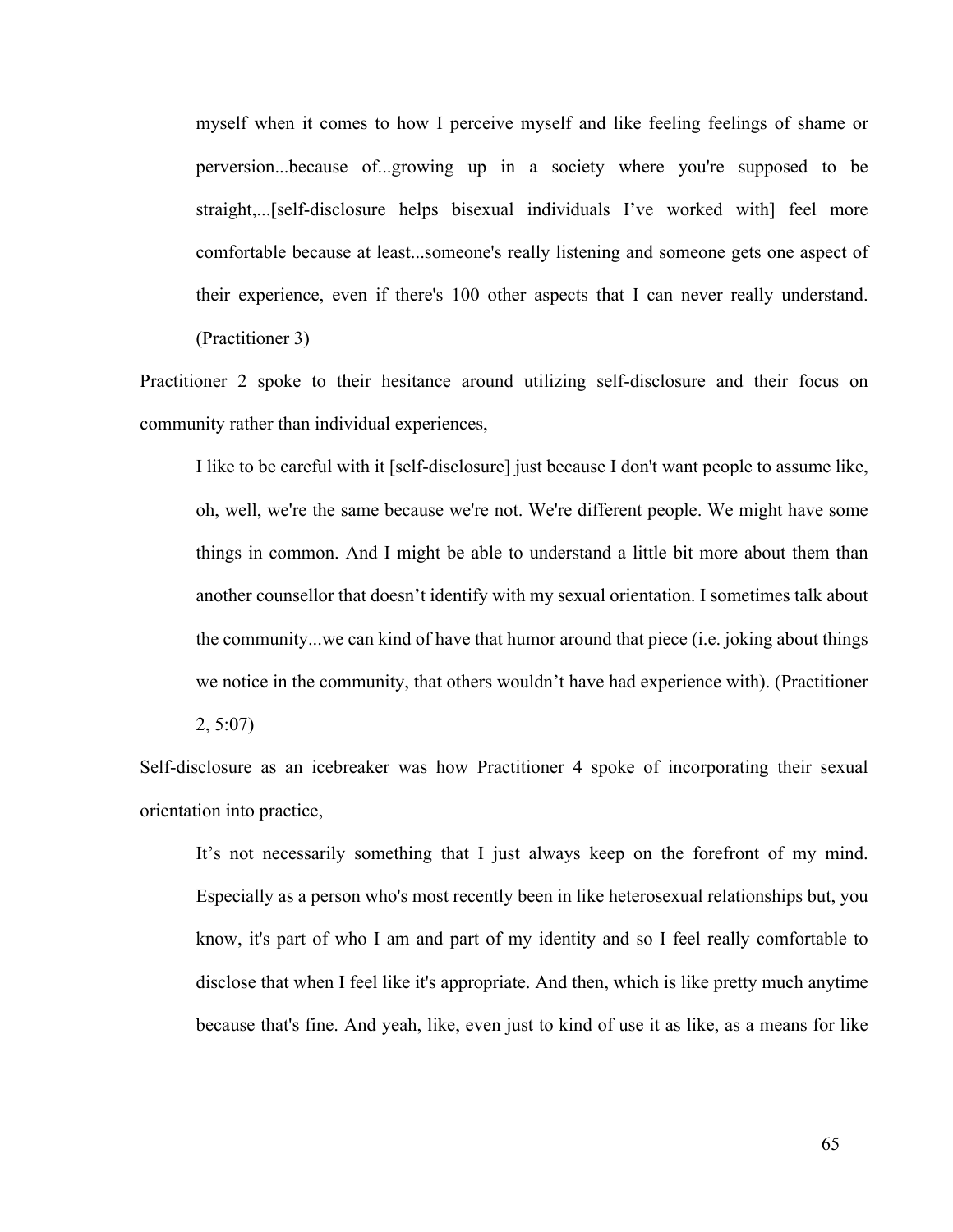breaking the ice with clients that identify as being somewhere on the queer spectrum." (Practitioner 4, 3:09)

Contrastingly, Practitioner 9 felt their own sexual orientation was largely not relevant to incorporate into practice or the workplace more broadly,

"I don't think that it's necessary to have a personal connection. And in fact, I don't tend to talk about my own personal connection with clients unless I think it's like therapeutically relevant. And it's not something that I necessarily talk about a lot in general, actually in the workplace. (Practitioner 9, 4:19)

Two practitioners gave examples of how their identity as bisexual/queer factors in to how they educate, advocate, and provide support. One practitioner discussed their thoughts on having visual signifiers of sexual orientation in their practice space,

I don't have a flag in here, though, and I thought about it. And I, because I accept it as fluid. I also accept that people's prejudice is fluid. Right? And so, because there's so much shame that comes about with sex, and sexuality, whether there's been a history of sexualized abuse or not so much shame with abuse. I want the conversation to unfold in a way that makes sense for that particular client. That doesn't mean that in the future I won't get a flag, or some other indicator, like for right now, I had consciously thought about it as my friends are like, you should be like, proudly bearing your flag, you know, and I'm like, yeah, maybe. And it's also not about me. It's about meeting people where they're at. (Practitioner

9, 31:06)

Another practitioner spoke to how their sexual orientation influenced the educating and advocacy they take up in their role,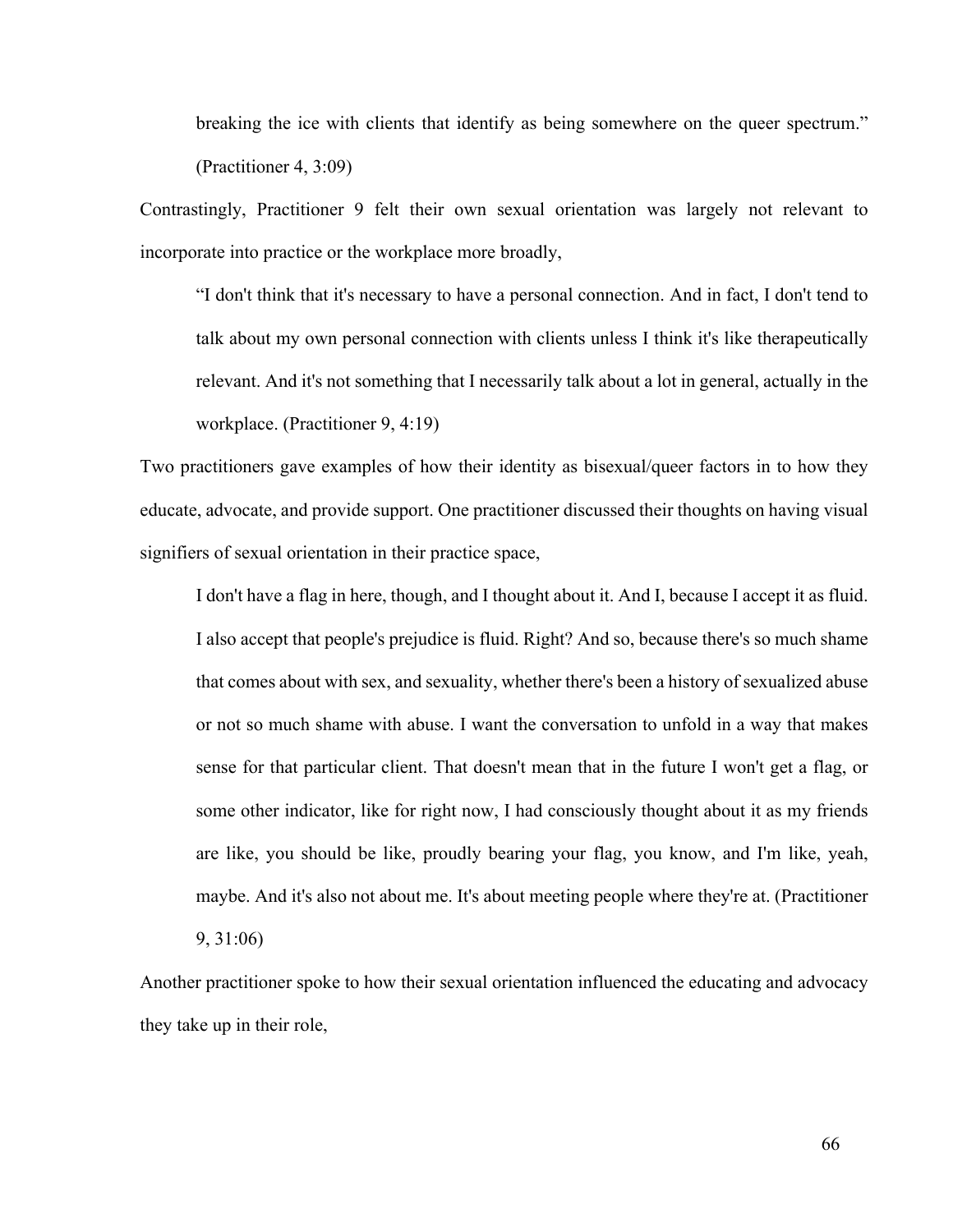I find that I'm needing to, for example, it doesn't impact my work, but I'm forever changing. For example, we have demographic forms that go to the association of sexual assault services. I remember when they hyphenated bisexual, they may still do that. I'm doing a lot of like educating, not so much the agency, but the bodies where we have to fill out forms and whatnot (Practitioner 7, 9:57)

Since majority of the practitioners were themselves bisexual/queer, navigating a shared identity in practice was expectedly a significant focal point of the interviews. However, practitioners also offered extensive insights into the role of outsiders in working with bisexual populations.

**Outsider Contributions.** As each practitioner disclosed their proximity to bisexuality, an additional question arose in the interview, "How important do you feel it is for practitioners to have that personal connection to bisexuality when providing support to bisexual populations?". Resoundingly practitioners did not feel a bisexual identity was needed to support bisexual populations. Practitioners had thoughts on the struggles an outsider may have to working with bisexual populations, as well as the strengths an outsider perspective offers. Here is one practitioner's perspectives on outsiders,

So, I guess I do feel that the personal experience or knowledge can certainly kind of take it up a notch in terms of one's understanding of something. But I don't know that I don't think that that necessarily means that folks who don't have that personal sort of understanding can't also be terrific advocates, terrific allies, and great support to people who, who, who, who are experiencing that. (Practitioner 5, 8:37)

Similarly, Practitioner 3 saw potential in outsider contributions,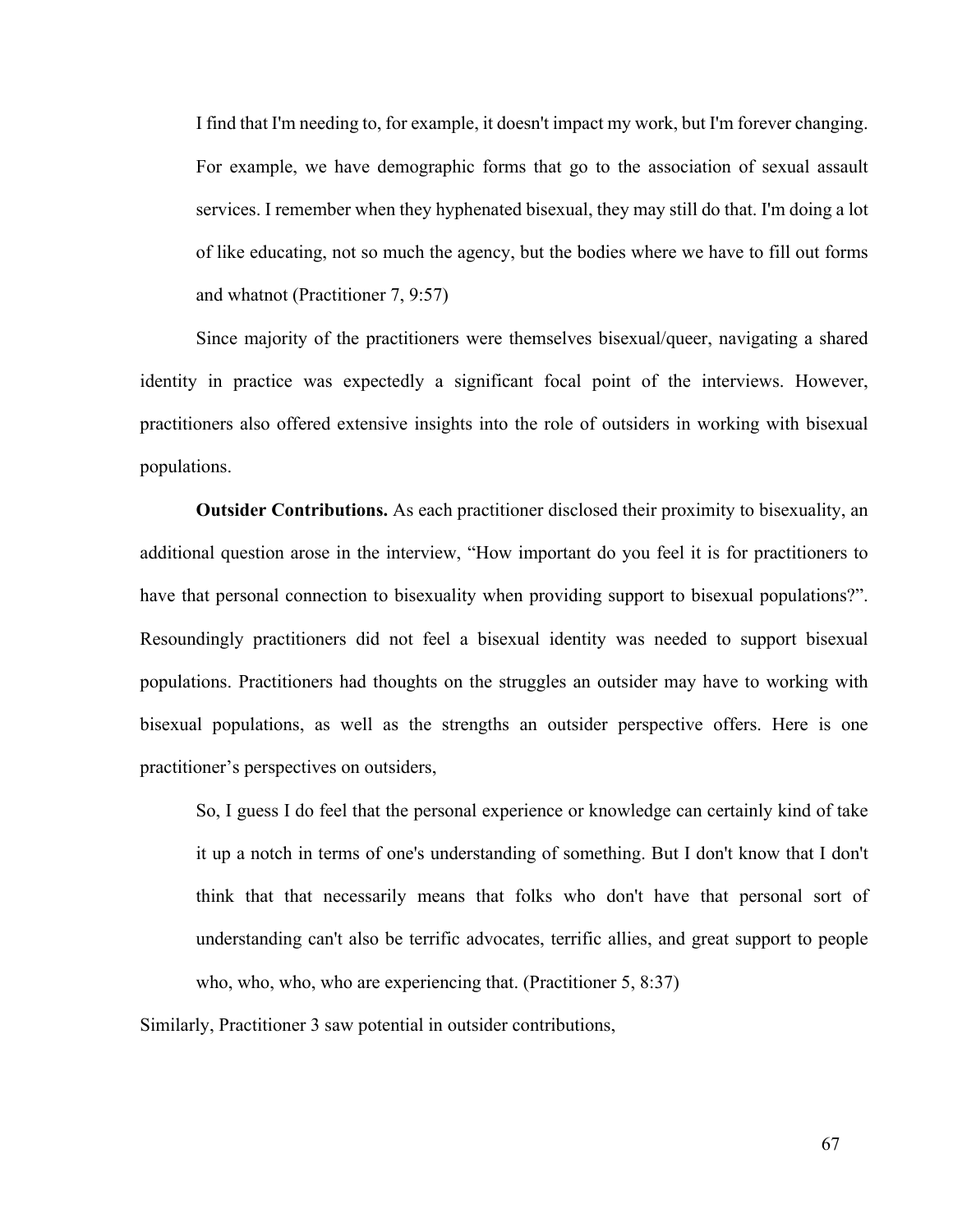I don't think that it's inherently necessary [to have a personal connection]. You know, I'm not a racialized person and care about how this issue and other issues intersect with that identity. And so, I think it's possible to care and be able to provide nuanced services without being part of like the sort of in group and identifying that way. (Practitioner 3, 4:47)

Throughout their interview, Practitioner 9 celebrated outsider contributions as holding specific benefits,

I think that outsiders have something really important to contribute therapeutically. And so, I think there's a benefit from being from the same social location as clients. But I also think there's a benefit to not being from the same social location. And I think it depends on how you use it...[being an outsider] can, it CAN, lend itself to a lot more curiosity and openness, rather than assuming that we know something about the clients social location, and what that means to them...[being an outsider to other populations has] allowed me to be curious and open in a way that allowed me to ask questions that they wouldn't have thought about…[which] made [it] possible for people to articulate maybe some things that they hadn't thought about things that would be normal in their community and normalized in their community that maybe they don't need to be...sometimes working at different social locations can be really, really helpful to maintain curiosity. (Practitioner 9, 4:19-6:15-8:33- 9:51)

Support for an outsider perspective was a consensus amongst all practitioners and emphatically supported by bisexual practitioners despite referencing their own practice confidence as being sourced from their location as insiders. This provides a hopeful stance for all practitioners to see themselves within the realm of being able to provide meaningful support for bisexual populations.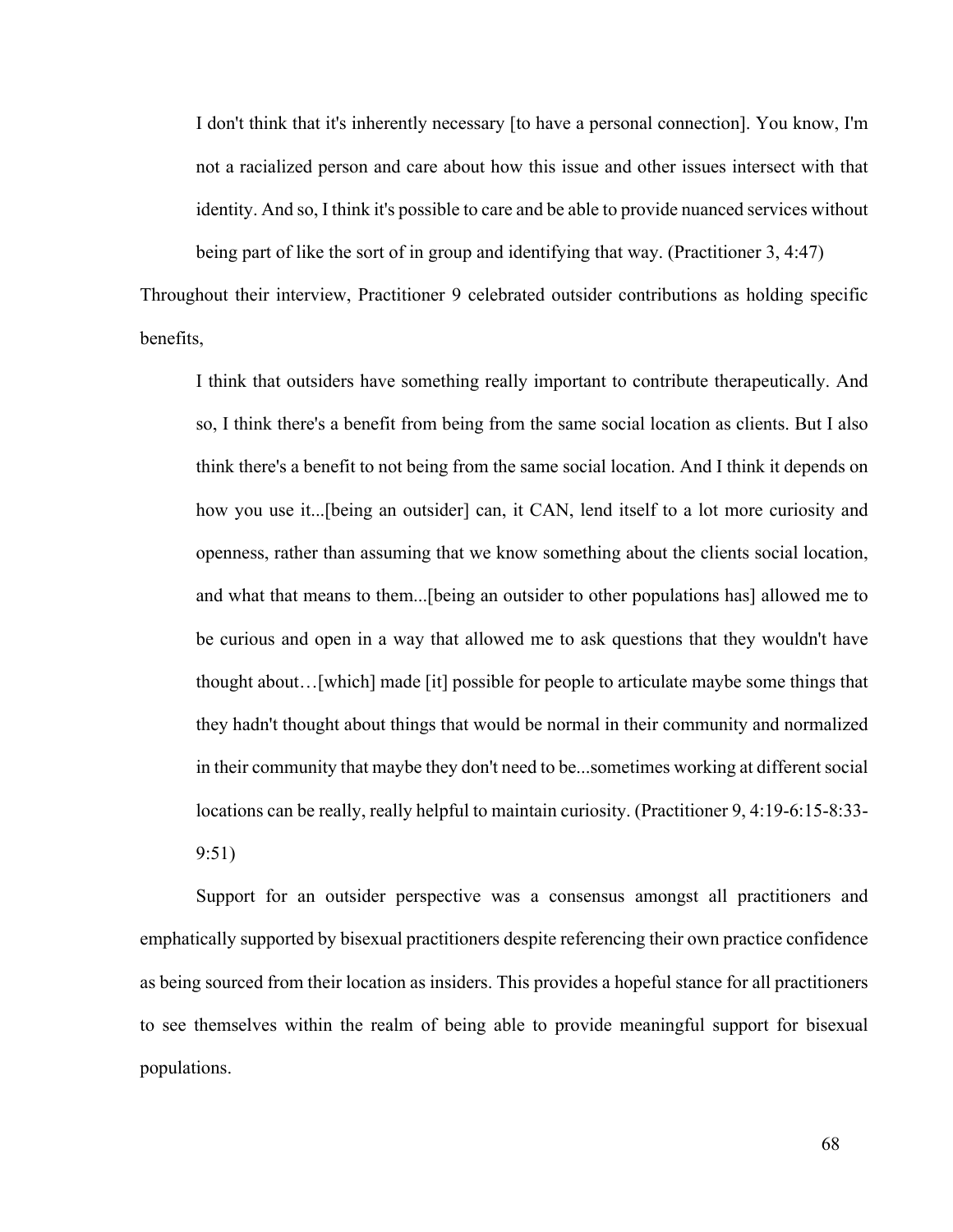### **Practice**

This section details the ways practice is shaped by practitioner confidence, agency and community context, and population-specific barriers as outlined by practitioners.

# *Practitioner Confidence*

Being the primary pursued focus of the study, practitioner confidence when working with bisexual clients was explored in the interview as the initial question. However, as the interviews occurred it became very evident that confidence with the population that chose to be interviewed was influenced by a more complex nature of practitioner identity. However, insights were still provided that established some of the ways practitioners had formed confidence in their work with bisexual populations, beyond identifying as bisexual or having personal connection to the bisexual community.

Only one practitioner expressed low confidence and the pressure they feel to get it right with bisexual clients, including their fears around causing harm: "I don't want to, like, act the wrong way and then have someone just think I'm the worst and like a terrible person...you don't want to re-traumatize somebody...I'm terrified to cause harm" (Practitioner 1). This practitioner was also the only practitioner who did not identify as bisexual or express having personal connections to the community.

A few practitioners named their long career history working in their area of practice as a source of high confidence when conducting their work. Previous experience working with bisexual individuals gave some practitioners the feeling of a foundation of knowledge to express confidence in supporting future bisexual individuals. A consistent emphasis was placed on confidence being built from bisexual individuals accessing services, returning for sessions, and opening up, as these actions was perceived to signify that the practice approaches and rapport building were effective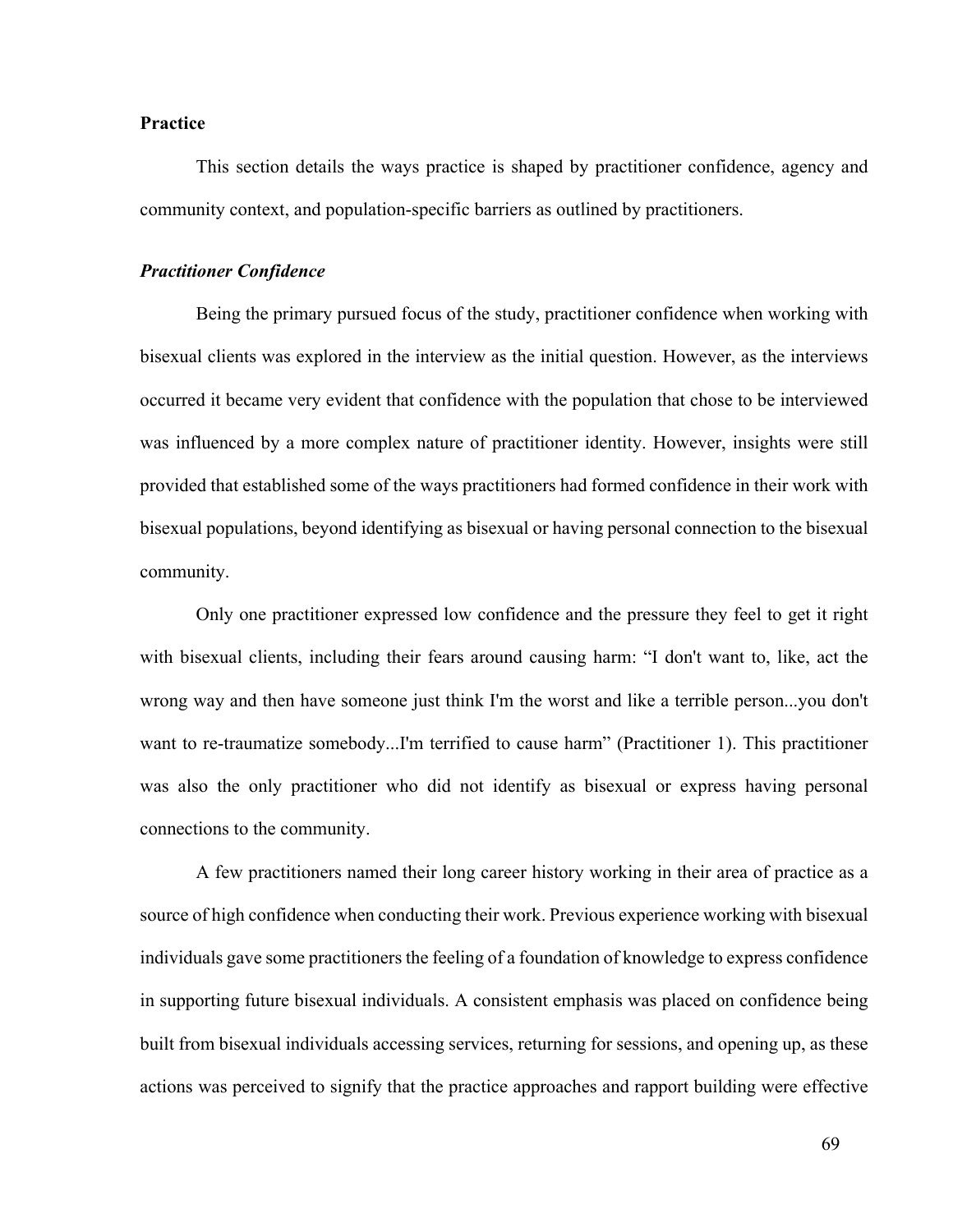in some way, "...they come back with me, they seem to feel pretty comfortable to talk about stuff and to unpack the complexities of sexuality and sexual dynamics." (Practitioner 9, 10:28). Another practitioner spoke to the role of the therapeutic alliance in building confidence,

...confidence is something...I think it's formed honestly through the therapeutic alliance over time...I think just confidence in the fact that I can be equally vulnerable with my clients in terms of letting them know how I identify and just identifying that I'm not an expert in their life. And I think just that transparency and authenticity of where I stand... (Practitioner 6, 3:24)

One practitioner shared that being corrected by people accessing services assists them in feeling confident,

...my confidence sort of just comes from how I feel people reacting to the things I'm saying...it's also helpful for them for me to act as a bit of a sounding board for them to be like, no, that's not quite it. That's not what I'm feeling but like, we're getting closer to it. (Practitioner 8, 8:56)

Many of the practitioners who expressed high levels of confidence in working with bisexual populations spoke to the role of activism and community involvement as factors that increased their confidence over time. Tied in with activism and community involvement, practitioners emphasized that a key factor in their confidence was their personal sexual orientation identity or personal community ties, "I feel like I'm pretty confident. I'm a pretty open minded human. And I also identify as queer and I think that does help break the ice." (Practitioner 4, 2:27). Practitioner 7 echoed these sentiments,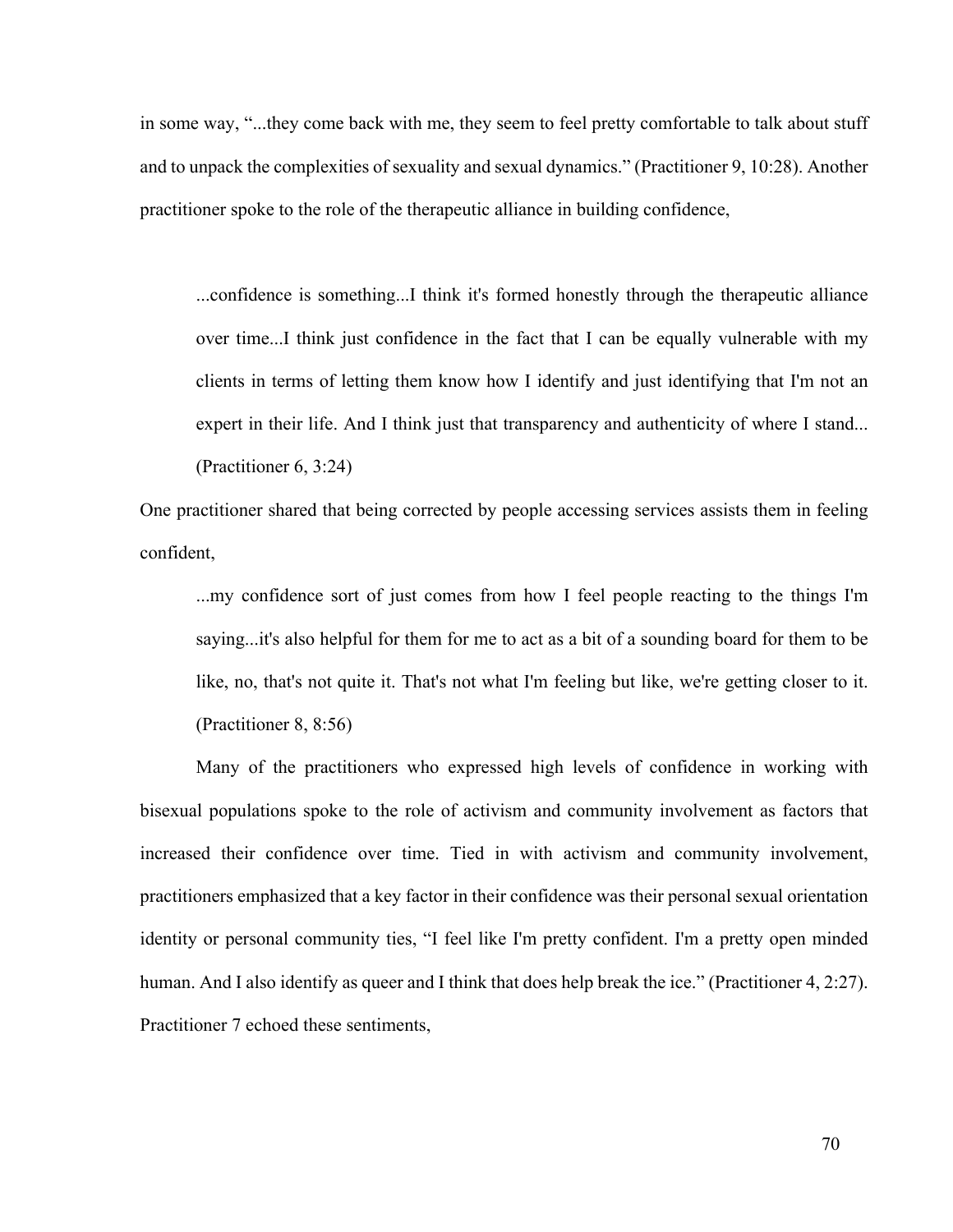I would describe a high level of confidence. I identify as bisexual recognizing that that word is a bit challenging because of the binary piece...I have high confidence because I ran a counseling program at the pride center for a very long time. And I work with a number of individuals and LGBTQ plus communities. (Practitioner 7, 1:29)

Practitioner 8 continued this sentiment,

...someone's sexuality doesn't really make me more or less nervous in terms of providing services...Just because I feel like my own identity, I feel like I can relate to bisexual survivors. So, in some ways that makes me more comfortable. (Practitioner 8, 2:59)

Practitioner 6 spoke of the influence not of their own sexual orientation but of their personal relationships to bisexual people,

I would also say in terms of outside of the workplace is friendships and relationships that I have outside and in terms of my kind of more personal experiences with really close friends that do identify adults that do identify as bisexual who have experienced sexual violence in their life. (Practitioner 6, 5:40)

Practitioners adamantly spoke to the value of their own involvement in community but there was also complexity to their understanding of what community looks like for bisexual individuals. The following section outlines practitioner perspectives on the queer community, as being a context they practice within, along with the influence of the agency they work within on their ability to support bisexual populations.

### *Context*

This section outlines both the context of practice and the context of the queer community, as a source of expected support by that instead bisexual individuals struggle to navigate. The queer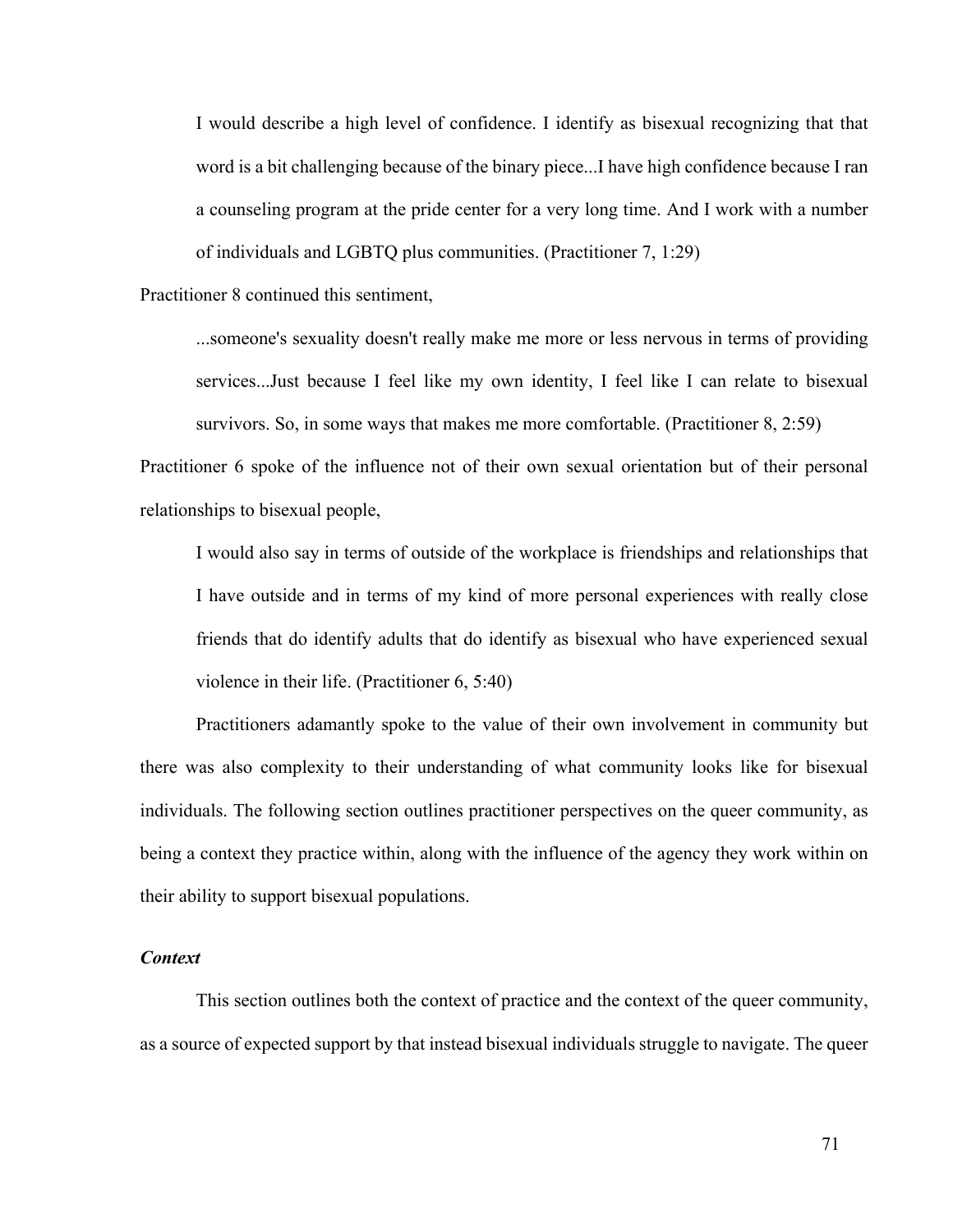community is specifically identified as a context relevant to support provision in this study because it was a distinct focus of the interviews in a way that heterosexual contexts were not.

**Queer Community.** Within this study, lack of community belonging was named by practitioners as a potential barrier to healing within social relationships. Myths and stereotypes about bisexuality were observed by practitioners to lead to experiences of marginalization and minimization of sexual violence experiences had by bisexual individuals. As one practitioner describes,

...holding space for the nuance of that experience...that bisexual folks are marginalized within that community in various ways to varying degrees because of the ways people perceive bisexual folks as like not "passing" or being on the fence or those sort of stereotypes that exist commonly. (Practitioner 3, 9:55)

The impact of bisexual people being excluded from community and how to respond to exclusion in practice was explored,

...Some people can feel very isolated, especially if they aren't a part of a community...or they don't have other friends, or family members or whatever that ascribe to being part of the LGBTQ+ community...So I find it again as a strength building piece. Strengths such as not feeling/being alone, finding others to foster a sense of belonging and togetherness, having support, having a community that can continue to inform one's sense of self/identity, etc. (Practitioner 2, 6:23)

Practitioners discussed the impact of funding models on community support receptiveness to varying identities. There was an acknowledgement of the ways that queer organizations vie for resources from funders who manufacture a sense of limited resources and competition between populations. Practitioners outlined the ways that queer organizations prioritize certain populations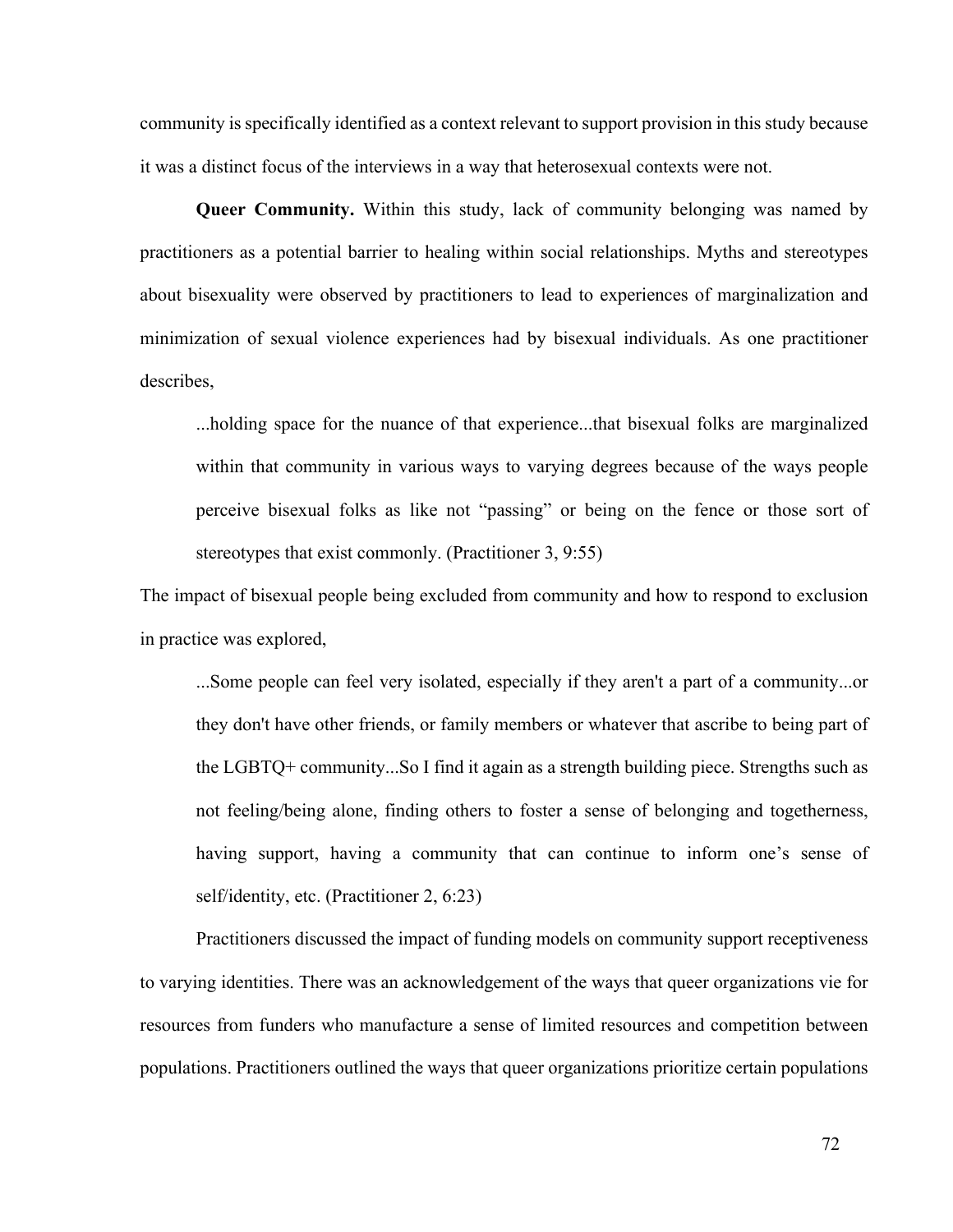in their programming, due to both funder expectations and in recognition of populations experiencing oppression to varying degrees (Practitioner 3; Practitioner 7). One practitioner emphasized that trauma isn't a requisite to being queer but that the queer community is broadly impacted by various forms of violence (Practitioner 3). The collective experience of harm creates a high demand for support and resources within a community of diverse needs that is given limited resources. The practitioner explains that funding models create a competition for resources within the community that stokes the existing conflict that exists due to variance in oppression experienced by different community members. The practitioner further explains the complexity of how the queer community navigates resource distribution:

...we live in a society that's very retributive and hierarchical and where...power is very important. So we replicate those systems...you're given this small piece of a pie, and you got to fight to hold on to it...that can sometimes mean denying other people's identity...because they receive certain privileges you don't, or because they haven't experienced the same amount or severity of violence you have, or because you don't read them as being as deserving as other folks who have struggled more…[These are] ideas that cause very real harm but they are happening in a cultural context where a lot of harm has been done to LGBTQ2SIA+ folks...I think people can still feel differently, grow and learn and be accountable for their actions, but I think it's happening in a complex, nuanced community. (Practitioner 3, 31:56)

Practitioners continued to build on the understanding that within the queer community there are varying perceptions and experiences of privilege and oppression. Practitioners delved into discussion of how sexual violence disclosures are discouraged or avoided within the queer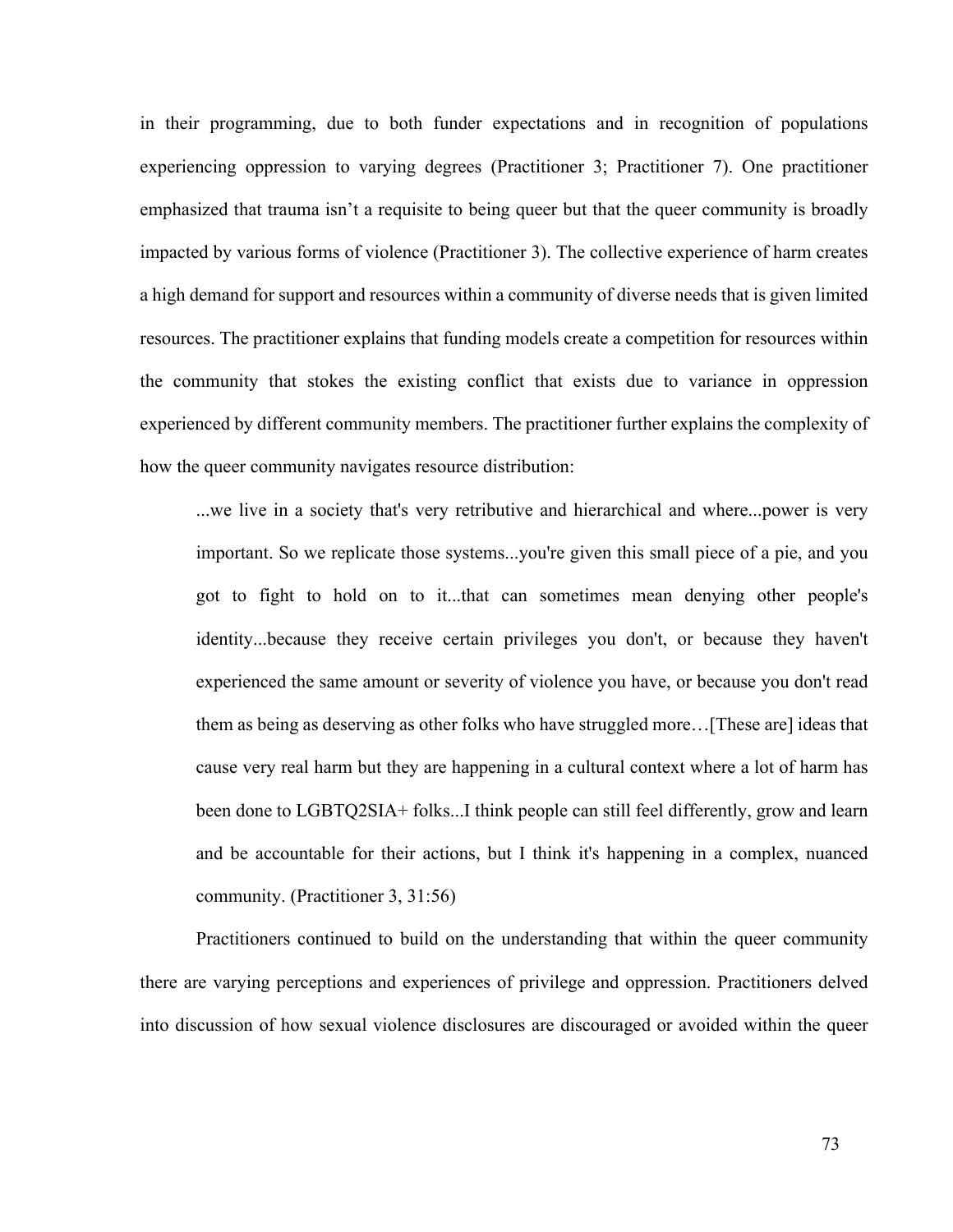community due to small social networks and identity preservation against societal stigmas. For example, one practitioner stated,

And I think that there are a lot of sort of, maybe toxic trends that can happen in the queer community that, like, don't get identified as easily. I think the fact that for one, it can be so close knit. So, if you were assaulted by a friend, you know that that friend might be your best friend's partner and you like, you know, you might be part of a very small community. And then when you're queer, those types of relationships become extremely important to you. So, there's not only the trauma of having that happen, but also the sort of need to like, keep this community together. (Practitioner 8, 25:20)

A responsibility to protect the queer community was discussed by another practitioner,

...there is a lot in queer community about wanting to protect community. You know, not have their experience be indicative of like issues with queerness overall. I think, to talk about violence that's happened within the queer community can feel like there's more to lose--like you're letting the whole community down. So sometimes I think we create stories around those experiences that over-emphasize the trauma that the people who've caused us harm have experienced to sort of minimize the violence. It's an attempt to put the violence into context, but it turns into a sort of 'race to the bottom' of who's been hurt more and who 'deserves' the opportunity to talk about the violence they've experienced that I think just ends up silencing a lot of people in the end and doesn't allow for transformative healing, unfortunately. There's a lot less space to be messy and complex and capable of causing harm. (Practitioner 3, 20:36)

Looking beyond the ways that bisexual populations are currently excluded from community, practitioners contemplated what a bisexual-specific or inclusive community might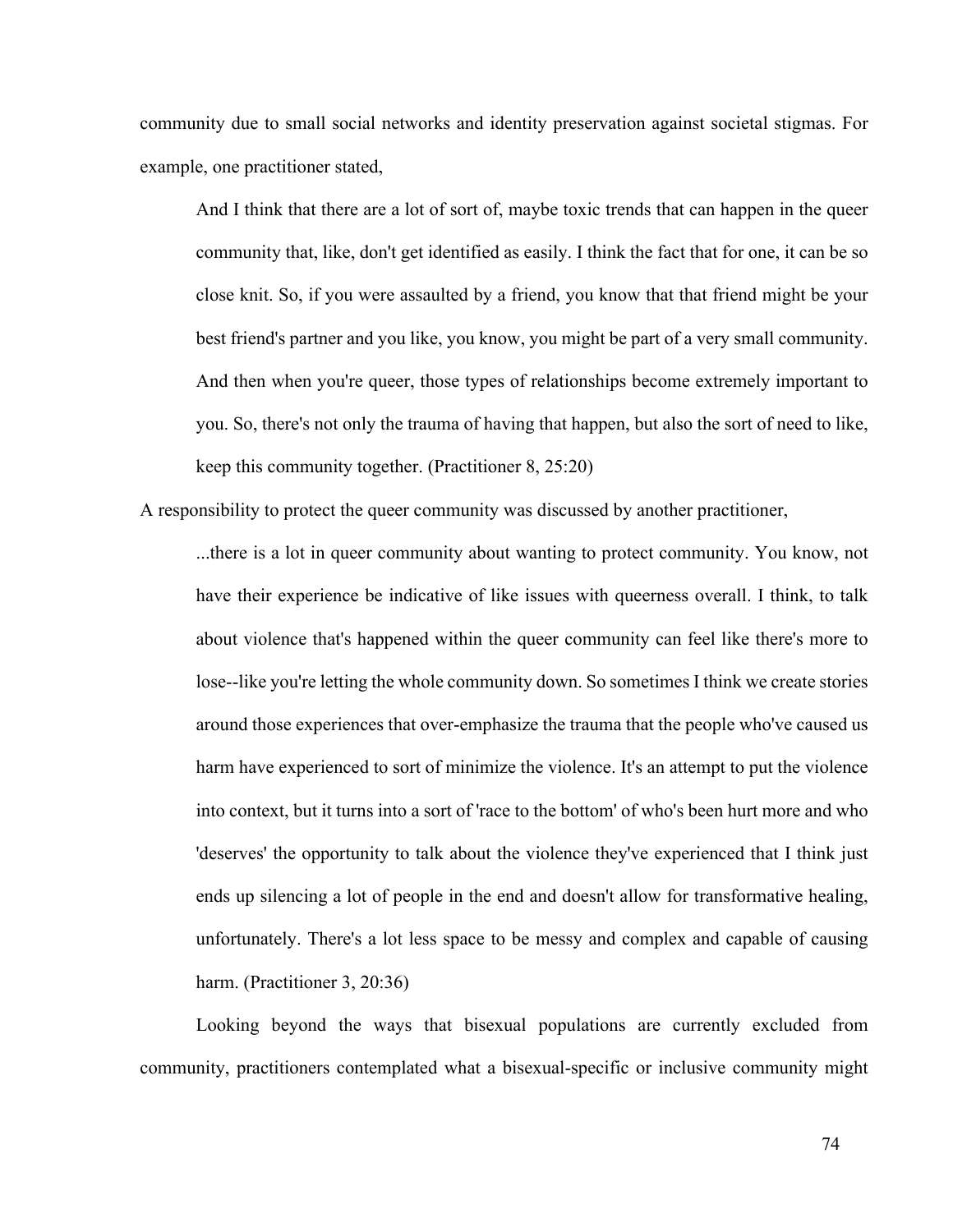encompass. When envisioning what community could look like for bisexual populations and what bisexual individuals might gain from community connectedness practitioners expressed the importance of community involvement,

[My vision of a bisexual inclusive space] would always be community driven...I do believe very much that there should be safer spaces...It would also be bringing attention to the additional things that a lot of society but also LGBTQ plus members aren't necessarily aware of, for example, the atrocious mental health indicators of people who are bisexual. (Practitioner 7, 20:48)

Other practitioners spoke to changes they could anticipate being valuable for bisexual people,

I think just more needs to be done overall to recognize that bisexual folks are queer and that's a valid expression of queerness. And that we can't read for signs of queerness that we have deemed important and can't be gatekeepers to the community...there's a tremendous need for the queer community to be able to define healing in their own terms. Like we need spaces that are transformative; spaces that speak to all of the complex nuances of our identities and the way violence and resistance are often threaded between them; spaces that allow us to imagine a future where we're not a 'minority' or 'deviant'; spaces where love is not finite and there is more than enough for everyone, not where we're barely scraping by and need to clamour for any power we can get. Basically, I think queer-serving agencies need to move away from simply replicating straight, white, Western, capitalist systems and approaches as an attempt to achieve 'equality.' Because those systems rely on binaries and divisions and isolation, which all pushes us further away from each other and makes it so we're hurting each other so those with power don't even have to. (Practitioner 3, 31:56)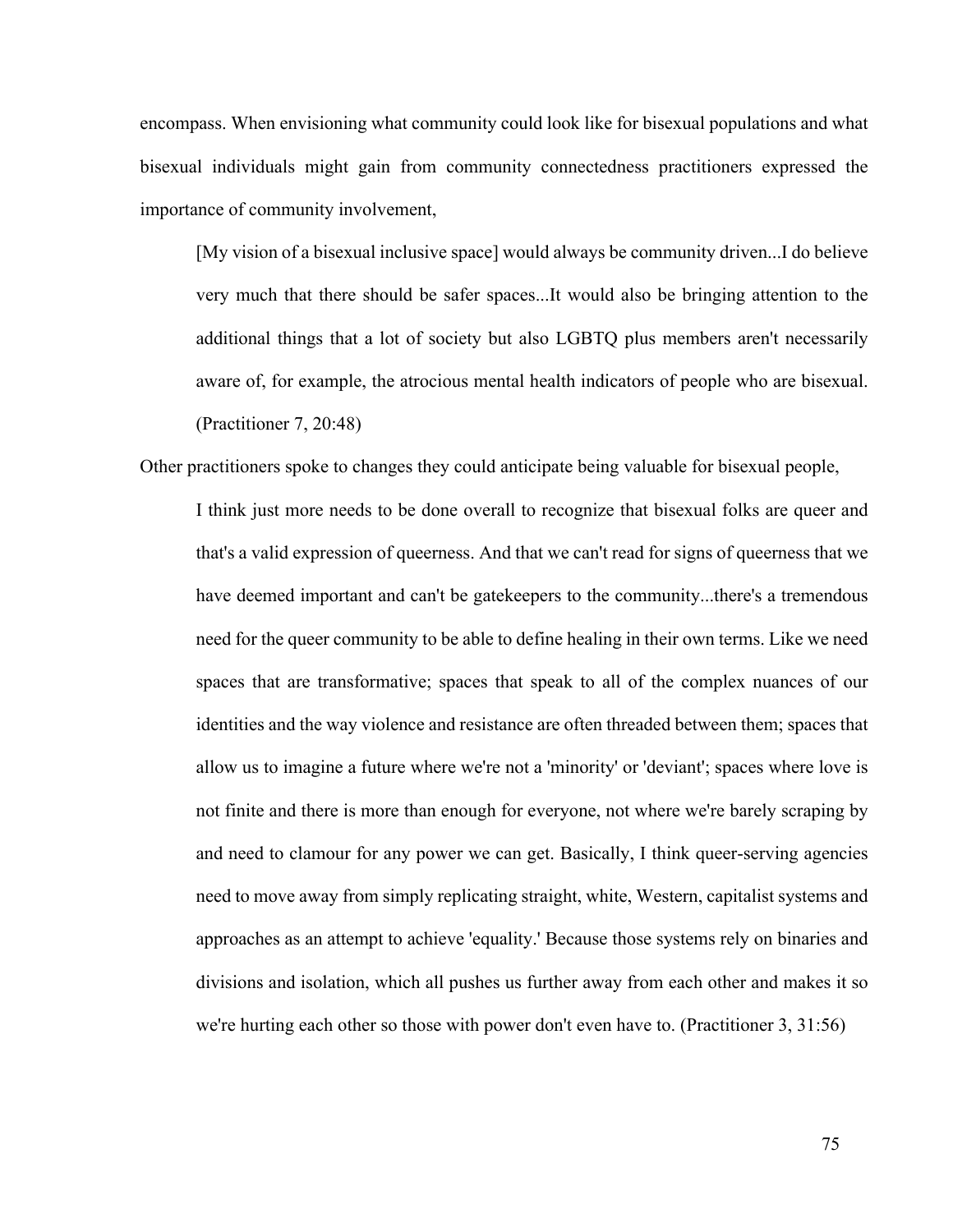Healing rejection through recognition and ownership of bisexuality was an outcome of community building contemplated by Practitioner 9,

...some people feel really comfortable taking up this title and other people [don't]... that must be something in our culture. That probably comes from some pretty deep wounds of being kicked out of communities...I wonder if increasing awareness or increasing claiming [bisexual] as a title, would shift that. (Practitioner 9, 37:58)

When speaking to the queer community context of supporting bisexual populations, practitioners described an environment that is, in its current form, not embracing the role of providing support to bisexual community members. Differing from this perception of a context that is resistant to functioning in a supportive capacity for bisexual individuals, practitioners depicted their agency contexts of practice as being resoundingly supportive of their efforts to support bisexual people accessing services...

**Agency Influence.** Practitioners emphasized the influence of their co-workers on their ability to improve their capacity to provide support for bisexual clients. Co-worker support in the form of supportive listening, practice wisdom, lived experience, and shared learning efforts all were said to facilitate practitioner's confidence when working with bisexual clients.

Co-worker support was said by practitioners to make for an environment where not knowing was safe, supported, and encouraged. The room to admit limits of perspective and practice knowledge rather than claiming universal expertise was mentioned by practitioners as being a crucial component upholding their confidence in supporting bisexual clients. Admitting gaps in knowledge was said by practitioners to lead to opportunities for education, as once the gap was identified they found support of their co-workers and agency to partner with other organizations to receive appropriate training. While none of the practitioners had received training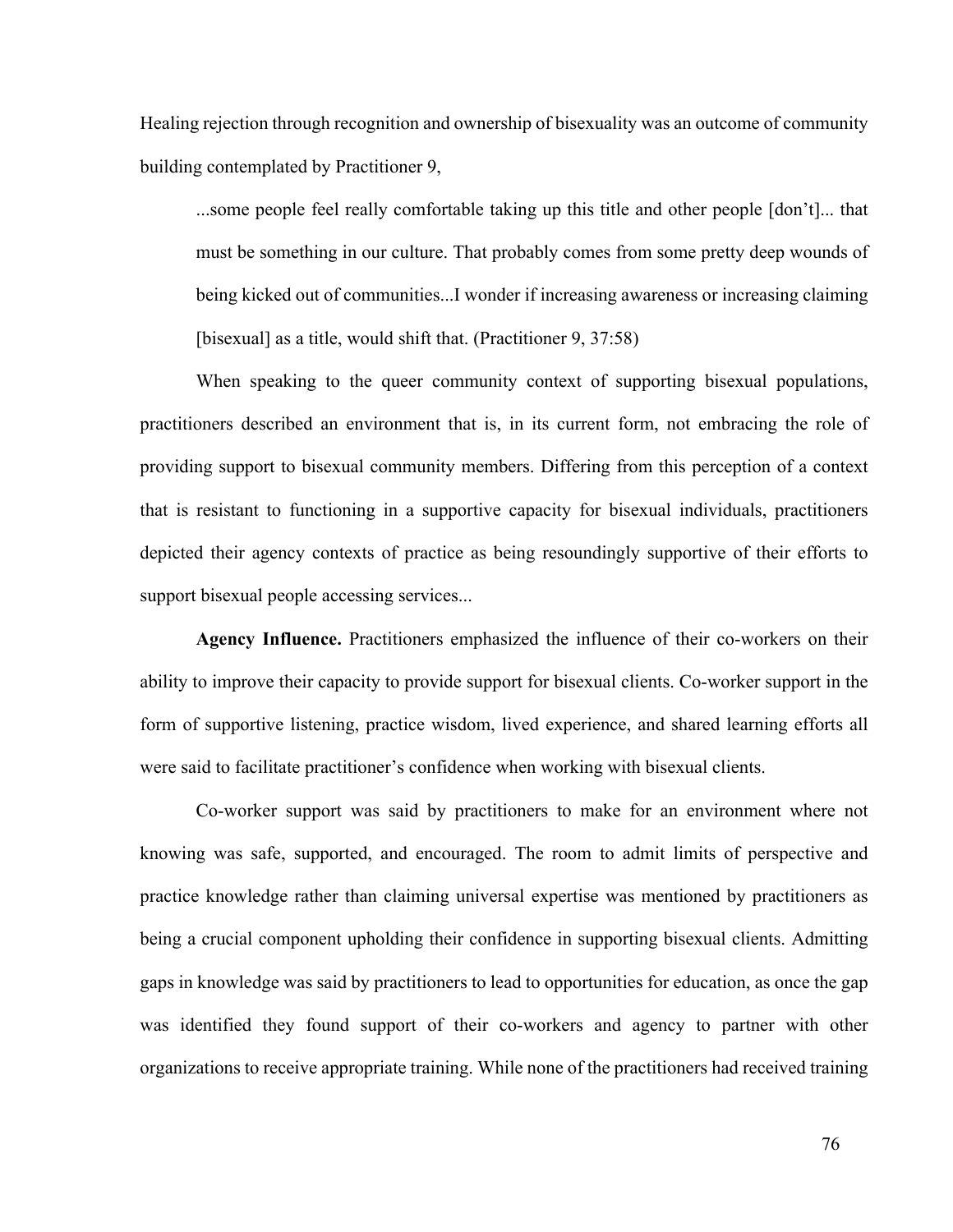wholly centred on bisexuality, some had received training on working with LGBTQ2S+ populations that they associated with supporting their work with bisexual clients. In addition to co-worker support, a general agency mindset towards feminist, queer, and anti-oppressive values were said by practitioners to increase their ability to support bisexual clients.

*Values.* Certain agency values and practices were said by practitioners to form a successful basis for serving bisexual clients. Most frequently mentioned was an agency-wide utilization of a feminist lens, but additional practices deemed valuable for strengthening agency effectiveness with bisexual and other marginalized populations were intersectionality, ARAO (Anti-Racist Anti-Oppression), and gender-based analysis. Agency values were said by practitioners to be developed through connections with larger associations, as well as community partners who provide training, sharing of resources, and other benefits.

*Partnerships.* Agency partnerships were a celebrated strength, with collaboration between sexual assault centres and queer agencies being the most relevant and commonly mentioned example. Individual efforts, such as having queer social media content and visible safe space indicators like rainbow flags, were bolstered by community initiatives to legitimize that the agency is upholding their safe space claims. Collaborative efforts to share in practice knowledge were said to occur through training, joint research and program development, committee/coalition membership, and event organization. An additional benefit to professional collaboration was the ability to provide informed, personable referrals and share in the efforts to address lengthy, diverse waitlists. All of these relationship-based efforts are said by practitioners to increase visibility in the community,

A really great thing about the service I work for is the amount of work that it's tried to do in fostering a community within our city like, there are a lot of great resources and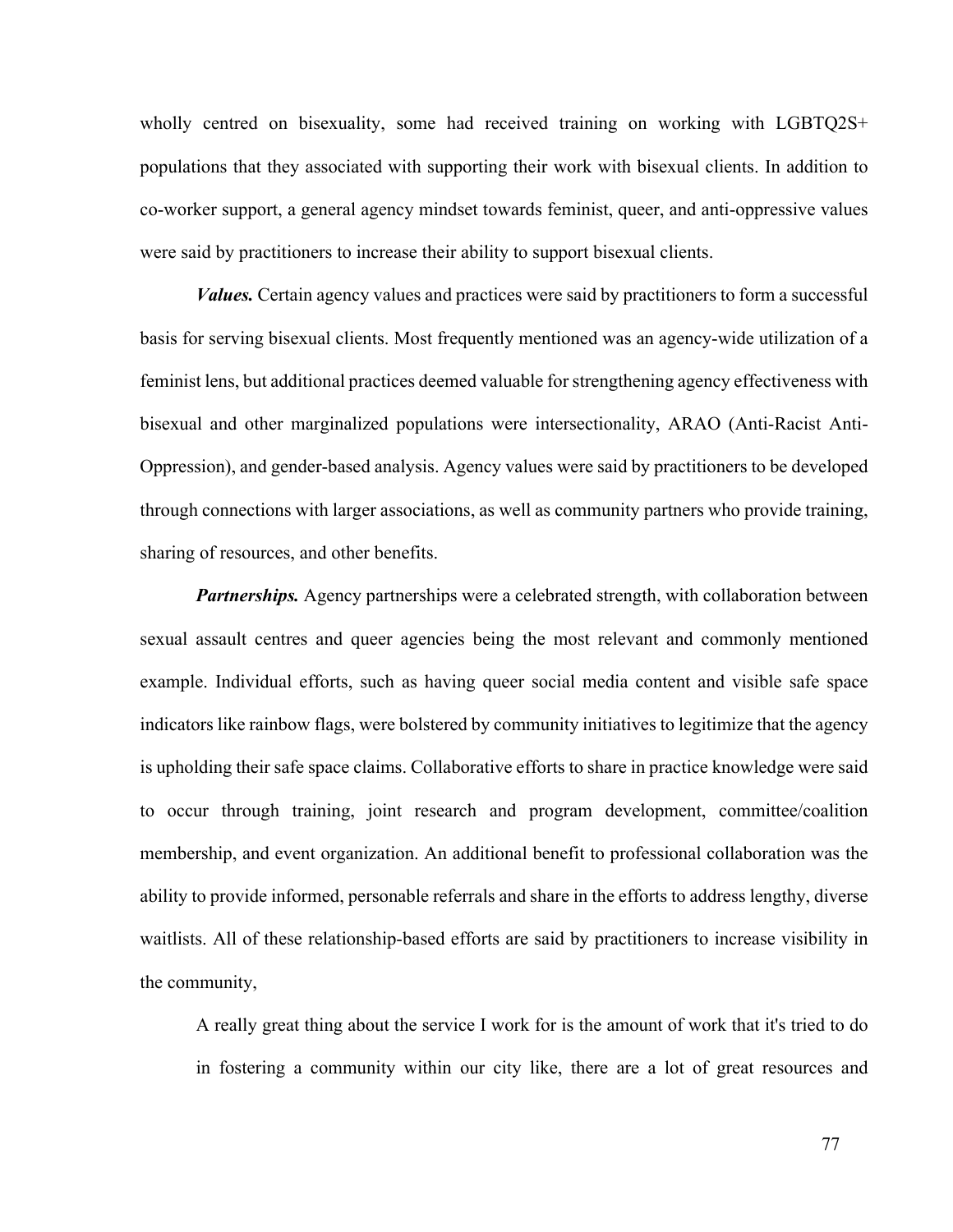community organizations, for trans people, for sex workers, for queer people. So, to have relationships with those directly means that like queer people who use those services, and also happen to be survivors, can be referred by a trusted person to our service. I think that's a great way to address barriers. And I think there's a lot of like, give and take. (Practitioner 8, 20:52)

Connecting with various communities under the umbrella of queerness was encouraged by one practitioner,

...practitioners and agencies should be...connect[ing] with communities, and not just seeing LGBTTIQQ plus communities as one single community and actually reaching out specifically...even when we're looking at bisexual, we're looking at bisexual communities plural...I think that there needs to be less looking at LGBTTIQQ plus communities as monolithic... (Practitioner 7, 22:33)

Furthermore, agencies as community builders and themselves making up a community of support was spoken of by another practitioner,

...it's just really quite remarkable how this community works together. And everybody sort of supports everybody else...when [a partner organization] comes in here and does a training with us, they don't charge us anything. When we go in there and we do a training for them we don't charge them...I think it takes a community to support an individual or multiple individuals, like you can't just be working in silos. And we can never presume that, and we should never presume that, any one agency has the capacity or the ability or the knowledge or the whatever, to just be the only support person to an individual...We come together to provide as much support to an individual as possible so that they have the support of the village, not just one little house. (Practitioner 5, 38:15)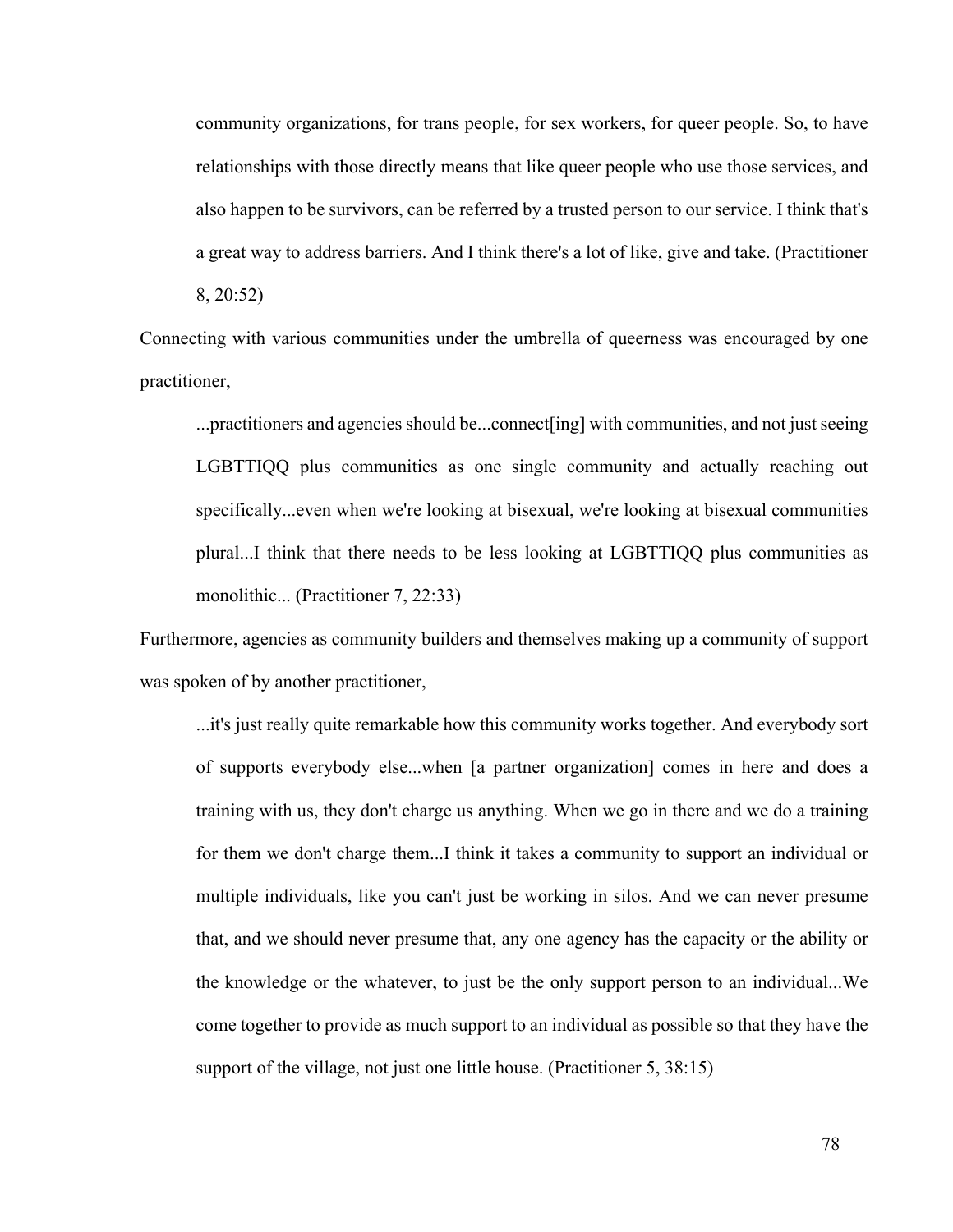Additional internal collaboration through an openness to discussing challenges, gaps in knowledge, and biases was seen as a key strength of agency dynamics. The ability to admit not knowing about a population, approach, term, or how to support someone and feeling supported to let down the guard of being educated experts was said by practitioners to create safety to learn and grow in ways that better serve populations accessing services.

...the knowledge that's being held by my co-workers and the compassion that all of them have. That makes it really supportive and I feel really comfortable discussing anything with them, including my low confidence in supporting bisexual clients." (Practitioner 1, 9:02) Having structured time to discuss complex topics was said to foster practitioner support and

growth,

We do about once a month. We have peer supervision here. So, the counselling team gets together, and we discuss any cases that we have had difficulty with or any clients that maybe we're not connecting with. And so that's a really great space for us to process through those things and challenge ourselves to ask like, you know, is there something for me coming up with making it difficult to work with this particular individual or, you know, if that comes up. (Practitioner 4, 5:50)

The facets of peer discussions that lead to growth were outlined by one practitioner,

...appreciation, acceptance, understanding, curiosity even, because there are some people who are a little bit less in the know, about, like, the terminology or certain things that have been kind of coming up within the media. So, we like to have an openness with us so that we can ask those questions and not feel stupid or not feel like oh, well, you should just know that because you're a social worker, right? No, things change all the time. (Practitioner 2, 14:59)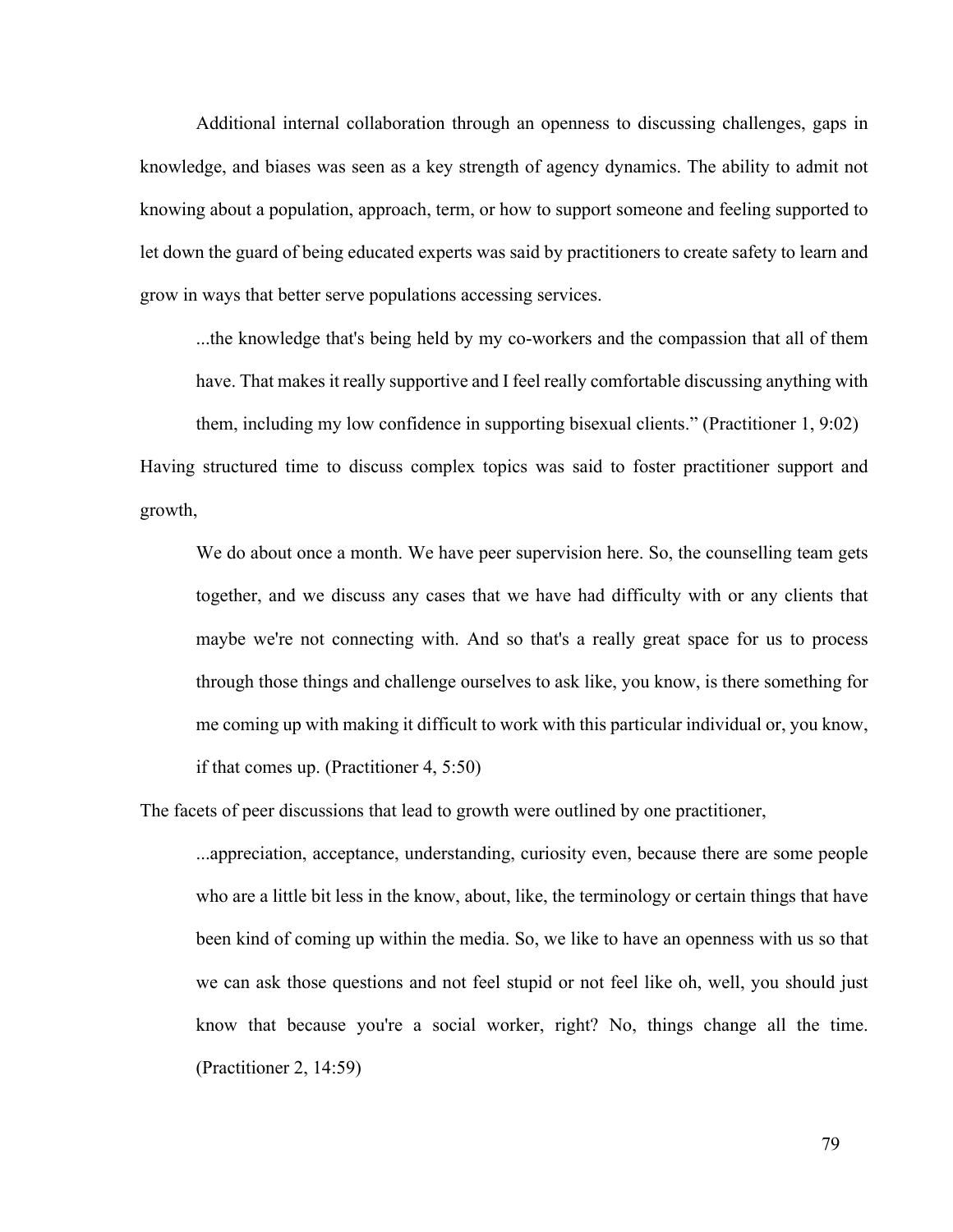Without proper support to unpack misunderstanding and learn from peers, practitioners feared the harm they would be doing to people accessing services,

...to not support us would be super detrimental, of course, to both ourselves and the clients. Because...then we're going to be sort of sitting here in a room with one another and potentially...doing more harm...by not having those understandings or by not perhaps being able to challenge ourselves and recognize our own judgment. Right. And really sort of exploring what those judgments are and where they come from. So absolutely, I think that, you know, the agency where one works, needs to be supportive of that… (Practitioner 5, 38:15)

Practitioner 3 spoke to the shift in their agency for the better as a result of implemented space for collaborative practitioner processing,

...we're not saying we have all the answers or the right answers or that we're doing anything...completely radical or...that's going to work for everyone all the time, but that there's room there to engage and practice in a way that I think is hopefully moving towards the spectrum of anti-oppressive and intersectional...where folks feel like they, even if they don't identify in such a way, they have an understanding of, a knowledge of, and comfort in talking about queerness and, you know, on all of its lovely gradations....I've noticed lots more conversations about people's identities and how that works in tandem with experiences and then translating that to the work of providing support. (Practitioner 3, 14:58)

These internal partnerships where workers within an agency get to connect, collaborate, and process what they know and need to know about their work was said by many practitioners to be key to their competency in supporting bisexual populations. Further to this additional support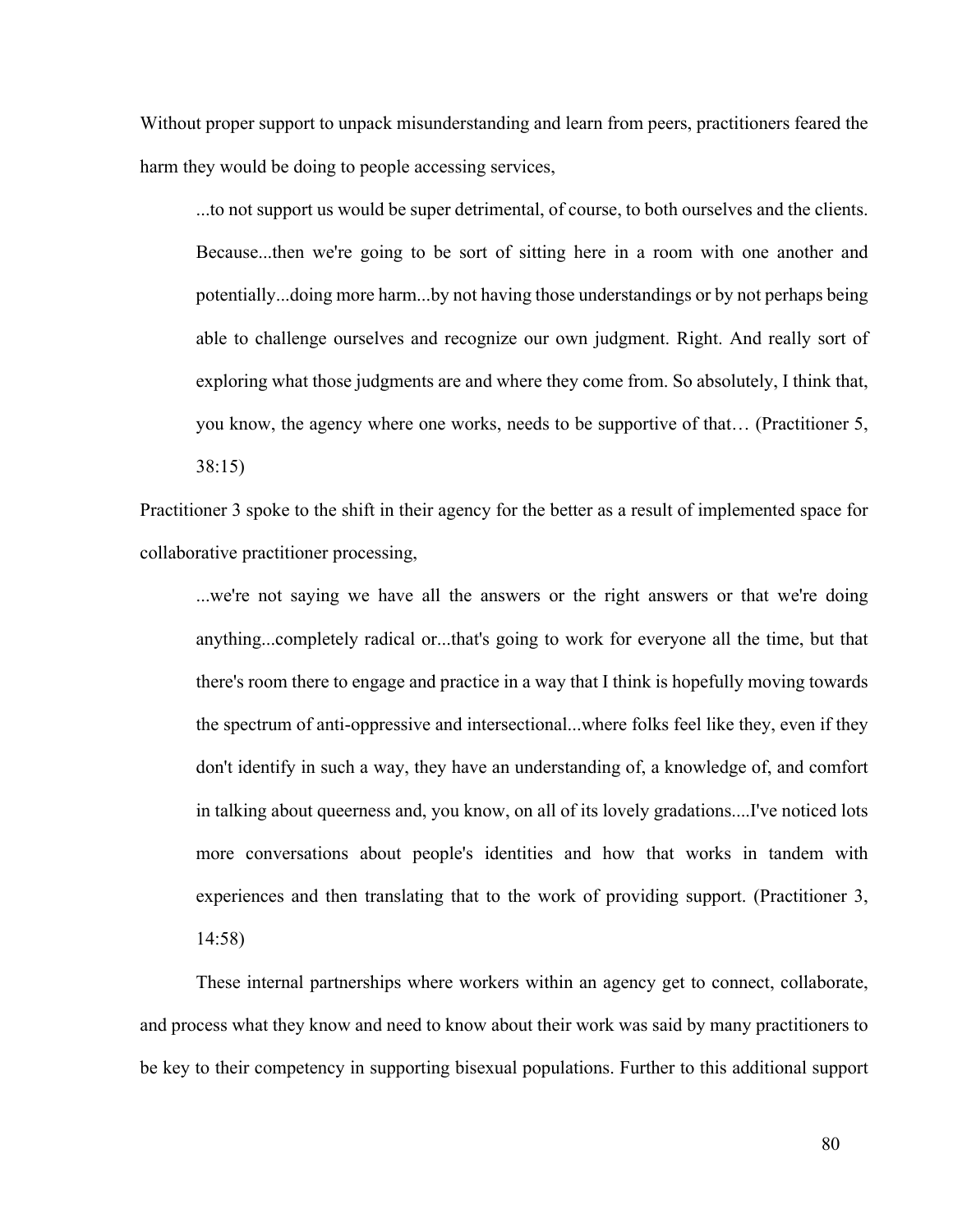for understanding bisexual populations, practitioners also discussed the ways that support and understanding of their own identities within the workplace provided safety to fully engage in practice.

**Support.** The environment of support to discuss gaps in knowledge is further benefited from being a space where staff feel they can come to the work as themselves. When staff are supported in being themselves in the workplace it is said by practitioners to create an accepting environment that is perceivable by the community and creates a visibly welcoming environment. For example, Practitioner 1 shared, "My work environment here at the [sexual assault centre] is incredibly supportive. And I know I could talk to any one of my co-workers and they could, and they would have some experience to be able to help me through it" (Practitioner 1, 7:16). Similarly, another participant described their supportive work environment,

...people who come here have a bit more of a sense that this is a safe place to be able to talk about those things. And so, I think it probably comes up quicker and with a little bit less shame......[staff] feel like they can express themselves, like they'll be accepted and sort of work in a climate... in a space where that's okay. (Practitioner 9, 20:50-23:05)

Having an open work culture where practitioners could disclose their bisexuality was seen as strengthening the capacity of non-bisexual practitioners to support bisexual people accessing services,

I want to say first and foremost, support from colleagues that I work with who identify as bisexual. So being a I think that's a huge factor and just being able to kind of consult with them. Reach out to them. If I have any questions about any of my clients that I'm working with I think that really helps having a few of those people on my team. And just in terms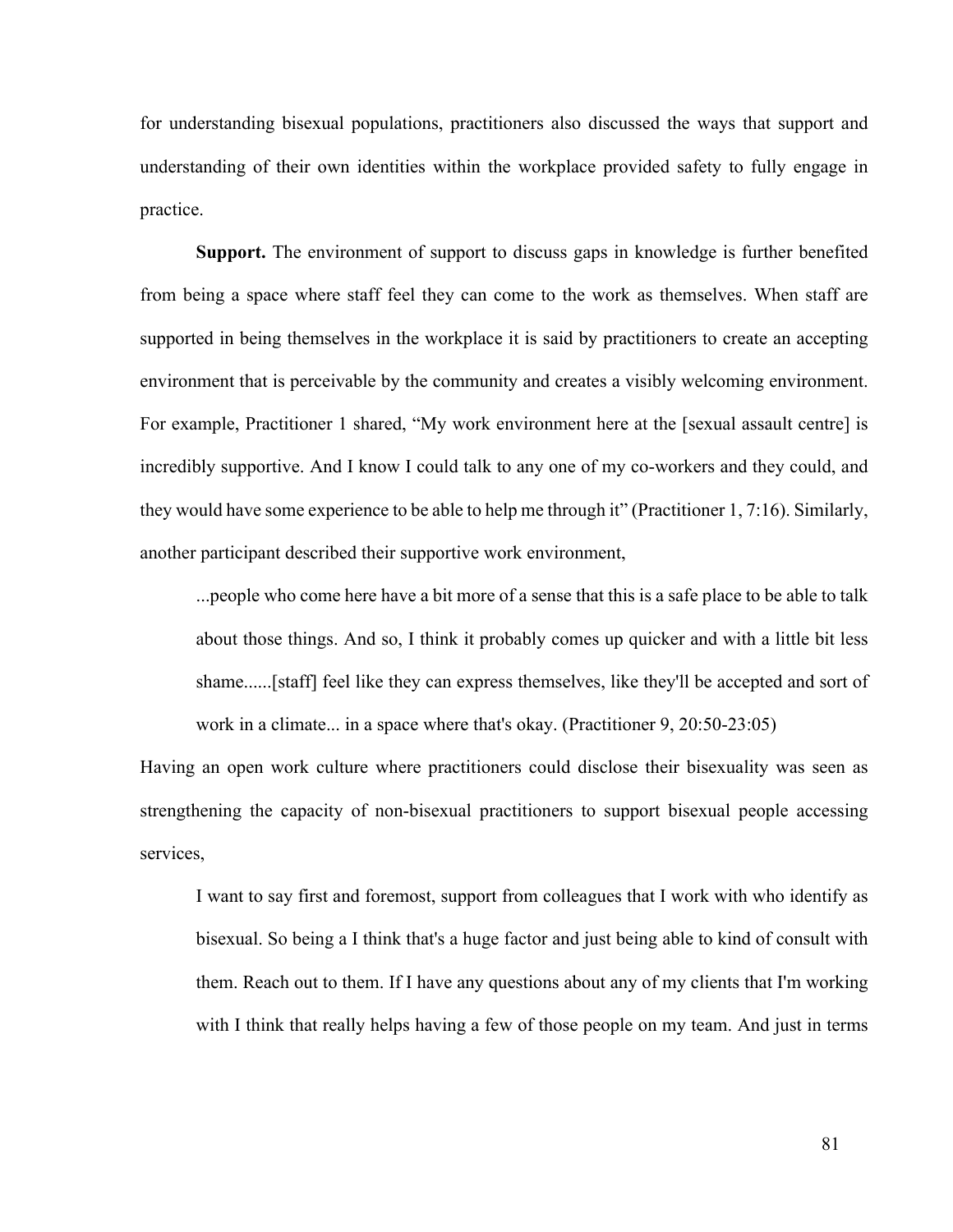of navigating and making sure that I'm not missing anything important. (Practitioner 6, 5:40)

Despite all of the support practitioners express having within their agencies, there are still challenges practitioners face in supporting bisexual individuals who access services. The challenges practitioners contend with in supporting bisexual individuals are largely contained within the barriers bisexual populations face when seeking support.

#### *Barriers*

While the topic of barriers is broad, practitioners were able to specify specific types of barriers that they recognized as impacting bisexual individuals who access sexual violence support services.

**Lack of Belonging.** Practitioners considered the barriers of struggling to find a safe space as partially stemming from more widespread feelings of alienation from the community.

I do hold in my head something that I've heard from a lot of my a lot of bisexual clients, not only here but also...at the pride centre that included a lot of trauma there was this holding in the space a feeling like they're not fitting in which can particularly with trauma work, go into you know, our gut is I don't belong. I see this also with my non-binary clients. I see that piece of...I don't fit in anywhere. (Practitioner 7, 7:19)

The ways that a lack of belonging becomes internalized were discussed,

...when you're not used to talking about your queerness because you're taught that it's wrong in 'mainstream' society but also in queer community--because you're not 'actually' queer or 'not queer enough'--that might mean that you haven't even really formulated your own understanding or language around your queer identity. (Practitioner 3, 20:36)

82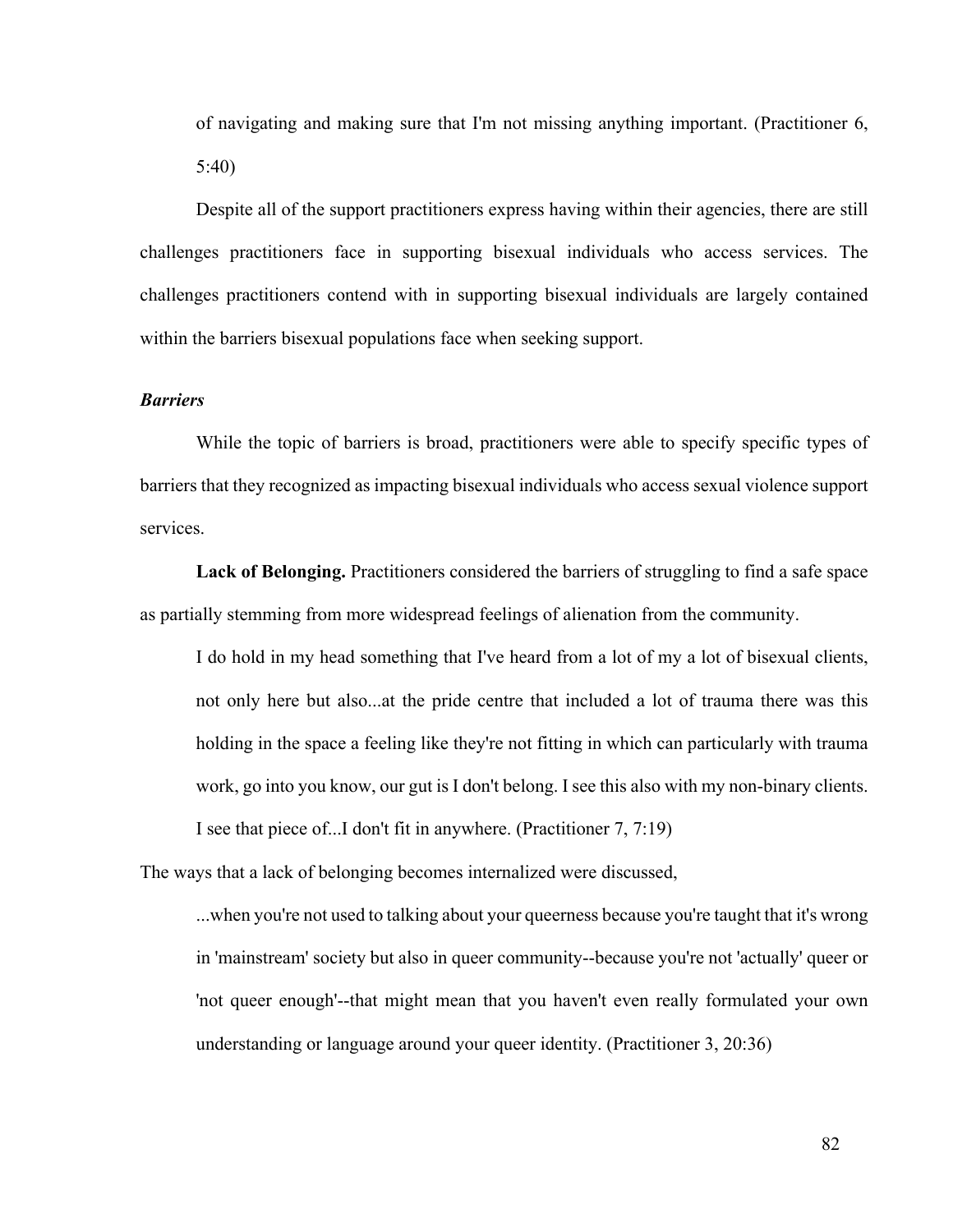Without a sense of belonging, the act of disclosing a bisexual sexual orientation becomes one of isolation rather than joining a community. Lack of belonging can be seen as contributing to fears that disclosing sexual violence could "out" sexual orientation and result in less support for bisexual people.

**Disclosure Barriers.** In order to provide support, information, and referrals relevant for bisexual individuals, practitioners are assisted by awareness of the sexual orientation of the person they are supporting. This creates a challenge in that beyond requiring an acknowledgement of a sexual violence experience, an additional disclosure of sexual orientation would need to be made by the person seeking services. One practitioner identified a barrier to bisexual individuals disclosing the gender of the person who harmed them or their partners, "...if you can't even use pronouns because you're concerned [about disclosing your sexuality] then you're maybe not actually able to ask the questions that you want answers to and really understand and unpack that experience" (Practitioner 3, 20:36). Another practitioner spoke of the motivation to withhold a disclosure to shield the community from harmful stigmas and to avoid community rejection:

There's also a lot of like, stigmas about people being perverted if they're gay or bisexual. So, if you feel like coming forward is gonna bolster those then also, like your community might kind of turn its back on you or you'll feel like you're betraying them. I think those are sort of social barriers. (Practitioner 8, 25:20)

Disclosures of sexual violence as potentially outing an individual's sexual orientation was another suspected reason why despite high rates of sexual violence, practitioners were not aware of serving such disproportionate numbers of bisexual people accessing services. One practitioner stated, "...lots of maybe like self-censorship, really testing the waters in different ways. That again,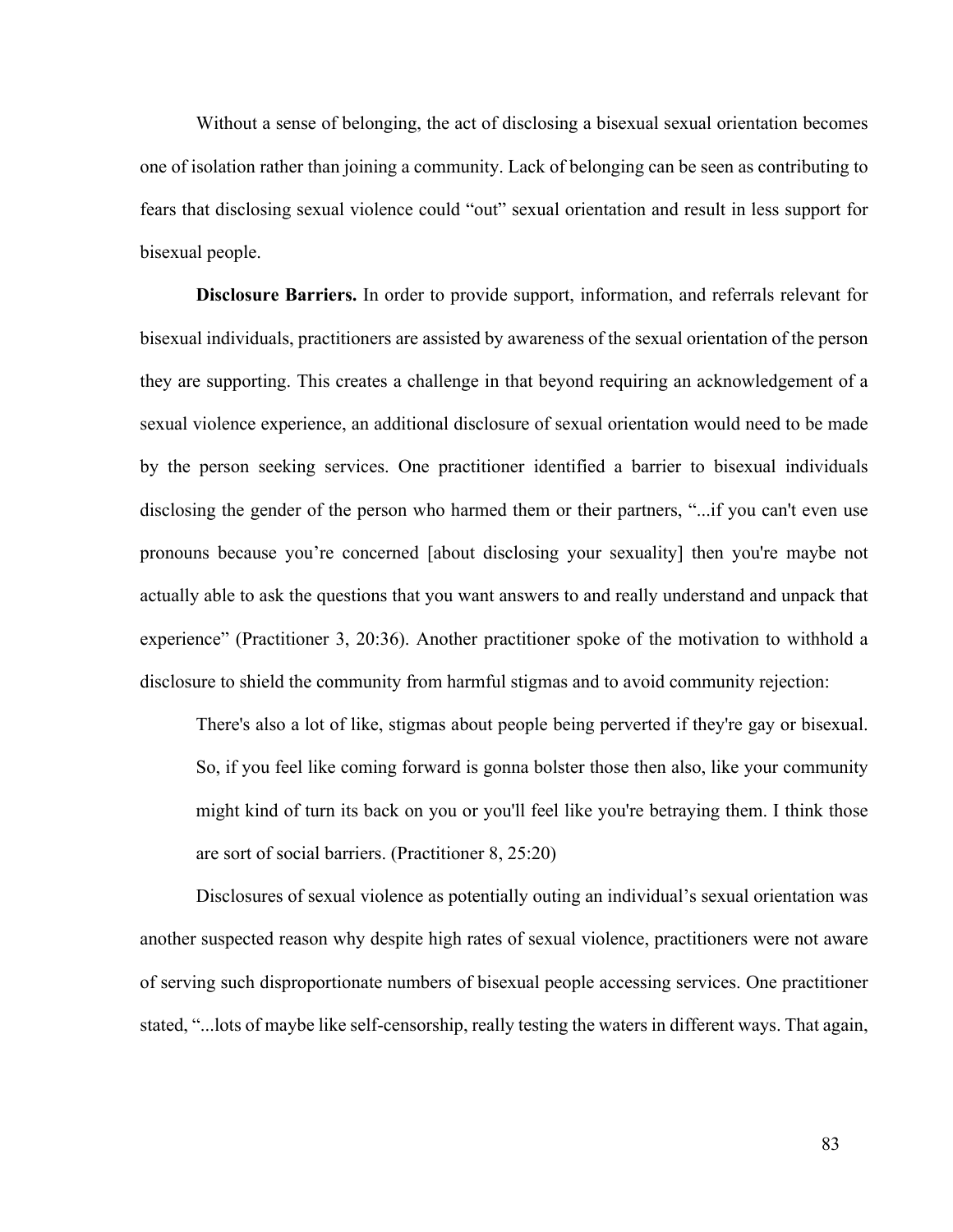might result in something not having the fullest conversation that they would hope to. Because that just feels too. Too difficult. Too risky" (Practitioner 3, 20:36). Another practitioner elaborated,

...having to explain yourself more and I can see the...stories being told more and using them, like, with uncomfortable language being pressed upon them, you know, language like husbands and, and boyfriends, I can see that being a big, big barrier and also having to like, identify themselves [as bisexual] when they [access services]...there might be that terror of like outing themselves where they didn't want to in this small town. (Practitioner

1, 14:47)

Fear of being outed as bisexual was presumed by practitioners to be connected to experiences of stigma towards bisexuality, including internalized biphobia and biphobia projected by formal and informal supports.

**Stigma.** Stigma towards bisexuality was observed to be present in the experiences of bisexual individuals receiving sexual violence supports prior to connecting with our practitioner practitioners. The shared accounts of invalidation, disbelief, refusal of service, and responsibilization of the harmed individual were present in informal and formal encounters with friends, family, and practitioners. Practitioners were aware of the pervasiveness of certain stigmas,

I absolutely believe that a lot of those myths that we should have moved along are still [present, such as] it's a phase, pick a team, like they're still there. And, and that you're not bisexual if you are in an, you know, in a so-called heterosexual relationship that you somehow lose your sexual orientation. And so, I do think those stigmas do exist particularly with families. (Practitioner 7, 16:10)

Additional stigmas practitioners had observed included,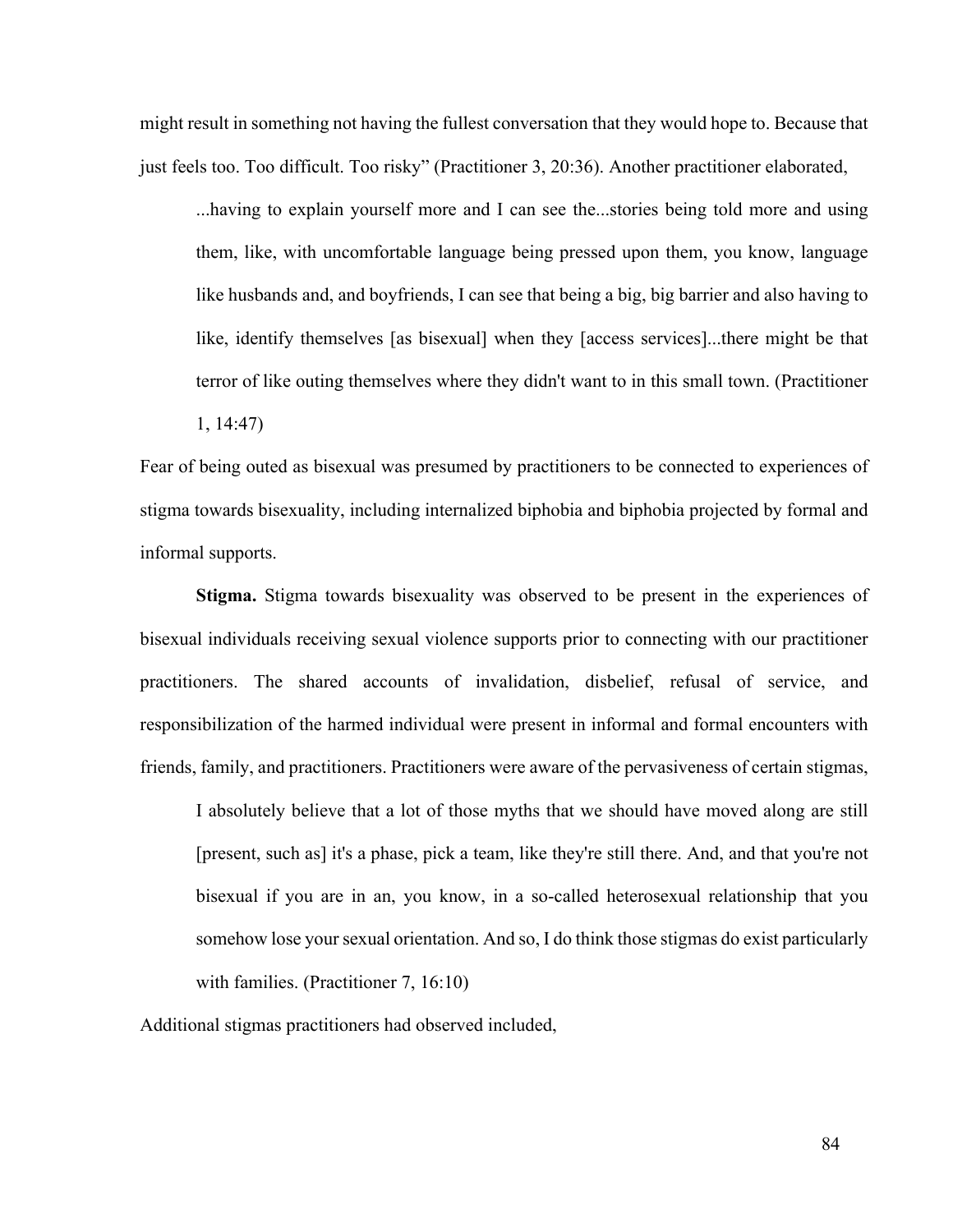There's stigma that that bisexual people are more sexualized, that bisexual people will have sex with anyone. Which is horrible. Yeah, I think, I think mostly just that stigmatization around you know that they, people who identify as bisexual, engage more in in risky sexual behavior. Those are kind of some stigmas that I, unfortunately hear that, again, drug use is another one another stigma that people who identify as bisexual use more drugs and therefore are at higher risk for, that's why they're at high risk for sexual violence. So, yeah, really heart wrenching, untrue beliefs around that. (Practitioner 6, 22:22)

Promiscuity was one stigma that a practitioner deconstructed to reveal how stigmas impact sexual violence experiences and support access for bisexual people,

I think that bisexuals are very stereotyped to be promiscuous. And promiscuity is a big thing that sort of gets in the way of people using services. Because you begin to internalize a lot of messages about deserving what's happened to you or if not deserving, like asking for it in some way. Whether it's because of your lifestyle or the way you dress, and I think that being bisexual often marks people right off the bat as being like, as yeah as being promiscuous. Um, I think that people who fear that their sex life is going to be judged are especially wary of services, especially certain ones that have strong feminist mandates because a lot of feminist services are very, like, anti sex worker, like that kind of thing, where they communicate a lot of those same messages about promiscuity. Yeah, I definitely think that's one of the hugest barriers when it just comes to intake. (Practitioner 8, 18:43)

These stigmas bisexual populations experience are seen by practitioners as carrying over into encounters with agencies and service providers. Practitioners viewed anticipated stigma from professionals as being a barrier to bisexual individuals seeking formal supports.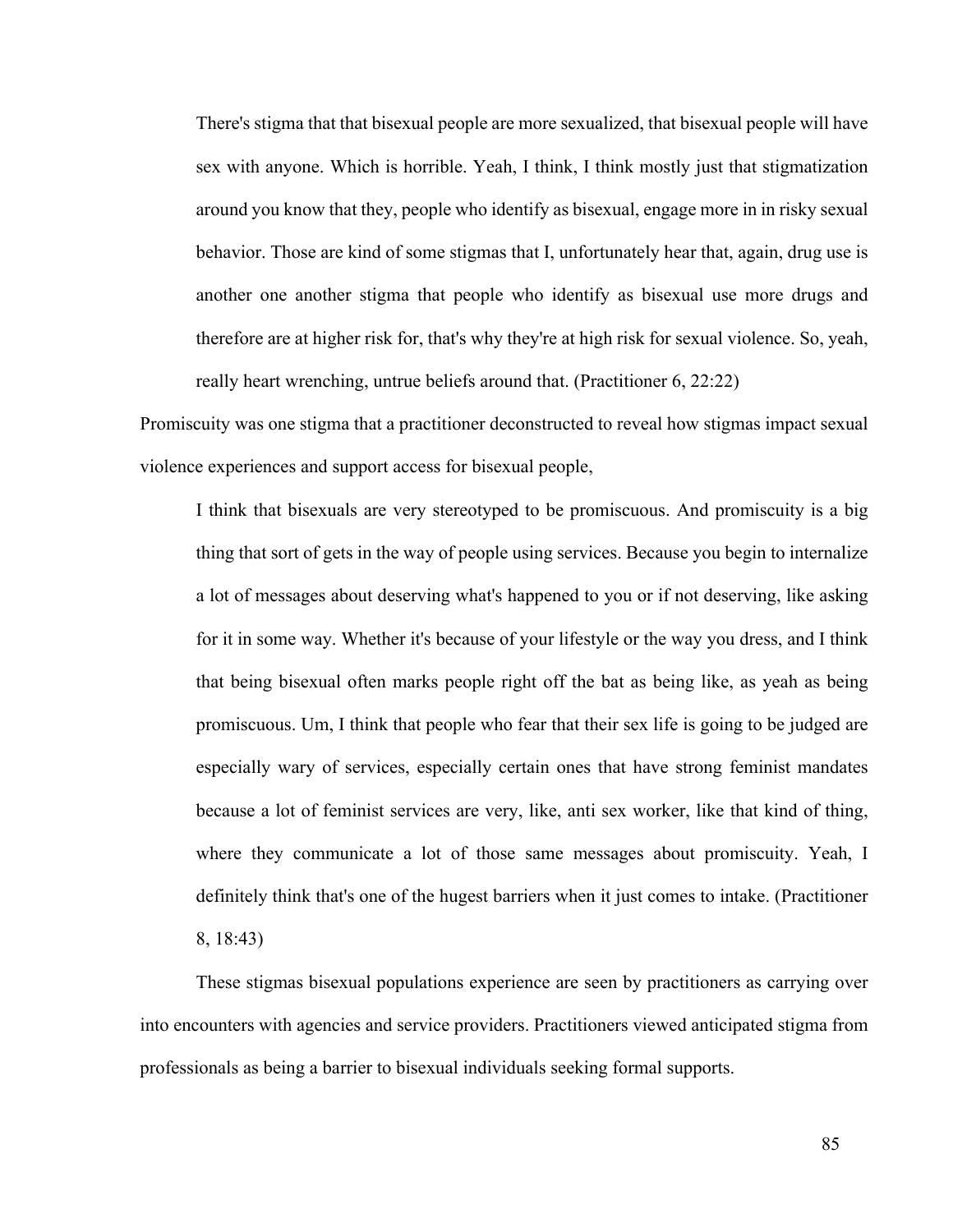**Safety Uncertainty.** The inability to assess whether a service or practitioner would be safe to receive services from as a bisexual person was mentioned by practitioners as a key barrier to formal support access, "I would say like...the barrier of the unknown, right, just walking into a sexual assault center that doesn't necessarily overtly identify as being like queer friendly" (Practitioner 4, 16:37). Other practitioners shared this insight, "...not knowing if services are queer inclusive or that your practitioner will know how to hold that space for you to go into all the different aspects of your sexual orientation how that connects to the violence experienced" (Practitioner 3, 20:36). A similar thought was provided by Practitioner 5,

I think really the biggest barrier is just feeling comfortable and being able to disclose that and not knowing if it's okay if you do or you don't...I think would then potentially stop people from seeking help. Because they're, they're fearful of what the response or the reaction might be. (Practitioner 5, 33:39)

One practitioner spoke of their bisexual clients' experiences,

...from what my clients have told me, I would say the main barrier that I've heard from them is finding a safe place... I think due to some of those myths that I've talked about, and stigma around who perpetrates violence...coming across psychologists, therapists or social workers who don't practice from a feminist lens…[or] use queer theory in their work...they just kind of have been dismissed by other professionals...when there's professionals that don't kind of have that language or understanding of...those clients' experiences and how...according to stats that there is higher risk for individuals who experienced sexual violence, who identify as bisexual. (Practitioner 6, 17:07)

Practitioners consistently point to this barrier of not knowing whether services would be receptive to working with bisexual populations or whether experiences of sexual violence would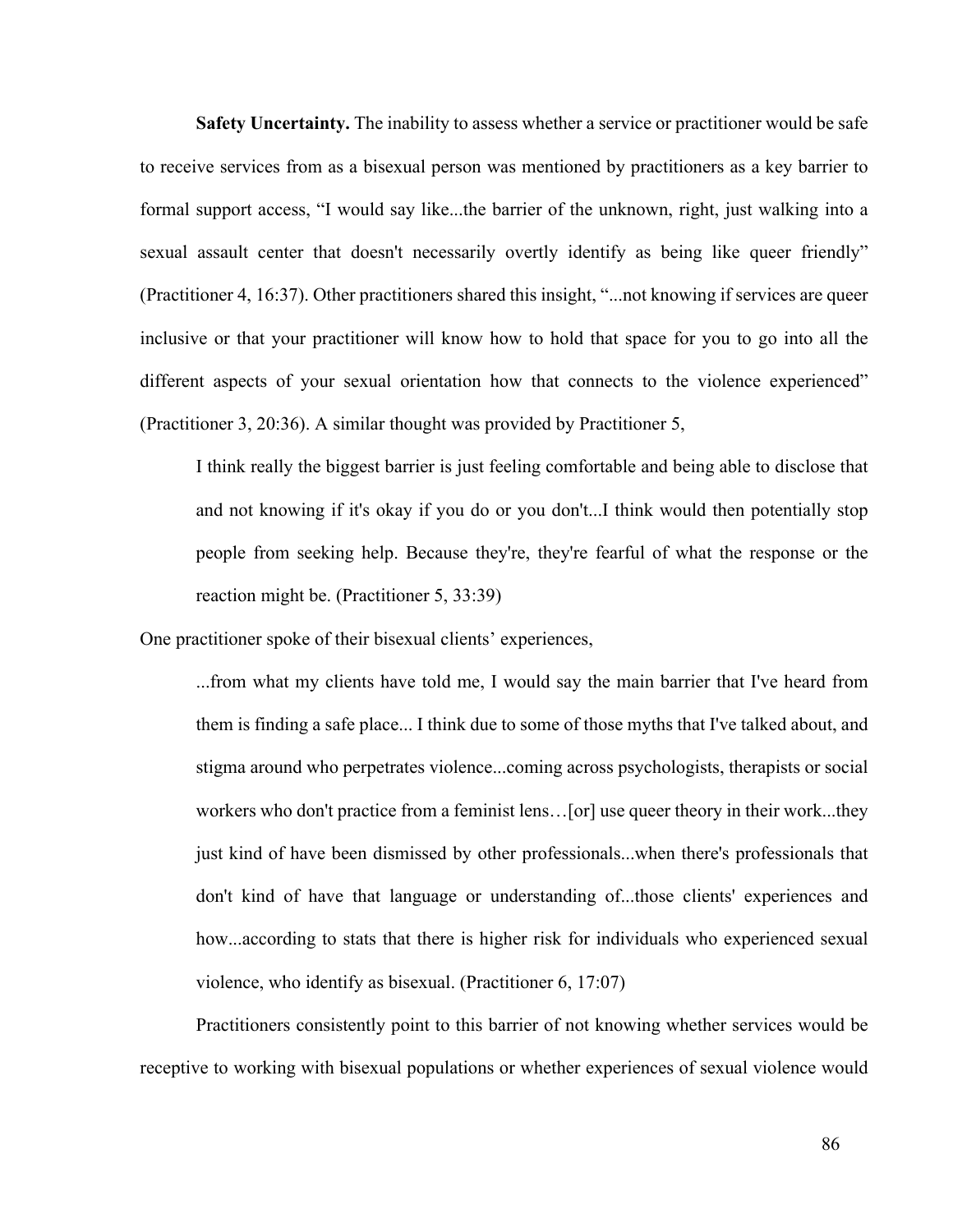be recognized by practitioners as violence due to the context of a queer sexual and relationship dynamics. Further compounding safety uncertainty, practitioners recognized that bisexual individuals themselves sometimes struggled to recognize their experiences of sexual violence due to what practitioners identified as a lack of understanding around how consent applies to queer sexual encounters.

**Gaps in Consent Knowledge.** Practitioners identified some shared impacts between bisexual populations and the queer community in a larger sense. Practitioners acknowledged the ways that sexual violence in queer communities is fraught with misunderstandings and lack of representation in consent education, "I think a big barrier is sometimes people feeling like their assault wasn't assault. And I think in the queer community, a lot of people don't really know what counts" (Practitioner 8, 25:20). Practitioner 1 spoke about the role of gender dynamics on recognition of sexual violence,

...when people are coming to talk about their assault maybe people not recognizing if it is like you know, say it's like woman on woman assault they might not recognize that and they might not think to call [sexual assault services] or even male on male like I feel like that might not be something that would that the people would automatically be like, yep, we will call [sexual assault resources]. It's a very traditional type town...and thinking that assaults are perpetrated by males on women and that's the only kind of the relationship that exists [is common here]. (Practitioner 1, 14:47)

Practitioner 6 shared similar thoughts on the impact of gender and/or sex dynamics,

...myths around what consists of sexual violence so in terms of what consent looks like in terms of certain sexual acts and behaviours. You know, I've had clients say to me...because their partner was a female and they were doing whatever, whatever, that that doesn't count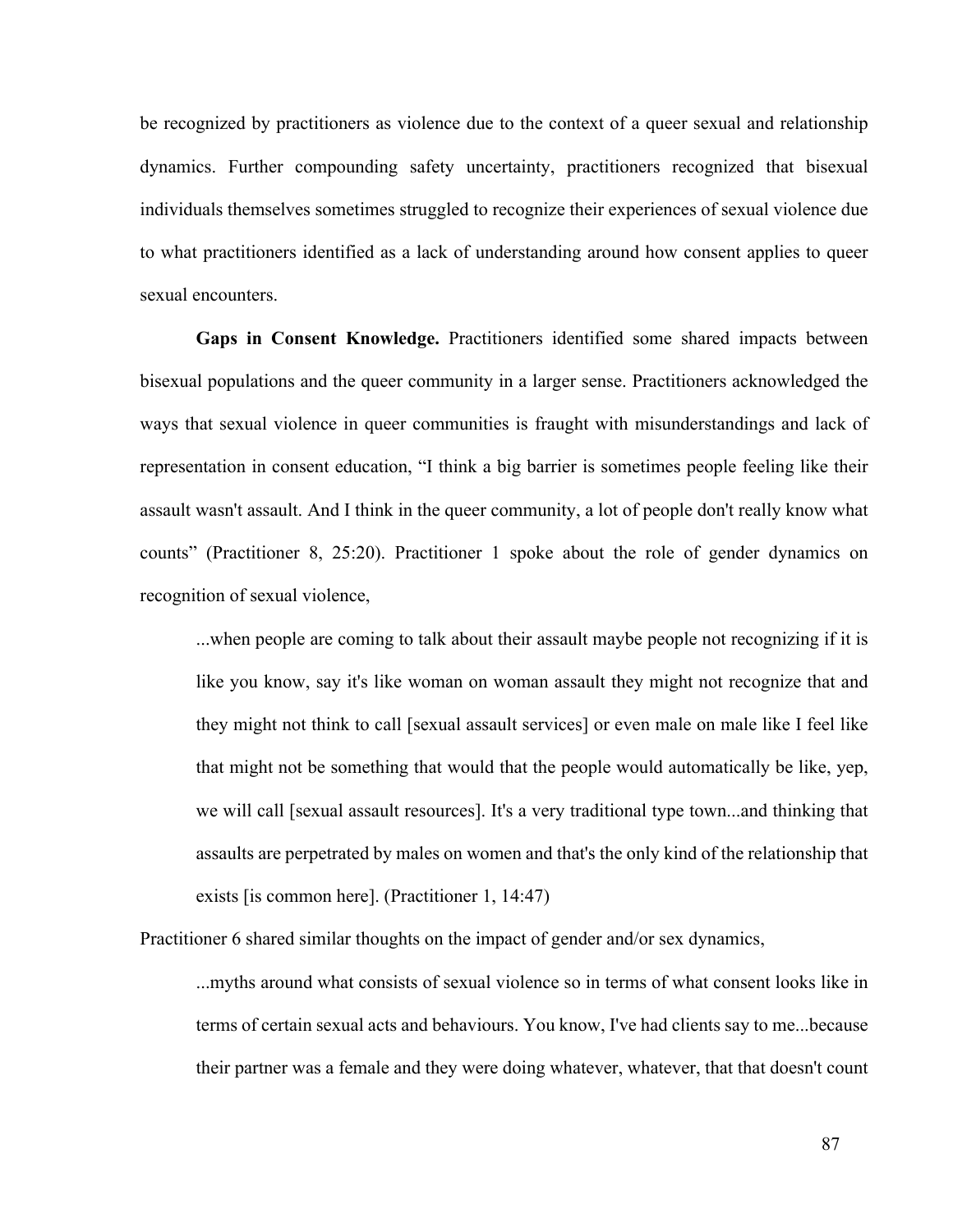as sexual violence so really education around...what basic consent is and boundaries and...really holding space for...understanding for the individual what limits and boundaries that they have set... (Practitioner 6, 19:18)

Practitioner 9 added how a lack of clear consent understanding creates fear when navigating sexual encounters,

...a lot of shame, and there's a lot of fear around being perceived as a perpetrator and how to initiate interactions and wanting to be really respectful because you know what it's like to have your boundaries violated...I think it's really hard for some people, especially early on, to distinguish what you're supposed to do and what they actually want, especially when there has been sexualized violence experiences. (Practitioner 9, 19:47-35:49)

Practitioners recognized the differing consent knowledge between heterosexual people they had worked with and bisexual people they had worked with. Along with the previously mentioned barriers, practitioners had recommendations for addressing this gap in consent knowledge. The following section outlines recommendations practitioners put forward as efforts to address the barriers they have observed bisexual people seeking services facing.

### **Recommendations**

With each of the previously identified barriers, practitioners offered ways to adapt practice to address these barriers directly and make space for people seeking support to navigate services with these barriers in mind.

#### *Language*

Intentionality of language was a key practice recommendation when working with bisexual populations accessing services. Particularly, many practitioners emphasized their use of neutral terminology when inquiring about and discussing relationships, gender identity, and experiences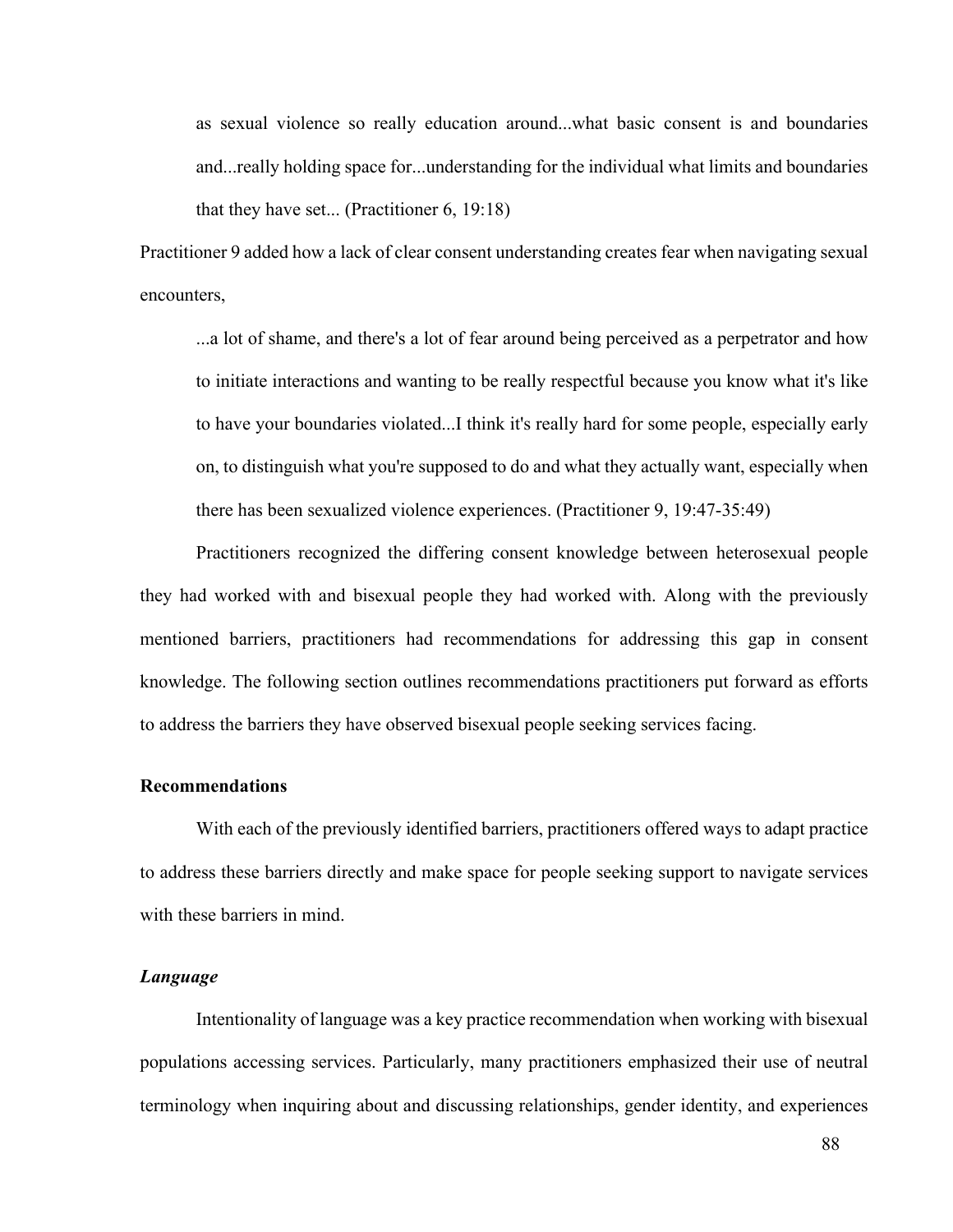of sexual violence. Practitioners' rationale for being attentive to language was that gender-neutral language can be a way to limit retraumatization and to avoid causing harm by misgendering and misrepresenting experiences. Interviewed practitioners discussed how they are mindful of language such as, "...being careful with pronouns...not automatically making assumptions when someone talks about a partner or somebody talks about their sexual interests, or relationships" (Practitioner 9, 13:12). Similarly, pronouns were a focus for Practitioner 2,

I know that I am even more careful about using certain terminology especially if somebody is identifying as bisexual, or uses a particular pronoun, or some other identifying factor. Like with talking about their partner...I try to use more neutral language until I know [their pronouns]. (Practitioner 2, 10:07)

Relationship dynamic labels were also something practitioners encouraged mindfulness around, ...being aware of my own language like not saying husband or boyfriend and just saying partner or asking folks how they want to be identified and just trying to explore people's experiences, and their own words instead of me using my own language to explore it for them. (Practitioner 1, 12:29)

Additionally, practitioners encouraged awareness of the nuance within bisexuality and associated terminology,

...being conscious…[that] there are other like sub groups of bisexual...folks who wouldn't identify as bisexual or queer necessarily, but have sexual relationships with people with the same gender expression and so...not mapping that label on, again, not being prescriptive and so letting, letting folks just tell me what bisexual means to them...checking in on what words feel good for them or explaining like I use the word queer, that's how I understand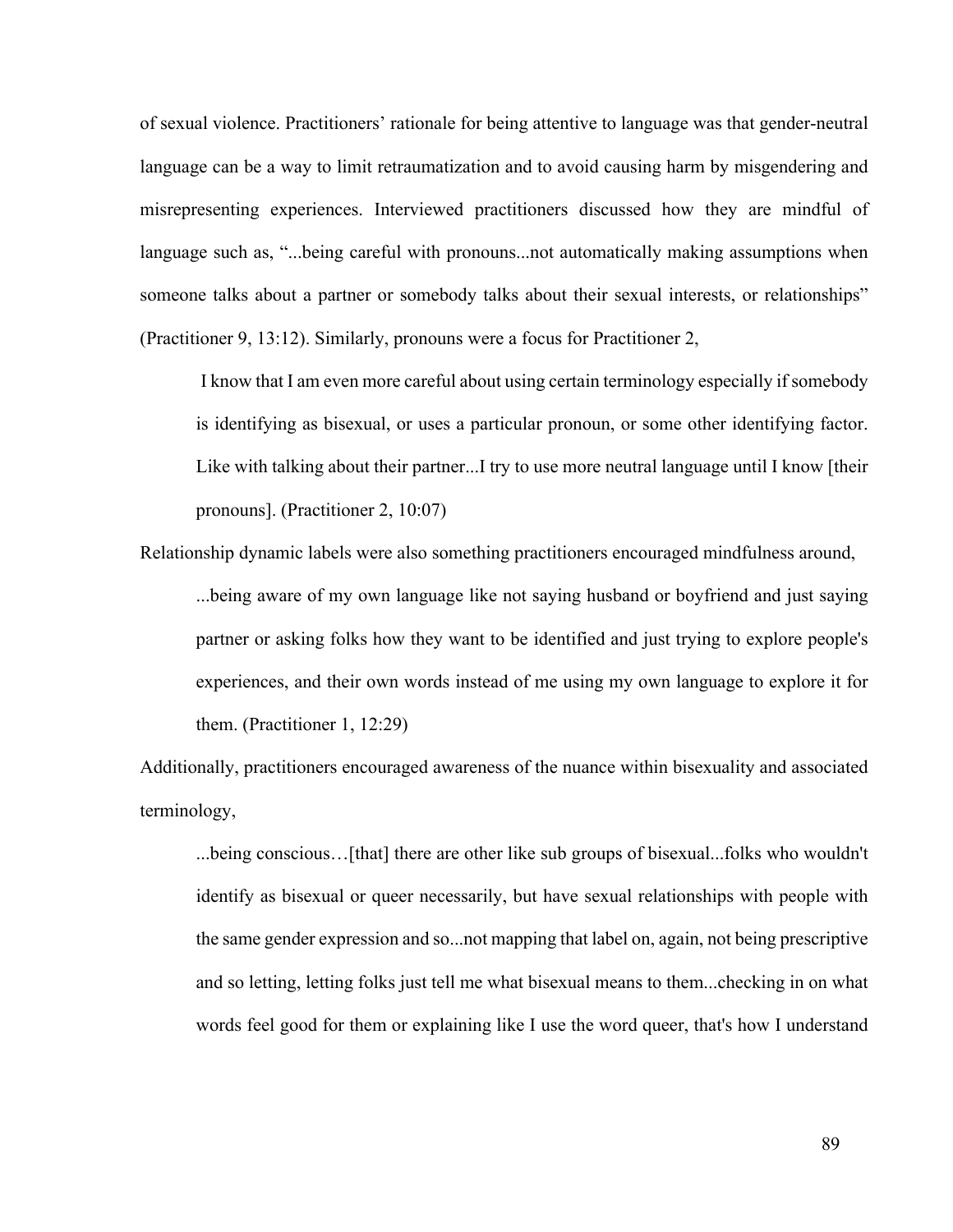the community and if that doesn't feel comfortable for you let me know... (Practitioner 3, 9:55)

Further practice recommendations regarding language as offered by practitioners included an emphasis on replicating language,

I always use the client's words. So, I have bisexual clients who use words like spouses or partners, and I have bisexual clients that say wife or husband, I'm going to use those words because those words are chosen probably out of comfort... (Practitioner 7, 14:23)

One practitioner discussed how they have noticed an evolution of language where bisexual isn't a preferred term by as many younger individuals as older individuals. Language shifts could be understood as internalized biphobia in how individuals define and resist the label of bisexual based on pervasive stigmas about bisexuality. Evolving language also indicates how personal identifiers can signal awareness of social issues and an explicit effort to express inclusivity/solidarity with people who are trans. Based on practitioner recommendations, the role of biphobia in how someone chooses to define their sexuality may be a worthwhile area of exploration in session if rejecting the term bisexual impacts the individual's ability to navigate self-blame, stigma, and/or community. However, generally practitioners emphasized that the terminology someone chooses should be honoured rather than pathologized. As previously discussed, population identity is a key area of complexity for bisexual populations and a focus of significant exploration within each interview. In the next section practitioners discuss how they hold space for the complexity of identity and support the disclosure of sexual orientation within sessions.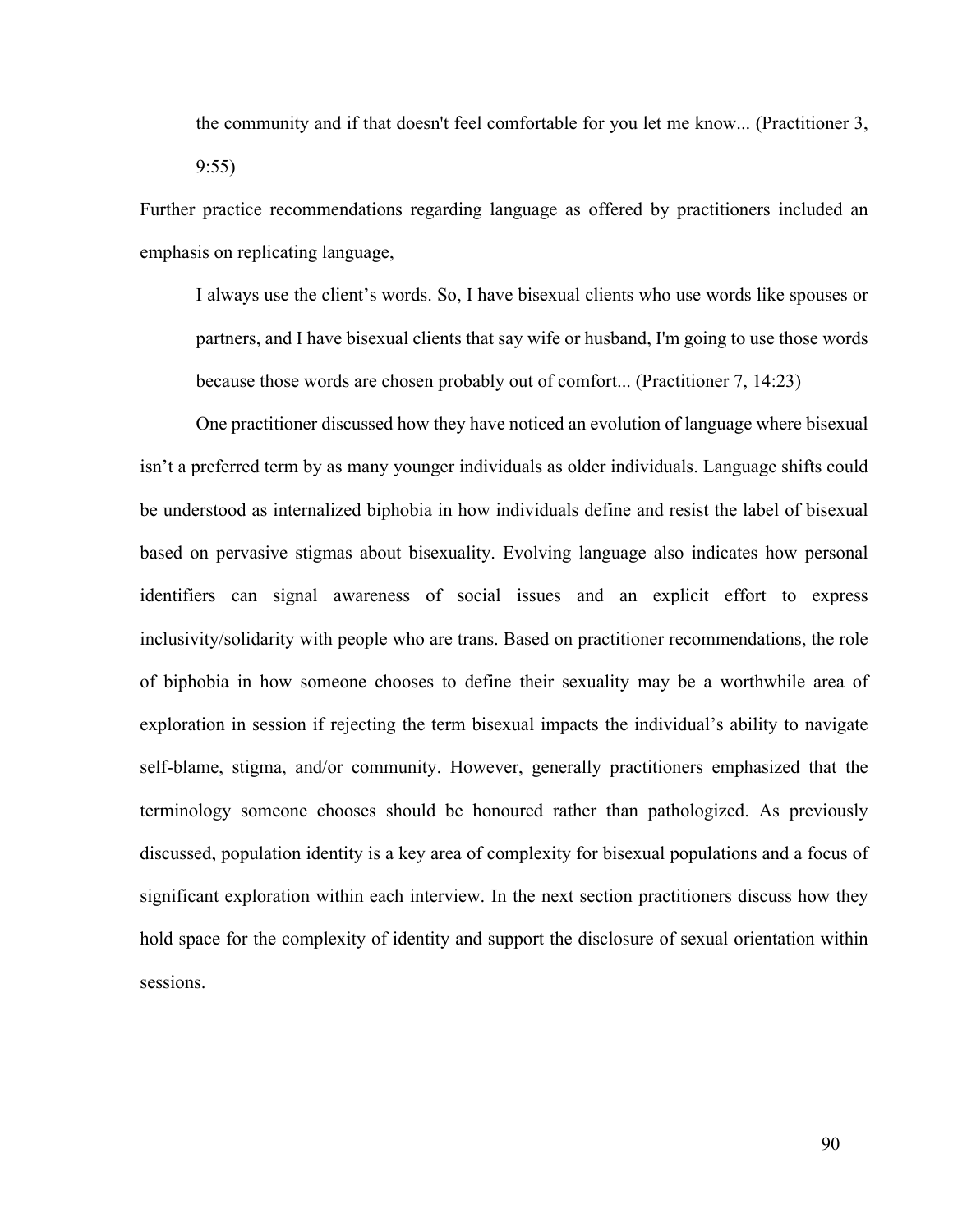## *Supporting Disclosure*

Some ways to address the sexual orientation disclosure barrier provided by practitioners was to have resources for bisexual populations available online and to have discreetly obtainable brochures or handouts in office. It was clear from the recommendations that, as practitioners, it is important to not make sexual orientation disclosure a requirement to support access, instead having many avenues for support seekers to find relevant information,

...there are multiplicity of ways to be Queer. And I don't get to determine that for someone and if they share that part of their identity with me, I think that's special and I value that. And so, I want to create openings to talk about how that connects to their experience as much as possible...in particular with bisexual clients, like validating that I understand them as being queer if that's how they identify. (Practitioner 3, 9:55)

Circling back to terminology, one practitioner re-emphasized the importance of mindful pronoun use, and avoiding assumptions through language,

...using non gendered language when asking about relationships, history of relationships, having things in my office...that identify...this is a place where we can talk about that. Not making assumptions,...asking about pronouns, that kind of stuff. So just having a general curiosity where people can share, can indicate that...I might be someone who it would be okay to talk about that if that was something. (Practitioner 7, 6:32)

One practitioner described the importance of how a disclosure is received and what disclosure sometimes looks like,

They tell me that they have crushes on someone of the same gender or have dated people of the same gender or they are curious about it or they have shame around because [they were] sexually abused...and I just accept and welcome that conversation. I get curious about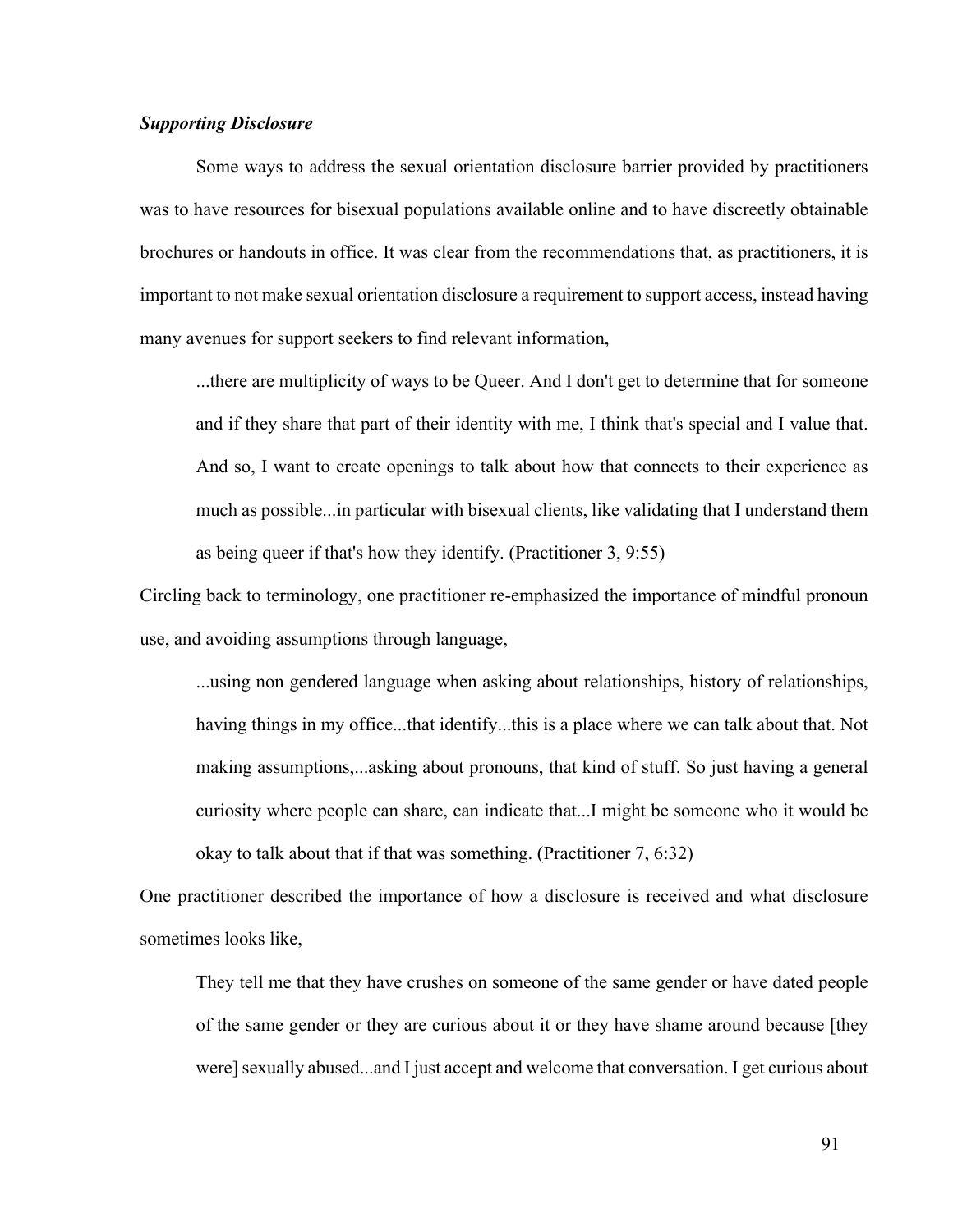it or I would celebrate. Because I think is important to celebrate any expression of healthy sexuality in the context of sexual abuse or not. I think it's like the fundamental, like a fundamental aspect of adulting. There's probably a ton of people that I talk to that never ask questions about their bisexuality and just deal with whatever current partner or current desire that they come in with...focusing on the present and maintain an open curiosity for what could be. (Practitioner 9, 34:18)

The integration of sexual orientation inquiry during the intake process was outlined by another practitioner,

Well, it's actually one of the questions that we have on our intake form...one of the ways that we try to explain it is that in order to be the best support to them, in order to best understand what they're struggling with, and where those struggles come from and how that plays out in their lives, we ask these questions, for example, about things like sexuality, not because we're nosy, not because we're just simply curious, but because these are the kinds of things that will inform us in terms of moving forward and being the best support to them that we can be. So, we just ask. We just ask it. How do you identify? (Practitioner 5, 20:37)

In this section practitioners identified ways they receive disclosure of bisexuality but emphasized that disclosure isn't something they actively pursue from clients. Practitioners furthered their recommendation to not become focused on obtaining disclosures with an exploration of how relevant those cultural components are to a bisexual person's experience of sexual violence. The next section elaborates on the importance of considering how relevant bisexuality is to each individual's experience of sexual violence.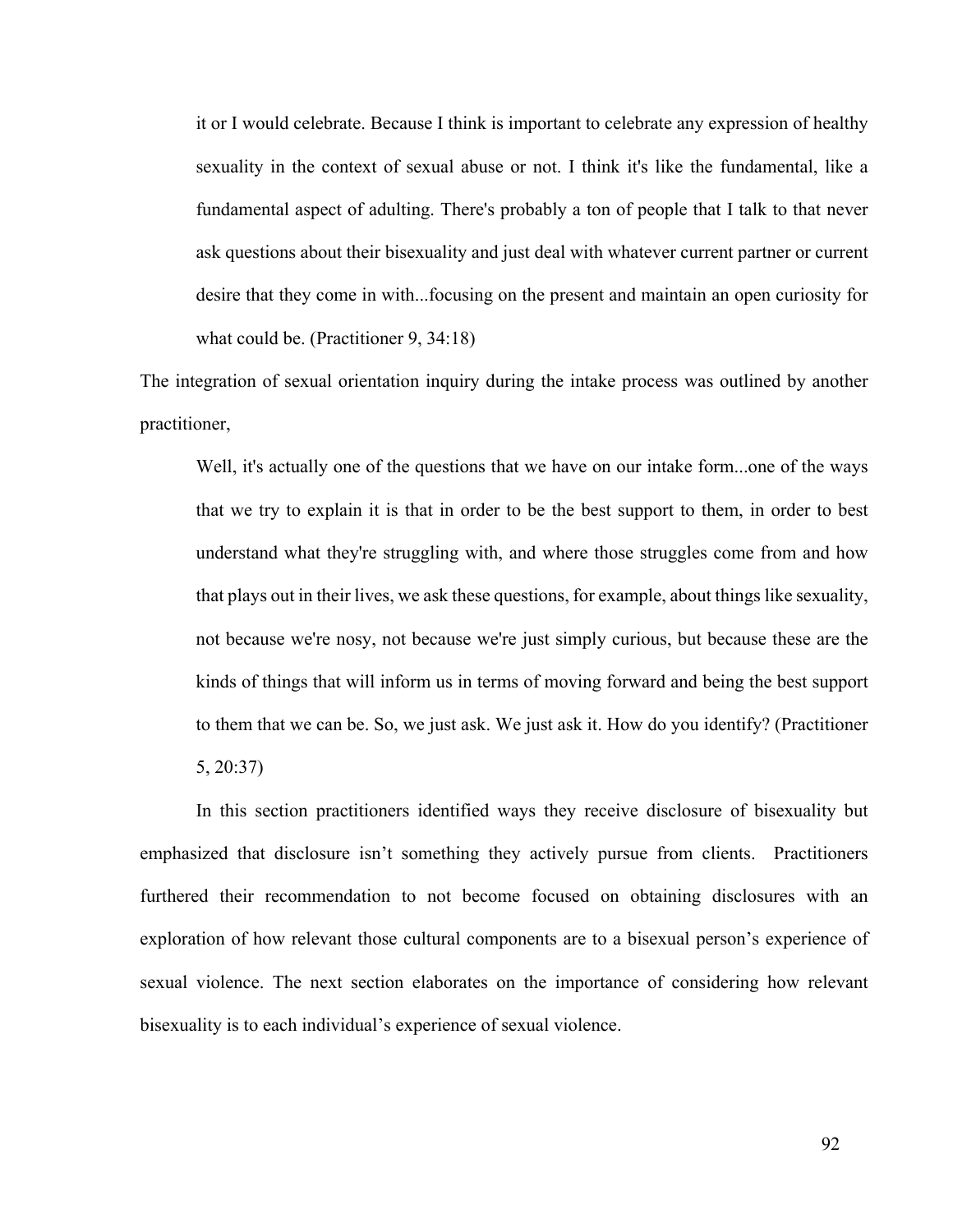# *Experience Relevance*

A crucial consideration emphasized by practitioners was to take guidance from the person receiving services on how significant their bisexuality is to their experience of sexual violence, their healing, and how they want to receive services and support. Occasionally in these discussions, practitioners oscillated between emphasizing the person receiving support choosing what to prioritize and the practitioner expecting the focus to be centered on their area of practice, trauma. Practitioner 2 emphasized the prioritization of a trauma focus,

...because of the nature of what we do in terms of the trauma, that (the trauma) is typically the focus, and everything that kind of comes out of that it's kind of just me getting to know them. If I am asking about their partners, it's more to do with how they can support the survivor in their life, as opposed to their sexual orientation. (Practitioner 2, 5:07)

Similarly, Practitioner 3 encouraged not letting sexual orientation overshadow the focus of the work,

...not assuming gender identity or anyone's sexual orientation...Considering what's an act of violence and not...[a] consensual sexual relationship...not letting it dictate and cover the lens of everything that you're asking or going into. Because then I think, you just don't really leave a lot of room for somebody to define themselves on their own terms and to enact that sort of agency that I think is really important. (Practitioner 3, 6:30)

Practitioner 7 builds on the focus of trauma by exploring whether sexual orientation is relevant to the traumatic experience,

Always open-ended. Would you like to tell me a little bit more about what it's like being...bisexual, does that impact you in any way...that's linked to why you're here?...I don't make something an issue unless the client identifies it as an issue. So, I'll have a curiosity.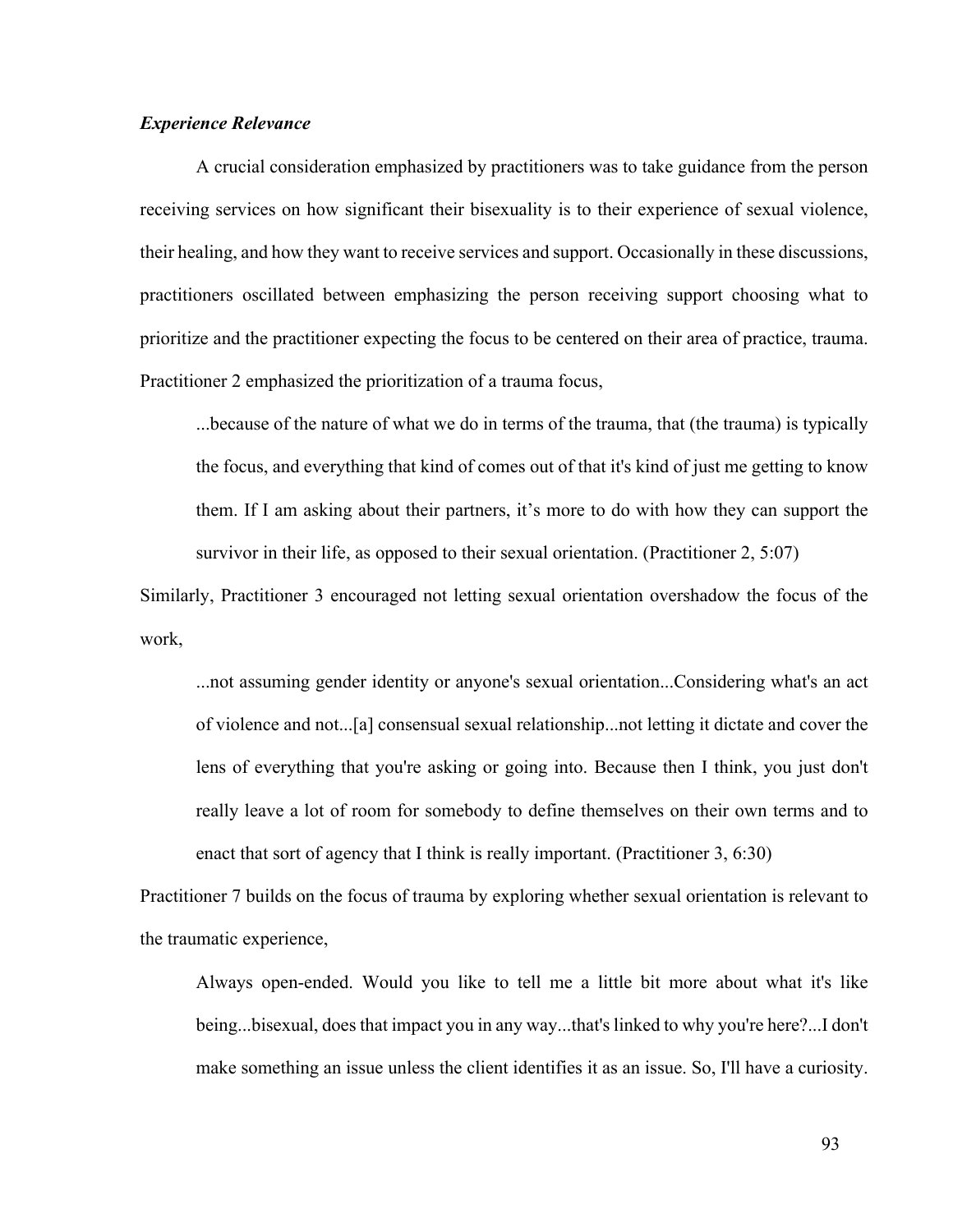And then if a client says, oh, yeah, that might be related or that something to expand on...I'm giving the opportunity of the query, but I'm not presuming that sexual orientation or anything else is in the presenting issue. And I've consistently been given that feedback because I guess that there's individuals with less experience or competency in certain areas, where it became like, it was like a focused conversation where it didn't need to be... (Practitioner 7, 12:43)

Similarly, Practitioner 4 discusses how sexual orientation is explored at intake for any interactions with the experience of sexual violence,

So, one of the questions that we have on our intake form is how has sexual violence impacted you in terms of your sexuality or in terms of engaging in sexual intimacy. That's something that we do ask in the event that somebody has noted for themselves that there was an impact. And so, we begin to inquire with folks at that stage, but we don't really have any specific way of asking that question or there's no specific line of questioning around that. So, from there, it's really up to the individual as they want to discuss it or not...That's the only time it's going to necessarily come up unless it is something that affects the individual, as it's something they want to come up. So, we kind of really focus on meeting the client where they're at, you know, whatever they bring what they offer. (Practitioner 4, 11:42)

Avoiding assumptions was frequently mentioned by practitioners as an important aspect of providing competent support to bisexual populations. Not making assumptions is a component of a larger dialogue practitioners had around how they understand their clients utilizing various practice lenses.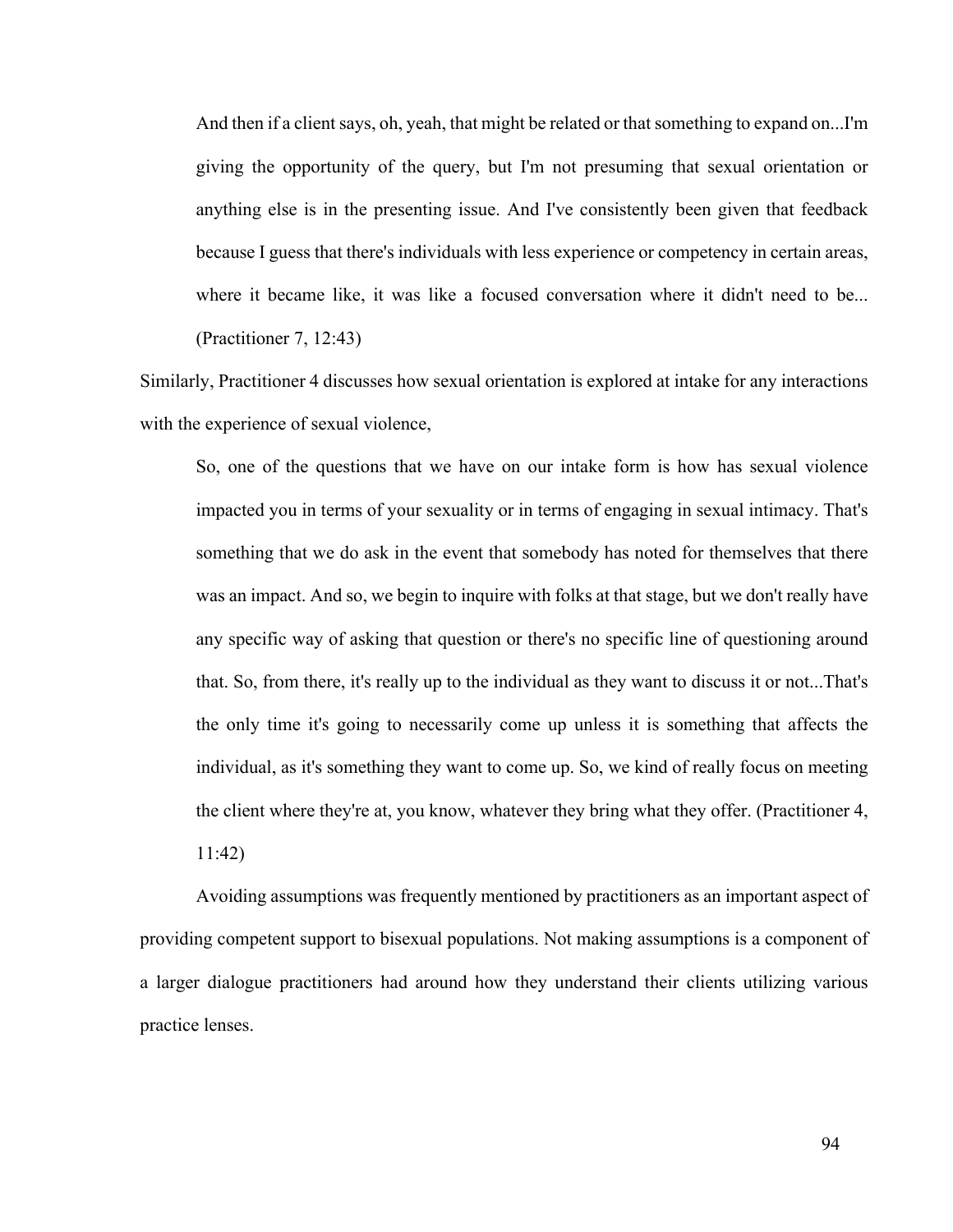# *Perceiving Service Users*

A significant amount of the practitioners' recommendations were focused on the lens of perceiving people receiving services. A humanistic approach was mentioned by multiple practitioners, along with focusing on the individual's reason for accessing support and leaning away from making assumptions or trying to figure out identity characteristics,

...I don't walk into meetings with the assumption that people are straight. And I think that a lot of survivors feel that when they go to get services, they're going to be already assumed to be like a cis, straight, attractive young white woman, like that's sort of the picture of survivor that has been communicated. (Practitioner 8, 4:46)

Related to avoiding assumptions, an emphasis was placed on taking an acknowledged stance of non-judgement,

I think that I think a big thing is letting go of assumptions. And I think that people can do that regardless of their sexuality...even if you don't want to communicate having a personal connection to belonging in this community, it's important to communicate ways that you're going to be non-judgmental, and you're not coming in assuming that someone is straight or someone was assaulted by a person of the opposite gender or someone has certain genitalia because of the way they look. (Practitioner 8, 6:48)

How a non-judgmental and non-assumptive mindset can be carried into a bisexual specific context was described by one participant,

...I think just entering into every conversation with like, I don't know anything about anyone in front of me, even if somebody was to say that they're bisexual, I don't know what that means to them. So, I mean, personally, I don't know that that's a term I would even use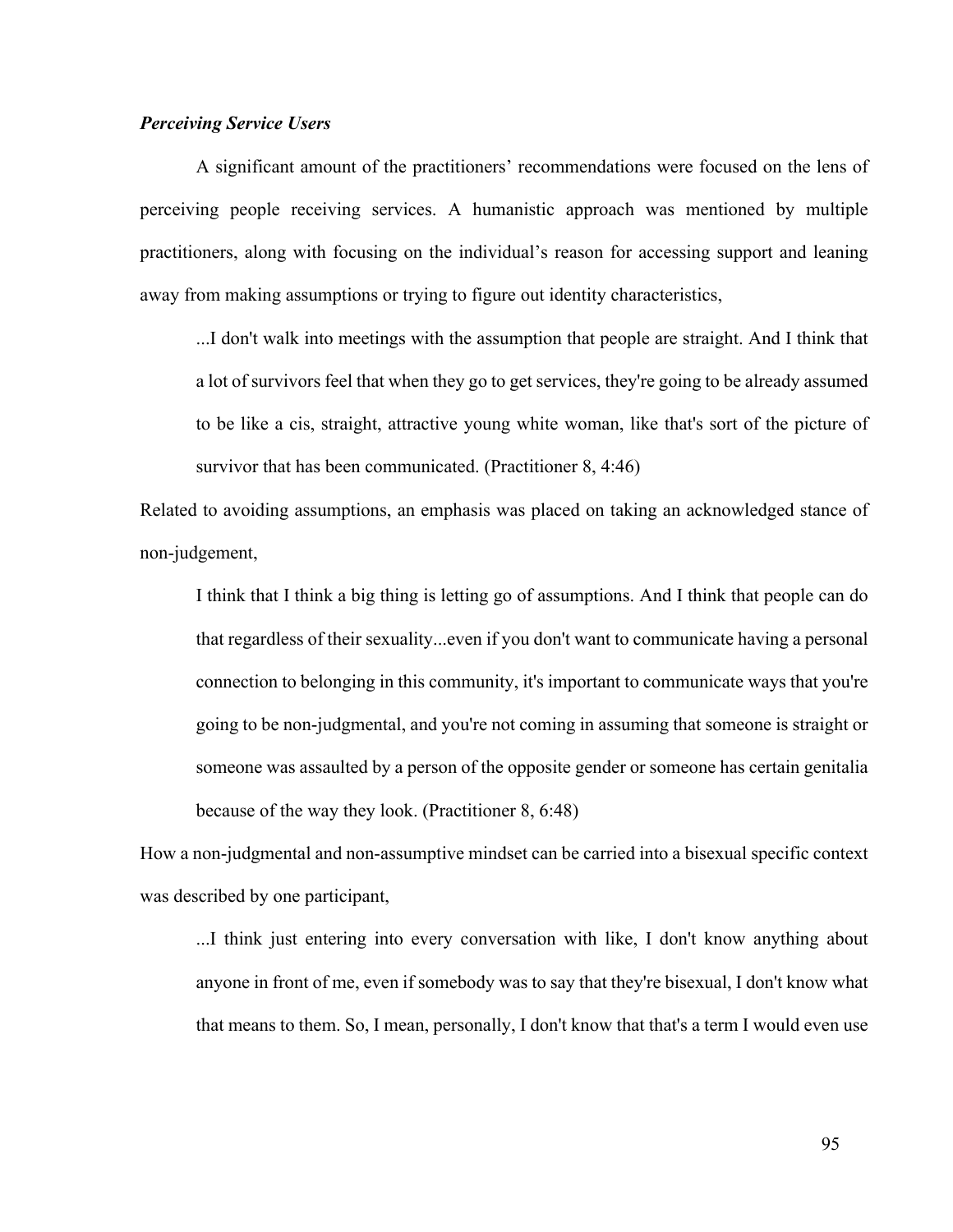even though somebody may apply that to me. So yeah, not being prescriptive. (Practitioner 3, 6:30)

Utilizing the above-mentioned practice lenses, practitioners spoke to particular practice approaches they apply when working with bisexual populations and why they lean away from consistently applying specific therapeutic modalities in their work with bisexual populations.

## *Practice Approaches*

There weren't any formal therapeutic modalities practitioners recommended utilizing with bisexual populations. Practitioners were critical of applying specific modalities in broad sweeping ways to populations based on any singular component of an individual's identity. Instead, practitioners spoke of nuance they apply to questions and discussions, and the ways they conceptualize the experiences of bisexual individuals they work with, "I might tailor those questions specific to whatever the person is identified. But I wouldn't say that follows any specific approach that I'm aware of; it just falls within questioning" (Practitioner 4, 14:28). One practitioner spoke to their rationale for not aligning with one specific approach for bisexual people accessing services,

I really value that openness and curiosity...trying to make as few assumptions as possible and be really present to the person who's sitting in front of me...it also means that I'm not incredibly confident as in "this is the way I figured out a method, I figured out a way to help all people...I think for some people [bisexuality] is going to be more of a thing than others...it's not up to me to determine whether or not it's going to be a thing. So, I question specific interventions for specific populations. Having said that, if someone comes into it having no experience, awareness, or whatever there probably is some education that they would need and some awareness that they would need. (Practitioner 9, 10:28-12:16)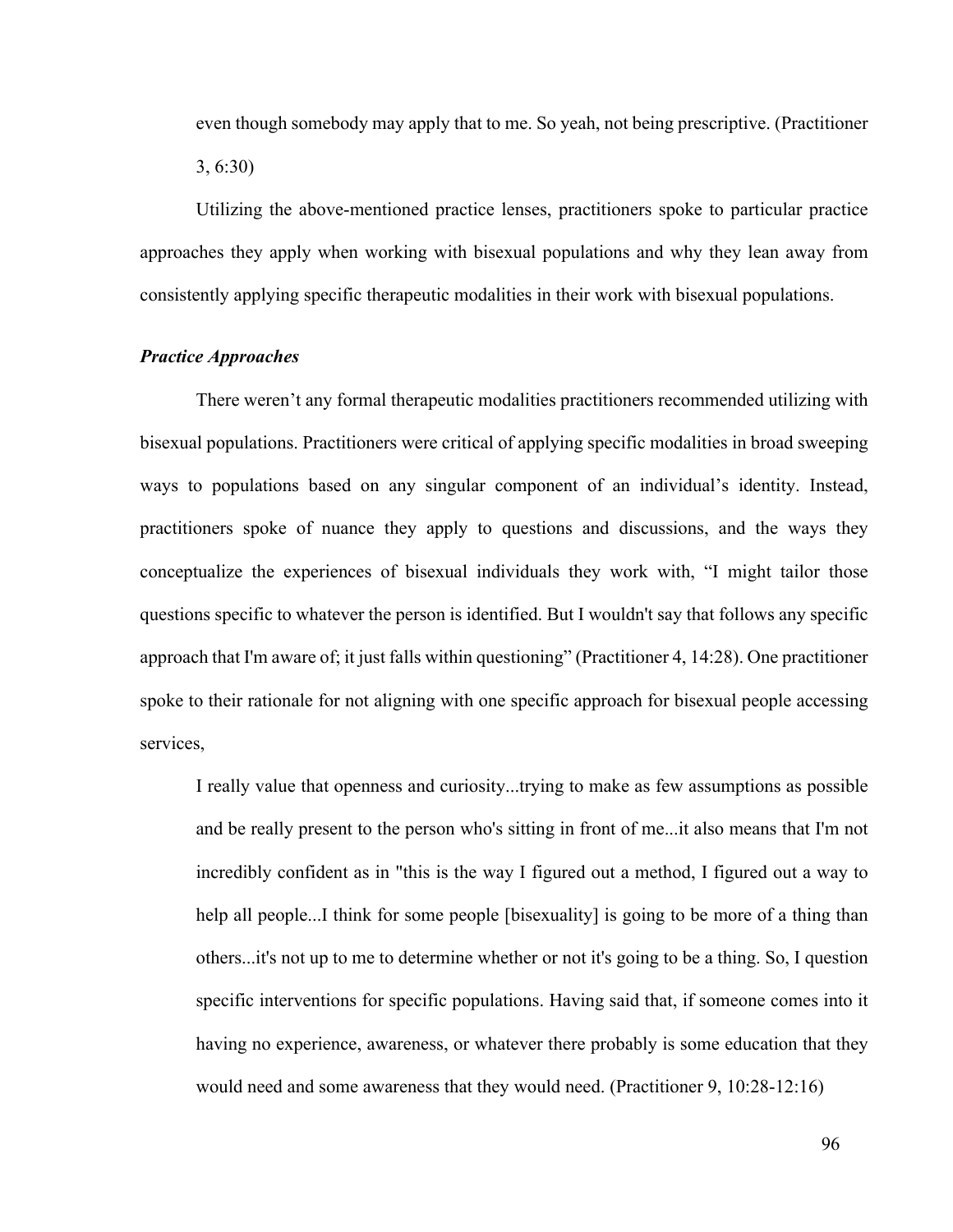Practitioners had ways they intentionally apply certain practice approaches to build relationship, create safety, and understand bisexual individuals. For example, one practitioner recommended, "Probing right, so, it's all about being ('being' refers to showing up and being present) ..." (Practitioner 2, 3:43). Another practitioner discussed applying an understanding of bisexual experiences accessing services,

...sort of connecting it back to their experience of sexual violence…[bisexuality] brings in often an additional level or additional layer, I guess, that they might have to sort of deal with in terms of their recovery or their healing journey...there's all the things that we know about the impact and then there's that extra piece that they have to also now deal with in terms of how do they talk to people?...if they are seeing a doctor or a psychiatrist for medications, does that change how much they share about what's happened? How does it impact their desire for any sort of intimacy in their life moving forward?...always just kind of being mindful and being aware that when there are these sort of additional pieces that somebody might have to deal with...there's like a bit of a unique approach just in having that understanding of the additional layer. (Practitioner 5, 22:51)

Qualities or ways of presenting that practitioners can bring to the counselling space to encourage rapport building included,

...drawing on personal experience...giving permission for folks to talk about...and kind of hold space for like the privilege they might experience...Creating that space for folks to correct me or hold me accountable or...maybe push back a bit on my understandings...in terms of actual practice itself, I think it's just like a lot of unlearning and openness. (Practitioner 3, 9:55-28:17)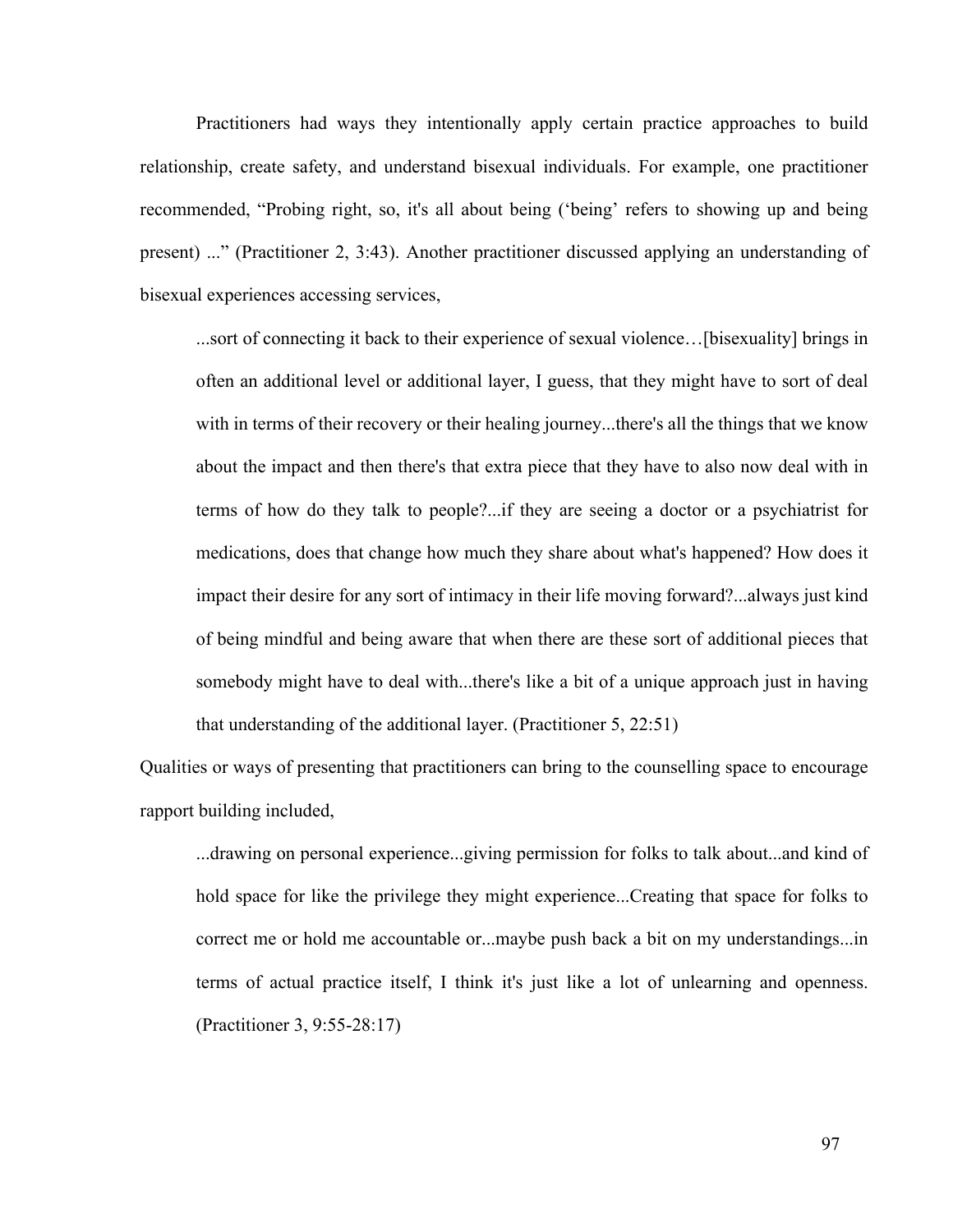Practitioner 6 outlined how they emphasize myth deconstruction with bisexual people they work with,

...dissecting stigma and myths around sexual violence is something that I find personally I do a bit more with some of my clients who identify as bisexual. And I would find this more so just because I do work with individuals more so who identify as female, so female identifying bisexual individuals who may have been perpetrated by another female. So, really like just holding space and cracking some of the myths around that because sometimes that can be dismissed. I find so really again holding that that accountability and discussing that, you know, there are people who identify as female that are perpetrating sexual violence and just validating my client's experiences around that. (Practitioner 6, 14:34)

One practitioner spoke to the importance of practitioner advocacy for bisexual people to create safety and support,

…making sure that bisexual survivors feel comfortable and welcomed by services, I think involves sometimes reacting to what other people say or agencies say that could be offensive in a way that like is educative and not trying to be rude right off the bat or assume the worst in people but also to be like, oh, what you said is harmful for this reason. And to do that publicly, I found is useful in group because then other people know, and then the person who was harmed, you know, doesn't feel singled out, but they also know that what's been hurtful is being addressed in a way that hold someone accountable. (Practitioner 8, 23:24)

Interestingly, multiple practitioners referred to work with bisexual populations as a form of multicultural counselling. Placing sexual orientation within the purview of multiculturalism is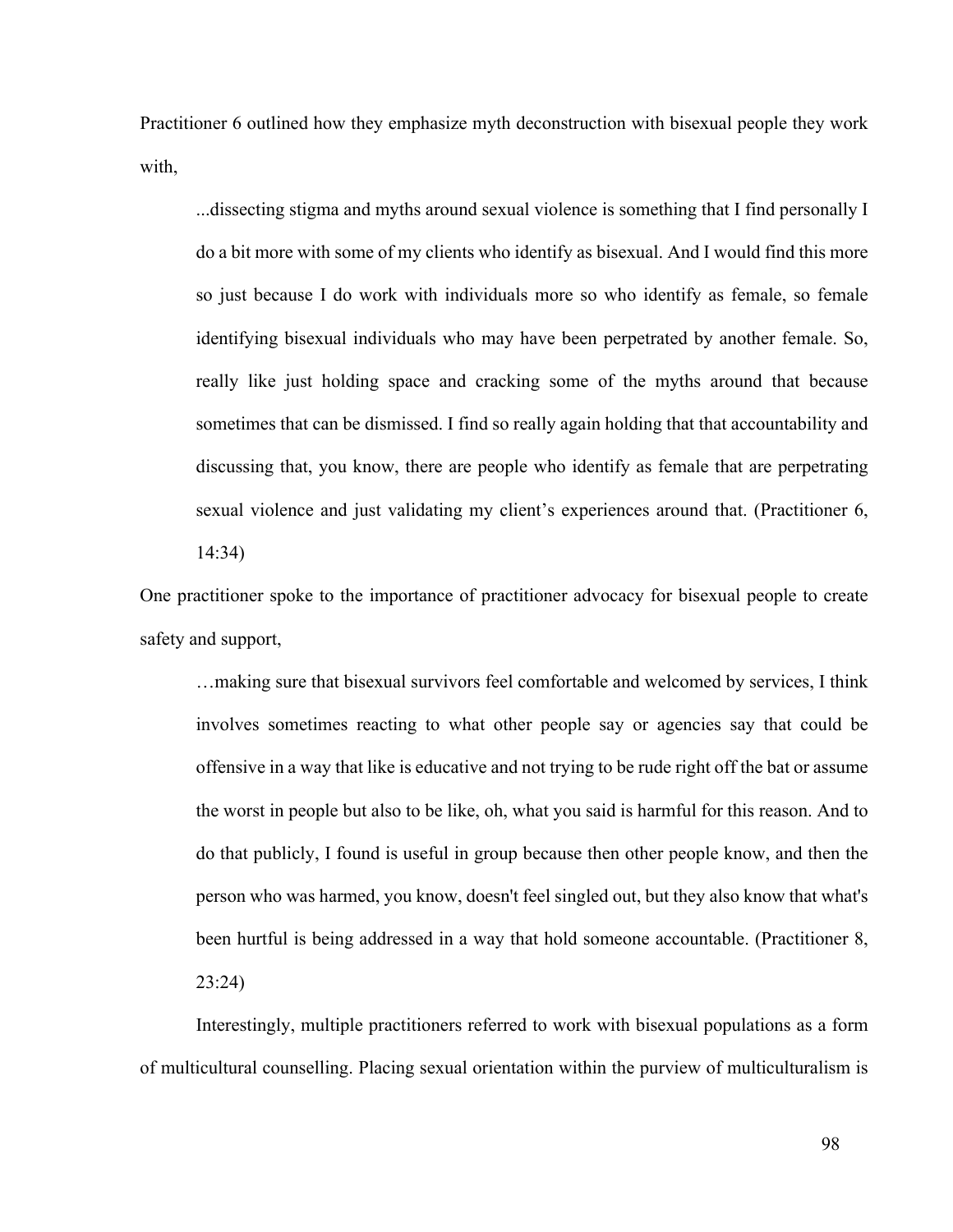an intriguing concept in that it expands the understanding of sexual orientation beyond specific relationship and sexual dynamics by recognizing shared cultural attributes. Thinking of bisexuality as a culture encourages the exploration of how bisexuality is taken up by individuals within the collective connecting quality of the sexual orientation. As one practitioner stated, "...for me, it kind of falls underneath the purview of kind of multicultural counseling, and really trying to see how each individual kind of, you know, navigates the world, how they kind of think like their values and beliefs" (Practitioner 2, 2:25). A multicultural counselling approach to supporting bisexual individuals was said to further enable practitioners to consider the unique community culture that sexual violence takes place within for bisexual individuals, as discussed previously.

#### *Responsibilities*

Practitioners contemplated their priorities for how to reduce barriers from the positionality of practitioner and agency. Prior to providing the following recommendations, practitioners expressed how addressing the barriers for bisexual populations felt overwhelming in magnitude. These recommendations outline some of the responsibilities formal support services can take on to reduce barriers to support but were by no means expressed by practitioners to be sufficient in responding to all of the various needs of bisexual populations. Education and research were encouraged, "I think education obviously is the most important, research like this, open conversations. I think individuals who are professional individuals who are discriminating I think they need to be confronted and challenged and held accountable for their actions" (Practitioner 6, 25:05). Pushing funders to provide more money for services was an area of advocacy discussed,

...we do unfortunately, of course, like everybody else have a waiting list. We are limited to the number of sessions that we're able to offer. And so, when I'm out speaking about this,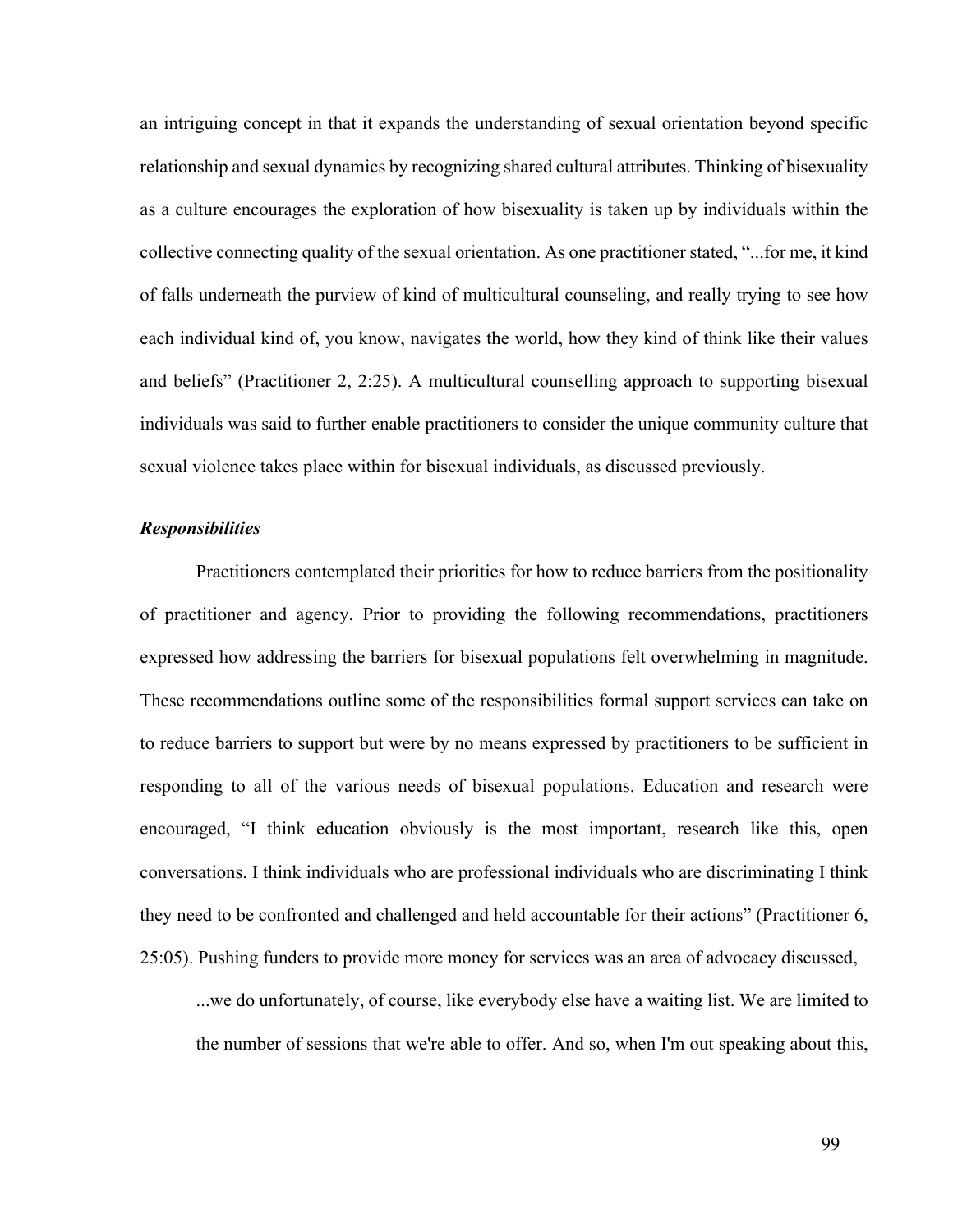and people ask questions [about why the waitlist is so long] ...what I might want to say is, damn it, the [government] could give us some more money... (Practitioner 5, 17: 44)

Emphasizing the belief and validation of all people who experience sexual violence was seen as a path to creating more inviting services,

...I think centers can address [social barriers] as best they can by just ensuring that services are confidential and also like holding on to a really strong commitment that your experience is believed here, and it's validated here. And like, even if you think what happened maybe doesn't fully count as an assault, you're still worthy of help and support while you try and figure that out.  $(8, 25:20)$ 

Having awareness of appropriate referrals and collaborators was a celebrated action to take up as a practitioner and/or agency,

...I think it's our responsibility as a feminist agency to make sure that obviously with their consent...if they wish to be referred to other services...looking for support from individuals or agencies that may have more specific insight in terms of working with that population. We're very, we're very open to that, if that makes sense. So really making sure we're being mindful of the barriers that this population may face. (Practitioner 6, 9:46)

These approaches to reducing barriers constitute recommended responsibilities of agencies and practitioners to ensure they are providing and connecting bisexual individuals to suitable supports. Extending from these responsibilities is the acknowledgement by practitioners that structures, specifically bisexual specific service offerings, are not prevalent enough to enact the responsibility of thoughtful referrals to the fullest extent that would be hoped.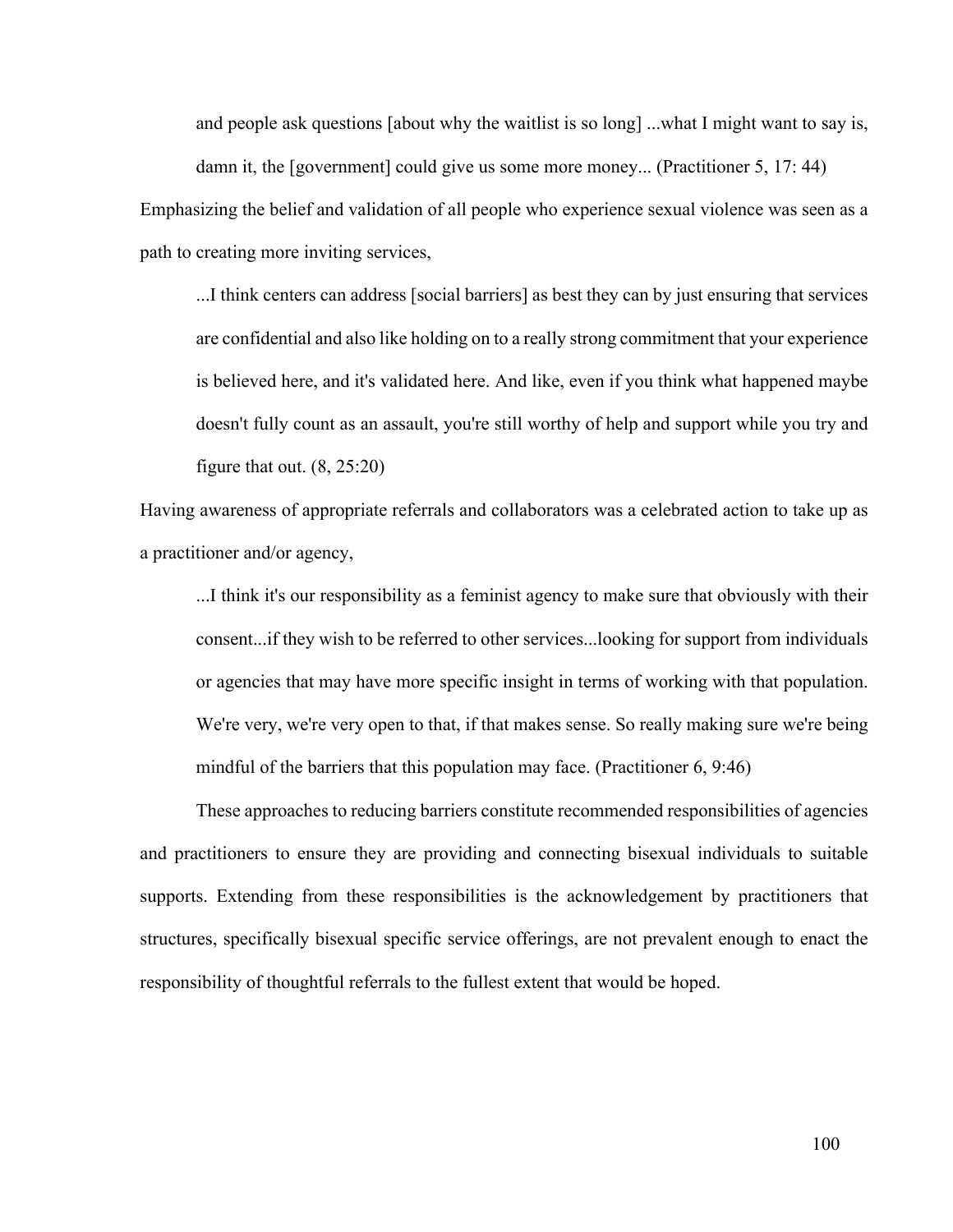# *Referrals*

Questions about potential referrals or resources for bisexual populations posed a challenge to practitioners, in that no practitioners could identify any services that specifically serve bisexual populations and are specialized to do so.

...I cannot think of any specifically bisexual services. In terms of referring to individuals, psychologists or social workers, I can refer to people who I think would be competent, but I don't know everyone's sexual orientation, or gender identity. And if I did, I don't know that I would share that in the referral…I wouldn't say hey, go see this person because they're, they're bisexual...I would refer them to their, their website and tell them about their personality and orient like their practice orientation and that they had experienced working with people who are bisexual and then allow them to consider. (Practitioner 7, 23:36)

In hopes of responding to a lack of bisexual-specific specialized service offerings, practitioners put forward extensive recommendations on how education at various levels of schooling and professional training can be utilized to increase supports for bisexual populations in a wide-reaching way.

### *Education Recommendations*

By consensus, education was the area of influence practitioners identified as being the greatest source of potential for shifting perceptions of bisexual populations and increasing supports. The existing dearth of information on how to support bisexual populations was recognized by practitioners, "There was the lack of awareness and...education on how to care for people whose sexual identity is not straight. There has been nothing in my education on that" (Practitioner 1, 4:40). Some workplaces were viewed as spaces where population-specific education wasn't, but could be, encouraged,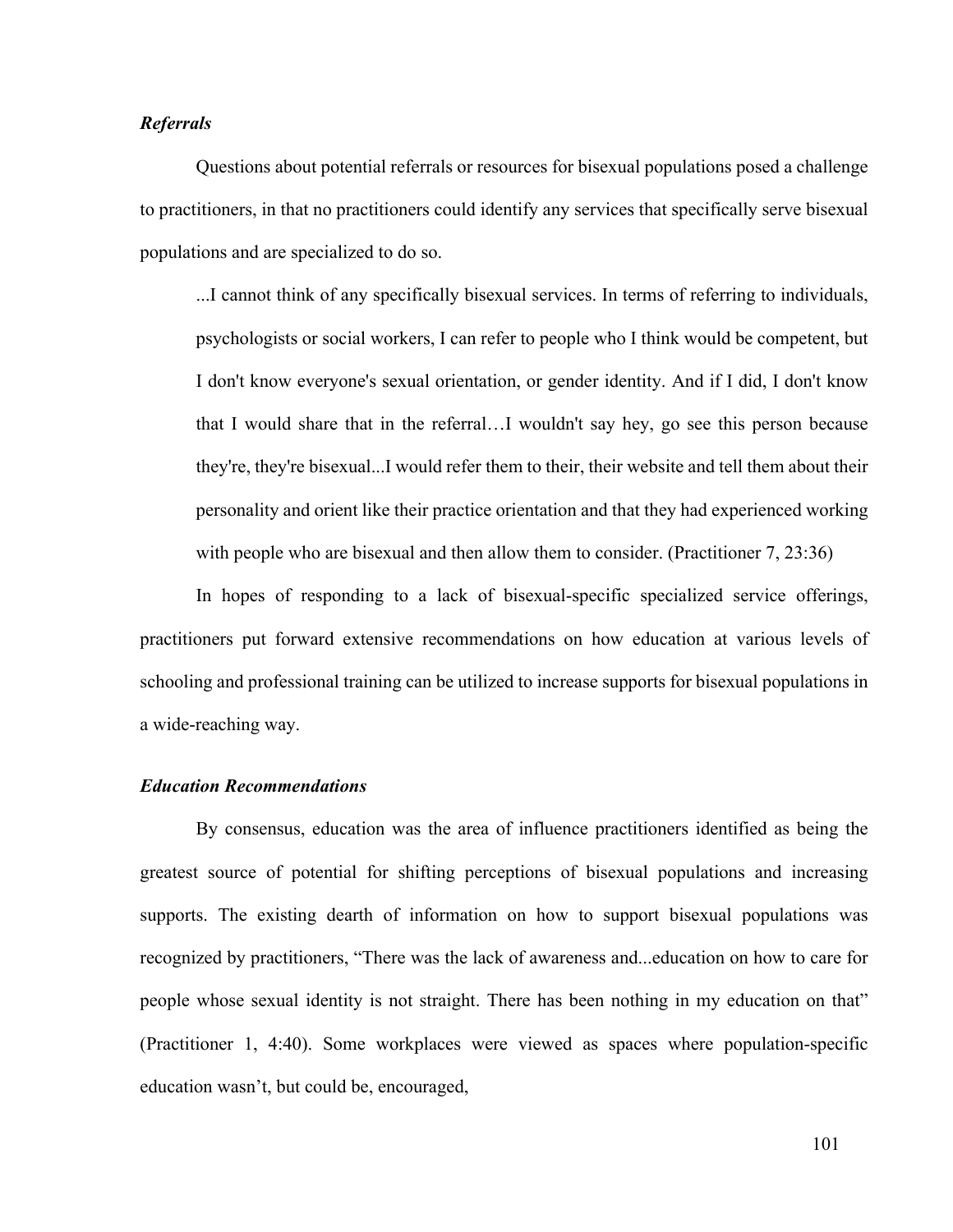...[our workplace is] void of any kind of education towards this unique population...conversations I've had with my coworkers are fairly insensitive, and they just have very little knowledge and experience on this population. So, one massive way that...we could start with is education. Just start there because there's been nothing. (Practitioner 1, 18:14)

Academic programs and formal education systems were also recognized as places where understandings of bisexuality could be fostered,

I know for myself in my master's degree you know, we had to take a class on gender and culture and that included queer theory and working with clients of diverse sexual orientation. And I think those classes should be mandatory and even more specific at all levels of education...university level...or high school or, you know, going back all the way to elementary [it] should be mandatory. I think...that ultimately is really important. Yeah, and it's the responsibility of, of everyone to understand and learn this. It's not the responsibility of individuals who identify as bisexual to educate us, we need to take that upon ourselves. So yeah, I think that should be represented in our education system as well as our workplaces. (Practitioner 6, 25:05)

The hoped-for goal of education was described by one practitioner, "I think for me, it really is just...training, education...people just need to educate themselves, so that they're coming from a place hopefully, of non-judgmental understanding" (Practitioner 5, 35:07). Another practitioner outlined how they have imbued their workplace training with educational opportunities on the topic of identity,

...really starting to look at the way we educate supporters, counselors, psychologists, [and] other caring professions. And I'm starting to talk about identity right away and going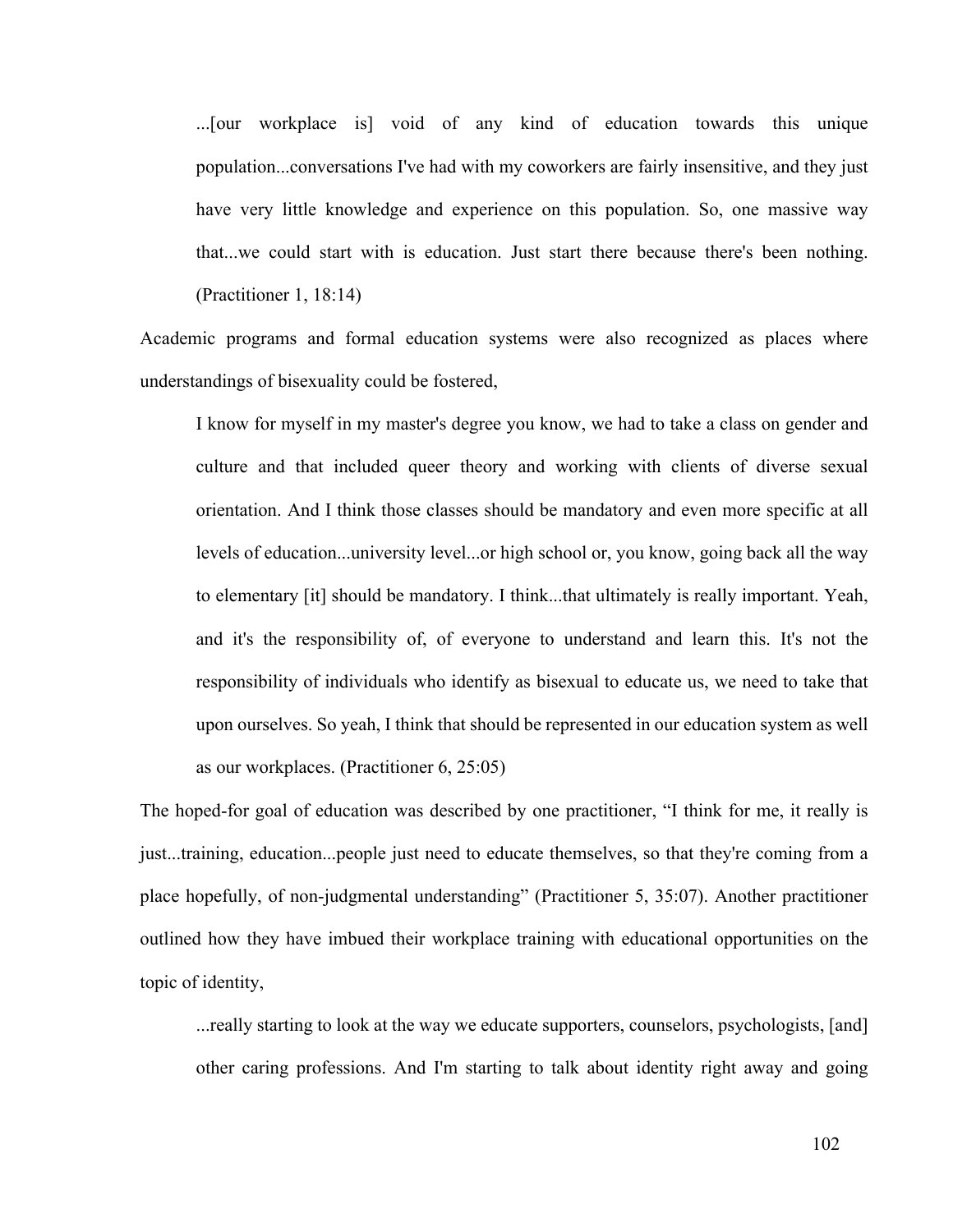through a lot of case studies and scenarios and challenging biases and preconceived notions. I hope that that starts to expand people's understandings. (Practitioner 3, 28:17)

Some practitioners were able to celebrate workplaces that encouraged education and provided training opportunities. When opportunities weren't present, funding, informal professional development structures, and lack of support from leadership were barriers to receiving education, "...there's no time [for education], there's no funds. [Leadership is] not gonna listen" (Practitioner 1, 26:05). Professional development for some practitioners was an individual pursuit, "We are encouraged to kind of find, you know, professional development opportunities on our own. There are things that you can do to do that kind of on our own, but nothing is formalized" (Practitioner 2, 12:35). One practitioner shared their frustrations with where training time is currently prioritized and the need for a new focus, "...we don't need two hours on how to run a [machine] but we could use two hours on how to help bisexual clients feel more comfortable in our space and better their care" (Practitioner 1, 26:05). Overall practitioners expressed a need for an increase in complex, collective education for themselves and other practitioners.

The approach and focus of education had been thoughtfully considered by practitioners, who provided insights into how to move beyond the fundamentals of defining bisexuality and into understanding how bisexuality impacts experiences of assault and receiving support. For example, one practitioner shared their agencies' training approach,

"...the training curriculum for volunteers and staff at the sexual assault center...we talked a lot about just different intersections of identity and how that might impact somebody, not just their experience at a base level, but their perceptions of it also perceptions of resources and services and you know, the environment around them based on those identities and how they intersect...it's not...an area of expertise that you have to add on. It's sort of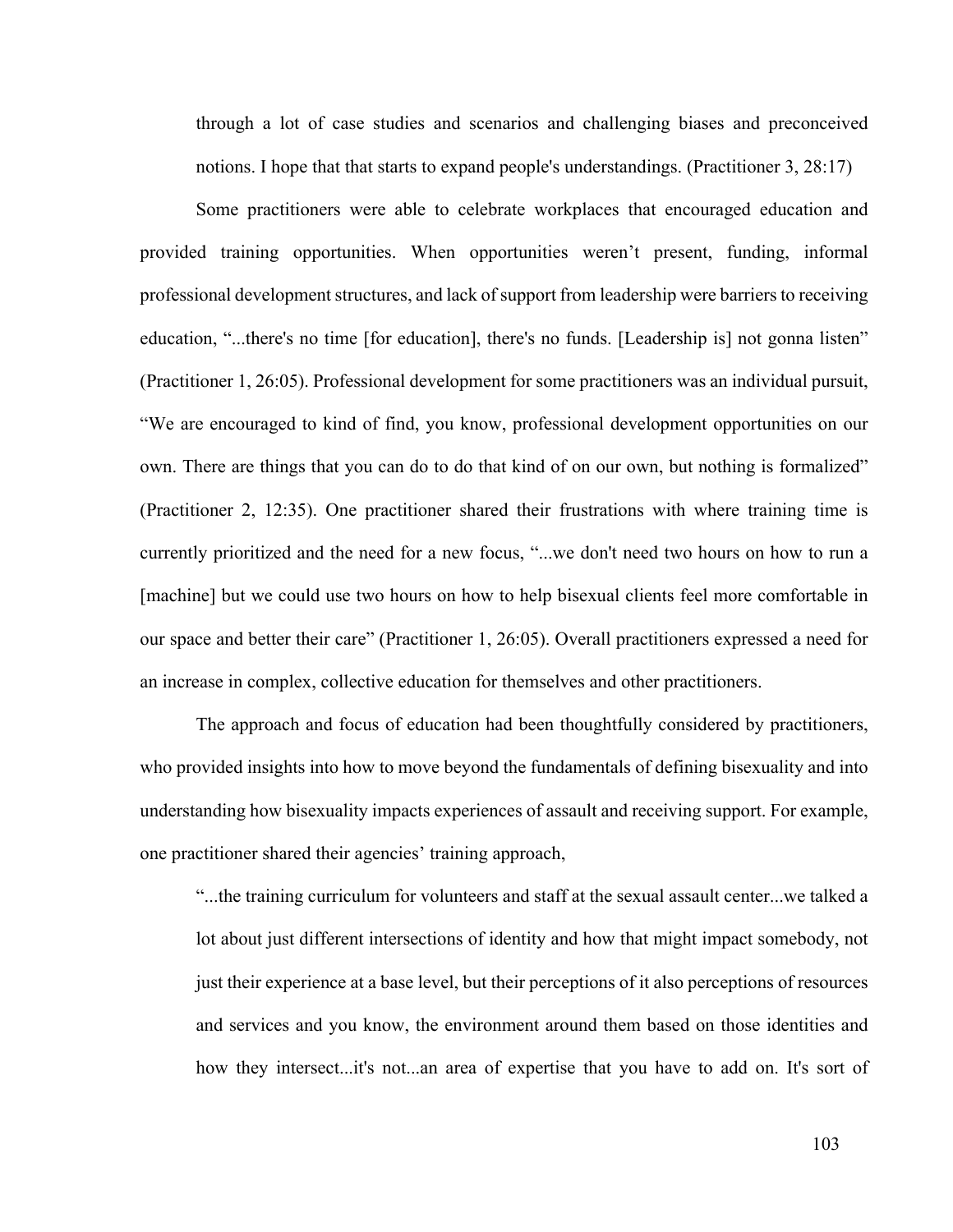foundational to how we understand people and their experiences, and you can't just pull that out and study that in a module it needs to come up again and again. Like other aspects of people's identity." (Practitioner 3, 2:55-14:58)

This same practitioner spoke to the need for moving beyond a foundational definition of bisexuality and into a nuanced understanding of power dynamics and a receptiveness to learning,

"I don't necessarily think it's just about like teaching like this is what a bisexual person is and some things to consider. Because I think those prescriptive approaches often...leave people feeling like oh, that's, again, a specific area of expertise that I don't have. And so I just can't go there if I don't know absolutely everything that I possibly could, which I think ends up feeling a lot more othering than folks who are like, I don't know anything and so tell me what you want and I'll try and be as supportive as I can, or just like a lot more open to that, but maybe have less, in some ways formal education on certain things like I don't necessarily know that necessarily changes anything in practice, like I think it's, it's about a whole different approach to the work and supporting a whole person and you know, thinking about the power dynamic between the person providing support and the person receiving it and, you know, I think really trying to unpack and challenge that and be open to being challenged by folks who are receiving the support to learn to grow." (Practitioner 3, 28:17)

Practitioner 8 spoke to some specific areas of concern practitioners could prepare to explore with bisexual people who access services,

"A lot of what gets talked about in training for supporting bisexual survivors would be like those workshops talking about how sexuality affects someone's understanding of their assault...a lot of survivors have trouble with their sexuality after an incident of sexual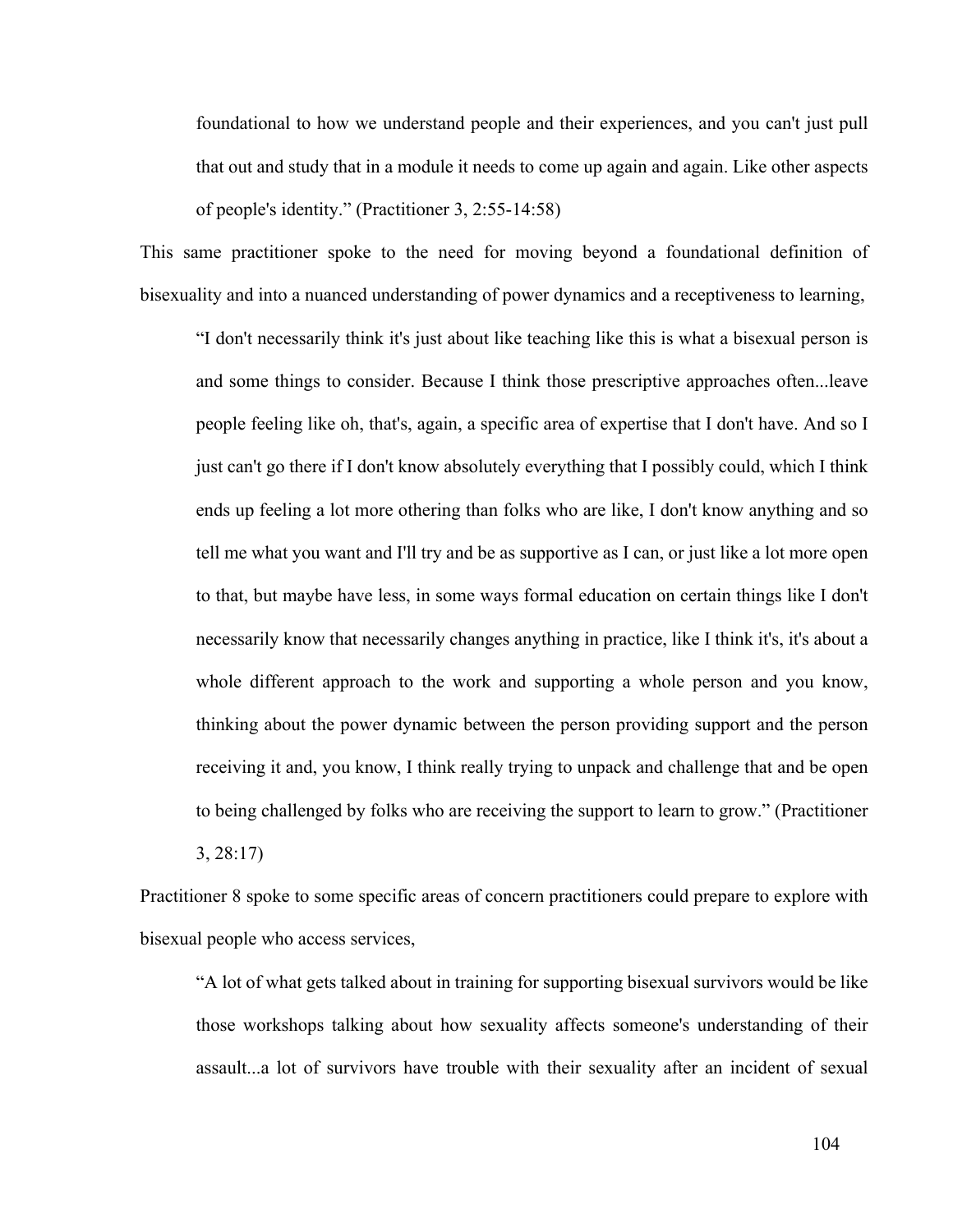violence. And a lot of them have a really strong difficulty differentiating like what their experience did in shaping that. Some people worry that if their assault affected their sexuality, like whether or not that's the case. There's a lot of feelings around that." (Practitioner 8, 12:52)

These recommendations collectively provide a foundation of understanding how practitioners have developed their practice confidence and where they require support to further both their own practice capacity and the capacity of other practitioners. It is evident that responding to the needs of bisexual people who have experienced sexual violence is understood by practitioners to be a varied and complex task requiring support from practitioners, agencies, and the queer community to enact the necessary changes. The following chapter will begin by discussing how the information provided by practitioners interacts with existing research and concludes with where research and practice can be taken from here.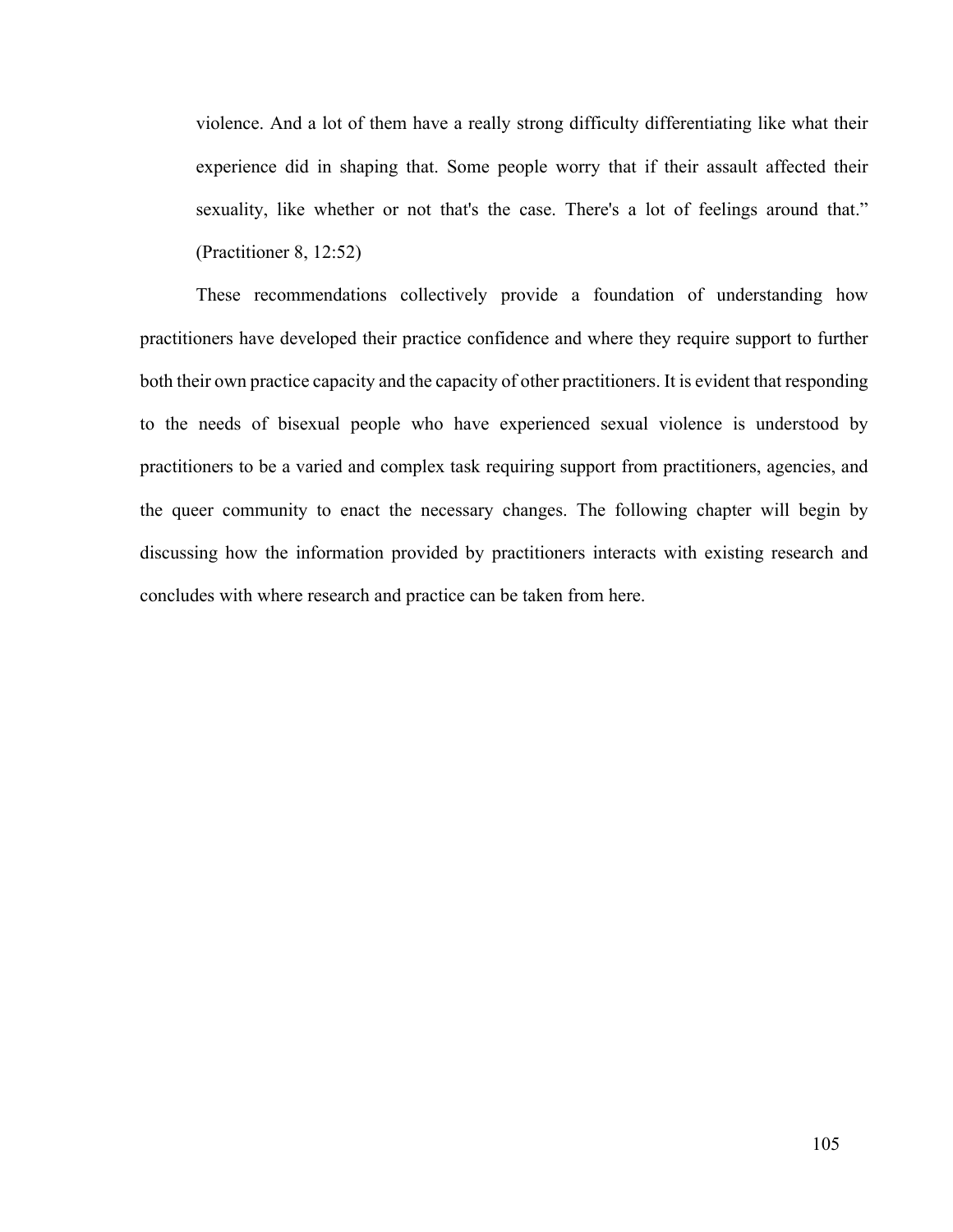### **Discussion and Conclusion**

This final section is dedicated to exploring the relationship between the present study and secondary literature, as well as outlining the limitations, strengths, and future directions of this research. The outcomes of this study are confirmatory, reflecting knowledge that bisexual adults experience sexual violence at a higher frequency and that those sexual violence experiences are often paired with negative disclosure responses. Informants in this study also confirm that existing informal and formal supports, particularly community responses and practitioner service offerings, are not adequately meeting the needs of bisexual populations that have experienced sexual violence. Novel insights into the practitioner perspective from inside the sexual assault centres providing formal support are offered and can be contrasted with the larger body of secondary literature that has compiled the perspectives of bisexual populations. This study begins to bridge the gaps between lived experiences of bisexual populations, researcher knowledge held in academic contexts, and practitioner support provision in service settings. Further efforts to understand the various subgroups of bisexuality, capture non-bisexual practitioners' perspectives, and thoroughly apply intersectionality to understanding bisexual experiences of sexual violence are encouraged pursuits for future research.

### **Discussion**

The literature review chapter discussed structural challenges, complex barriers, and recommendations for increasing support for bisexual populations that have experienced sexual violence. This section outlines the overlaps and divergences between what is contained within secondary literature and what is known by practitioners, as presented in the findings chapter.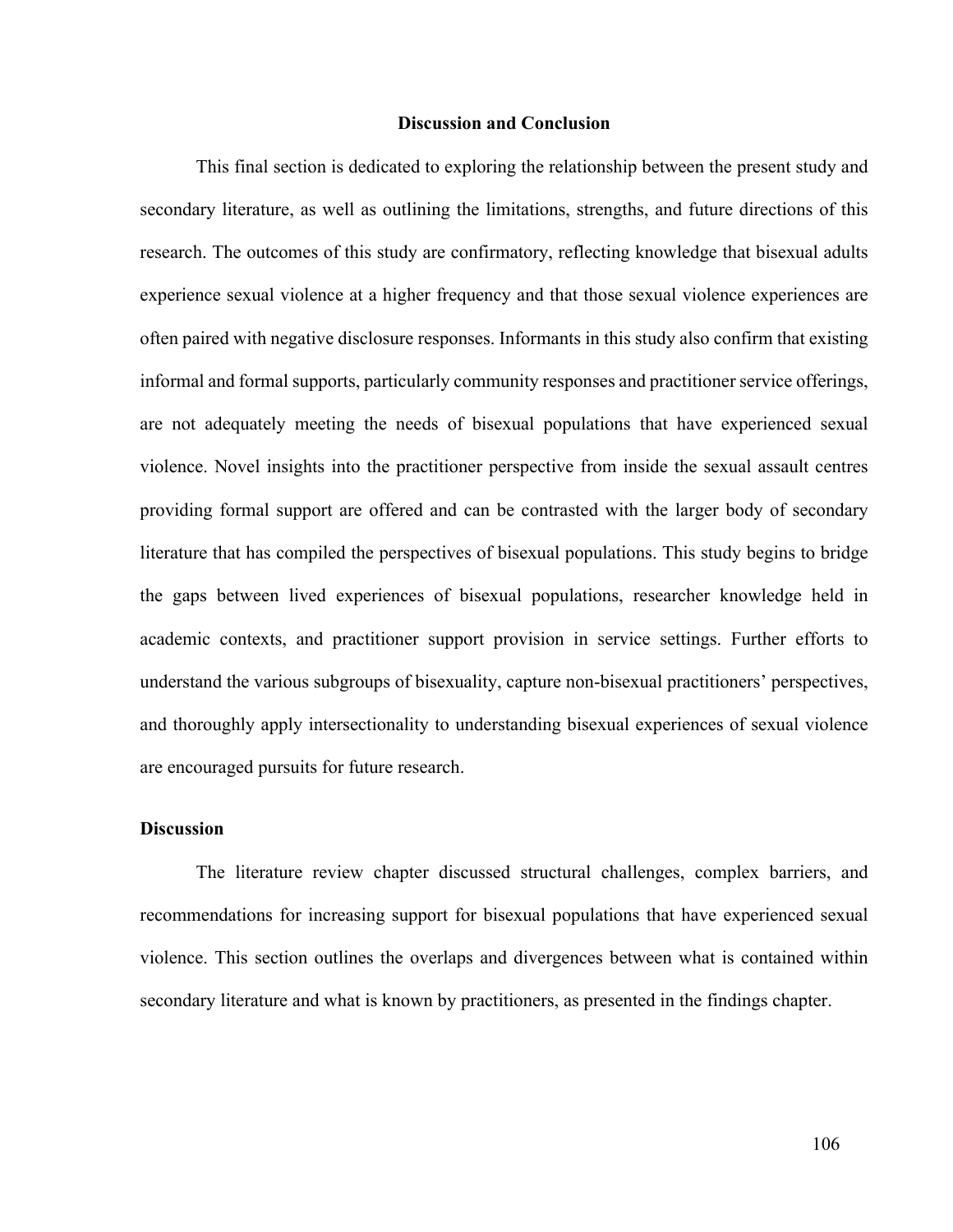### *Understanding Bisexual Populations*

Various identities encompassing bisexuality render the term undeniably complex. The challenges in capturing this population make for inconsistent research study designs and overlooked populations in practice. The present study noted that bisexual individuals experiencing sexual violence are often misunderstood and stigmatized based on their bisexuality (Flanders et al., 2017). The impact of stigma on sexual violence healing can be understood with minority stress theory, which is a response to experiences of discrimination that in this case may cause bisexual individuals to become "vigilant in interactions with others (expectations of rejection), hide their identity for fear of harm (concealment), or internalize stigma (internalized homophobia)" (Meyer, 2003). Although no respondents referred to minority stress theory itself, they described it in the interviews by depicting these ways stigma impacts the healing processes of bisexual individuals, and further follow up research would therefore be indicated.

There tends to be a lower sense of community connection among bisexual populations (Eaton et al., 2013; Germanos et al., 2015; Seabrook et al., 2018), and yet community connection can provide trust, support, and mental health benefits for those bisexual people who seek formal supportive interventions (Allen et al., 2014; Eaton et al., 2013; Seabrook et al., 2018). Practitioners interviewed agreed with research recognizing community as a strength, not a weakness; and, they similarly noted the significant lack of community-belonging experiences for bisexual individuals with whom they have worked. One practitioner observed that bisexual people may seek community in such formal spaces as bars at higher frequency than engaging in informal community connections; some research confirms this tendency (Germanos et al., 2015), which suggests formal spaces should be seen as primary environments for offering support and education. In any case, respondents tended to echo the now widely held notion that the accessibility of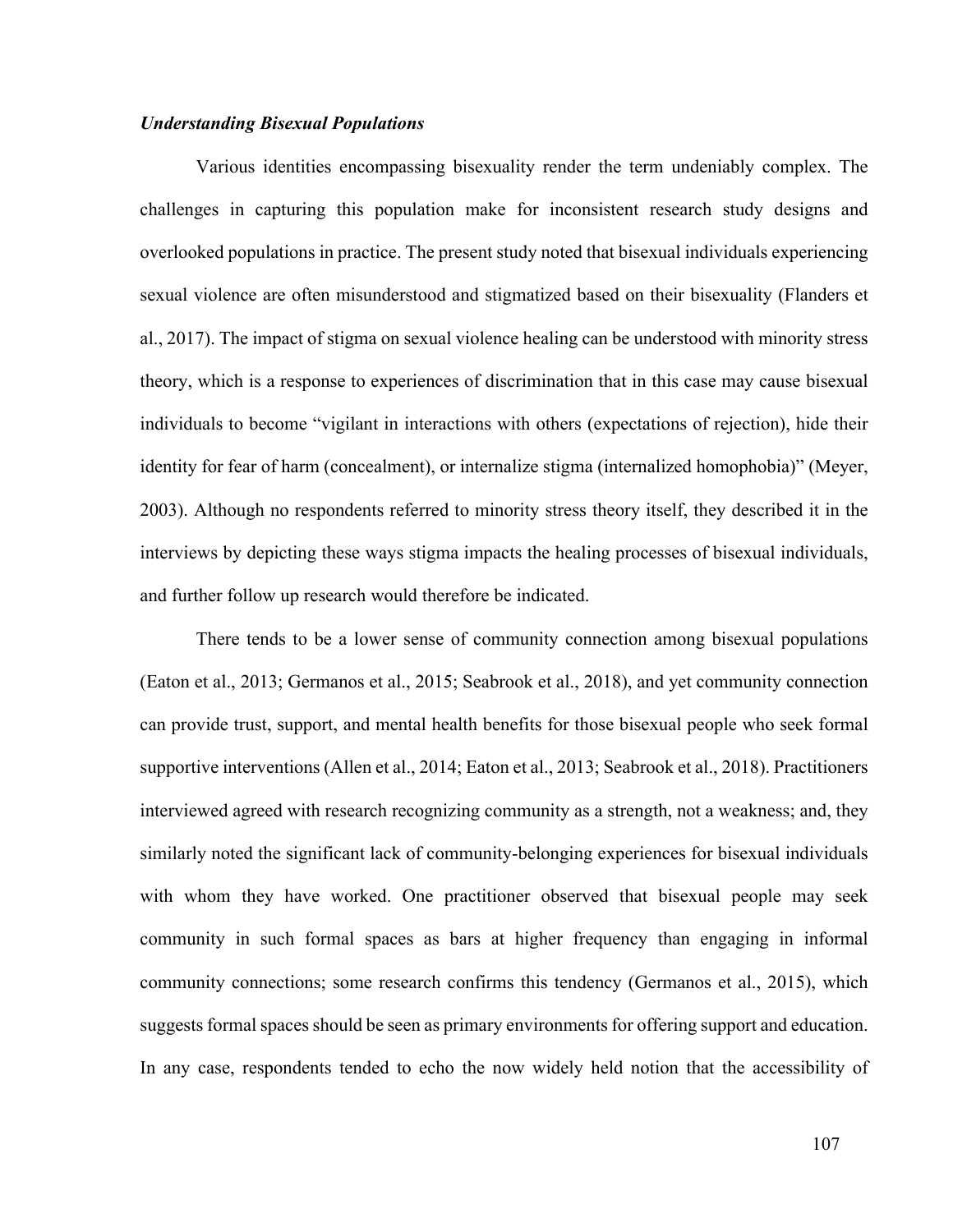supports for bisexual populations is riddled with complexity and nuance (Anderson et al., 2019; Eisenberg et al., 2017) and is lacking.

### *Reaching Bisexual Populations*

Bisexual individuals face stigma and isolation when disclosing sexual violence experiences. While stigma and isolation are common responses to sexual violence disclosures, for bisexual populations these negative reactions are more common and come from both queer and heterosexual communities (Blayney et al., 2018; Flanders et al., 2017; Hughes et al., 2014; Kelley et al., 2018; Long et al., 2007; MacLeod, 2014; Sigurvisdottir & Ullman, 2015; Worthen, 2017). The experiences bisexual populations face when seeking support are impacted by a unique interplay between experiences of perceived privilege and marginalization. Study participants recounted a pattern of bisexual individuals being excluded from community, facing judgement towards sexual practices, and having other people invalidate and disbelieve their sexual violence experiences. Furthermore, what is broadly called privilege due to the presumptive safety imparted by being in heterosexual-assumed relationships is complicated by what researchers and practitioners both recognize to be bisexual erasure and/or invisibility as a result of heteronormativity (Duryea & Frantz, 2011; Flanders et al., 2017, p. 109; Jeppesen, 2016, p. 493).

The stigmatization and isolation of bisexual populations occurs not only in community contexts but also carries over into support service environments, such as sexual assault centres. The impact of service providers and formal resources on bisexual people accessing supports is referred to by Flanders et al. (2017) as "Institutional Consequences" (p. 109). Bisexual people access formal supports at higher rates than other sexual orientations, yet, have worse trauma outcomes after receiving supports (Sigurvisdottir & Ullman, 2015; Worthen, 2017; Schwab-Reese et al., 2018; Long et al., 2007; Flanders et al., 2017). Practitioners in the present study recognized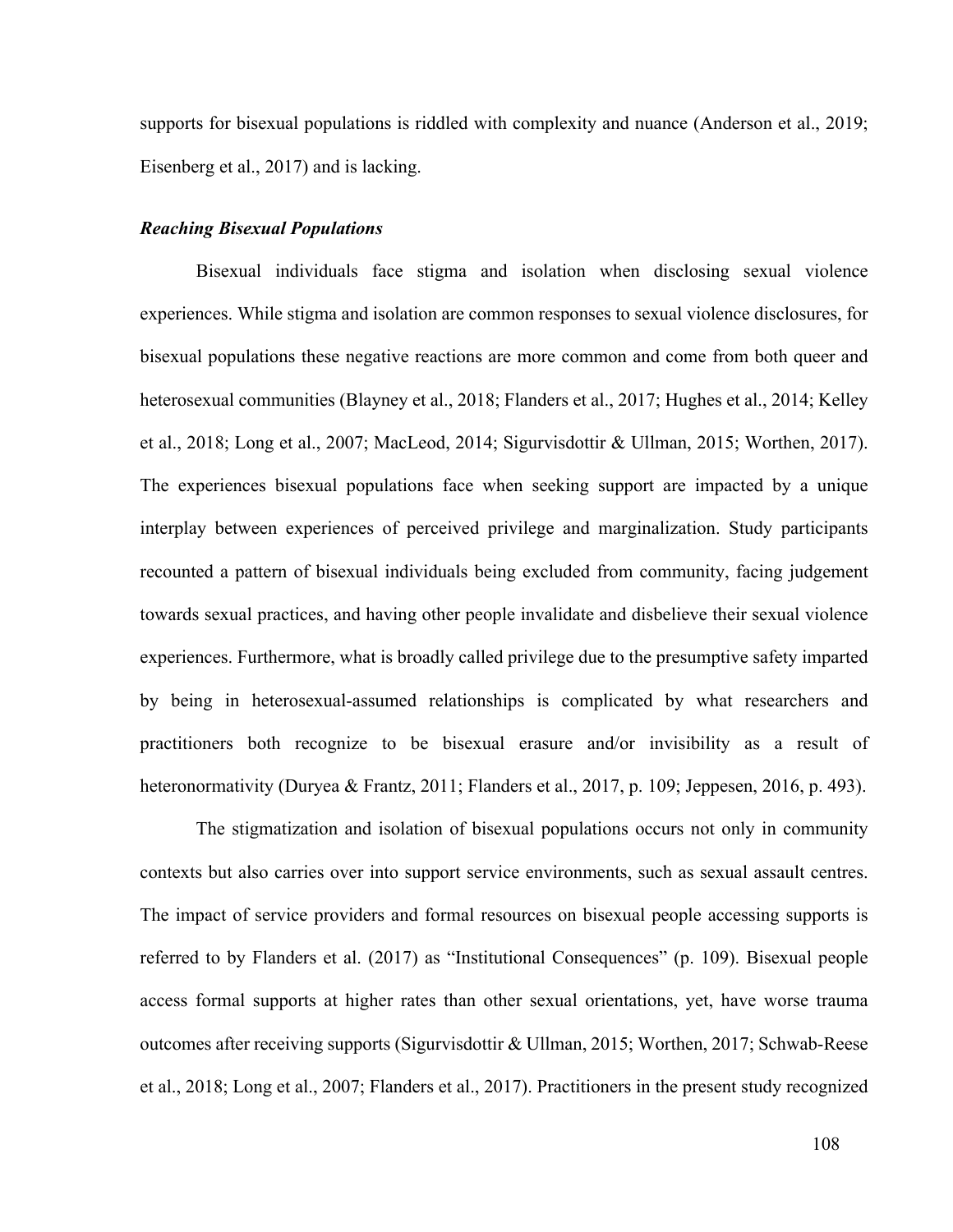problems that exist within institutional contexts, specifically naming sexual assault centre funding parameters, limited specialized resources for referrals, and lengthy waitlists as key barriers to improving supports for bisexual populations. Needed are structural changes to sexual assault centre funding, programming, and capacity that prioritizes bisexual populations by acknowledging the well-documented heightened need for nuanced supports. Without these changes, the necessary efforts to reach and support bisexual populations in sexual assault centres remain constrained by bierasure, stigma, and lack of funding.

### *Supporting Bisexual Populations*

Bisexual people seeking support from sexual assault centres require an increased availability of population specific services tailored to meet their needs (Canan et al., 2019; Flanders et al., 2017; Germanos et al., 2015). No practitioners in the present study were aware of any bisexual specific supports in their location of practice outside of individual practitioners who are themselves openly bisexual. Increased supports for bisexual populations have not yet reached a tangible existence in the practice realm. The present study furthers this call for nuanced services in the interest of improving practitioners' understanding and training to better support bisexual people that have experienced sexual violence. Further unified recommendations for increasing support include forming connections with the bisexual community in meaningful, prolonged ways (Canan et al., 2019) and hiring bisexual staff (Canan et al., 2019; Flanders et al., 2017). Study participants noted their bisexual coworkers as sources of knowledge and competence building when supporting bisexual people accessing services.

Education with service providers is a necessary and commonly utilized avenue for improving support for marginalized populations. In this study, education is spoken of as a tool for resilience building, improving community response, and increasing practitioner understanding.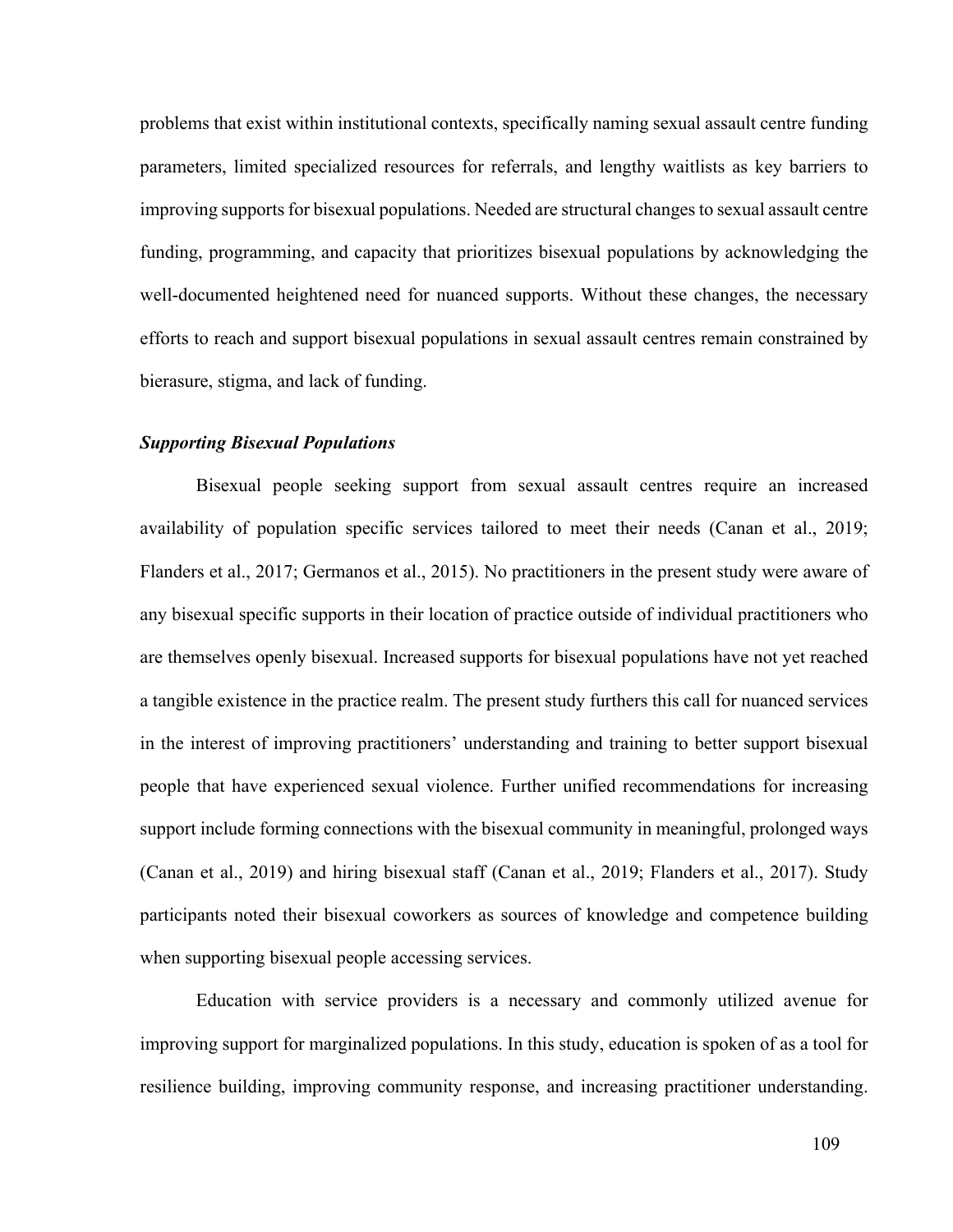Bisexual populations specifically critique sex education as leaving bisexual people unable to apply the provided cis- and hetero- normative consent information to their varied experiences (Flanders et al. (2017). Practitioners in the present study reiterated that consent education provided to the public is lacking in relevance for bisexual populations. The lack of consent education applicable to bisexuality was associated with bisexual people receiving victim-blaming responses to disclosures and bisexual individuals struggling to process their own sexual violence experiences. With regards to direct education of bisexual populations, practitioners in the present study placed specific emphasis on the need for consent education that accounts for how consent applies to queer sexual dynamics. The queering of consent education was also seen as a way of destigmatizing sexual violence experiences of bisexual people within queer and heterosexual communities. Comprehensive consent knowledge would challenge the victim-blaming mindsets bisexual people face when making disclosures. There is also a unified call for increased practitioner awareness of bisexuality through enhanced training opportunities in academic programs and professional development opportunities (Canan et al., 2019). Education for practitioners was outlined by study participants as needing to reach beyond defining bisexuality and into what the support needs are for this population. Fortunately, much of the information study participants expressed needing in education is held within the existing research that has been conducted with bisexual populations.

Despite recommendations to go beyond training that is focused on definitions, the importance of clarifying bisexual terminology to ensure shared understanding cannot be understated. Even within the recruitment and interviewing process for this present study, inconsistencies in how practitioners understand bisexuality became apparent. Unexpectedly, bisexuality was conflated with being trans on multiple occasions. This was an unanticipated occurrence given the long historical presence of the term bisexual and the ample current societal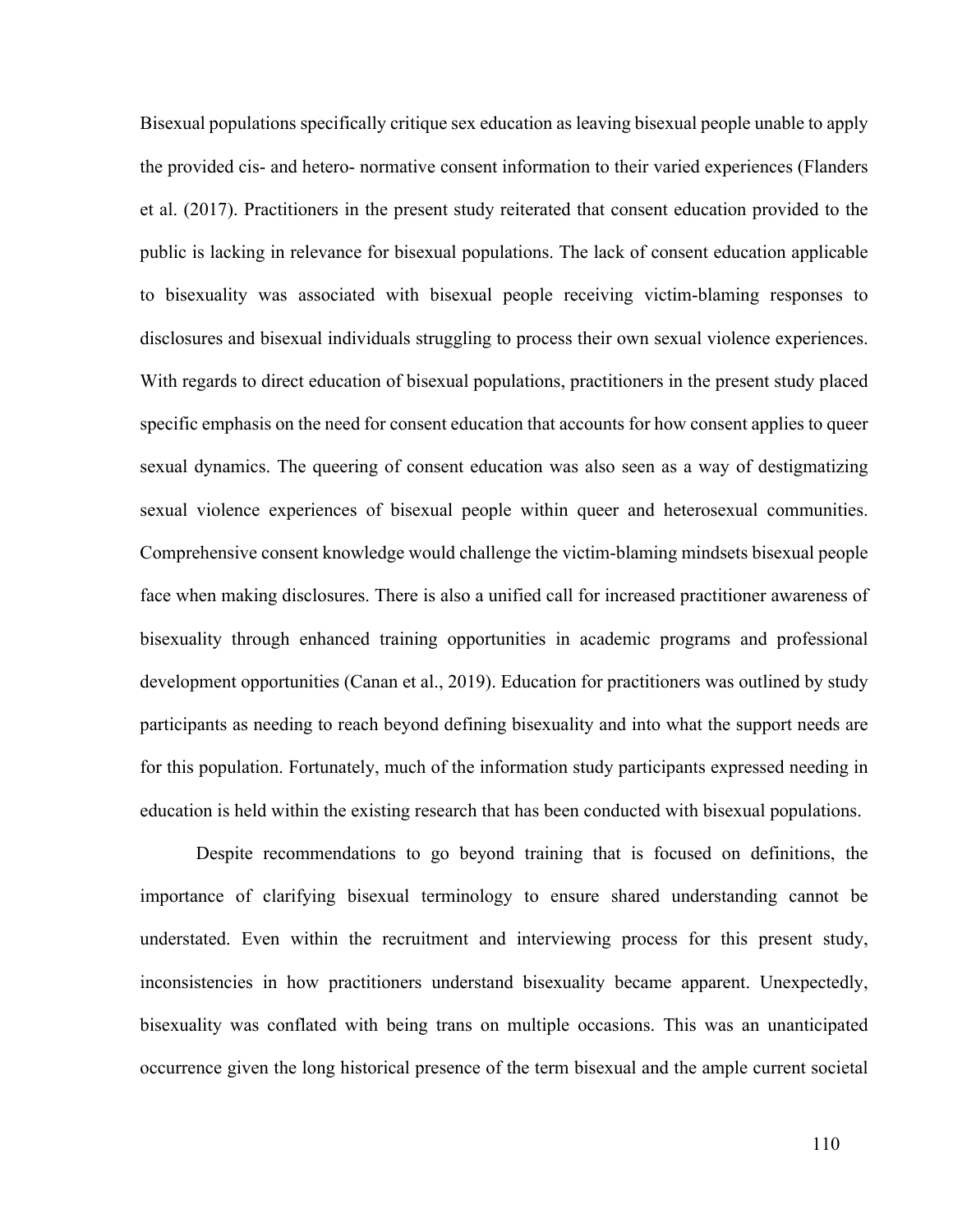discussion of trans experiences and rights. The terms bisexual and trans being used interchangeably was not an issue reflected in any of the secondary literature. Within this study it was easily distinguished during the data collection process where the participants' understanding slipped between identities. In a counselling session context the inconsistent interpretation of terminology could be harmful to how an individual feels their practitioner understands them and people accessing services may not readily correct practitioners. The impact of terminology misinterpretation can be significant, "…therapist misunderstandings might result in micro ruptures, foreclosing the openness and trust in the bond of the therapeutic relationship" (Keenan et al., 2005, p. 286). Despite practitioner recommendations not to focus heavily on the foundational definitions of bisexuality within education, this observation suggests that clarification of bisexual terminology remains very needed. It does a disservice to each population when practitioners hold assumptions that people who are bisexual are also trans, trans people are also bisexual, and that the experiences and impacts are the same for those populations. Practitioners provided useful recommendations for addressing this issue in session by emphasizing the need to explore how each individual applies the terminology of bisexuality to themselves. As such, in addition to the recommendations to further education's focus beyond the basics, this study would also uphold that education continues to offer the fundamentals of terminology, as well as distinguishing between gender and sexual orientation. This will help to ensure that researchers, practitioners, and populations accessing services will have a shared understanding.

There are a multitude of ways to interpret the experiences of bisexual populations. Theoretical approaches utilized include minority stress theory (McCauley et al., 2015), social determinants of health (McCauley et al., 2015), an ecological model of sexual violence (Centers for Disease Control and Prevention, 2004; Johnson & Grove, 2017; Seabrook et al., 2018), and a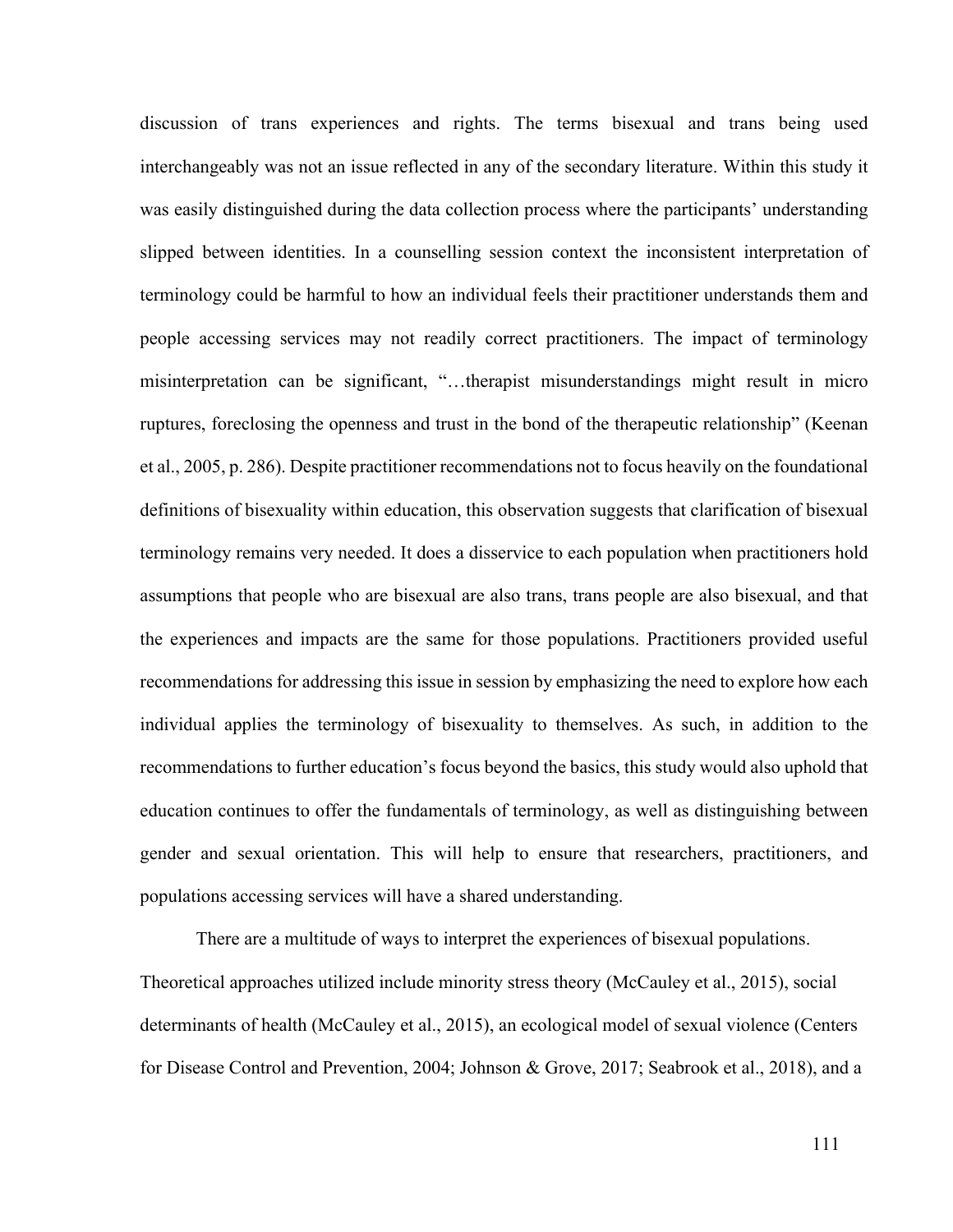socioecological understanding (Flanders et al., 2017). Study participants favoured Anti-Racist, Anti-Oppressive Practice (ARAO), humanism, client-centred practice, feminism, and queer theory. This listing of approaches should not be seen as this researcher promoting the use of any of these specific theories for work with bisexual populations. None of these approaches are extensively elaborated on within this study. Each approach put forward by secondary literature and/or practitioners is deserving of its own unpacking and critical evaluation beyond the scope of what has been possible in this research process. For instance, practitioners further recommend utilizing multicultural counselling approaches or "culturally-competent care" (Canan et al., 2019, p. 15-16; Martin et al., 2011, p. 204). The legitimacy of cultural competence is however challenged,

The idea of culture considered as a neatly packaged and separable whole that can be summed up simply enough for "competence" is antiquated. Furthermore, individuals invariably belong to multiple cultures, and those cultures are not necessarily coherent nor will they always join together seamlessly. (Gregg & Saha, 2006, p. 544)

Thus, the pursuit of cultural competence is discouraged in favour of a delving into more modern discussions of alternatives that are taken up thoroughly in research by the likes of Gregg and Saha (2006) cited here, as well as many others. As we learn more about the needs of bisexual populations, practitioners need to divest from institutions and their own practices that uphold violence towards the most marginalized bisexual populations. As an urgent starting point, practitioners should begin rapidly shifting their sexual violence response services away from a reliance on carceral systems of policing, prisons, and court systems in order to better serve Black, Indigenous, and People of Colour bisexual populations. Investment in community-response practices, such as Transformative Justice, as part of an abolitionist trajectory is fundamental to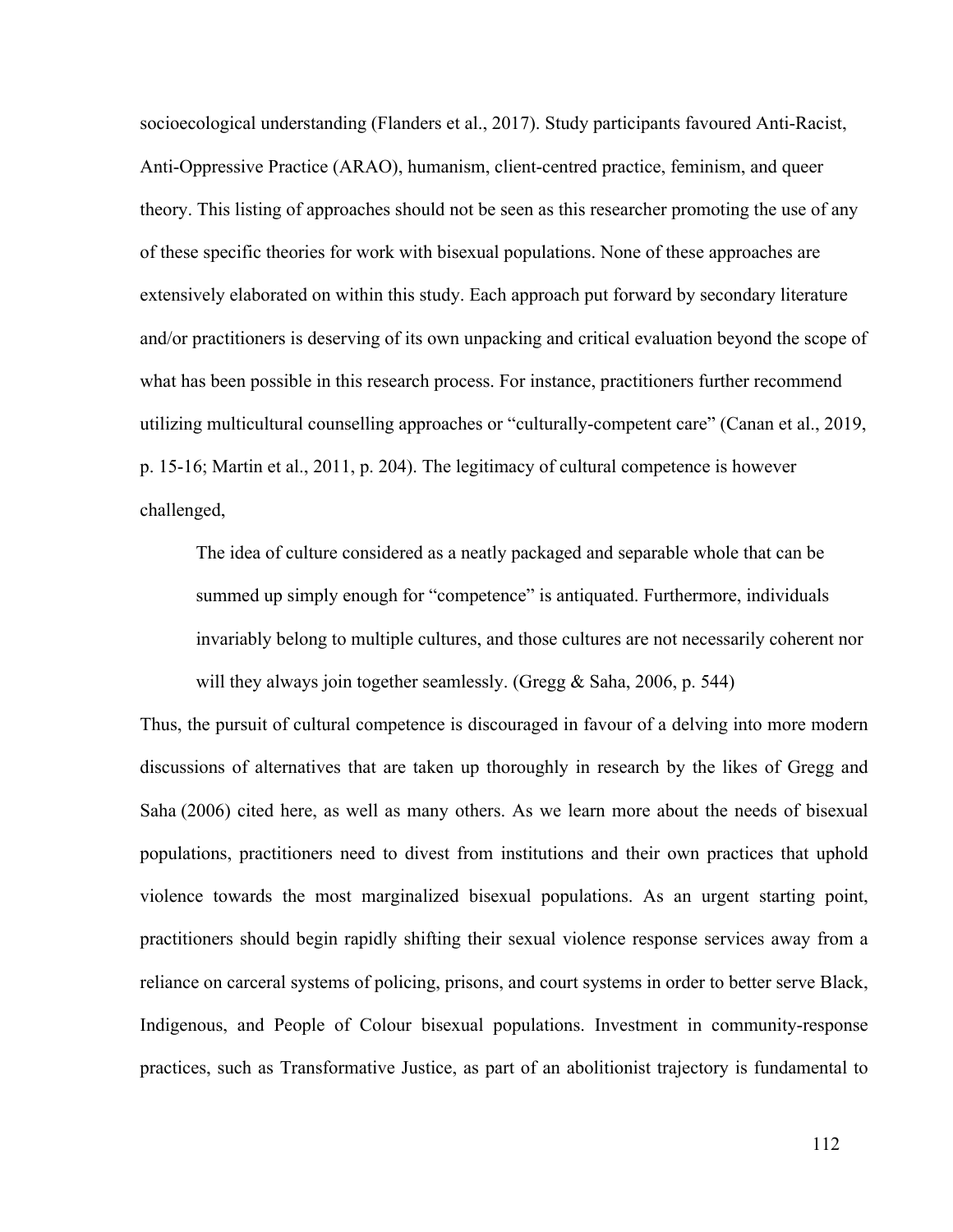better preventing and responding to sexual violence for all people (Mingus, 2019). A reflective practice built in ongoing learning and action will support practitioners in improving sexual violence services for not only bisexual populations but all people.

Research specific recommendations will be discussed within the upcoming Future Research section. First, it is important to consider what these recommendations can and can't represent as a result of study limitations.

### **Limitations and Delimitations**

Despite efforts made to consider perspective and inclusivity there remain limitations on how this research should be applied to understanding the issue it is addressing. The following sections outline how limitations and delimitations, choices made by this researcher, impact the applicability of the findings.

### *Representation*

Bisexual youth were not accounted for as a delimitation within this study. Adults were the chosen focus of the study because many practitioners specialize in working with either adults or children/youth. The recruitment of only one age specialization of practitioner narrowed the study reach in a practical way for feasibility. Addressing service access barriers becomes a more complex discussion for young people who may not have the agency to obtain services on their own, due to parental consent requirements and logistical barriers. Focusing on adults for this study also aligned with the Co-Investigator's pursued primary demographic of practice.

Individuals who have not accessed formal support services due to preference of other forms of support, absence of need, or a perceived lack of accessibility of services are an unrepresented portion of the bisexual population that were not reflected in this research due to access limitations (MacKay et al., 2017). The majority of existing research conducted has been community-based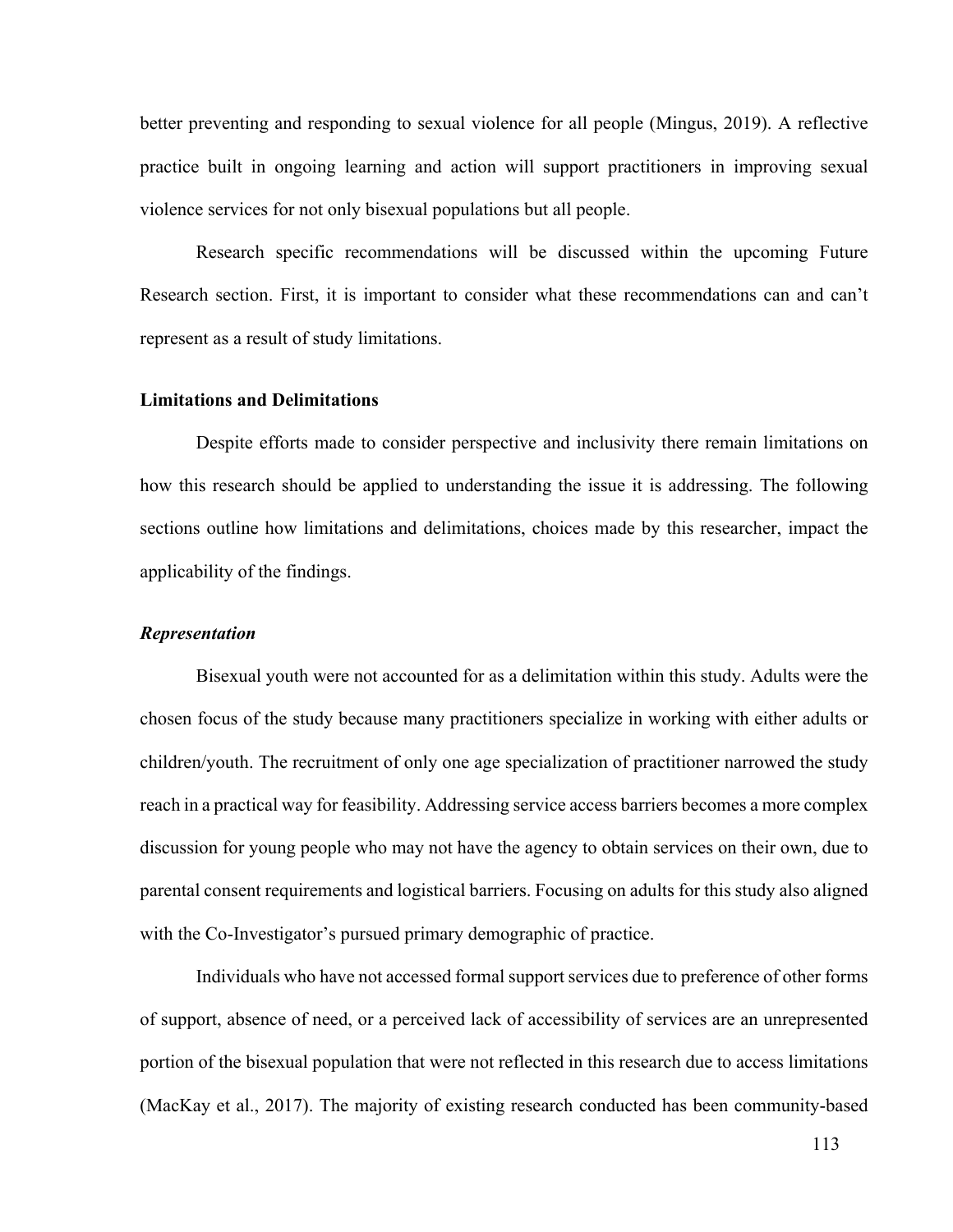research, which provides many strengths in the way of amplifying the perspectives of those impacted. This study did not seek to include the perspectives of bisexual adults outside of the utilization of previous research studies where bisexual adults have provided their perspectives, some of the practitioners in this study self-identifying as bisexual and/or queer, and the researcher being bisexual. This study is the first, to my knowledge, to explore service providers' within sexual assault centres understandings of what bisexual adults who experience sexual violence need from clinical settings, and thus serves as a measure of the discrepancies and overlap in service-user and service-provider perspectives.

Interestingly, a majority of participants self-disclosed as being bisexual and/or queer. This poses a challenge to the generalizability of assessing practitioner confidence in this study, given that the demonstrated high level of practitioner confidence is from a majority of bisexual and/or queer practitioners. There were no found statistics on the percentage of queer practitioners within the mental health field or sexual assault centres. When considering the percentage of the Canadian population that identified as gay when last measured in 2014 was "1.7%" and bisexual was "1.3%" (Government of Canada, 2015), it can be assumed that queer practitioners do not make up the majority of sexual assault centre practitioners. The finding of practitioners having high confidence cannot be assumed to reflect a majority of practitioners within sexual assault centres across Canada.

### *Intersectionality*

Due to the focus of the data obtained in the current study, much of this thesis discusses identity as the basis of privilege and marginalization. Secondary literature similarly emphasized that the impacts of other components of identity, such as gender and race, on identity formation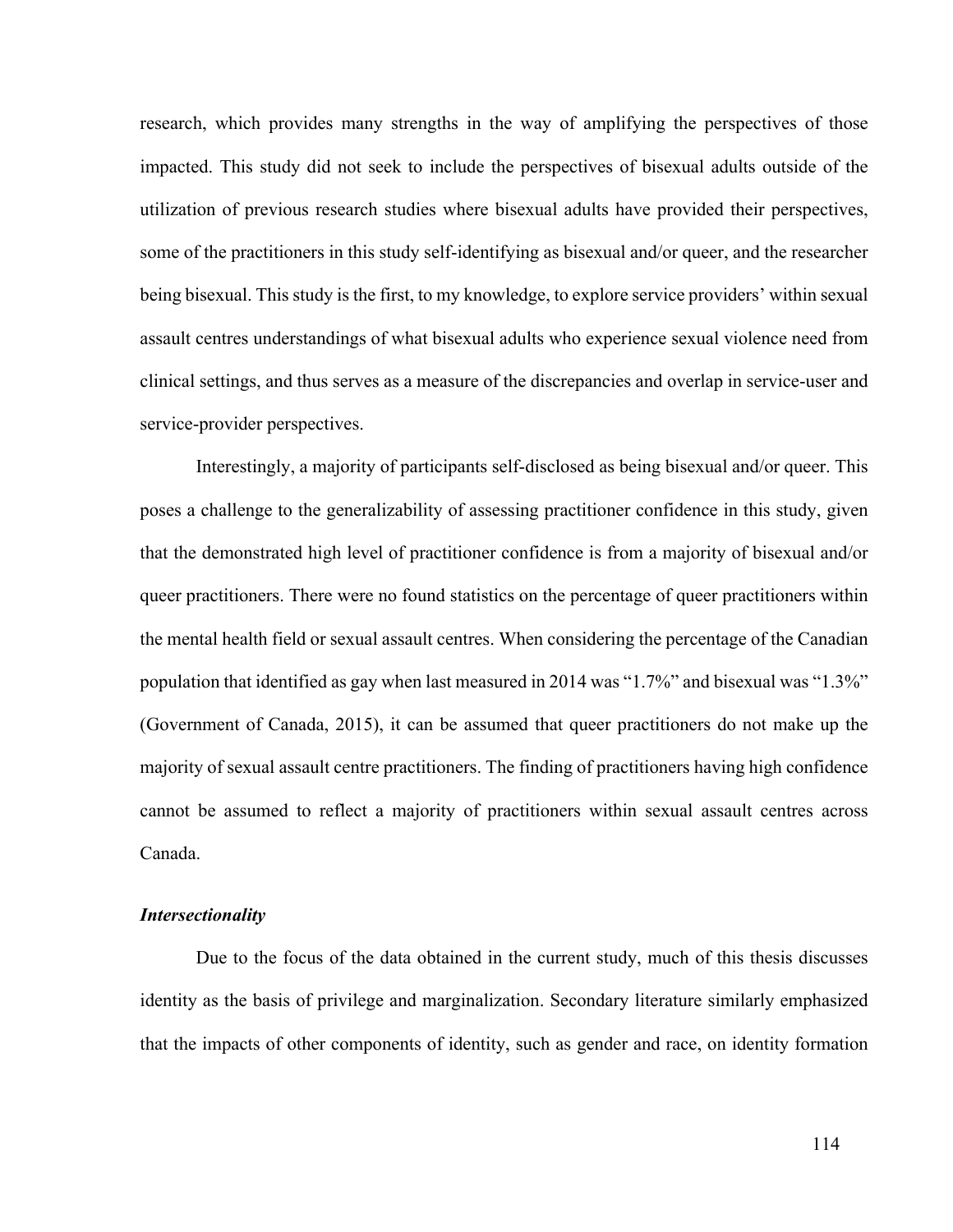and acceptance add further complexity to bisexual identity (Balsam et al., 2005; Sigurvisdottir & Ullman, 2015). As one practitioner in the current study stated:

I think there is just a lack of space and the lack of inclusion...knowing queer history and what that looks like...the erasure of many, many members for intersectional reasons, I would say that bisexuals and then if you add any additional intersections, including, you know, femme identification, if you add anything else, I think there is more erasure... (Practitioner 7, 19:52)

In the existing research there is a similar repeated call for an intersectional approach to understanding the experiences of bisexual individuals (Anderson et al., 2019; Coulter et al., 2017; Flanders et al., 2017). However, when discussing intersectionality, we must reach beyond identities and consider the ways that structural power dynamics impact populations through exclusionary and unequal treatment (Cho et al., 2013).

It would be irresponsible to claim that this or any study is capable of reflecting a universal depiction of the needs of bisexual adults, given the various overlapping forms of marginalization that inflict violence on populations. This study did not result in data that prioritizes an interrogation of power dynamics over identities, as would be necessary for a more thoroughly intersectional study (Cho et al., 2013). For instance, "misogynoir" (Bailey, 2010), coined and documented by Dr. Moya Bailey online in 2010 and used offline as early as 2008 (Bailey & Trudy, 2018), elaborates on the specific ways Black women are harmed,

**…**from the word misogyny; [miso-: hater, gyn-: woman, noir: Black]; term coined at *Crunk Feminist Collective* [by Moya Bailey]) [f]or specific anti-Black misogyny—where race and gender together are factors and often this misogyny creates a binary with White women (where White women represent "good" womanhood and Black women do not) or has levels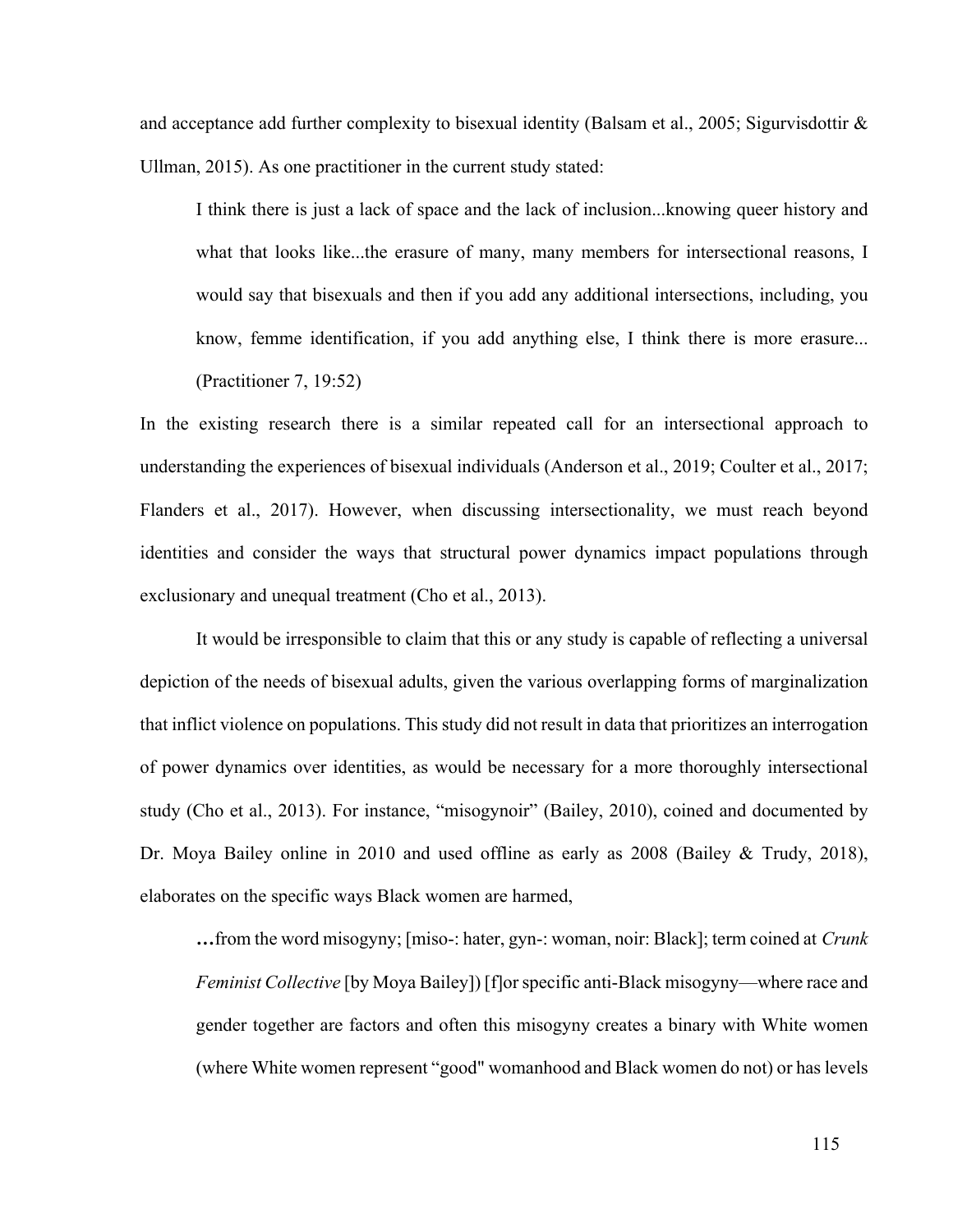that include other women of colour, but only insofar as Black women are the most degraded and placed at the bottom…(Trudy, 2014).

The misogynoir experienced by Black bisexual women, particularly Black bisexual trans women, is a focus deserving of more dedicated and nuanced representation than this study captured. Issues of how patriarchal masculinity impacts Black bisexual men are also not fully represented within this study. While there are many possible examples to provide here, the key message is that the suggestions provided within this study are not to be taken up and applied universally at the expense of a nuanced intersectional practice. The themes that arose from this study may represent components of any one person's experience but do not capture that full experience. Sections of data that point to systemic intersectional concerns, such as the funding issues discussed in the findings chapter with regards to how the queer community is resourced, are starting points to build from. In order to have meaningful wide reaching impacts the understandings and suggestions provided need to be paired with actions to address larger issues, such as systemic racism, misogyny, classism, ableism, heteronormativity, transphobia, and biphobia. A necessary priority of practice and future research is the development of a nuanced understanding of how biphobia interacts with sexism, transphobia, and racism to create increased harm towards oppressed populations, particularly Black trans women (Anderson et al., 2019; Coulter et al., 2017; Flanders et al., 2017).

# *Colonialism*

While this study aimed to be wide-reaching in physical location and does have representation from practitioners in various settings, there were study limitations and delimitations in the form of recruitment barriers to capturing the perspectives of practitioners from notably large areas. Specifically, no territories are reflected in the results. Adjustments to recruitment were made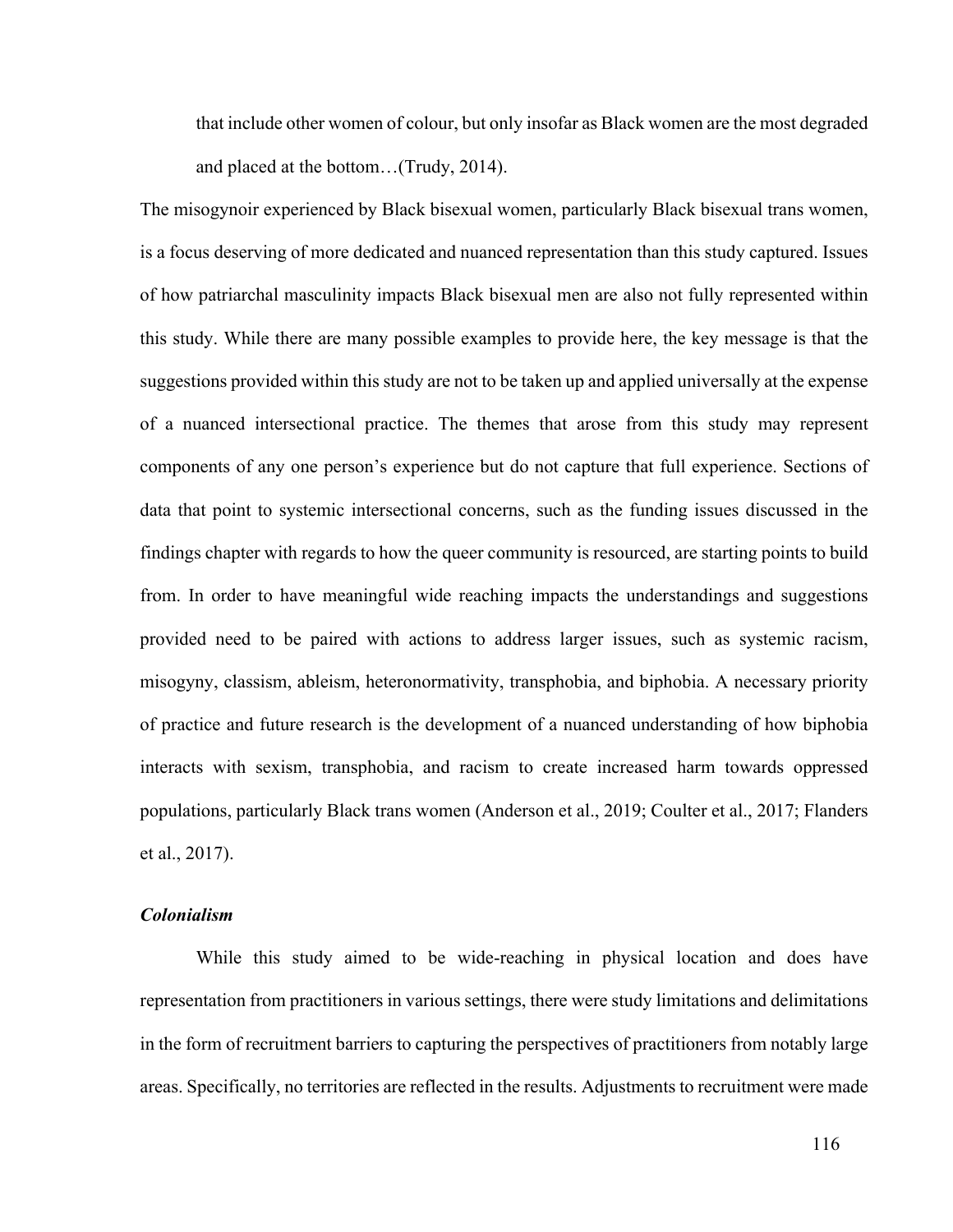to allow for the inclusion of agencies that provide sexual violence support but are not designated as stand-alone sexual assault centres. This adjustment was made to account for locations that do not have large enough populations or resources to offer sexual violence specific support services on an agency scale. Unfortunately, the contacted services that were not stand-alone sexual assault centres were strained in capacity and unable to participate. The impact of this is that the current study is lacking the perspectives of practitioners in the territories, and thus, lacking an understanding of how the issue of sexual violence impacts northern bisexual adults, a population that is largely Indigenous. Additionally, none of the practitioners in the study openly disclosed whether they are Indigenous, and no mentioned agencies were identified as being Indigenous agencies. This is a delimitation, as the study was not designed to obtain demographic or agency information. As a result, there is no way to know whether an Indigenous perspective is represented in any part of the current study.

Compounding this lack of Indigenous perspective is the delimitation that the study focuses on sexual assault centres, which are largely non-profit organizations within the settler-colonial social service industry complicit in inflicting colonial violence towards Indigenous populations. This choice to use the system of sexual assault centres was based in convenience, as it is easy to find province and country-wide listings of these organizations online. Community, culturally based forms of support provision were less identifiable with the utilized methods of contact searching, and none were readily known to the Co-Investigator. The delimitation requirement of practitioners to have a qualification to participate further prioritizes the inclusion of perspectives that adhere to a colonial system of academia. There are many forms of healing that exist outside of the colonial model of support provision that are not represented in this study. As this researcher, a white settlercolonial individual, undergoes more learning in the area of research a focus on decolonization of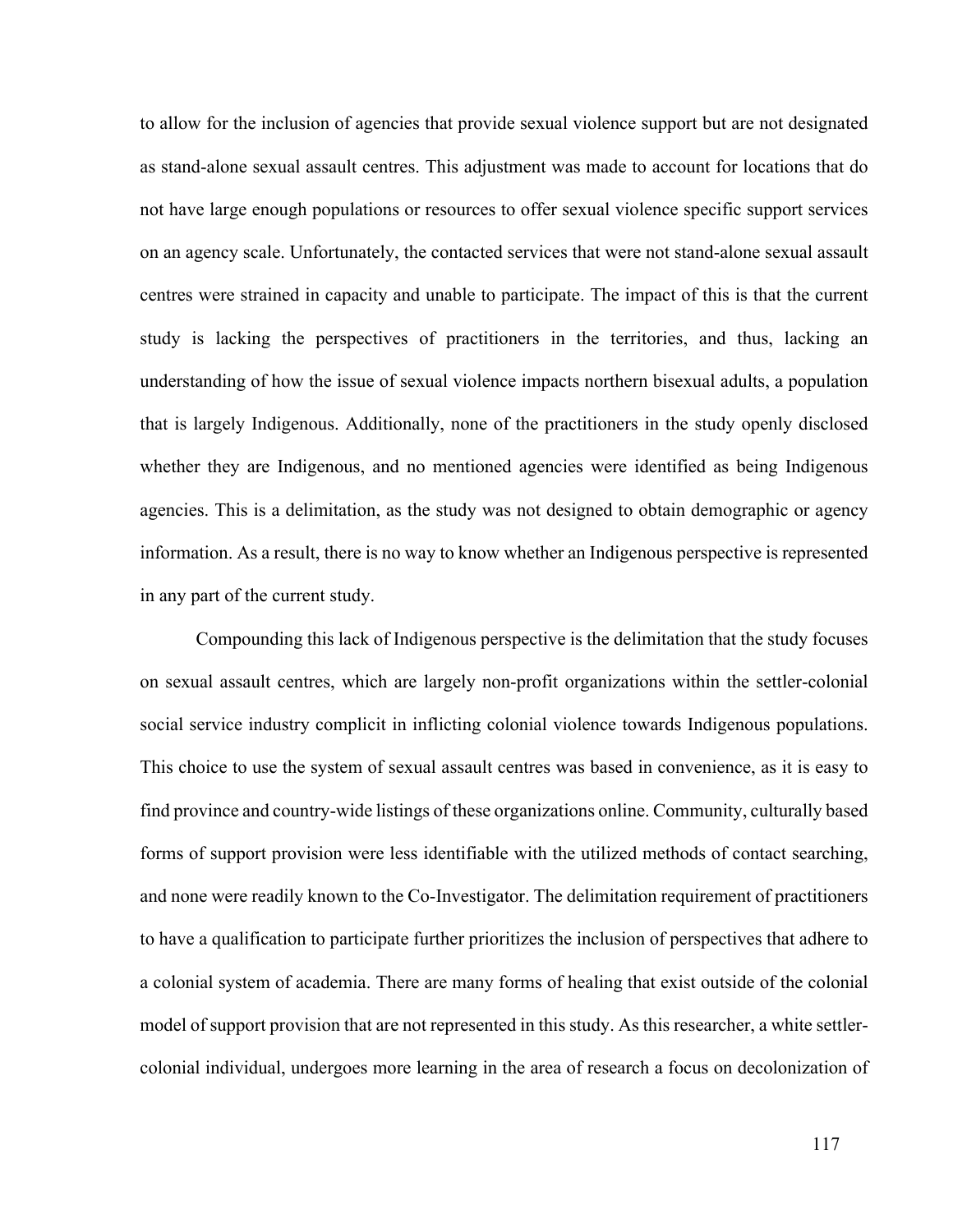research practices is pursued. At this point it is accepted that any critiques of this study as upholding colonial practices through both delimitations and limitations in study design are legitimate based on how this research was taken up. This statement is not intended to absolve accountability but rather to validate critiques and document the (un)learning process taking place for this researcher within the thesis process.

#### **Strengths**

Despite all of the significant above-mentioned limitations there were strengths in this study worth celebrating. The study recruitment drew practitioners with a great wealth of insider wisdom on this topic from embodied queer perspectives, an abundance of insights from years and even decades of practice, and critical perspectives on various practice contexts. There was a profound willingness of vulnerability to admit gaps in knowledge and low confidence, as well as a general enthusiasm of participants to reflect, engage, and learn more on this topic. It brought this researcher immense joy and validation to hear so many practitioners express their gratitude and legitimize the need for research on the topic of study. An unexpected bonus of practitioners' enthusiasm being the immediate impacts on practice and advocacy where practitioners expressed motivation to learn and do more to create support for bisexual populations. Participants engaged with the researcher through requests for resources to self-educate and followed up to share that they had a rejuvenated motivation to advocate and were beginning to see the results of that advocacy in their practice settings. As a Social Worker who has spent much more time in practice than researching, being privileged with the knowledge that this research process had an immediate positive impact on practice was an invaluable gift the practitioners gave and an absolute highlight of the thesis process.

# **Application**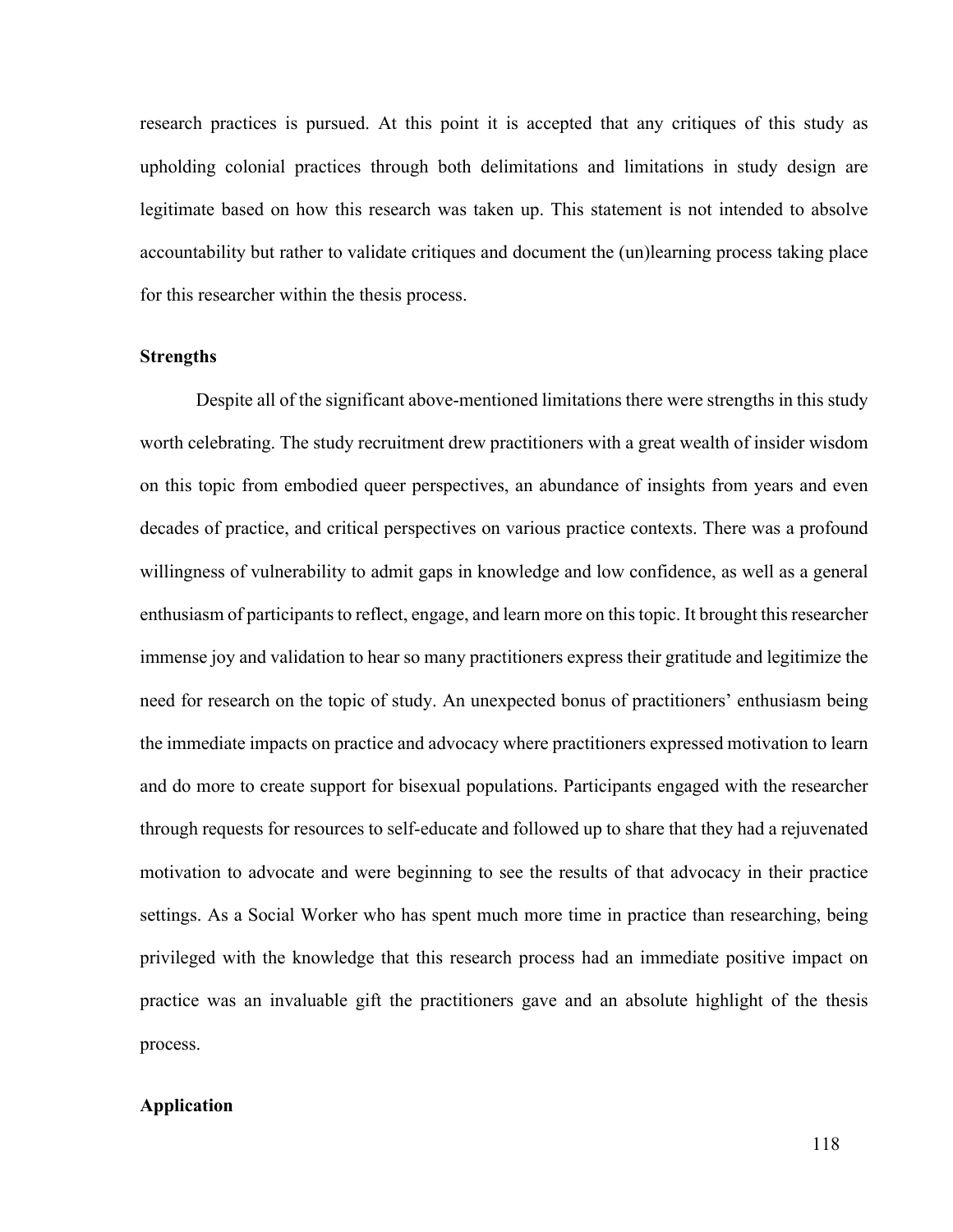There are 7 new principles for sexual assault response practice arising from this study:

- 1. Practitioners need to continuously pursue self-education on how to understand and explore the significance of bisexuality in sexual violence experiences.
- 2. Bisexual individuals are the ones who should decide how significant their bisexuality is to their experience of sexual violence and their healing process.
- 3. Agencies should position practitioners as ongoing learners, not just experts, with active spaces given for deconstructing practitioner biases and gaps in knowledge.
- 4. Agencies should seek to hire bisexual staff, particularly staff that are Queer, Trans, Black, Indigenous, and People of Colour (QTBIPOC).
- 5. Funding, resourcing, and service delivery should prioritize the creation of nuanced services for bisexual populations, particularly QTBIPOC.
- 6. De-stigmatization of bisexuality needs to occur at all levels of education to improve disclosure responses and community support for bisexual populations.
- 7. A queering of consent education needs to take place to support bisexual individuals in navigating sexual and romantic encounters.

Based on the outcomes of this study, practitioners are encouraged to seek out ways to educate themselves beyond what they have been provided in formal education. Resoundingly practitioners did not feel education they had received prepared them to support bisexual populations. Practitioners are heavily encouraged to seek out their own learning about bisexuality and the support needs of bisexual populations in a way that does not place burden on bisexual individuals accessing services to educate their practitioner. Practitioners recommended seeking information on how multicultural counselling approaches apply to their work with bisexual populations. Additional practice orientations that were described as serving practitioners well in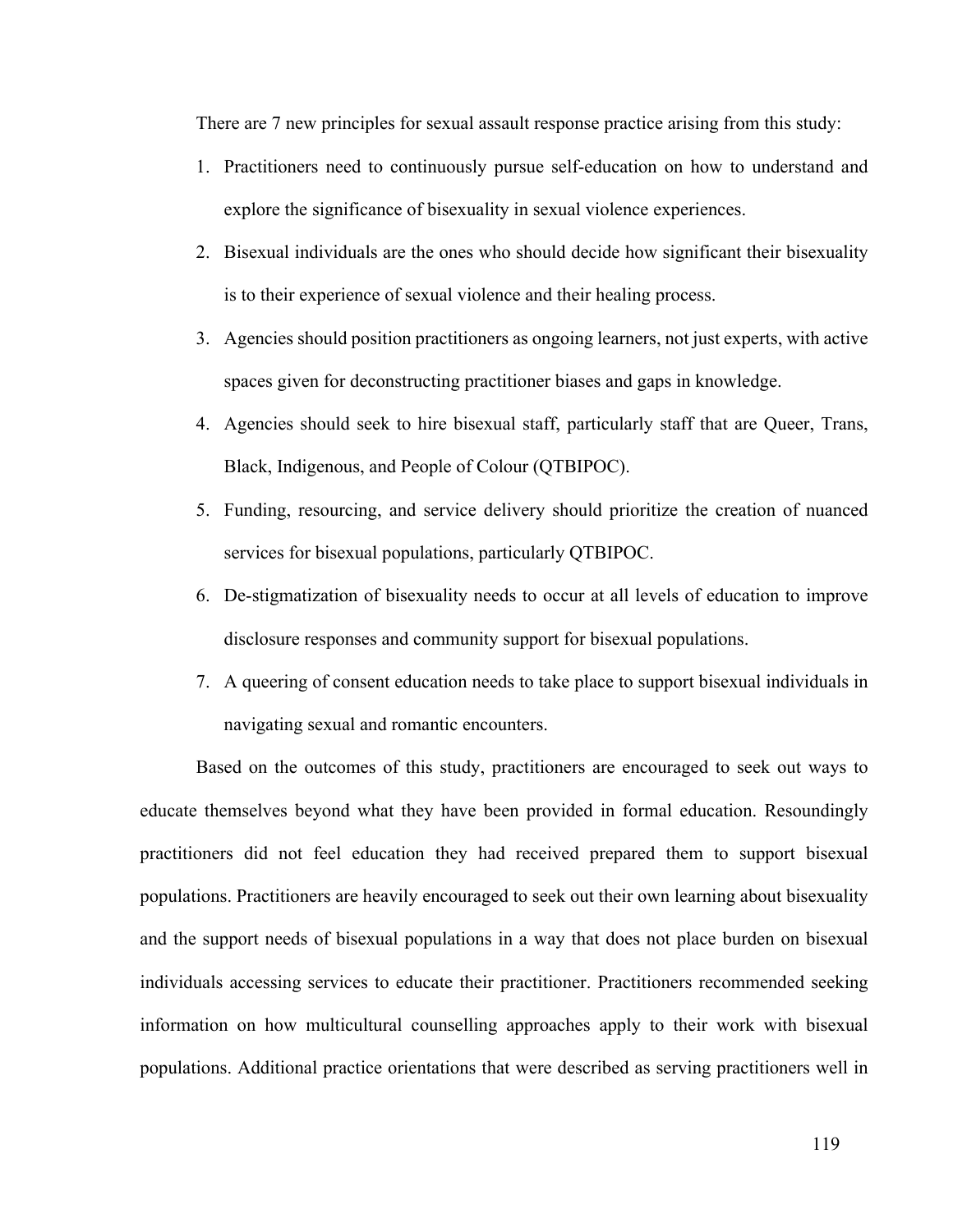supporting bisexual populations include anti-racist, anti-oppressive, feminist, queer, clientcentred, and humanistic lenses. Attention must be paid to whether bisexuality is a relevant component of each individual's experience of sexual violence prior to case conceptualizing around sexual orientation. If deemed relevant, building capacity for community building and deconstructing harmful stigmas about bisexuality are seen to be valuable approaches to addressing the impacts of sexual violence for bisexual individuals.

In order to support practitioners in their endeavors to improve their capacity and confidence, agencies are celebrated for their offering of learning opportunities including formal professional development trainings and more informal staff discussions. Agencies are encouraged to cultivate an environment where practitioners admitting gaps in their knowledge is welcomed and supported with information, rather than seen as a lack of expertise and capability. In order to support practitioner capacity building for working with bisexual populations, meaningful efforts to build longstanding relationships with bisexual communities are deemed crucial. Community building is also seen as a way of reflecting to bisexual people seeking services that an agency is invested in understanding and supporting them. It is anticipated that increasing community presence in meaningful ways may increase the number of bisexual individuals who access services and disclose their sexual orientation while doing so. To ensure that bisexual individuals who access services are met with service offerings that meet their needs, agencies, as well as funders, are encouraged to begin prioritizing bisexual populations as nuanced and at a heightened need of services. Wide-reaching education efforts for both the public and professionals to destigmatize bisexuality is a practitioner suggested way that resources for bisexual populations could be more easily obtained, based on the expectation that education would foster advocacy efforts encouraging funders to increase supports for bisexual populations.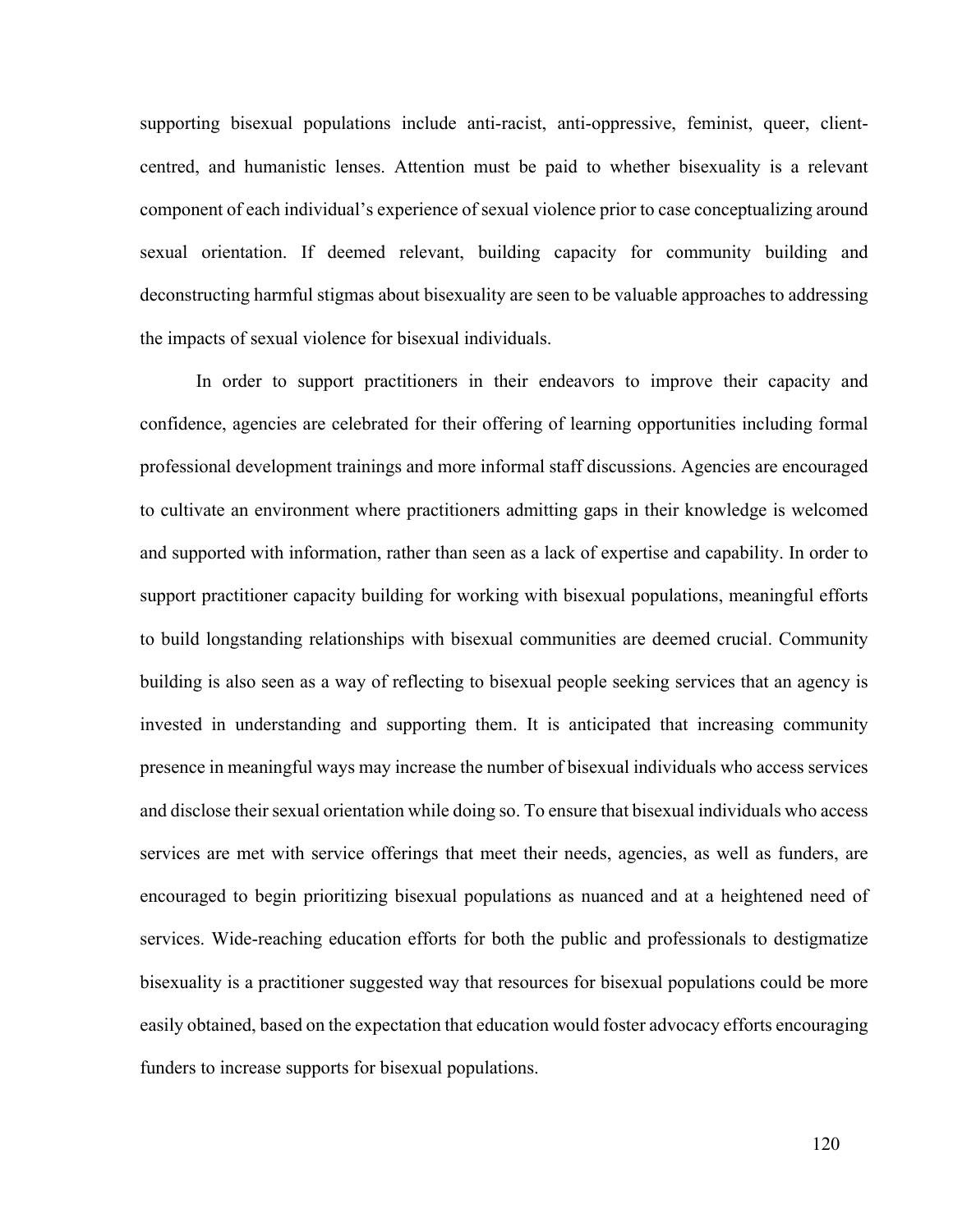Lastly, a major focus of the recommendations from practitioners centered on the responsibility of educators to increase training at all levels of education and professional development on support needs of bisexual individuals. Educators at the post-secondary level, as well as earlier education and professional development educators, are called to take up efforts to implement more comprehensive learning opportunities about the nuances of how sexual orientation, and specifically bisexuality, impact support provision. Additionally, generalized education to destigmatize bisexuality is needed at all levels of education reaching beyond practitioners in order to improve the informal supports available to bisexual individuals. Education that focuses on deconstructing victim-blaming mindsets is of particular importance for improving responses to bisexual people when disclosing experiences of sexual violence. Consent education tailored to queer sexual and relationship dynamics would further bolster healing by resourcing bisexual people with information to challenge internal and external victim-blame.

These practitioner-provided recommendations are intended to improve sexual violence supports in order to accomplish better healing outcomes for bisexual populations. Many of these actions are already being taken up in various spaces but the hope is to see them collaboratively implemented at all levels in a more consistent and wide-reaching way.

### **Future Research**

An interesting area of future exploration is to determine how the various identities that overlap with or act as alternatives to bisexual identity operate perhaps less as subgroups and more as nuanced populations with their own factors to account for within research and practice. Studies contrasting bisexual participants with related identities were few and more studies of this nature may reveal further complexity and unique needs within the populations being considered collectively in this current study.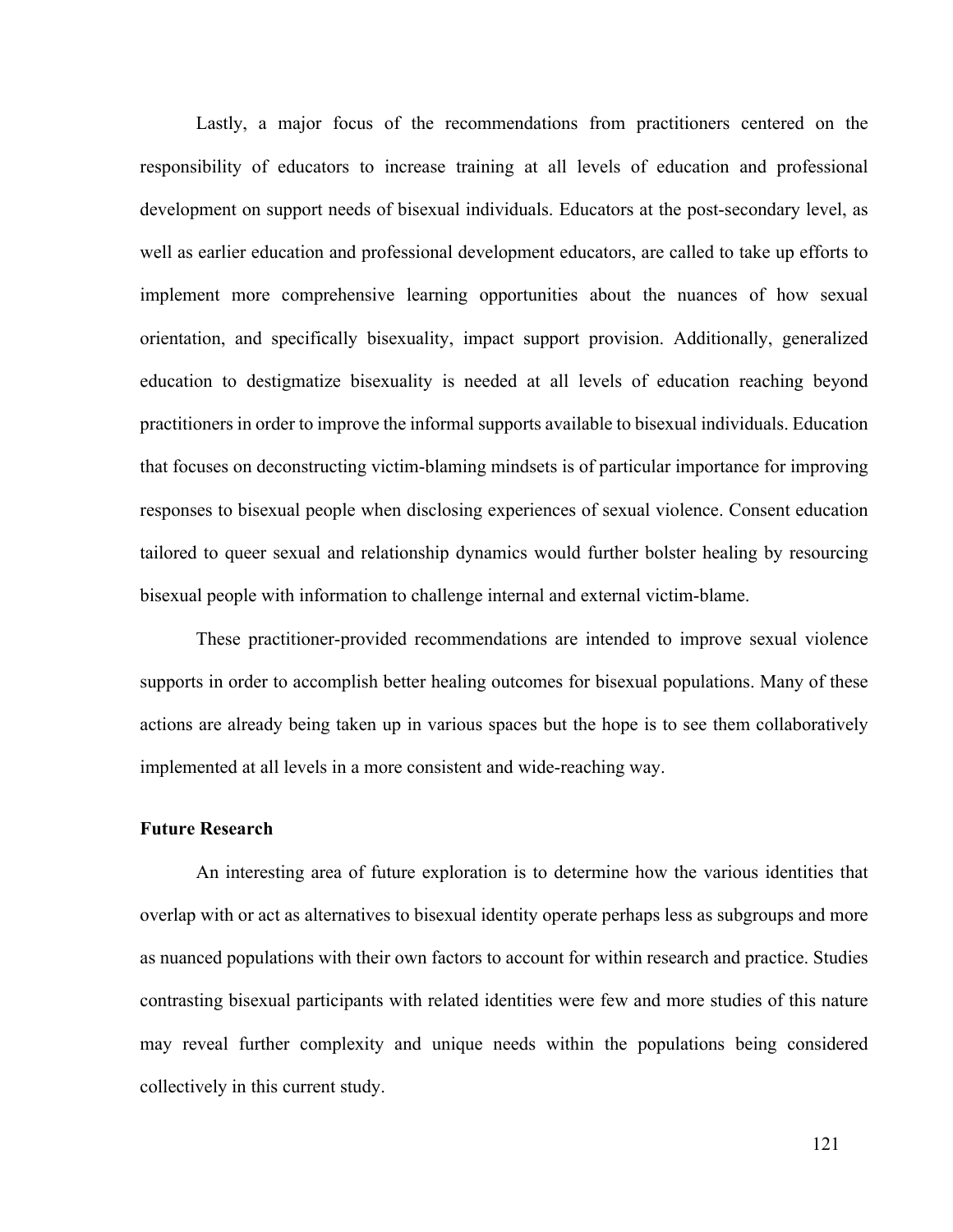As observed in the practitioner confidence section of the findings chapter, only one practitioner did not express any personal connection to the bisexual community. This practitioner also was the only practitioner to describe their confidence in working with bisexual populations as low. It is interesting to consider how their expressed fears of causing harm may be considered in relation to the larger body of counselling practitioners who aren't bisexual not otherwise captured in this study. Of course, a sample size of one does not make these findings generalizable but it does provide a bit of intrigue and legitimacy to pursuing this question of practitioner confidence further with practitioners who do not hold as close ties to bisexuality as the majority of practitioners in the study. Motivating this population to participate in research on bisexuality may continue to be a challenge, as it was for this study. Efforts to increase practitioner awareness of the high rates of sexual violence experienced by bisexual populations are encouraged in order to present a case for practitioners to be invested in increasing support for this population through research and practice. Future efforts to pursue understandings of bisexual experiences of sexual violence must further intersectional understandings by way of pursuing knowledge of power dynamics within support systems.

### **Conclusion**

As stated in the introduction, the aim of this research was to acquire a foundational understanding of practitioner confidence when working with bisexual adults. It was hypothesized that this study would observe gaps in practitioner confidence and knowledge. What was more accurately obtained is an understanding of the depth of awareness practitioners with personal connection to bisexuality, including their own identification as bisexual or queer, bring to their practice.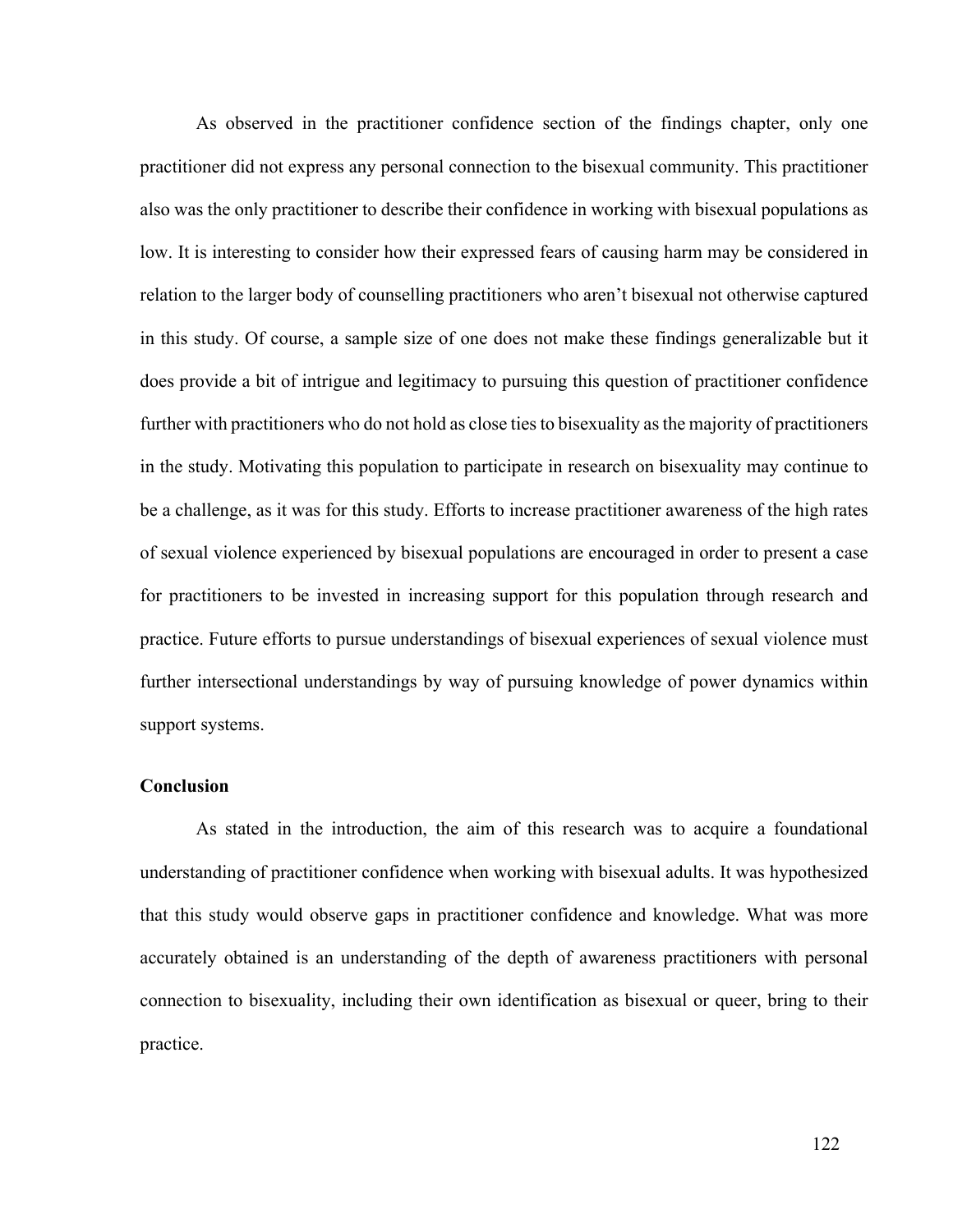The significance of these findings can be found in recognizing the capacity for practitioners to acknowledge the limitations of their perspectives and identify ways that practice needs to improve to better support bisexual adults. No existing research was found prior to this study that sought to understand whether the research on bisexual experiences of sexual violence was known, understood, and/or applied by practitioners. Practitioners in this study held ample knowledge and intimate understandings but also resoundingly emphasized that training is needed to build greater awareness within their field of practice. Practitioners' recommendations for practice were upheld by their observations of bisexual individuals returning for sessions with them and sharing vulnerable information in sessions but it is important to remember that generally bisexual individuals are not seen in existing research to be experiencing positive outcomes from accessing formal support services. Further efforts to measure the effectiveness of practitioner practice recommendations are encouraged along with broadening the demographics of practitioners captured in future studies on practitioner effectiveness.

This study provides a starting point that researchers and practitioners can begin to work from to bridge communication between bisexual people accessing services, researchers seeking insights into those experiences, and practitioners building their capacity to provide better support. This study is an effort to build the relationship between lived experience, academia, and practice in order to improve support for bisexual adults accessing sexual violence support services.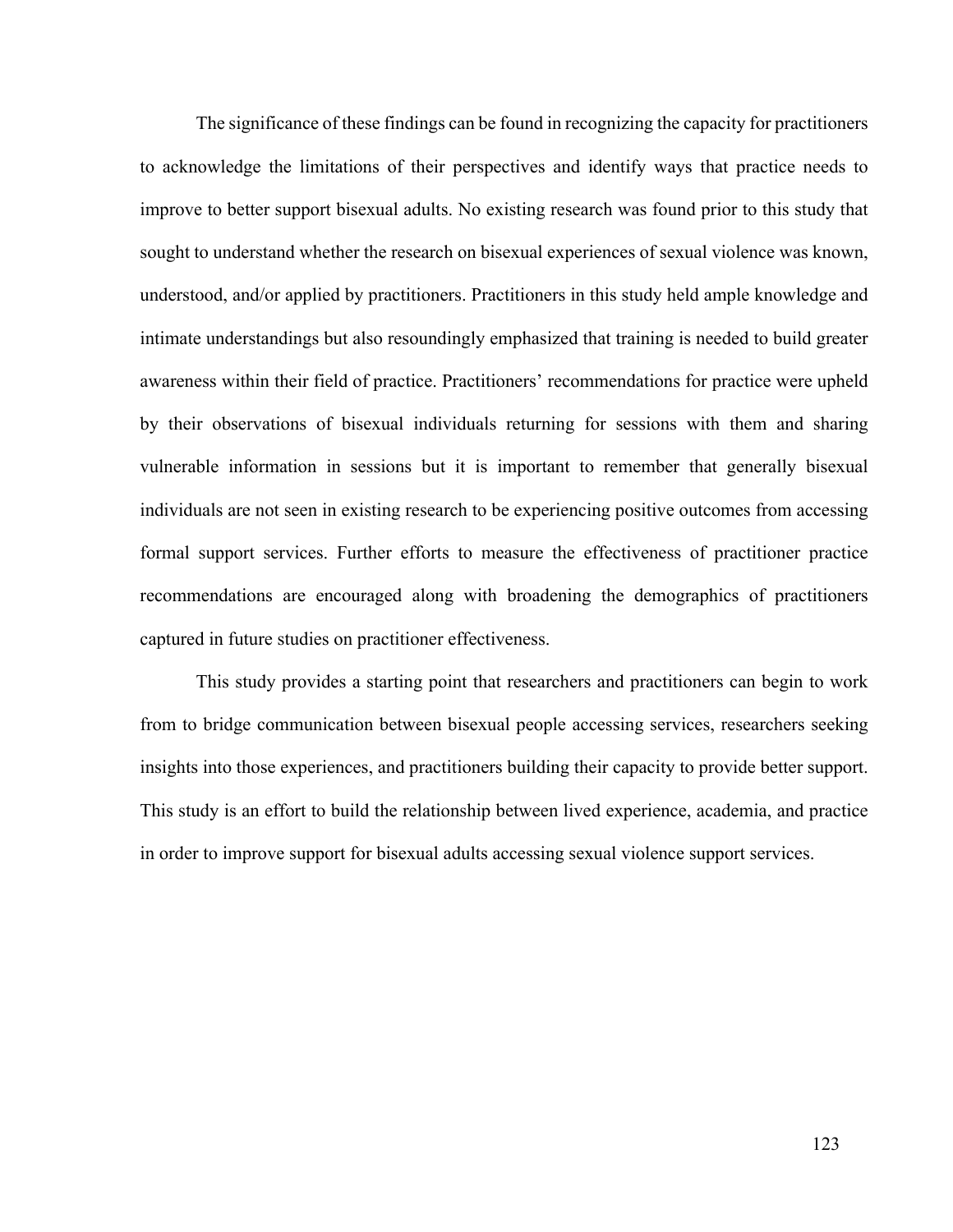#### **Bibliography**

- Allen, V. C., Myers, H. F., & Williams, J. K. (2014). Depression among Black bisexual men with early and later life adversities. *Cultural Diversity and Ethnic Minority Psychology*, *20*(1), 128–137. https://doi.org/10.1037/a0034128
- Anderson, R. E., Tarasoff, L. A., VanKim, N., & Flanders, C. (2019). Differences in Rape Acknowledgment and Mental Health Outcomes Across Transgender, Nonbinary, and Cisgender Bisexual Youth. *Journal of Interpersonal Violence*. https://doi.org/10.1177/0886260519829763
- Armstrong, E. A., Gleckman-Krut, M., & Johnson, L. (2018). Silence, Power, and Inequality: An Intersectional Approach to Sexual Violence. *Annual Review of Sociology*, *44*(1), 99–122. https://doi.org/10.1146/annurev-soc-073117-041410
- Bailey, M. (2010). *They aren't talking about me…*. http://www.crunkfeministcollective.com/2010/03/14/they-arent-talking-about-me/
- Bailey, M., & Trudy. (2018). On misogynoir: Citation, erasure, and plagiarism. *Feminist Media Studies*, *18*(4), 762–768. https://doi.org/10.1080/14680777.2018.1447395
- Balsam, K. F. (2002). Traumatic Victimization in the Lives of Lesbian and Bisexual Women: A Contextual Approach. *Journal of Lesbian Studies*, *7*(1), 1–14. https://doi.org/10.1300/J155v07n01\_01
- Balsam, K. F., & Rothblum, E. D. (n.d.). *Victimization Over the Life Span: A Comparison of Lesbian, Gay, Bisexual, and Heterosexual Siblings*, 73(3), 477-487. https://doi.org/10.1037/0022- 006X.73.3.477
- Blayney, J. A., Hequembourg, A., & Livingston, J. A. (2018). Rape Acknowledgment and Sexual Minority Women's Mental Health and Drinking Behaviors. *Journal of Interpersonal Violence*,. https://doi.org/10.1177/0886260518781800
- Brewer, S., & Dundes, L. (2018). Concerned, meet terrified: Intersectional feminism and the women's march. *Women's Studies International Forum, 69*, 49-55. https://doi.org/10.1016/j.wsif.2018.04.008
- Bruce, D. (2016). *The SAGE Encyclopedia of LGBTQ Studies* (A. E. Goldberg, Ed.; Vol. 1–3, pp. 595– 596). SAGE Publications, Inc. https://doi.org/10.4135/9781483371283
- Burke, T. & Sreenivasan, H. (2017). The Founder of #MeToo Doesn't Want Us to Forget Victims of Color. PBS Newshour. Retrieved from https://www.pbs.org/newshour/show/the-founder-ofmetoo-doesnt-want-us-to-forget-victims-of-color
- Campbell, R., Dworkin, E., & Cabral, G. (2009). An Ecological Model of the Impact of Sexual Assault on Women's Mental Health. *Trauma, Violence, & Abuse*, *10*(3), 225–246. https://doi.org/10.1177/1524838009334456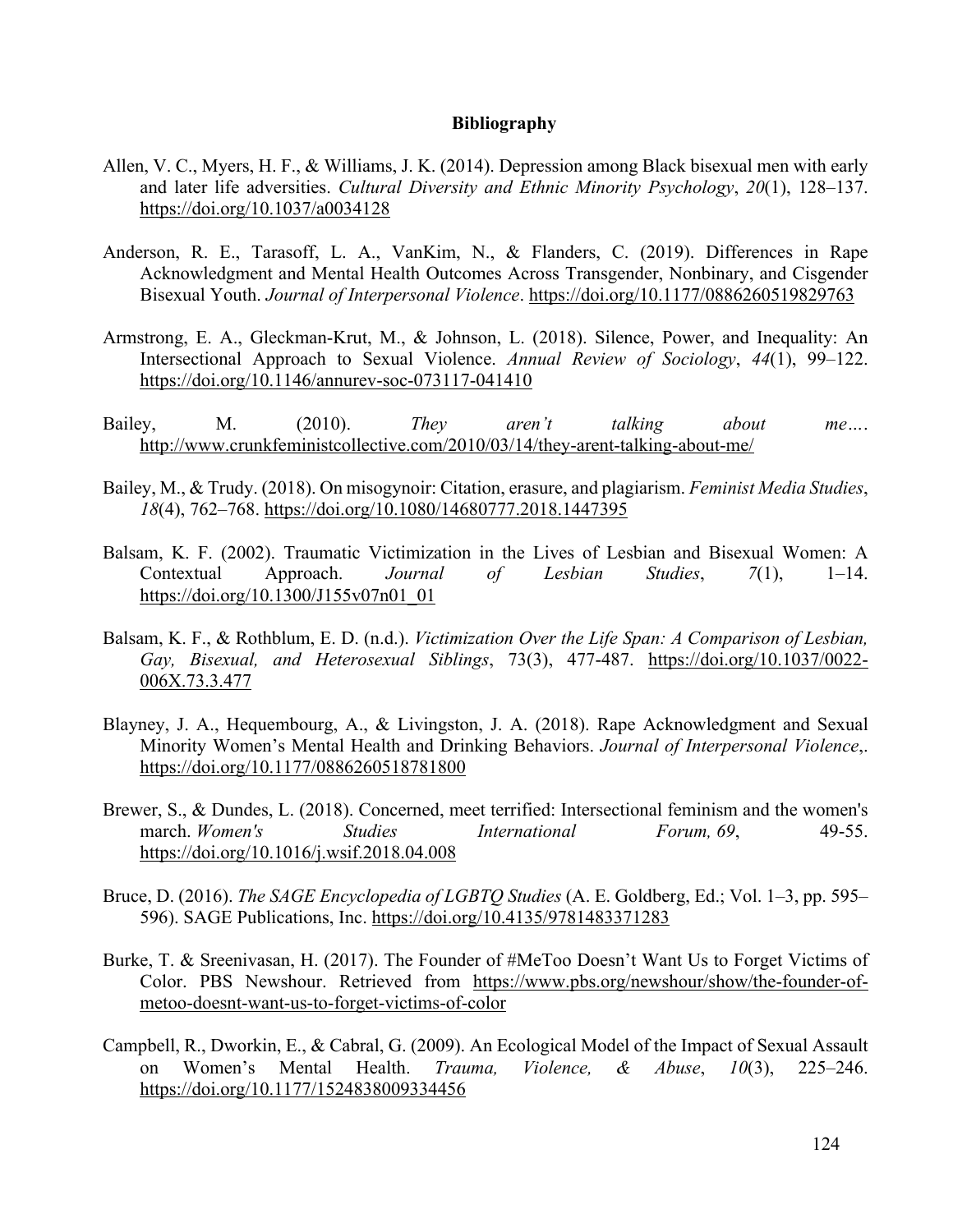- Canan, S. N., Jozkowski, K. N., Wiersma-Mosley, J. D., Bradley, M., & Blunt-Vinti, H. (2019). Differences in Lesbian, Bisexual, and Heterosexual Women's Experiences of Sexual Assault and Rape in a National U.S. Sample. *Journal of Interpersonal Violence*. https://doi.org/10.1177/0886260519863725
- Centers for Disease Control and Prevention. (2004). *Sexual Violence Prevention: Beginning the Dialogue. https://www.cdc.gov/ViolencePrevention/pdf/SVPrevention-a.pdf*
- Cho, S., Crenshaw, K. W., & McCall, L. (2013). Toward a Field of Intersectionality Studies: Theory, Applications, and Praxis. *Signs: Journal of Women in Culture and Society*, *38*(4), 785–810. https://doi.org/10.1086/669608
- Conroy, S., & Cotter, A. (2014). *Self-reported sexual assault in Canada, 2014*. *85*, 34.
- Coulter, R. W. S., Mair, C., Miller, E., Blosnich, J. R., Matthews, D. D., & McCauley, H. L. (2017). Prevalence of Past-Year Sexual Assault Victimization Among Undergraduate Students: Exploring Differences by and Intersections of Gender Identity, Sexual Identity, and Race/Ethnicity. *Prevention Science*, *18*(6), 726–736. https://doi.org/10.1007/s11121-017-0762-8
- Crenshaw, K. (1989). *Demarginalizing the Intersection of Race and Sex: A Black Feminist Critique of Antidiscrimination Doctrine, Feminist Theory and Antiracist Politics*, 1989(1), 139-167. http://chicagounbound.uchicago.edu/uclf/vol1989/iss1/8
- DeCuir-Gunby, J. T., Marshall, P. L., & McCulloch, A. W. (2011). Developing and Using a Codebook for the Analysis of Interview Data: An Example from a Professional Development Research Project. *Field Methods*, *23*(2), 136–155. https://doi.org/10.1177/1525822X10388468
- Dickerson-Amaya, N., & Coston, B. M. (2019). Invisibility Is Not Invincibility: The Impact of Intimate Partner Violence on Gay, Bisexual, and Straight Men's Mental Health. *American Journal of Men's Health*, *13*(3). https://doi.org/10.1177/1557988319849734
- Duryea, D. G., & Frantz, T. T. (2011). An Examination of Drinkers' Consequences by Sexual Orientation. *Journal of American College Health*, *59*(7), 649–654. https://doi.org/10.1080/07448481.2010.521215
- Eaton, L. A., Pitpitan, E. V., Kalichman, S. C., Sikkema, K. J., Skinner, D., Watt, M. H., & Pieterse, D. (2013). Men Who Report Recent Male and Female Sex Partners in Cape Town, South Africa: An Understudied and Underserved Population. *Archives of Sexual Behavior*, *42*(7), 1299–1308. https://doi.org/10.1007/s10508-013-0077-1
- Eisenberg, M. E., Lust, K., Mathiason, M. A., & Porta, C. M. (2017). Sexual Assault, Sexual Orientation, and Reporting Among College Students. *Journal of Interpersonal Violence*. https://doi.org/10.1177/0886260517726414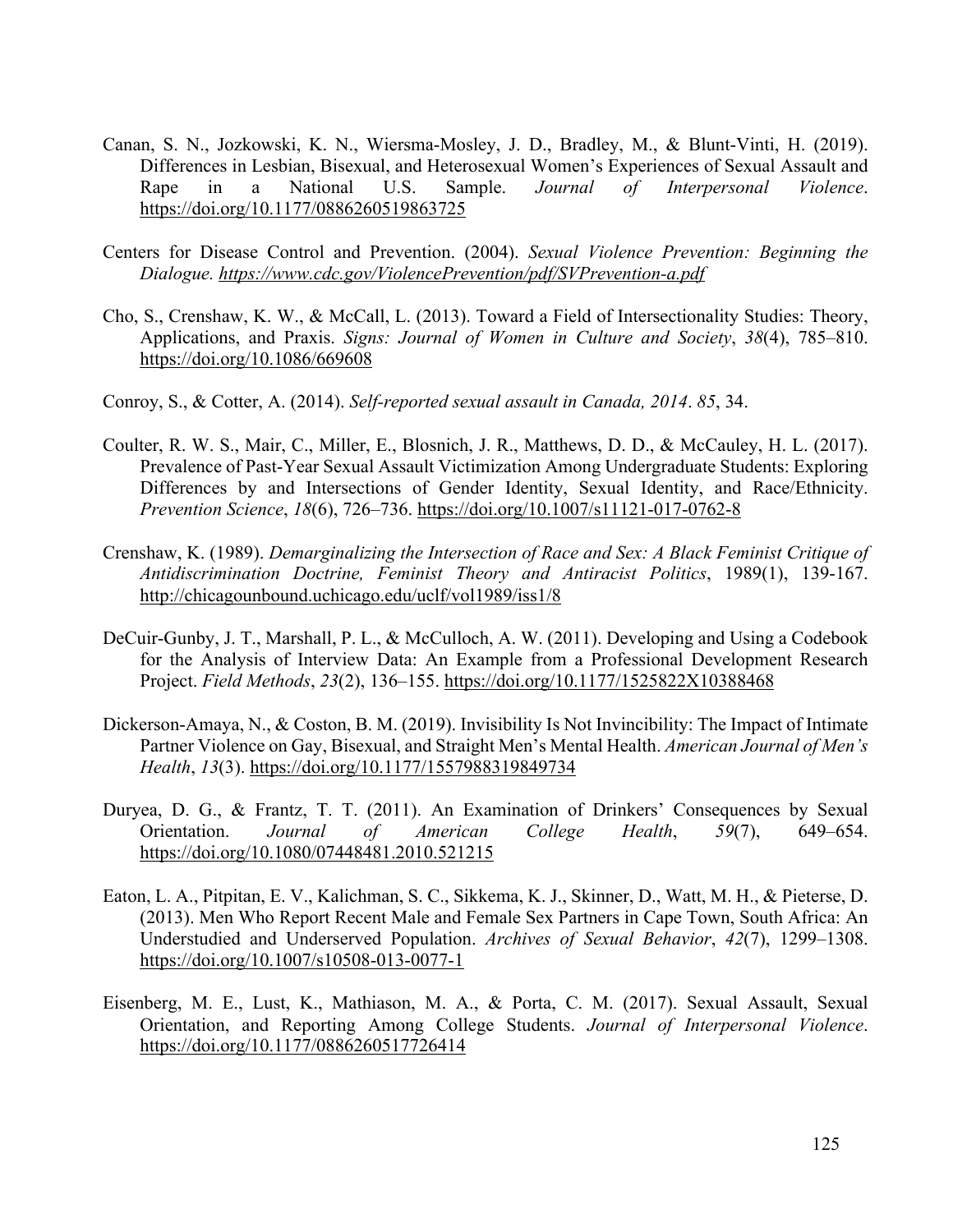- Eisner, S. (2016). *The SAGE Encyclopedia of LGBTQ Studies* (A. E. Goldberg, Ed.; Vol. 1–3, pp. 793– 796). SAGE Publications, Inc. https://doi.org/10.4135/9781483371283
- Feinstein, B. A. (2016). *The SAGE Encyclopedia of LGBTQ Studies* (A. E. Goldberg, Ed.; Vol. 1–3, pp. 781–785). SAGE Publications, Inc. https://doi.org/10.4135/9781483371283
- Flanders, C. E., Ross, L. E., Dobinson, C., & Logie, C. H. (2017). Sexual health among young bisexual women: A qualitative, community-based study. *Psychology & Sexuality*, *8*(1–2), 104–117. https://doi.org/10.1080/19419899.2017.1296486
- Gail, J. P. (2009). *Evangelical Beliefs and Attributions for Poverty in Southern Alberta*. 1-144.
- Germanos, R., Deacon, R., & Mooney-Somers, J. (2015). The Social and Cultural Significance of Women's Sexual Identities Should Guide Health Promotion. *LGBT Health*, *2*(2), 162–168. https://doi.org/10.1089/lgbt.2014.0118
- Gilmour, H. (2019). Sexual orientation and complete mental health. *Health Reports*, *30*(11), 3–10. https://doi.org/10.25318/82-003-X201901100001-ENG
- Government of Canada, S. C. (2015). *Same-sex couples and sexual orientation... By the numbers*. https://www.statcan.gc.ca/eng/dai/smr08/2015/smr08\_203\_2015
- Government of Canada, S. C. (2020). *Volunteering in Canada: Challenges and opportunities during the COVID-19 pandemic*. https://www150.statcan.gc.ca/n1/pub/45-28- 0001/2020001/article/00037-eng.htm
- Graham, J. R., Bradshaw, C., & Trew, J. L. (2009). Adapting Social Work in Working with Muslim Clients. *Social Work Education*, *28*(5), 544–561. https://doi.org/10.1080/02615470802400729
- Gregg, J., & Saha, S. (2006). Losing Culture on the Way to Competence: The Use and Misuse of Culture in Medical Education: *Academic Medicine*, *81*(6), 542–547. https://doi.org/10.1097/01.ACM.0000225218.15207.30
- Han, C. W., Orne, J., Smith, J. G., Han, C. W., Smith, J. G., Bartone, M. D., Chaze, F., Crockett, J., Rutledge, S. E., & Del Real, M. (2019). *Home and Community for Queer Men of Color: The Intersection of Race and Sexuality*. Lexington Books. http://ebookcentral.proquest.com/lib/ubc/detail.action?docID=5990973
- Hequembourg, A. L., Livingston, J. A., & Parks, K. A. (2013). Sexual Victimization and Associated Risks Among Lesbian and Bisexual Women. *Violence Against Women*, *19*(5), 634–657. https://doi.org/10.1177/1077801213490557
- Hequembourg, A. L., Parks, K. A., Collins, R. L., & Hughes, T. L. (2015). Sexual Assault Risks Among Gay and Bisexual Men. *The Journal of Sex Research*, *52*(3), 282–295. https://doi.org/10.1080/00224499.2013.856836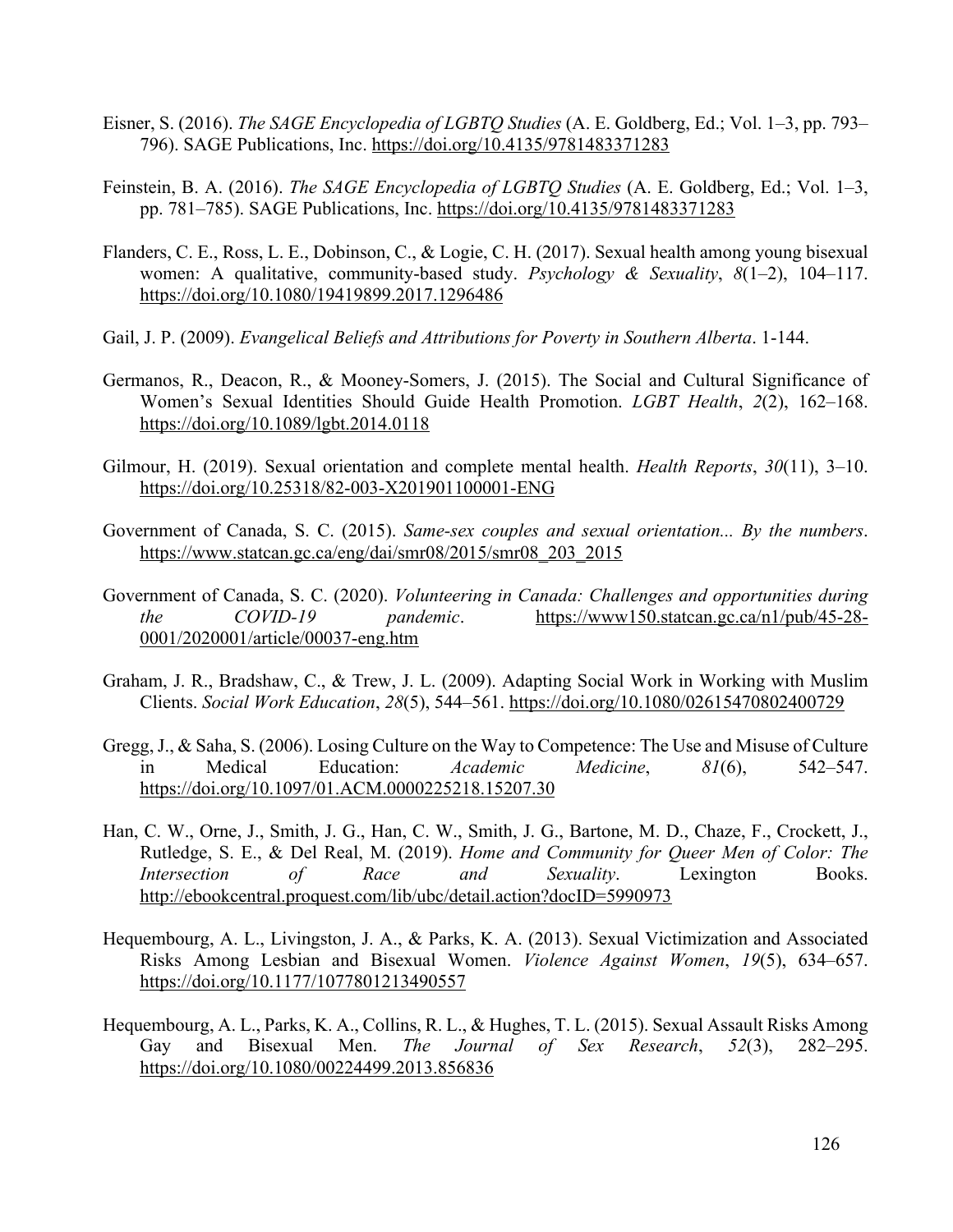- Hughes, T. L., Johnson, T. P., Steffen, A. D., Wilsnack, S. C., & Everett, B. (2014). Lifetime Victimization, Hazardous Drinking, and Depression Among Heterosexual and Sexual Minority Women. *LGBT Health*, *1*(3), 192–203. https://doi.org/10.1089/lgbt.2014.0014
- Hughes, T. L., Szalacha, L. A., Johnson, T. P., Kinnison, K. E., Wilsnack, S. C., & Cho, Y. (2010). Sexual victimization and hazardous drinking among heterosexual and sexual minority women. *Addictive Behaviors*, *35*(12), 1152–1156. https://doi.org/10.1016/j.addbeh.2010.07.004
- Israel, T. (2018). Bisexuality: From margin to center. *Psychology of Sexual Orientation and Gender Diversity*, *5*(2), 233–242. https://doi.org/10.1037/sgd0000294
- Jeppesen, S. (2016). *The SAGE Encyclopedia of LGBTQ Studies* (A. E. Goldberg, Ed.; Vol. 1–3, pp. 493–496). SAGE Publications, Inc. https://doi.org/10.4135/9781483371283
- Johnson, N. L., & Grove, M. (2017). Why Us? Toward an Understanding of Bisexual Women's Vulnerability for and Negative Consequences of Sexual Violence. *Journal of Bisexuality*, *17*(4), 435–450. https://doi.org/10.1080/15299716.2017.1364201
- Keenan, E. K., Tsang, A. K. T., Bogo, M., & George, U. (2005). Micro Ruptures and Repairs in the Beginning Phase of Cross-Cultural Psychotherapy. *Clinical Social Work Journal*, *33*(3), 271–289. https://doi.org/10.1007/s10615-005-4944-7
- Kelley, M. L., Ehlke, S. J., Lewis, R. J., Braitman, A. L., Bostwick, W., Heron, K. E., & Lau-Barraco, C. (2018). Sexual Coercion, Drinking to Cope Motives, and Alcohol-Related Consequences among Self-Identified Bisexual Women. *Substance Use & Misuse*, *53*(7), 1146–1157. https://doi.org/10.1080/10826084.2017.1400565
- Kuyper, L., & Vanwesenbeeck, I. (2011). Examining Sexual Health Differences between Lesbian, Gay, Bisexual, and Heterosexual Adults: The Role of Sociodemographics, Sexual Behavior Characteristics, and Minority Stress. *Journal of Sex Research*, *48*(2–3), 263–274. https://doi.org/10.1080/00224491003654473
- Lehavot, K., Molina, Y., & Simoni, J. M. (2012). Childhood Trauma, Adult Sexual Assault, and Adult Gender Expression among Lesbian and Bisexual Women. *Sex Roles*, *67*(5–6), 272–284. https://doi.org/10.1007/s11199-012-0171-1
- Lim, G., & Hewitt, B. (2018). Discrimination at the Intersections: Experiences of Community and Belonging in Nonmonosexual Persons of Color. *Journal of Bisexuality*, *18*(3), 318–352. https://doi.org/10.1080/15299716.2018.1518182
- Lohr, S. L. (2009). Multiple Frame Surveys. In D. Pfeffermann & C. R. Rao (Eds.), *Handbook of statistics, sample surveys: Design, methods and applications* (pp. 71-88). Amsterdam, The Netherlands: North-Holland.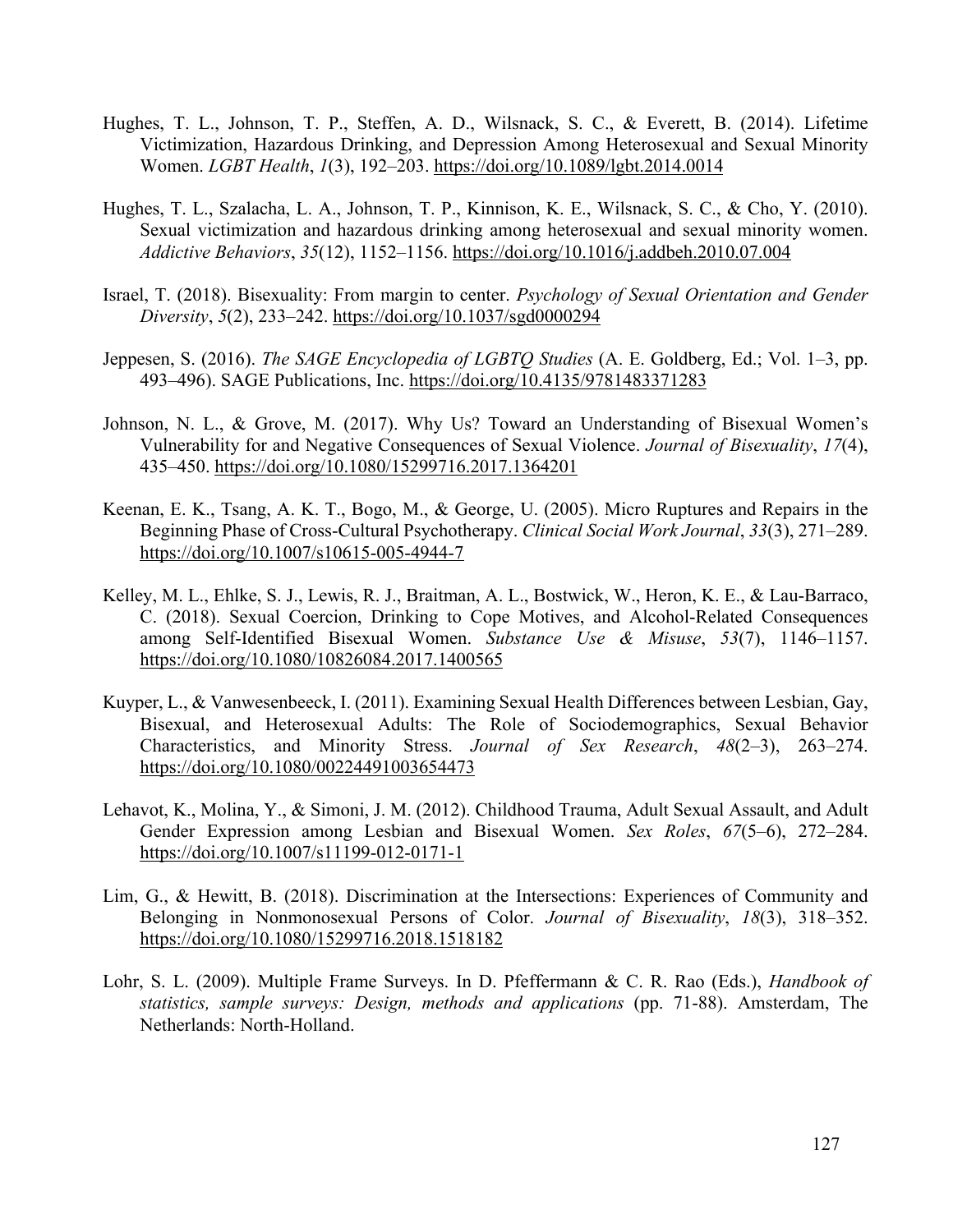- Long, S. M., Ullman, S. E., Long, L. M., Mason, G. E., & Starzynski, L. L. (2007). Women's Experiences of Male-Perpetrated Sexual Assault by Sexual Orientation. *Violence and Victims*, *22*(6), 684–701. https://doi.org/10.1891/088667007782793138
- MacLeod, M. A. (2014). *Experiences of biphobia, anxiety, and posttraumatic stress symptoms among Ontarian bisexuals: A cross-sectional view of potential moderators*. Electronic Thesis and Dissertation Repository. 2216. https://ir.lib.uwo.ca/etd/2216
- Martin, S. L., Fisher, B. S., Warner, T. D., Krebs, C. P., & Lindquist, C. H. (2011). Women's Sexual Orientations and Their Experiences of Sexual Assault Before and During University. *Women's Health Issues*, *21*(3), 199–205. https://doi.org/10.1016/j.whi.2010.12.002
- McCauley, H. L., Silverman, J. G., Decker, M. R., Agénor, M., Borrero, S., Tancredi, D. J., Zelazny, S., & Miller, E. (2015). Sexual and Reproductive Health Indicators and Intimate Partner Violence Victimization Among Female Family Planning Clinic Patients Who Have Sex with Women and Men. *Journal of Women's Health*, *24*(8), 621–628. https://doi.org/10.1089/jwh.2014.5032
- McGrath, C., Palmgren, P. J., & Liljedahl, M. (2019). Twelve tips for conducting qualitative research interviews. *Medical Teacher*, *41*(9), 1002–1006. https://doi.org/10.1080/0142159X.2018.1497149
- McKay, T., Lindquist, C. H., & Misra, S. (2019). Understanding (and Acting On) 20 Years of Research on Violence and LGBTQ + Communities. *Trauma, Violence, & Abuse*, *20*(5), 665–678. https://doi.org/10.1177/1524838017728708
- Meyer, I. H. (2003). Prejudice, social stress, and mental health in lesbian, gay, and bisexual populations: Conceptual issues and research evidence. *Psychological Bulletin*, *129*(5), 674–697. https://doi.org/10.1037/0033-2909.129.5.674
- Mingus, M. (2019). Transformative Justice: A Brief Description. *Leaving Evidence*. https://leavingevidence.wordpress.com/2019/01/09/transformative-justice-a-brief-description/
- Monro, S. (2015). *Bisexuality: Identities, Politics, and Theories*. Palgrave Macmillan Limited. http://ebookcentral.proquest.com/lib/ubc/detail.action?docID=4000731
- Morrison, K. E., & Pedersen, C. L. (2020). The Influence of Sexual Orientation on Attributions of Blame Toward Victims of Sexual Assault. *Journal of Homosexuality*, *67*(2), 189–205. https://doi.org/10.1080/00918369.2018.1534412
- National Institute of Mental Health (2016). Psychotherapies: Overview. Retrieved from https://www.nimh.nih.gov/health/topics/psychotherapies/index.shtm
- Poole, N. (2015). *Developing Trauma-Informed Practice Guidelines: A Principle-Based Approach*  [PowerPoint Slides]. Retrieved from https://fcssbc.ca/sf-docs/conference/oct\_2015\_poole.pdf
- Robinson, M. (2017). Two-Spirit and Bisexual People: Different Umbrella, Same Rain. *Journal of Bisexuality*, *17*(1), 7–29. https://doi.org/10.1080/15299716.2016.1261266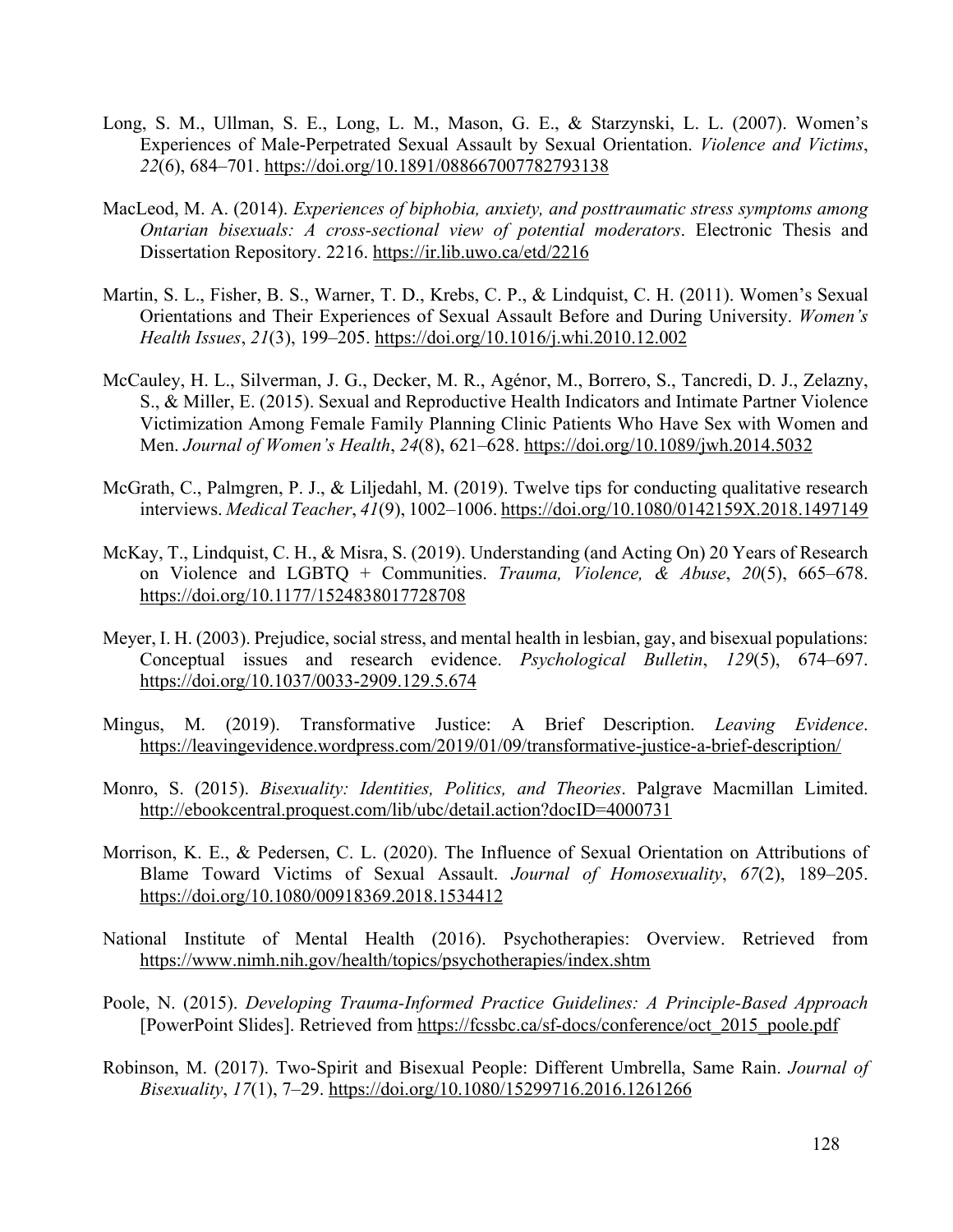- Rumens, N. (2016). *The SAGE Encyclopedia of LGBTQ Studies* (A. E. Goldberg, Ed.; Vol. 1–3, pp. 497–501). SAGE Publications, Inc. https://doi.org/10.4135/9781483371283
- Sackman, H. (1974). *Delphi Assessment: Expert Opinion, Forecasting, and Group Process*. Lexington, Mass: Lexington Books.
- Schwab-Reese, L. M., Currie, D., Mishra, A. A., & Peek-Asa, C. (2018). A Comparison of Violence Victimization and Polyvictimization Experiences Among Sexual Minority and Heterosexual Adolescents and Young Adults. *Journal of Interpersonal Violence*. https://doi.org/10.1177/0886260518808853
- Seabrook, R. C., McMahon, S., Duquaine, B. C., Johnson, L., & DeSilva, A. (2018). Sexual Assault Victimization and Perceptions of University Climate Among Bisexual Women. *Journal of Bisexuality*, *18*(4), 425–445. https://doi.org/10.1080/15299716.2018.1485070
- Sigurvinsdottir, R., & Ullman, S. E. (2016a). Sexual Assault in Bisexual and Heterosexual Women Survivors. *Journal* of *Bisexuality*, 16(2), 163–180. https://doi.org/10.1080/15299716.2015.1136254
- Sigurvinsdottir, R., & Ullman, S. E. (2016b). Sexual Orientation, Race, and Trauma as Predictors of Sexual Assault Recovery. *Journal of Family Violence*, *31*(7), 913–921. https://doi.org/10.1007/s10896-015-9793-8
- Sigurvinsdottir, R., & Ullman, S. E. (2015). The Role of Sexual Orientation in the Victimization and Recovery of Sexual Assault Survivors. *Violence and Victims*, *30*(4), 636–648. https://doi.org/10.1891/0886-6708.VV-D-13-00066
- Tasker, F., & Delvoye, M. (2015). Moving out of the Shadows: Accomplishing Bisexual Motherhood. *Sex Roles*, *73*(3–4), 125–140. https://doi.org/10.1007/s11199-015-0503-z
- Thorne, S. E. (2016). *Interpretive description: Qualitative research for applied practice* (Second edition). Routledge.
- Trudy (2014). *Explanation Of Misogynoir*. Gradient Lair. https://www.gradientlair.com/post/84107309247/define-misogynoir-anti-black-misogyny-moyabailey-coined
- Washington, P. A. (2001). Disclosure Patterns of Black Female Sexual Assault Survivors. *Violence Against Women*, *7*(11), 1254–1283. https://doi.org/10.1177/10778010122183856
- Wells, T. C. (2018). *The Benefits to Hiring Individuals with Intellectual Disabilities: Employers' Perspectives*. 1-160.
- Whitfield, D. L., Coulter, R. W. S., Langenderfer-Magruder, L., & Jacobson, D. (2018). Experiences of Intimate Partner Violence Among Lesbian, Gay, Bisexual, and Transgender College Students: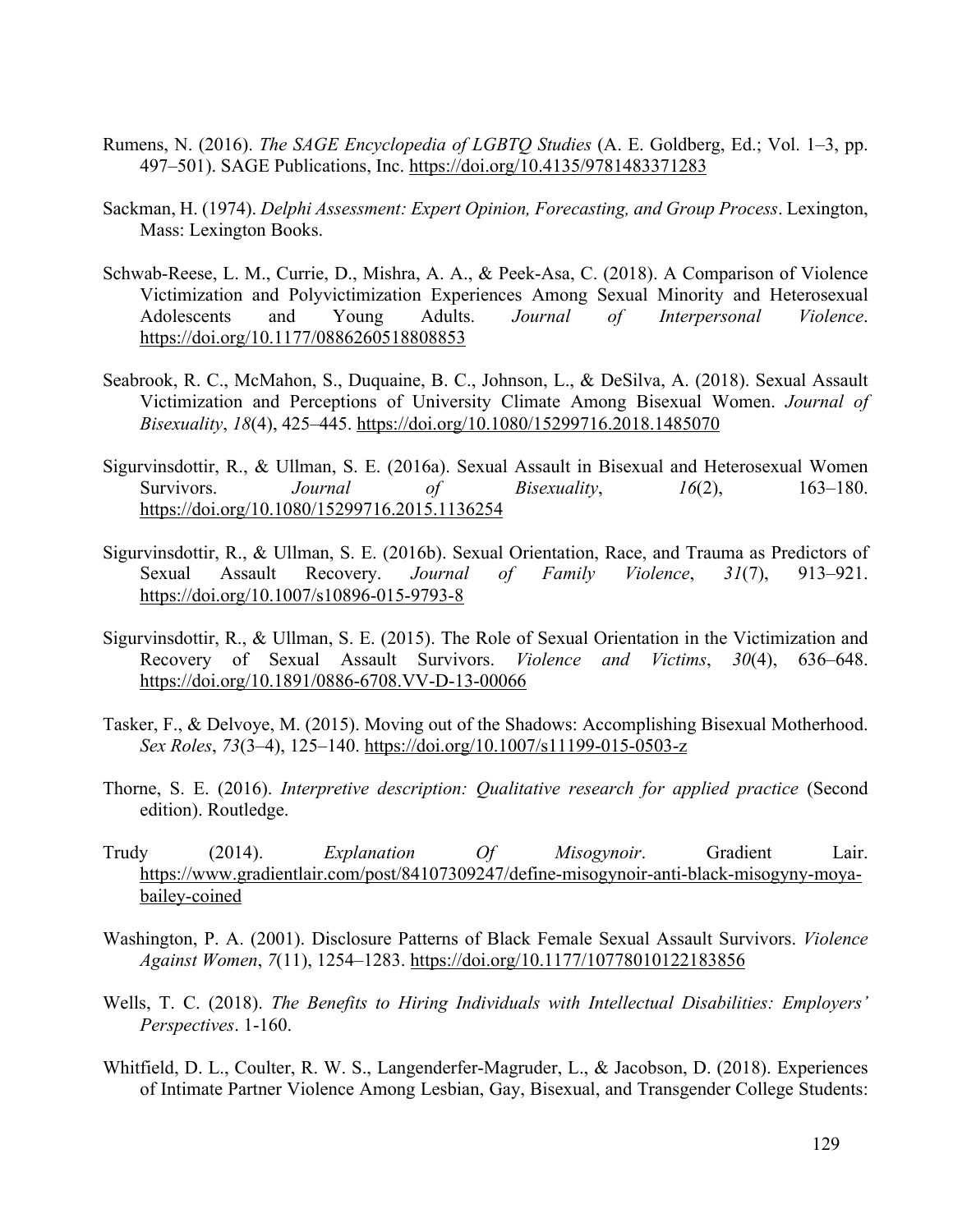The Intersection of Gender, Race, and Sexual Orientation. *Journal of Interpersonal Violence*. https://doi.org/10.1177/0886260518812071

- World Health Organization (2002). Chapter 6: Sexual Violence. In E. G. Krug, L. L. Dahlberg, J. A. Mercy, A. B. Zwi, & R. Lozano (Eds.), *World Report on Violence and Health*. Retrieved from http://apps.who.int/iris/bitstream/handle/10665/42495/9241545615\_eng.pdf;jsessionid=B1E4A2 5CA5BA62936A4DBDDB95BF9ECA?sequence=1
- Worthen, M. G. F. (2017). Rape Myth Acceptance Among Lesbian, Gay, Bisexual, and Mostly Heterosexual College Students. *Journal of Interpersonal Violence*. https://doi.org/10.1177/0886260517733282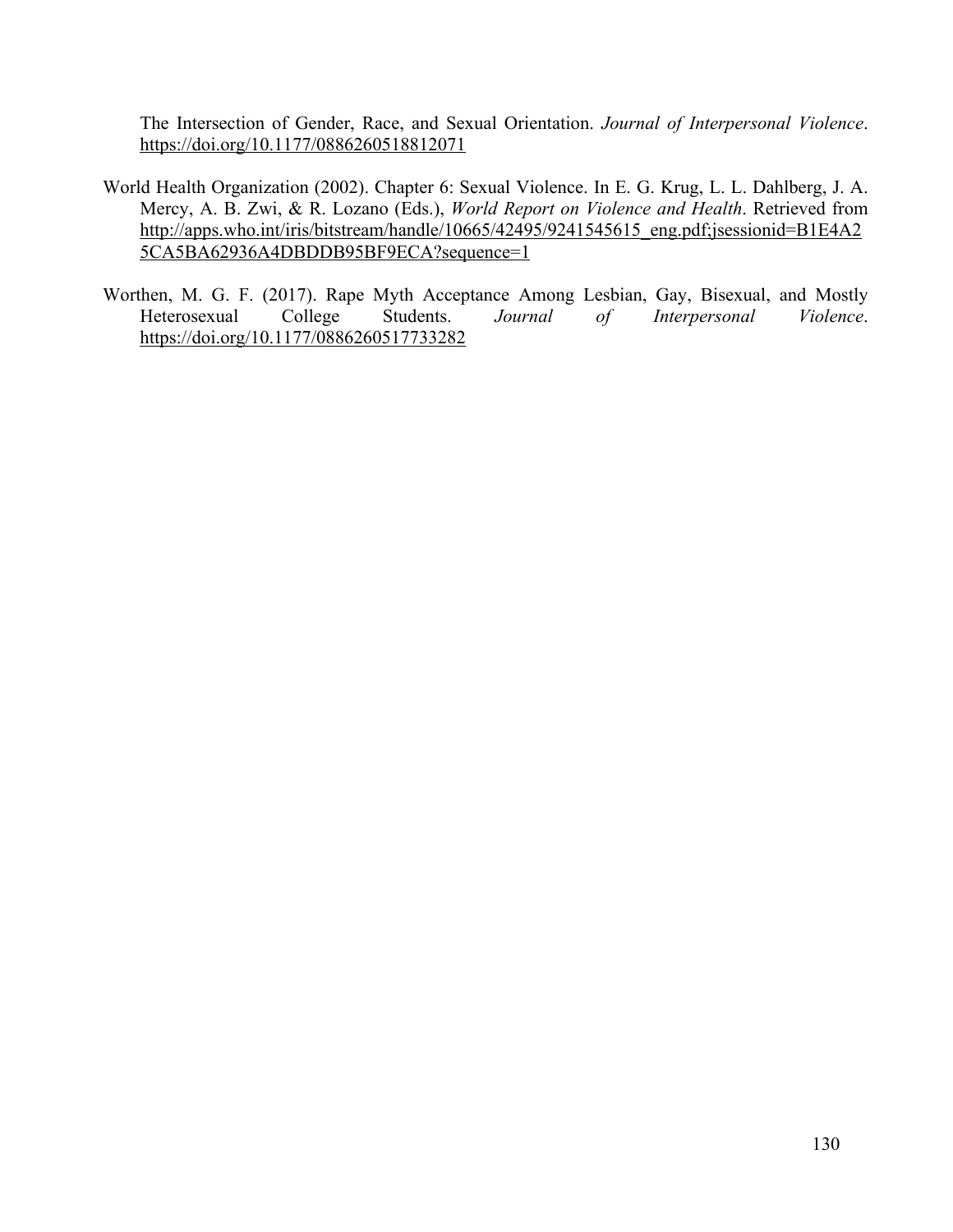#### **Appendices**

#### **Appendix A**

### THE UNIVERSITY OF BRITISH COLUMBIA

#### **Recruitment Letter**

Hello,

I am a master's student in the School of Social Work at the University of British Columbia pursuing a thesis with Dr. John Graham as my supervisor. I am conducting research that explores **practitioner confidence when supporting bisexual adults who have experienced adult sexual assault (ASA)**.

I will be interviewing approximately 15 professionals specialized in working with adults who have experienced sexual violence. Based on your employment at a sexual assault centre, you hold expertise in this area. Additionally, in order to respond to the questions, you will need to have knowingly provided sexual assault support services to at least one bisexual client in your practice. Should you agree to participate, you will be interviewed on your understanding of how sexual violence impacts bisexual adults and your confidence in supporting these individuals in your practice. **The interview is expected to take approximately 1 hour of your time.**

If you are interested in participating and want more information regarding the proposed study, please email me at jess.marie@alumni.ubc.ca. If you have someone in mind who might be a candidate to participate in this study, please feel free to provide them with the recruitment letter attached so that they can get in touch with me directly. This study has been approved by the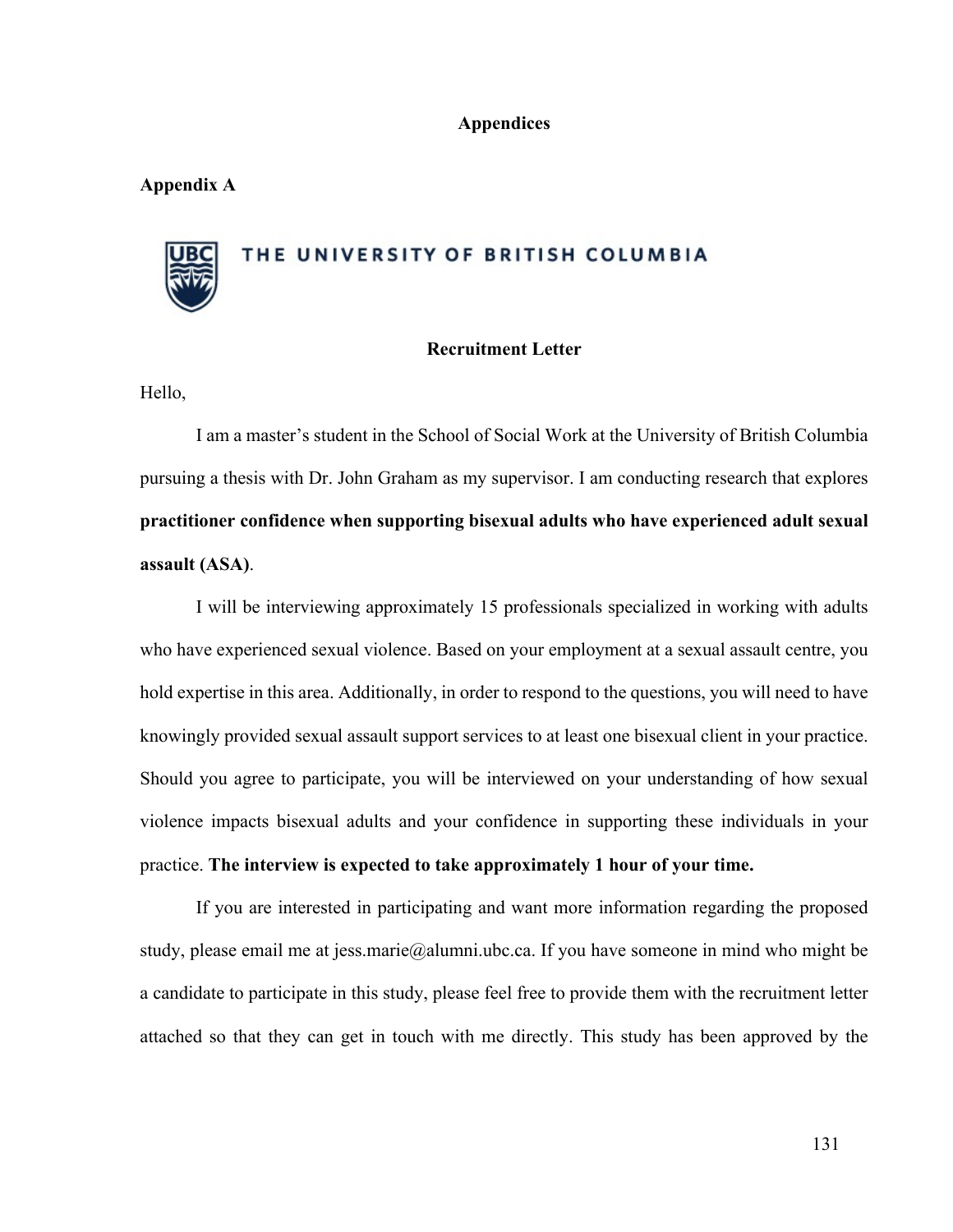University of British Columbia Okanagan Behavioural Research Ethics Board (UBC BREB Number: H18-03089). Thank you very much for your time. Kind Regards, Jess Marie, B.A., B.S.W. Graduate Student School of Social Work Faculty of Health and Social Development

University of British Columbia - Okanagan Campus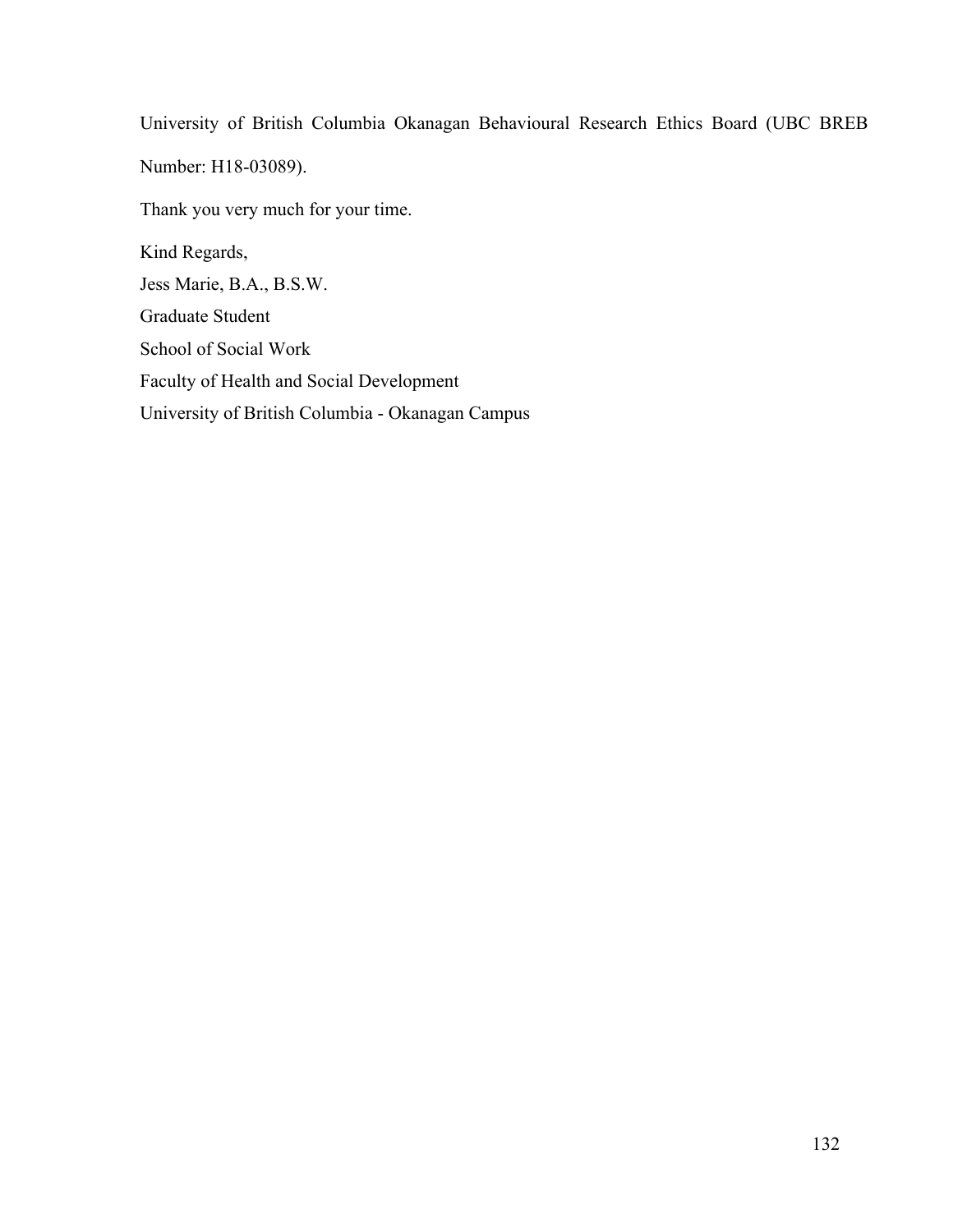### THE UNIVERSITY OF BRITISH COLUMBIA

#### **Follow Up Recruitment Email**

Hello,

I am following up on the previous email, see below, as a reminder of the pending deadline on [DATE] for expressing interest in the research study that explores practitioner confidence when supporting bisexual adults who have experienced adult sexual assault (ASA).

If you are interested in participating and want more information regarding the proposed study, please email me at jess.marie@alumni.ubc.ca. If you have someone in mind who might be a candidate to participate in this study, please feel free to provide them with the recruitment letter attached so that they can get in touch with me directly.

Thank you again for your time and consideration!

Kind Regards,

Jess Marie, B.A., B.S.W. Graduate Student School of Social Work Faculty of Health and Social Development University of British Columbia - Okanagan Campus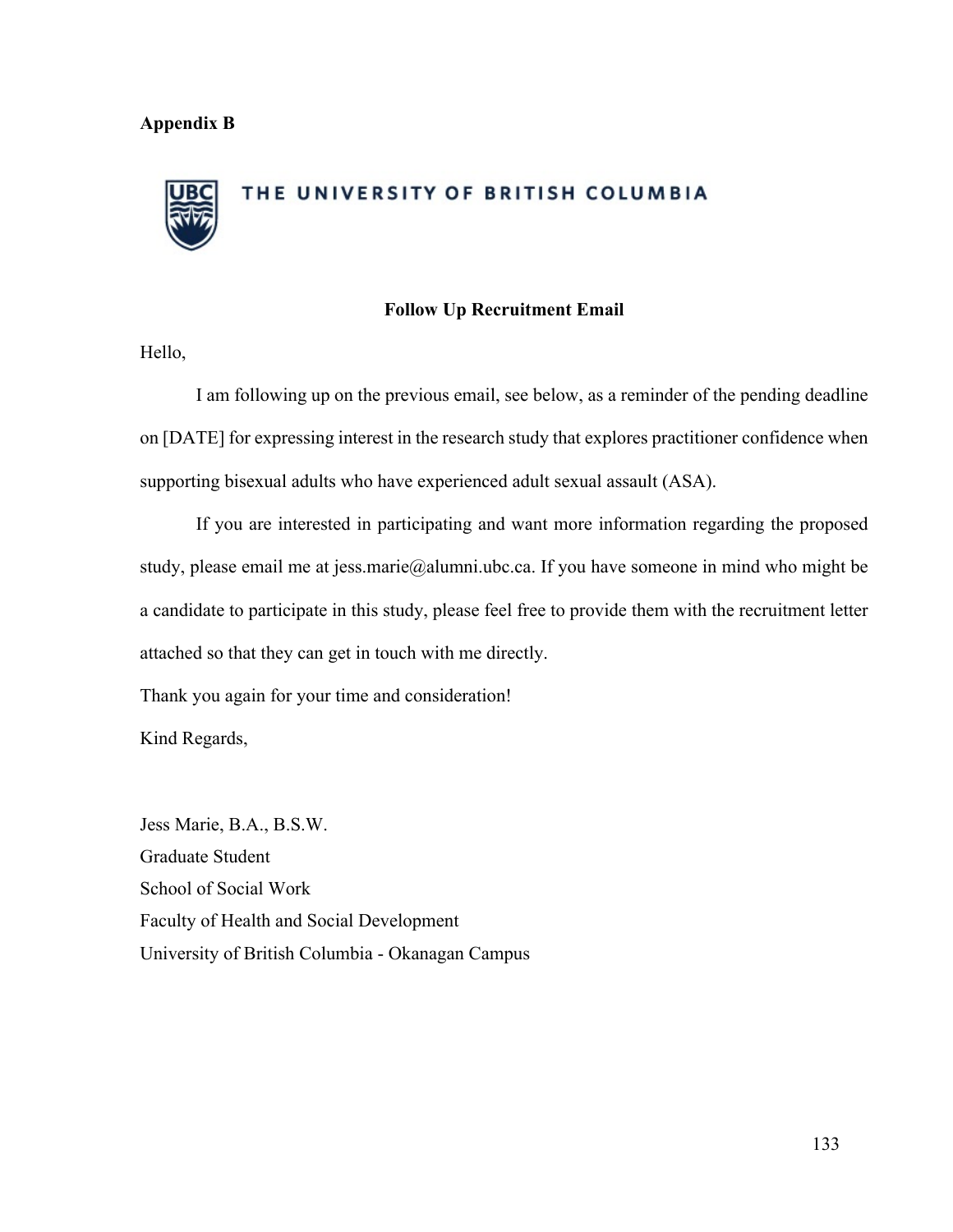#### **Appendix C**

## THE UNIVERSITY OF BRITISH COLUMBIA

### **Supporting Bisexual Clients Through Experiences of Sexual Violence Consent Form (Version 3: November 4, 2019)**

Study Team

**Principal Investigator:** Dr. John Graham, Director and Professor, School of Social Work, University of British Columbia Okanagan, 250-864-7118, john.graham@ubc.ca

**Co-Investigator/Graduate Student Researcher:** Jess Marie, Master's Student, School of Social Work, University of British Columbia Okanagan, 780-718-2917, jess.marie@alumni.ubc.ca Purpose of the Study

This study is being conducted to learn more about practitioner confidence when supporting bisexual adults who have experienced adult sexual assault (ASA). As a professional who works with adults who have experienced sexual violence , we hope to learn from your professional insight into how confident you feel providing support to bisexual clients.

Study Procedures

If you agree to participate in the study:

- A 1-hour phone, video, or in-person interview will be scheduled;
- The interview will be audio recorded with your permission;
- During the interview you will be asked questions about your understanding of how sexual violence impacts bisexual adults, how this informs your work, and your confidence providing services to bisexual adults;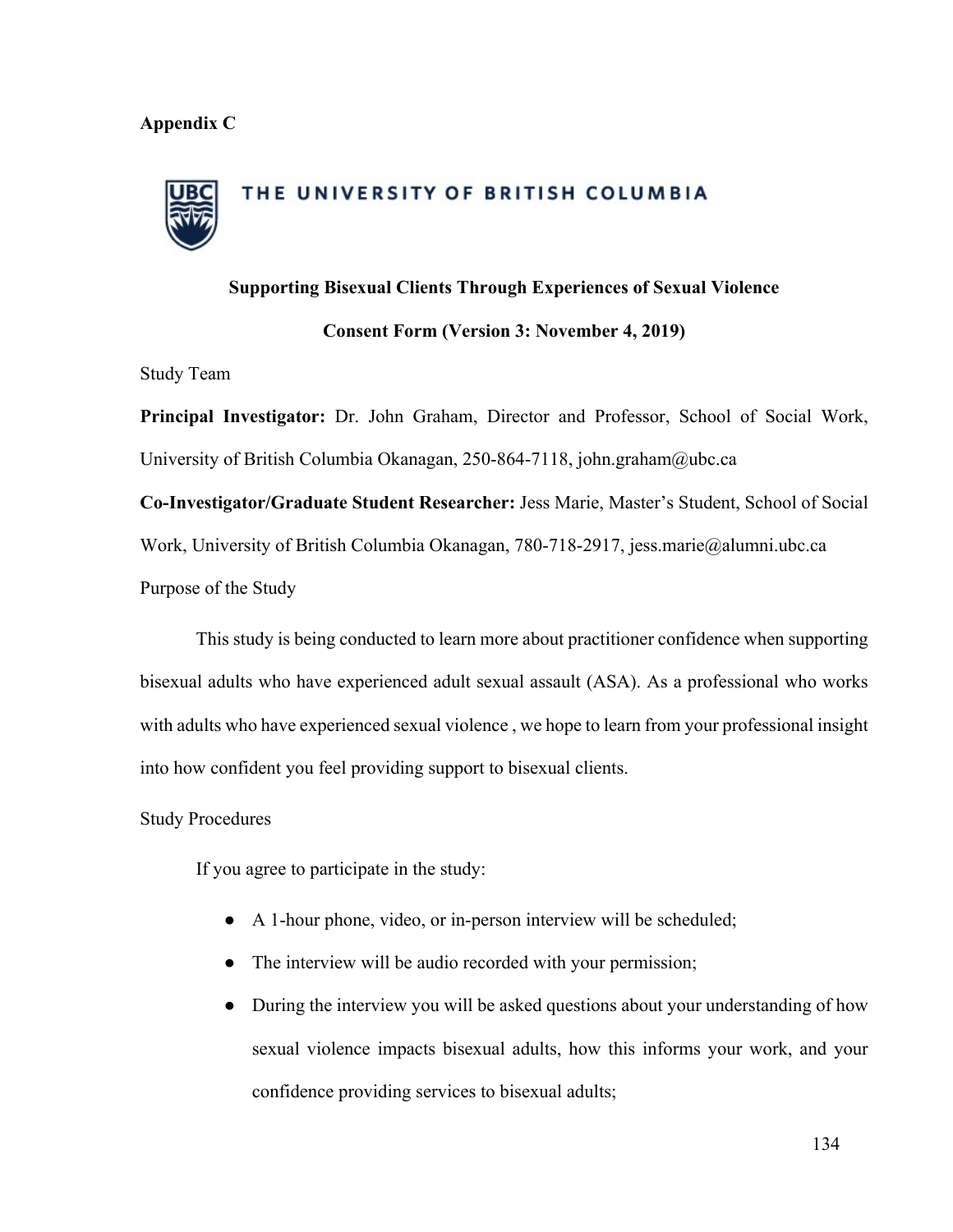- The questions will be open-ended, so you will be able to elaborate on your responses as much as you'd like and always have the option to decline questions;
- After the interview you will be emailed the transcript of your responses and you will have two weeks to provide feedback to ensure the information accurately reflects your perspectives. In absence of a response, it will be assumed you have received the email. If no feedback is provided after two weeks, it will be assumed that the transcript is acceptable;

Your response to the following **does not** impact your eligibility to participate in the study.

 $\Box$  Please check here if you give permission to the interview being audio recorded.

Study Results

The results of this study will be reported in a graduate thesis, made publicly available on the internet, and may also be published in journal articles. It is possible, though not anticipated, that the data may be utilized in future research, at which point you would be contacted with details for consent to utilize the data you contributed at that point in time. At any point prior to the submission of either a published article or the thesis you are welcome to withdraw your contributed data from the study and it will be destroyed. Upon publication or thesis submission it becomes impractical, though not impossible, to delete the data.

 $\Box$  Please check here and provide your email address if you would like to be emailed with

the results of the study:

Potential Risks and Benefits of the Study

**Risks:** Conversations about sexual violence have the potential to be emotionally exhausting, upsetting, and traumatic. It is possible that the interview questions or conversation topic may be triggering. The options to take breaks, skip questions, and end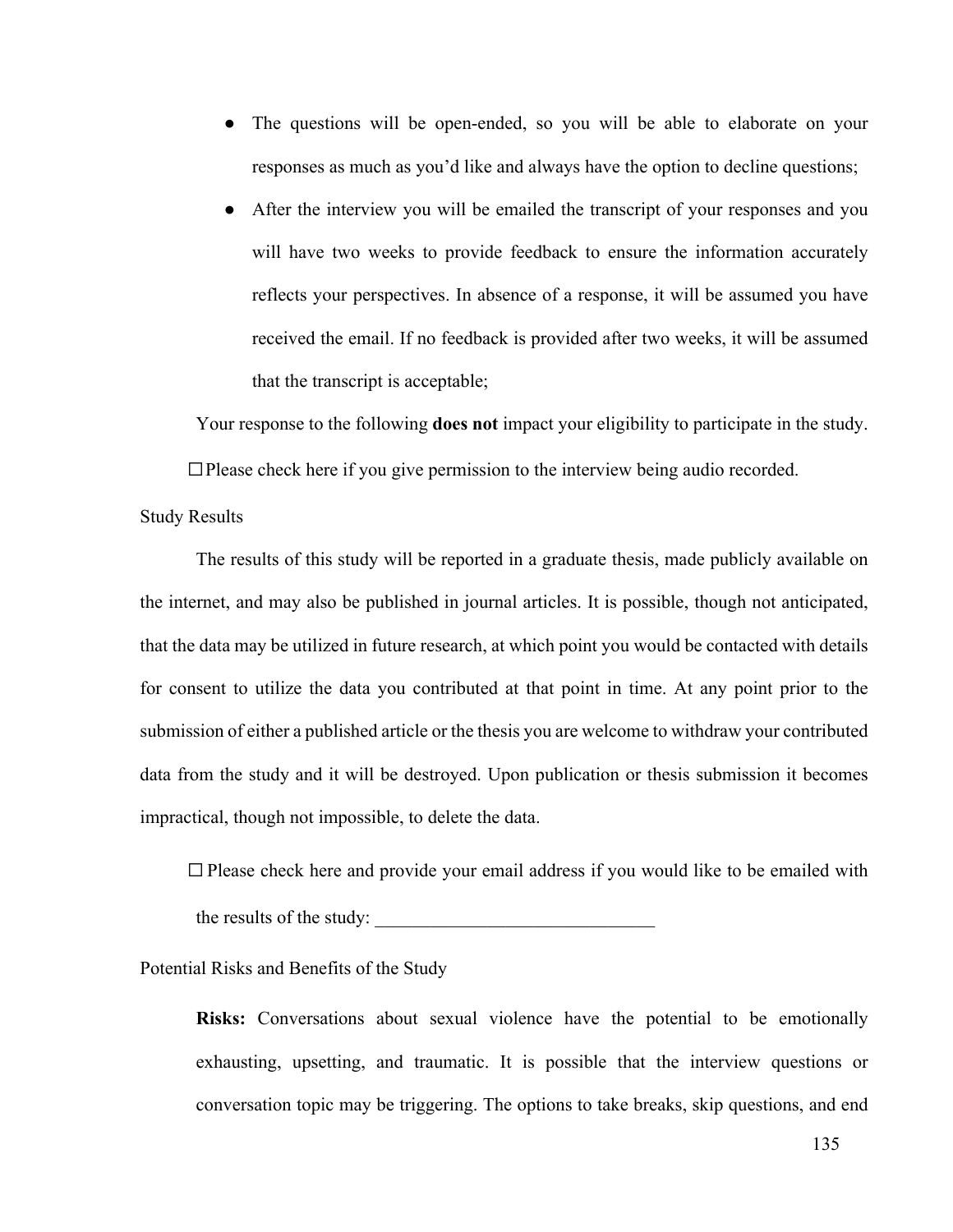the interview will be present at all times. Location-specific supports will be discussed at the end of the interview.

It is respected that, as a professional in the area of sexual violence and/or clinical practice, the majority of your capacity for discussing sexual violence must be devoted to your work directly with individuals who have experienced sexual violence. A risk of participating in the interview is that it may have an impact on your availability to your clients, both emotionally and logistically by requiring 1 hour of your time. The interviewer will do their best to be respectful of your time and accommodate your schedule to limit impact on clients and financial impacts to your practice.

**Benefits:** The outcomes of this research are intended to serve as a means of strengthening the resources and therapeutic supports available to the bisexual community in hopes of improving healing outcomes for adults who are bisexual.

The information provided by practitioners, such as yourself, may be utilized to strengthen training and professional development sessions offered to clinical practitioners within postsecondary education programs, volunteer opportunities, workplaces, and private practice. Increased practitioner confidence and competence when working with people who have experienced sexual violence and are bisexual has the potential to make waitlists and workloads more manageable.

Confidentiality

Your confidentiality will be prioritized. Information that discloses your identity will not be released without your consent unless required by law.

All audio recorded materials will be stored on password protected personal electronic devices. All data will be stored and backed up in Canada. All paper materials will be stored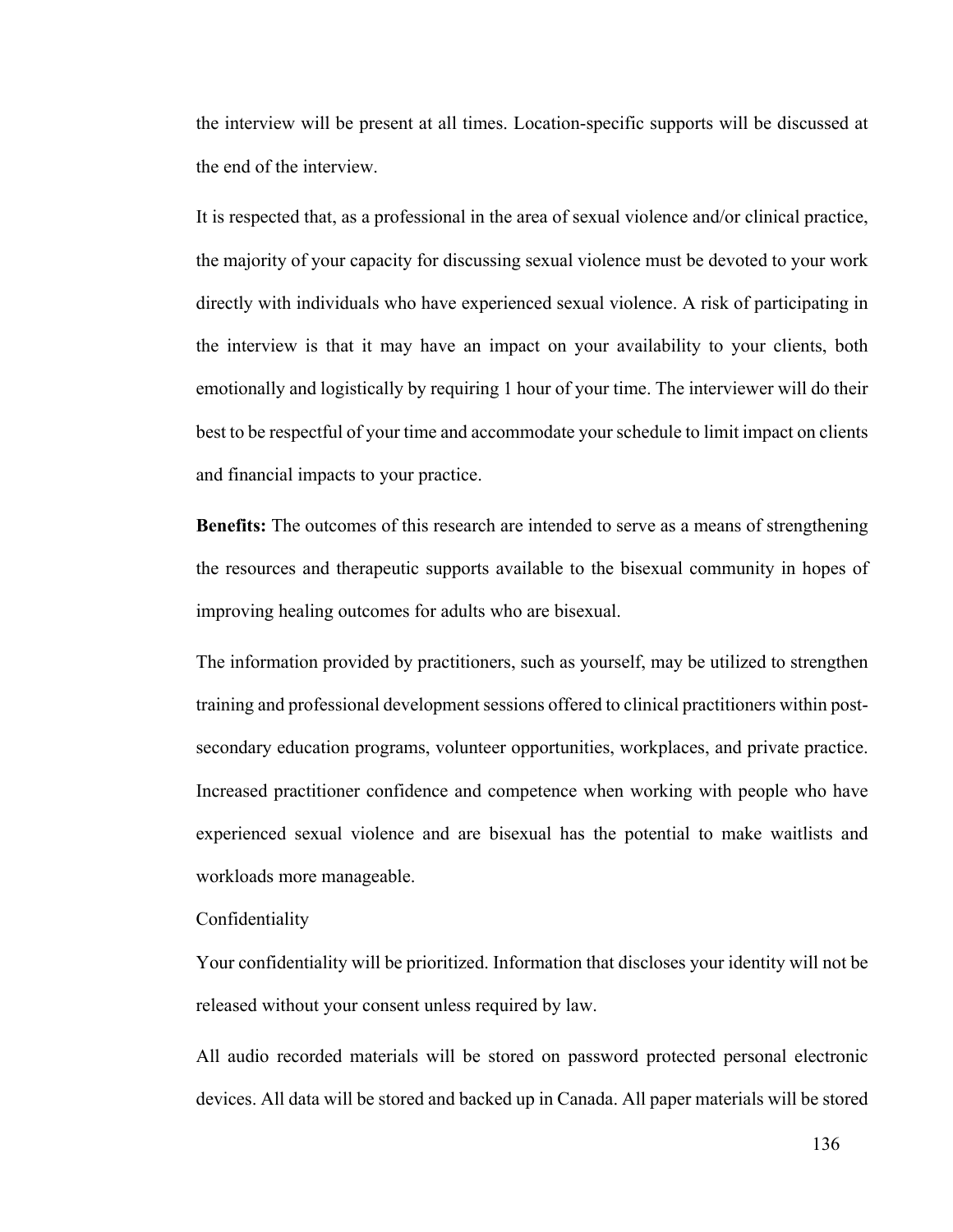in a locked filing cabinet. Materials containing identifying information will be stored separately from the data. Electronic files will be encrypted, and password protected. The data will be accessible only to the Primary Investigator, the Co-Investigator and the two additional Supervisory Committee Members. Data will be kept by the Primary Investigator at the institution indefinitely, as per UBC Policy #85.

Contacts for Information about the Study:

If you have any questions or desire further information with respect to this study, you may contact the researchers carrying out this study. Contact information is provided above.

If you have any concerns or complaints about your rights as a research participant and/or your experiences while participating in this study, contact the Research Participant Complaint Line in the UBC Office of Research Services toll free at 1-877-822-8598 or the UBC Okanagan Research Services Office at 250-807-8832. It is also possible to contact the Research Complaint Line by email (*RSIL@ors.ubc.ca ). Please reference the study number H18-03089 when calling so the Complaint Line staff can better assist you.*

Your participation in this study is entirely voluntary and you may refuse to participate and withdraw from this study at any time.

Your signature below indicates that you have received a copy of this consent form for your own records.

Your signature indicates that you consent to participate in this study. Participant signature: Date:

Printed name of the participant signing above: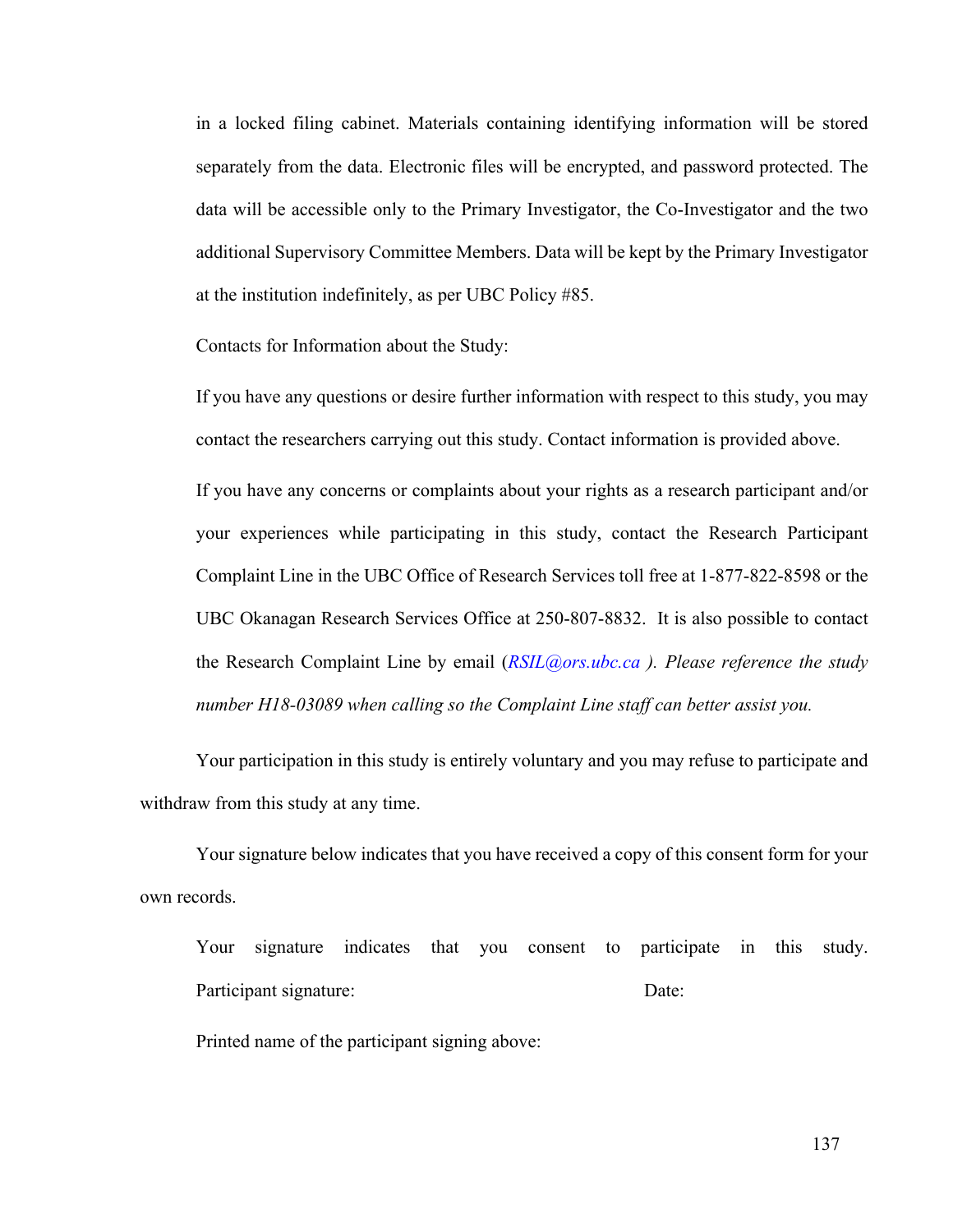# THE UNIVERSITY OF BRITISH COLUMBIA

#### **Interview Guide**

Locating the Researcher

**Interest in the Topic:** Separate from this research, I currently work as the 2SLGBTQ+ Counselling Group Developer and Facilitator for the Sexual Assault Centre of Edmonton and since 2016 I have worked at this agency primarily in the role of Public Educator facilitating consent education for youth and adults. I identify both as someone who has experienced sexual violence and someone who has supported others through experiences of sexual violence. I also identify within the bisexual community. This research topic arose out of my own experiences receiving sexual violence support services as a bisexual woman.

I am open to additional questions regarding my interest in this topic that you feel are needed to adequately locate me within this research.

**Philosophical Approach to Research:** My approach to this qualitative research is rooted in Feminist Theories and Queer Theories, both of which originated from social movements. Whenever possible I would like my research to be accessible, in terms of writing style and availability, inclusive, in terms of who is represented, and actionable. There are limits to my perspective as a settler-colonial, white, cis, bisexual, able-bodied, neurotypical woman operating within a colonial institution. I acknowledge the impacts my positionality has on representation within my research and am receptive to critique and criticism in all forms.

**Client Confidentiality:** During this interview please do not share any identifying information about other individuals in recognition that they have not consented to being identified